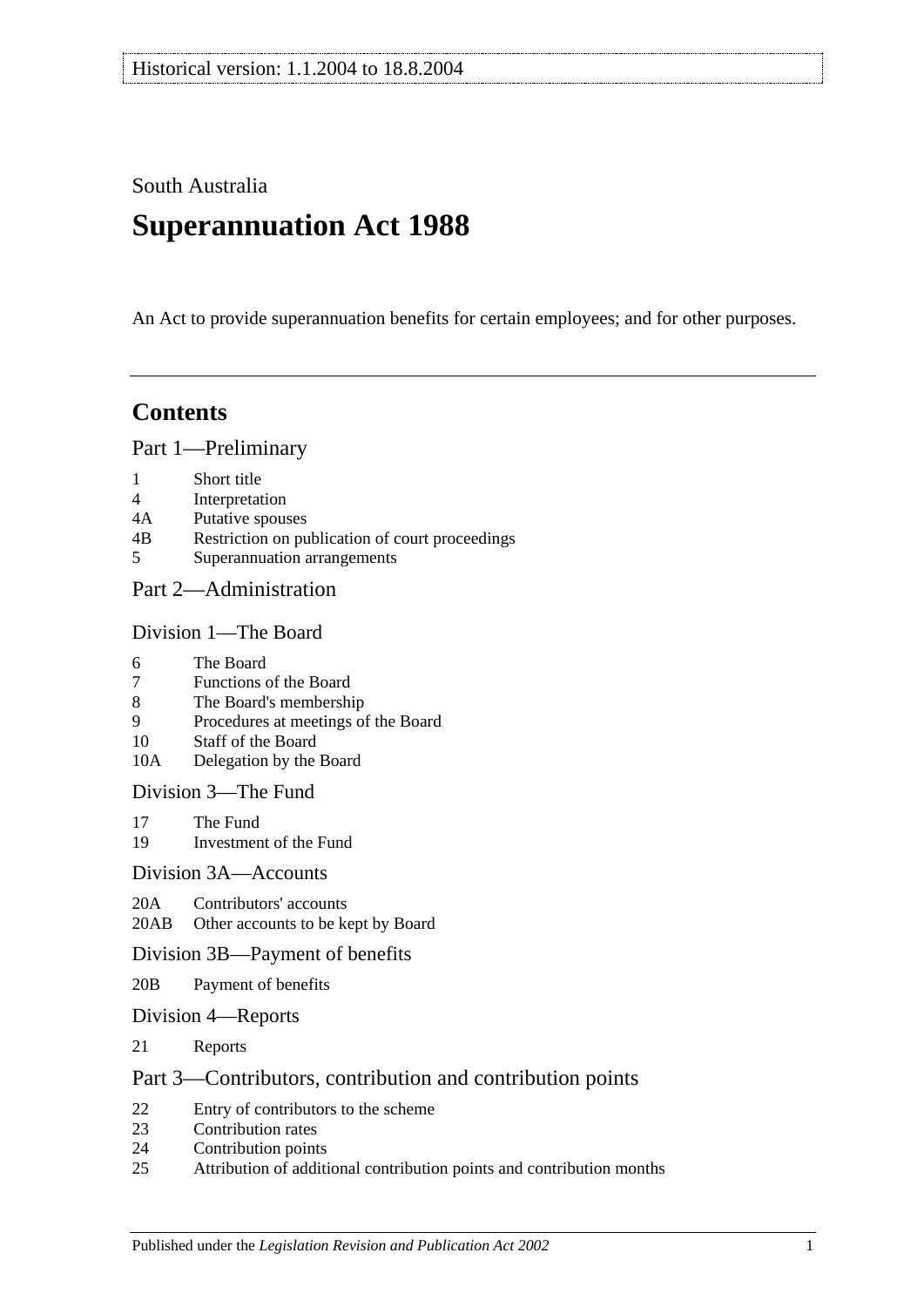## [Part 4—Superannuation benefits—new scheme contributors](#page-26-0)

- 26 [Application of this Part](#page-26-1)
- 27 [Retirement](#page-26-2)
- 28 [Resignation and preservation of benefits](#page-27-0)
- 28A [Resignation pursuant to a voluntary separation package](#page-30-0)
- 28B [Outplaced employees—55 and over](#page-31-0)
- 28C [Outplaced employees under 55](#page-32-0)
- 29 [Retrenchment](#page-32-1)
- 30 [Disability pension](#page-33-0)
- 30A [Rehabilitation etc of disability pensioner](#page-34-0)
- 31 [Termination of employment on invalidity](#page-35-0)
- 32 [Death of contributor](#page-38-0)
- 32A [PSESS benefit](#page-43-0)

### [Part 5—Superannuation benefits—old scheme contributors](#page-44-0)

#### [Division 1—Pension benefits](#page-44-1)

- 33 [Application of this Part](#page-44-2)
- 34 [Retirement](#page-44-3)
- 35 [Retrenchment](#page-46-0)
- 36 [Temporary disability pension](#page-48-0)
- 36A [Rehabilitation etc of disability pensioner](#page-50-0)
- 37 [Invalidity](#page-50-1)
- 38 [Death of contributor](#page-53-0)
- 39 [Resignation and preservation of benefits](#page-57-0)
- 39A [Resignation or retirement pursuant to a voluntary separation package](#page-63-0)
- 39B [Outplaced employees—55 and over](#page-65-0)
- 39C [Outplaced employees under 55](#page-66-0)

#### [Division 2—General](#page-66-1)

- 40 [Commutation of pension](#page-66-2)
- 40A [Commutation to pay deferred superannuation contributions surcharge](#page-67-0)
- 41 [Medical examination etc of invalid pensioner](#page-68-0)
- 42 [Suspension of pension if pensioner declines appropriate employment](#page-68-1)
- 42A [Offer of lump sum to certain invalid pensioners](#page-69-0)
- 43 [Notional extension of period of employment](#page-70-0)
- 43A [Proportion of pension etc to be charged against contribution account etc](#page-70-1)
- 43AA [Closure of contribution accounts](#page-70-2)

[Part 5A—Family Law Act provisions](#page-72-0)

#### [Division 1—Preliminary](#page-72-1)

- 43AB [Purpose of this Part](#page-72-2)
- 43AC [Interpretation](#page-72-3)
- 43AD [Value of superannuation interest](#page-73-0)
- 43AE [Board to comply with Commonwealth requirements](#page-73-1)
- 43AF [Reduction in member's entitlement](#page-73-2)
- 43AG [Benefit not payable to spouse on death of member if split has occurred](#page-74-0)

[Division 2—New scheme contributors](#page-74-1)

43AH [Application of Division](#page-74-2)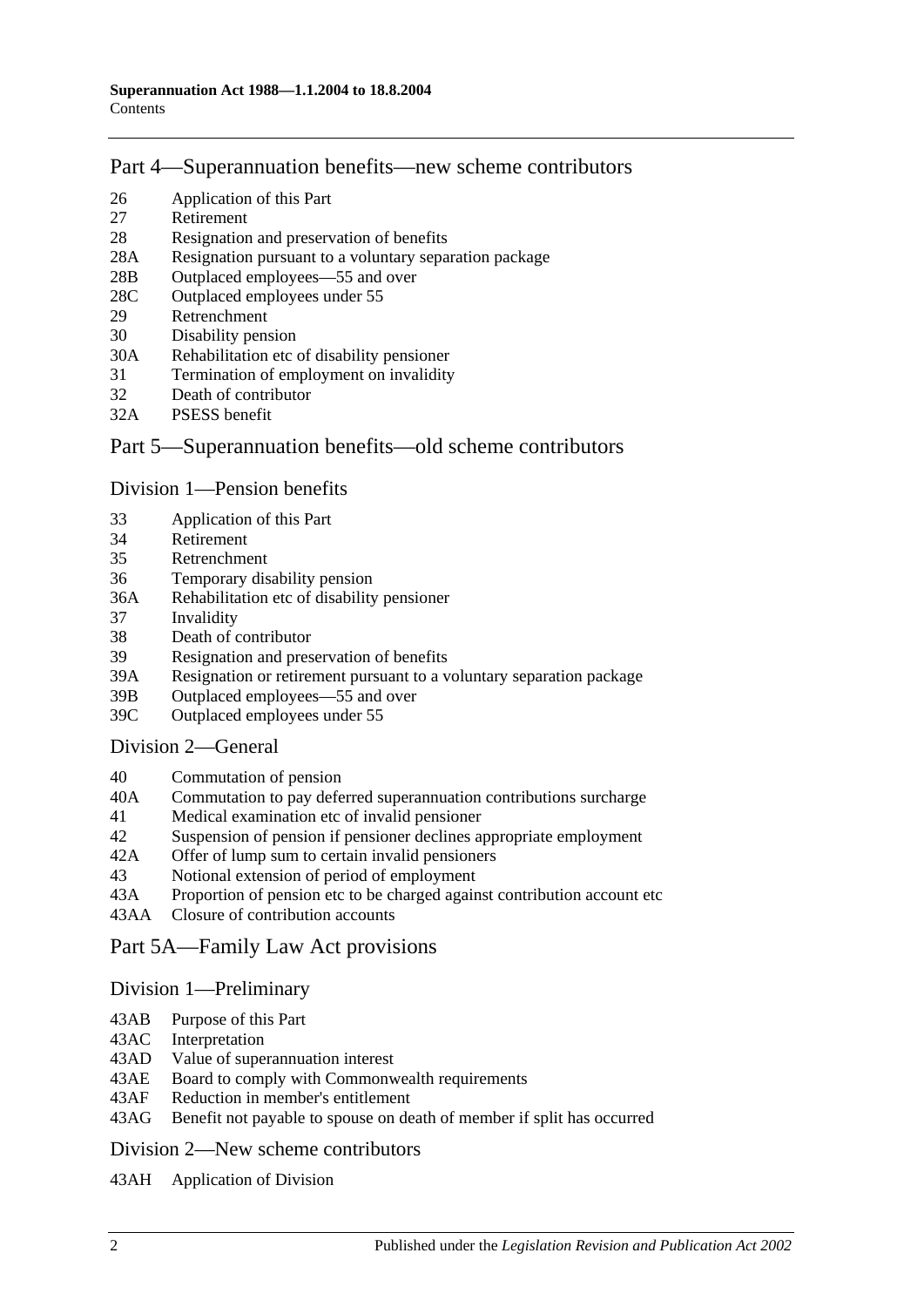- 43AI [Accrued benefit multiple](#page-74-3)
- 43AJ [Non-member spouse's entitlement](#page-74-4)

### [Division 3—Old scheme contributors](#page-75-0)

- 43AK [Application of Division](#page-75-1)<br>43AL Accrued benefit multiple
- [Accrued benefit multiple](#page-75-2)
- 43AM [Non-member spouse's entitlement](#page-76-0)
- 43AN [Non-member spouse's entitlement where pension is in growth phase](#page-76-1)
- 43AO [Non-member spouse's entitlement where pension is in payment phase](#page-76-2)
- 43AP [Payment of non-member spouse's entitlement](#page-77-0)

#### [Division 4—Fees](#page-78-0)

[43AQ](#page-78-1) Fees

#### [Part 6—Miscellaneous](#page-80-0)

- 43B [Exclusion of benefits under awards etc](#page-80-1)
- 44 [Review of the Board's decisions](#page-80-2)
- 45 [Effect of workers compensation etc on pension](#page-80-3)
- 46 [Division of benefit where deceased contributor is survived by lawful and putative](#page-82-0) spouses
- 47 [Adjustment of pensions](#page-83-0)
- 47A [Subsequent roll over of benefits to another fund or scheme](#page-83-1)
- 47B [Roll over of benefits from another fund or scheme](#page-83-2)
- 48 [Repayment of contribution account balance and minimum benefits](#page-84-0)
- 49 [Special provision for payment in case of infancy or death](#page-85-0)
- 50 [Pension not to be assignable](#page-85-1)
- 51 [Liabilities may be set off against benefits](#page-85-2)
- 51A [Method of making contributions](#page-85-3)<br>52 Annuities
- **[Annuities](#page-85-4)**
- 53 [Continuation of the Voluntary Savings Account](#page-86-0)
- 54 [Power to obtain information](#page-86-1)
- 55 [Confidentiality](#page-86-2)
- 56 [Resolution of doubts and difficulties](#page-87-0)
- 57 [Summary offences](#page-87-1)
- 58 [Pensions payable in foreign currency](#page-87-2)
- 58A [Rounding off of contributions and benefits](#page-87-3)<br>59 Regulations
- [Regulations](#page-87-4)

#### [Schedule 1—Transitional provisions](#page-90-0)

- 1 [Continuity of contributor status](#page-90-1)<br>2 Contributions by old scheme an
- 2 [Contributions by old scheme and certain new scheme contributors](#page-90-2)
- 3 [Starting balance of contribution account of old scheme contributors](#page-91-0)
- 3A [Starting balance for certain new scheme contributors](#page-91-1)
- 4 [Special provision as to contribution period of certain contributors](#page-91-2)
- 5 [Superannuation points carried over by old scheme contributors](#page-92-0)
- 6 [Special provisions for contributors to the Provident Account](#page-93-0)<br>7 Limited benefit contributors
- [Limited benefit contributors](#page-94-0)
- 8 [Preservation of excess unit addition](#page-95-0)
- 9 [Neglected unit and fund share reduction](#page-95-1)
- 10 [Pensions that commenced under previous enactments](#page-95-2)
- 11 [Abolition of Provident Account, and Retirement Benefit Account](#page-96-0)
- 12 [Continuation of superannuation arrangements](#page-96-1)
- 13 [Continuation of membership of elected members of the Board](#page-96-2)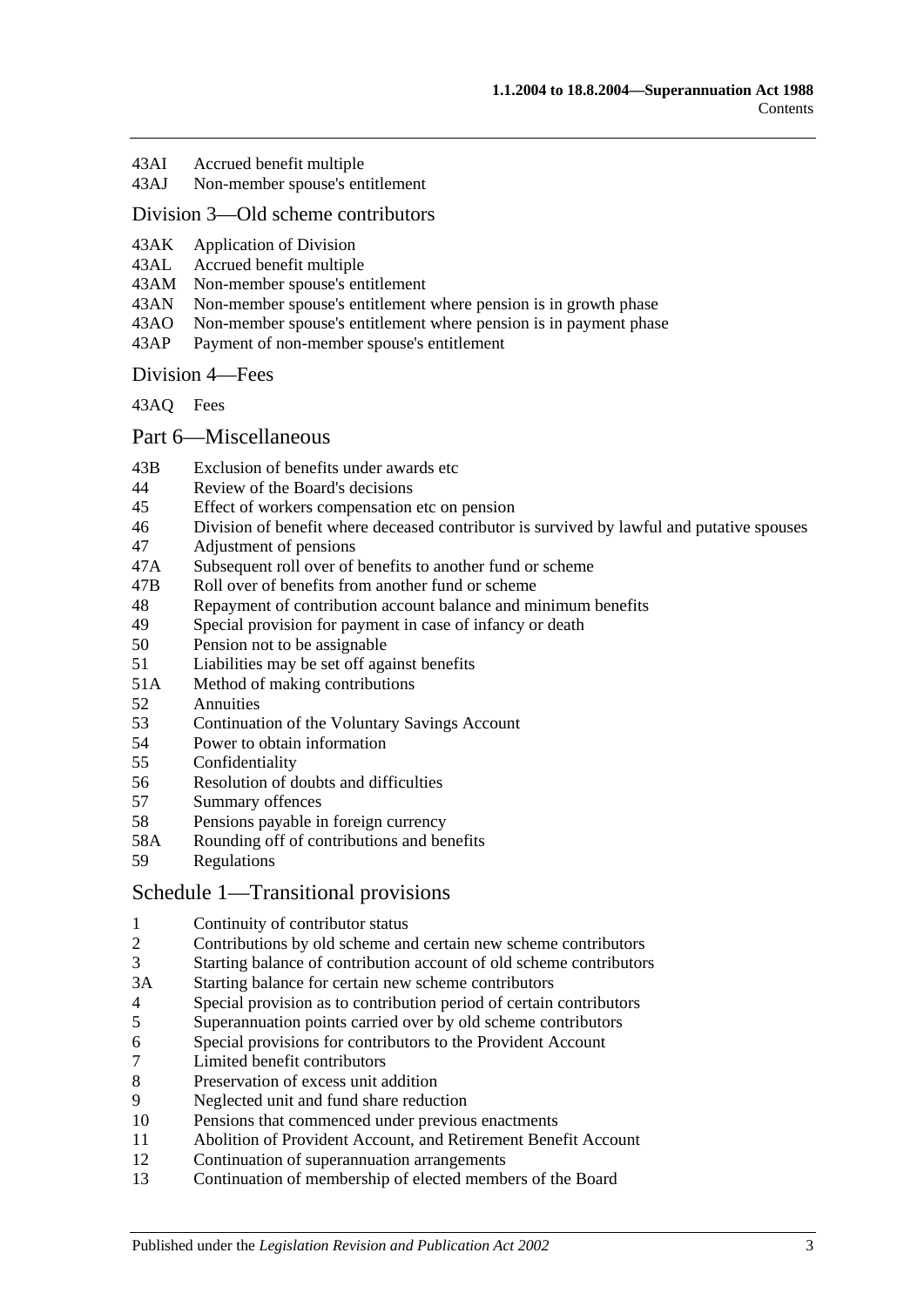- [Retrospective operation of preservation rights](#page-96-3)
- [Benefits under Parts 4](#page-96-4) and [5](#page-96-4)
- 15A [Early retirement benefit for certain contributors](#page-97-0)
- [Transference from old scheme to new scheme](#page-98-0)
- [Payment of contributions while on leave without pay](#page-99-0)
- [Repeal of contribution rate](#page-99-1)
- [Operation of sections](#page-100-0) 28(1f) and [39\(1db\)](#page-100-0)
- [Election on retrenchment under section](#page-100-1) 29
- Operation of amendments made by *[Statutes Amendment \(Equal Superannuation](#page-100-2)  [Entitlements for Same Sex Couples\) Act 2003](#page-100-2)*

[Schedule 1A—Provisions relating to other public sector superannuation](#page-100-3)  [schemes](#page-100-3)

[Schedule 1B—Transfer of certain members of the Electricity Industry](#page-101-0)  [Superannuation Scheme to the State Scheme](#page-101-0)

### Part 1—Preliminary

[Interpretation](#page-101-1)

Part 2—Transfer of members

- [Transfer of existing pensioners before the relevant day](#page-102-0)
- [Transfer of existing and future pensioners after the relevant day](#page-103-0)
- [Transfer of persons entitled to preserved benefits](#page-105-0)
- [Transfer of certain other persons](#page-107-0)

### Part 3—General

- [Employer contributions](#page-109-0)
- [Notices](#page-109-1)
- [Cessation of entitlements under the Electricity Industry Superannuation Scheme](#page-109-2)
- [Power to obtain information](#page-109-3)
- Transfer effective despite *[Electricity Corporations Act](#page-109-4) 1994*
- [Regulations may be made for transitional purposes](#page-109-5)

### [Schedule 2](#page-110-0)

## [Legislative history](#page-114-0)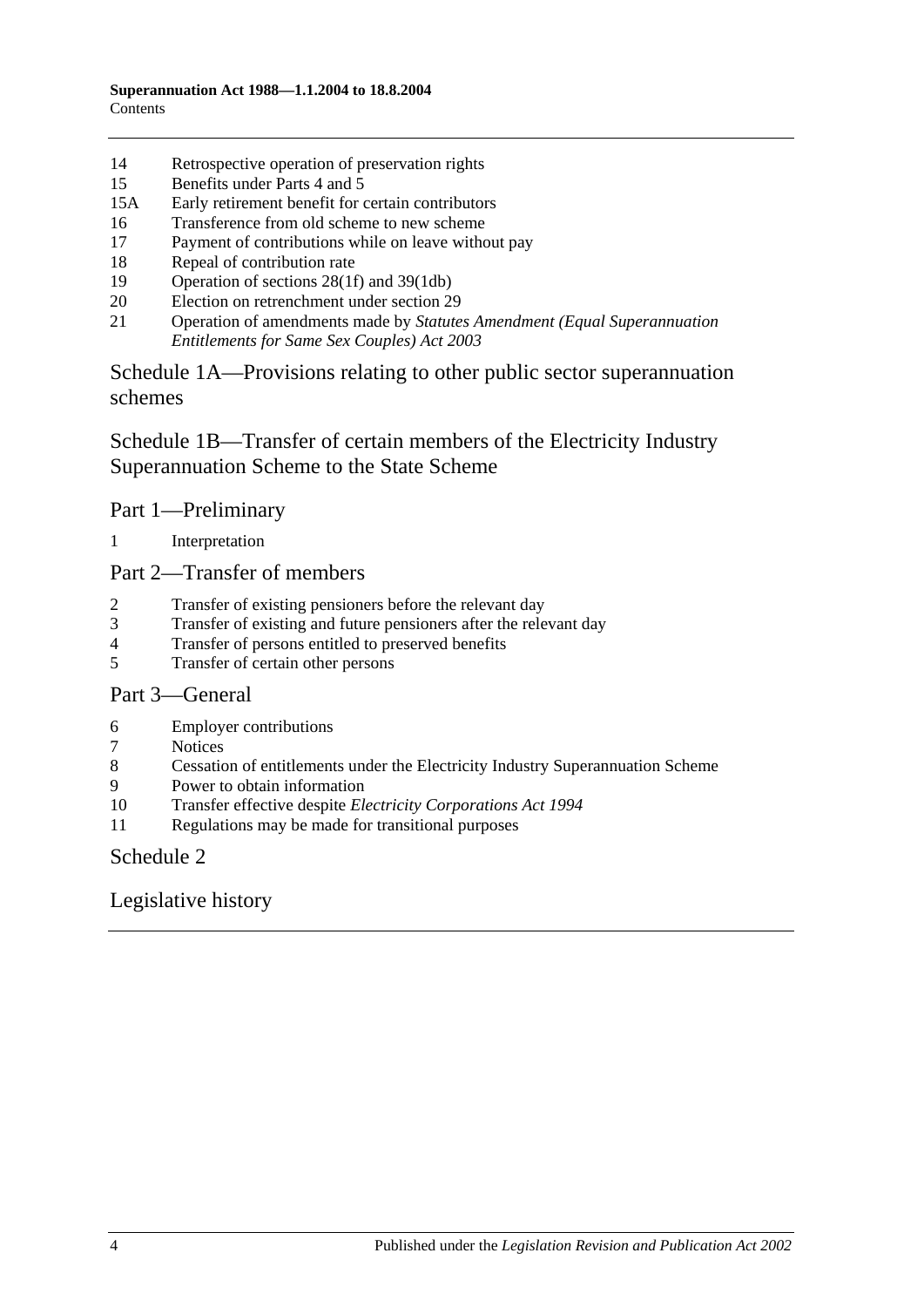## <span id="page-4-0"></span>**The Parliament of South Australia enacts as follows:**

# **Part 1—Preliminary**

### <span id="page-4-1"></span>**1—Short title**

This Act may be cited as the *Superannuation Act 1988*.

#### <span id="page-4-3"></span><span id="page-4-2"></span>**4—Interpretation**

(1) In this Act, unless the contrary intention appears—

*active contributor* means a contributor who is contributing to the Fund;

*actual or attributed salary*—see [subsections](#page-9-0) (3) and [\(4\);](#page-9-1)

*actuary* means a Fellow or Accredited Member of the Institute of Actuaries of Australia;

*adjusted salary* in relation to a contributor as at a particular time means—

- (a) where the contributor has been employed on a full-time basis throughout his or her contribution period—the contributor's actual or attributed salary as at that time;
- (b) where the contributor has been employed on a part-time or casual basis over the whole or any part of his or her contribution period—the contributor's actual or attributed salary as at that time reduced to reflect the extent of the contributor's employment over the contribution period expressed as a proportion of full-time employment;

*age of retirement* means—

- (a) in relation to an old scheme contributor for whom 55 years was the age of retirement under the repealed Act—55 years;
- (b) in all other cases—60 years;

*the Board* means the South Australian Superannuation Board;

*the Commonwealth Act* means the *Superannuation Guarantee (Administration) Act 1992* of the Commonwealth;

*the Consumer Price Index* means the Consumer Price Index (All groups index for Adelaide);

*contracting out agreement* means an agreement between a Minister or other agent or instrumentality of the Crown and another person or persons—

- (a) under which—
	- (i) a function previously undertaken by the Crown is to be undertaken by the private sector; or
	- (ii) a service previously provided by the Crown to the public, or to a section of the public or to the Crown itself, is to be provided by the private sector; and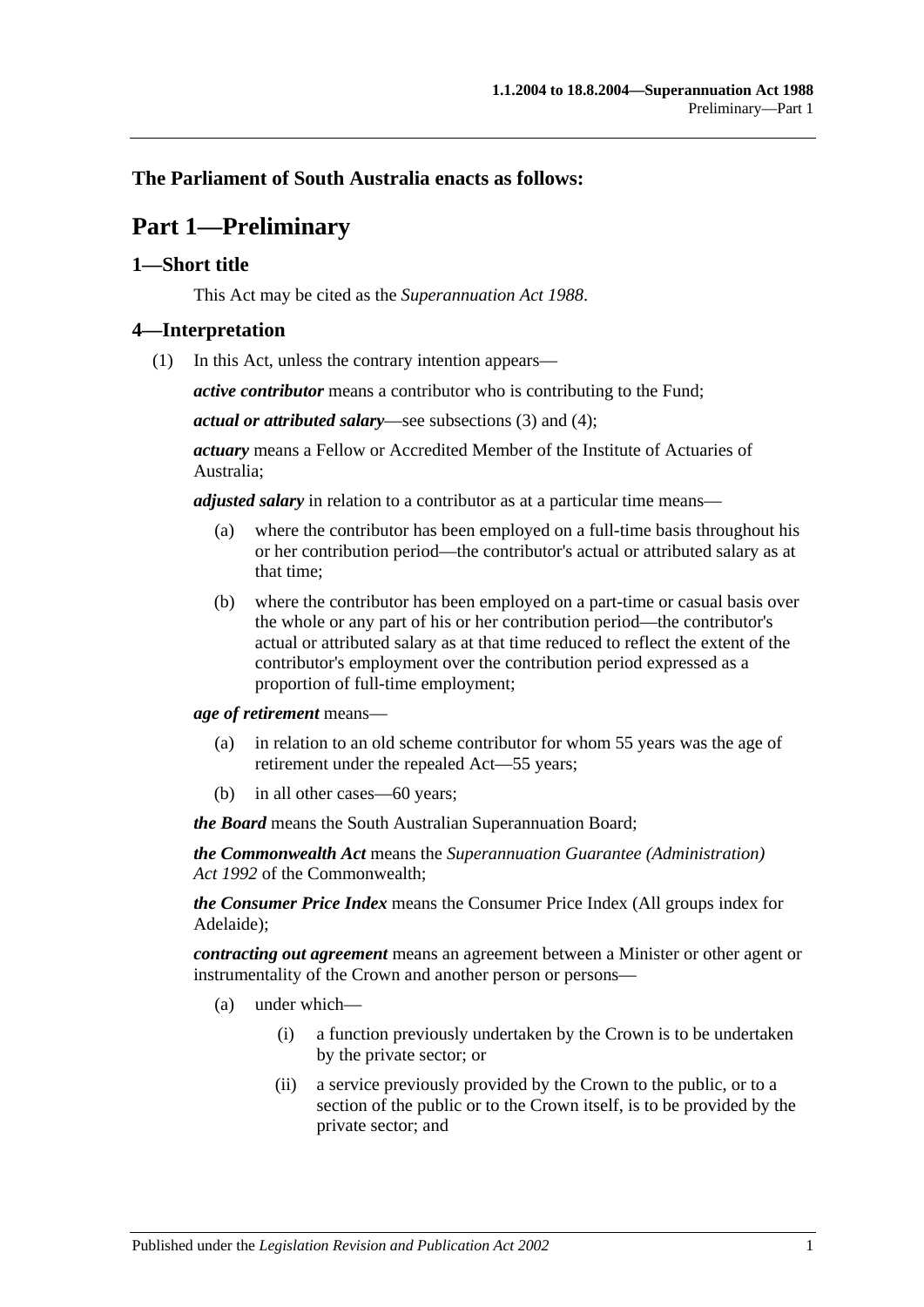(b) under which persons who had been public sector employees employed in undertaking that function or providing that service are offered employment in the private sector;

*contribution month*—see [subsection](#page-8-0) (2a);

#### *contribution period* means—

- (a) in relation to an old scheme contributor—a period (including a period falling wholly or partly before the commencement of this Act) over which the contributor is (or was) an active contributor;
- (b) in relation to a new scheme contributor—a period over which the contributor is (or was) an active contributor;

*contributor* means a person accepted as a contributor (either under this Act or under an earlier Act) and includes such a person who has ceased making contributions unless his or her rights in relation to superannuation have been exhausted and no derivative rights exist in relation to that person under this Act;

*dependency* in relation to a child means any period for which the child is an eligible child;

*eligible child* in relation to a deceased contributor means a child—

- $(a)$  who is—
	- (i) a child of the contributor; or
	- (ii) a child in relation to whom the contributor had assumed parental responsibilities and who was cared for and maintained, wholly or in part, by the contributor up to the date of the contributor's death; and
- (b) who is—
	- (i) under the age of 16 years; or
	- (ii) between the ages of 16 and 25 years and in full-time attendance at an educational institution recognised by the Board for the purposes of this definition;

#### *employee* means—

- (a) a statutory officer of the Crown (including a Magistrate but not a Judge);
- (b) a person—
	- (i) employed in the Public Service under the *[Government Management](http://www.legislation.sa.gov.au/index.aspx?action=legref&type=act&legtitle=Government%20Management%20and%20Employment%20Act%201985)  [and Employment Act](http://www.legislation.sa.gov.au/index.aspx?action=legref&type=act&legtitle=Government%20Management%20and%20Employment%20Act%201985) 1985*; or
	- (ii) employed under the *[Education Act](http://www.legislation.sa.gov.au/index.aspx?action=legref&type=act&legtitle=Education%20Act%201972) 1972* or the *[Further Education](http://www.legislation.sa.gov.au/index.aspx?action=legref&type=act&legtitle=Further%20Education%20Act%201975)  Act [1975](http://www.legislation.sa.gov.au/index.aspx?action=legref&type=act&legtitle=Further%20Education%20Act%201975)*; or
	- (iii) employed by—
		- TransAdelaide;
		- the Commissioner of Highways;
		- the South Australian Health Commission;
		- an employer with which the Board has entered into superannuation arrangements under this Act; or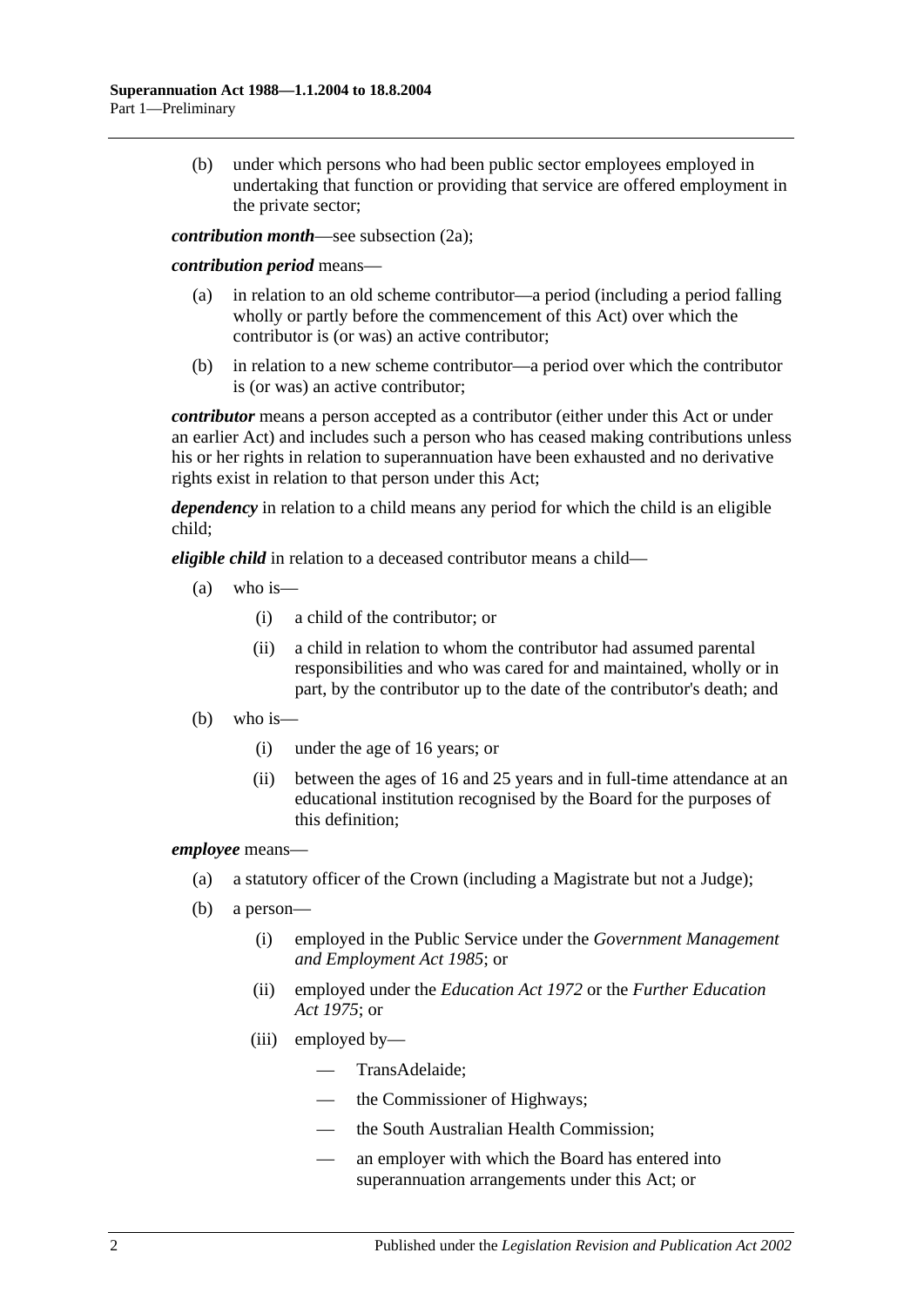- (iv) employed by a Minister, or the Chief Executive Officer of a Public Service administrative unit, on a weekly, daily or hourly basis; or
- (v) employed under the *[Parliament \(Joint Services\) Act](http://www.legislation.sa.gov.au/index.aspx?action=legref&type=act&legtitle=Parliament%20(Joint%20Services)%20Act%201985) 1985*; or
- (vi) employed to provide services to the House of Assembly or the Legislative Council and under the control of the Speaker or the President; or
- (vii) employed as a member of the Governor's staff; or
- (viii) employed in an office or position declared by regulation to be an office or position to which this Act extends;

*employing authority* in relation to an employee means—

- (a) the chief executive officer to whom the employee is answerable on matters relating to his or her employment;
- (b) if there is no such officer—the authority, body or person to whom the employee is answerable;

*entitlement day* means—

- (a) in relation to a contributor who becomes entitled to a pecuniary benefit under this Act—the day on which that entitlement arises;
- (b) in relation to a contributor whose employment is terminated by his or her death—the date of the contributor's death;

*the Fund* means the South Australian Superannuation Fund;

*invalid pension* means a pension payable on account of invalidity;

*invalidity* means physical or mental incapacity to carry out the duties of employment;

*month* means a period starting at the beginning of any day of one of the 12 named months and ending—

- (a) immediately before the beginning of the corresponding day of the next named month; or
- (b) if there is no such corresponding day, at the end of the next named month;

*new scheme contributor* means a person accepted as a contributor on or after 31 May, 1986 (but does not include any such person who is classified by the Board as an old scheme contributor);

*notional salary* in relation to a contributor whose employment has ceased temporarily or permanently (including a contributor who has died) means the salary that the contributor would be receiving if he or she had continued in employment in the same position and at the same grade as were applicable immediately before the cessation of employment and, if the contributor was not in full-time employment immediately before cessation of employment, notional salary will be calculated on the basis of the contributor's average hours of employment (excluding overtime) over the last three years of his or her contribution period;

*old scheme contributor* means a person who was accepted as a contributor to the Fund before 31 May, 1986 (and includes a person accepted as a contributor after that date if that person is classified as an old scheme contributor by the Board);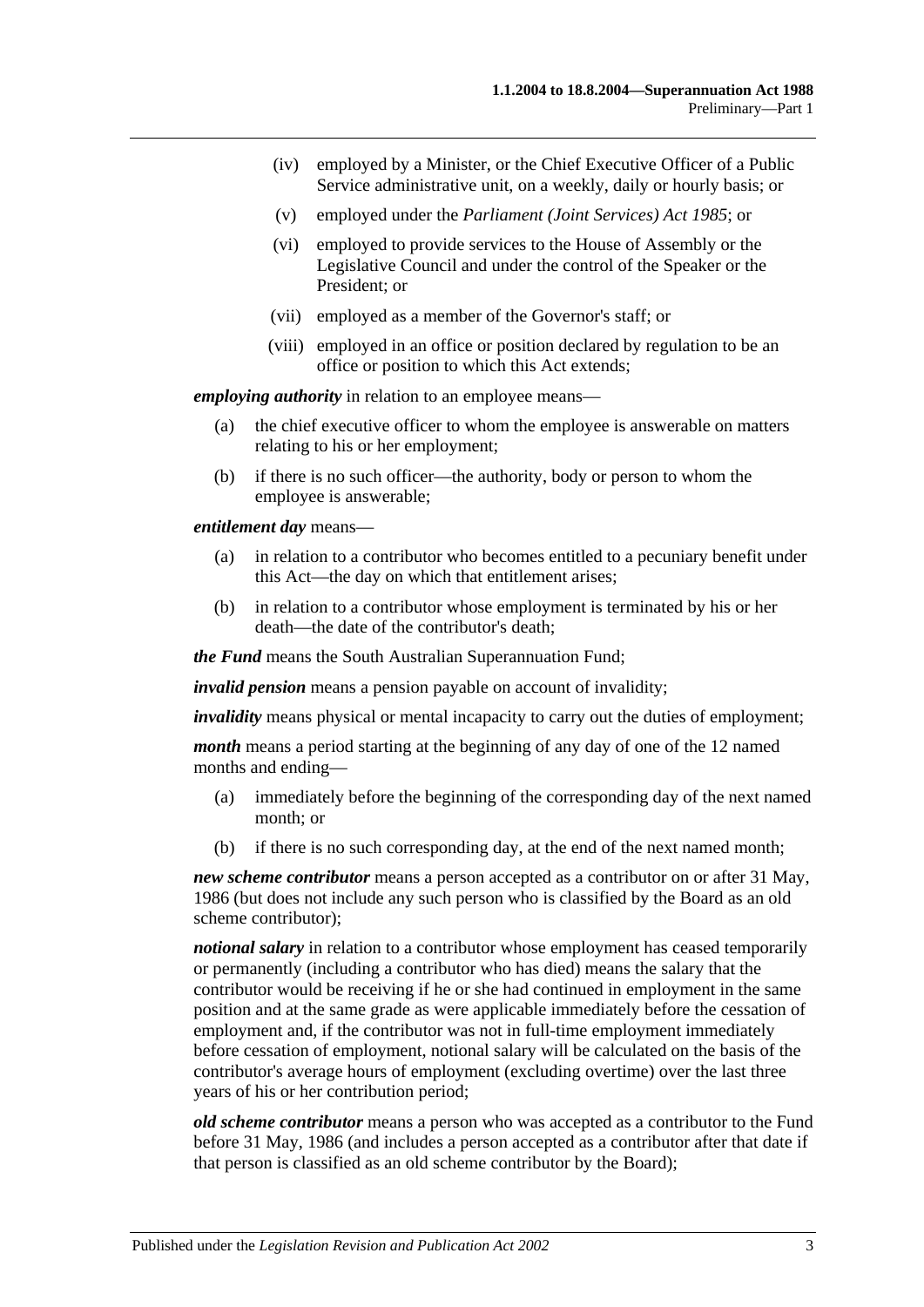*outplaced employee* means a contributor who has retired or resigned from employment to take up employment in the private sector pursuant to an offer of employment in a contracting out agreement;

*pensioner* means a person who is entitled to a pension under this Act (including a person who qualifies for a pension but whose pension is under suspension);

*pension period* means the period over which a pension is paid;

*private sector employer* means the employer with whom an outplaced employee takes up employment upon retiring or resigning from employment in the public sector;

*Public Sector Employees Superannuation Scheme* means the superannuation scheme of that name established pursuant to a deed of arrangement dated 27 September 1989 between the Treasurer and the secretary of the United Trades and Labor Council;

*putative spouse* means—

- (a) a person who is a putative spouse within the meaning of the *[Family](http://www.legislation.sa.gov.au/index.aspx?action=legref&type=act&legtitle=Family%20Relationships%20Act%201975)  [Relationships Act](http://www.legislation.sa.gov.au/index.aspx?action=legref&type=act&legtitle=Family%20Relationships%20Act%201975) 1975*, whether declared as such under that Act or not; or
- (b) a person in respect of whom a declaration has been made by the District Court under [section](#page-10-0) 4A of this Act;

*the repealed Act* means the *[Superannuation Act](http://www.legislation.sa.gov.au/index.aspx?action=legref&type=act&legtitle=Superannuation%20Act%201974) 1974*;

*to retrench* in relation to a contributor means to terminate the contributor's employment on the ground that work of the kind for which the contributor is qualified and suited is no longer available for the contributor;

*retrenchment pension* means the pension payable to an old scheme contributor on account of retrenchment;

*salary*, in relation to a contributor who is employed pursuant to a TEC contract, means that proportion of the value of the total remuneration package specified in the contract that has been prescribed by regulation for the purposes of this definition;

*salary*, in relation to a contributor who is not employed pursuant to a TEC contract, includes all forms of remuneration except—

- (a) remuneration related to overtime (other than such remuneration that is paid by way of an annual allowance);
- (b) a leave loading;
- (c) a loading arising from the casual nature of the employment or the conditions under which work is performed;
- (d) allowances (unless declared by regulation to be a component of salary) for accommodation, travelling, subsistence or other expenses;
- (da) non-monetary remuneration referred to in [subsection](#page-8-1) (2d);
- (e) remuneration of a kind excluded by regulation from the ambit of this definition (and such a regulation may exclude remuneration of a particular kind for the purpose of calculating contributions but provide for its inclusion as a component of salary for the purpose of calculating benefits);

*the Scheme* means the scheme of superannuation established by this Act and (where the context admits) includes the scheme of superannuation established by a corresponding previous enactment;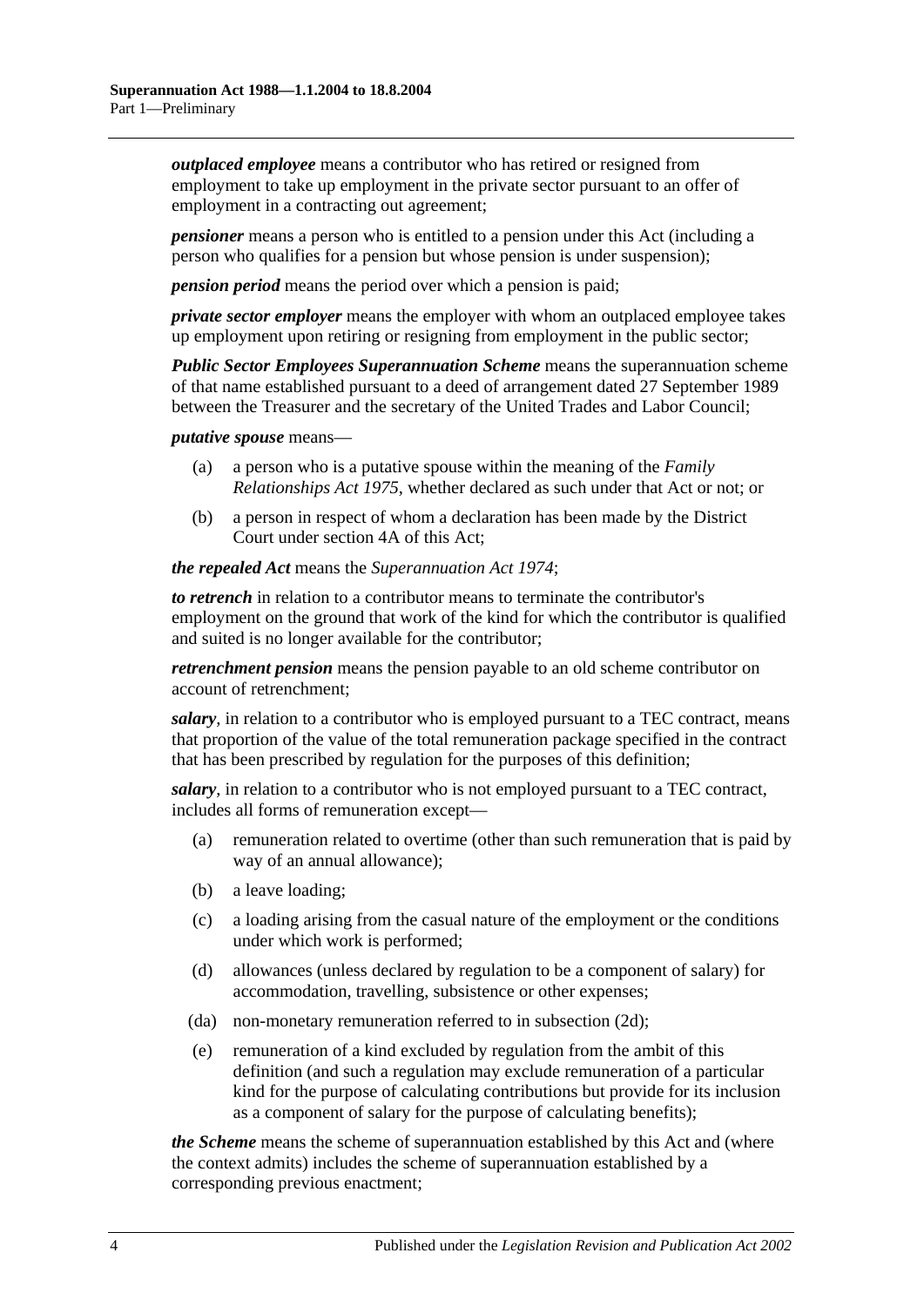*special deposit account* means a special deposit account established under section 8 of the *[Public Finance and Audit Act](http://www.legislation.sa.gov.au/index.aspx?action=legref&type=act&legtitle=Public%20Finance%20and%20Audit%20Act%201987) 1987*;

*spouse* includes a putative spouse;

*standard contribution rate* means—

- (a) in relation to an old scheme contributor whose standard contribution rate is under [clause](#page-90-2) 2 of [Schedule 1](#page-90-0) some rate other than 6% of salary—that other rate of contribution;
- (b) in all other cases—6% of salary;

*the Superannuation Funds Management Corporation of South Australia* or *the Corporation* means the Superannuation Funds Management Corporation of South Australia continued in existence by the *[Superannuation Funds Management](http://www.legislation.sa.gov.au/index.aspx?action=legref&type=act&legtitle=Superannuation%20Funds%20Management%20Corporation%20of%20South%20Australia%20Act%201995)  [Corporation of South Australia Act](http://www.legislation.sa.gov.au/index.aspx?action=legref&type=act&legtitle=Superannuation%20Funds%20Management%20Corporation%20of%20South%20Australia%20Act%201995) 1995*;

*TEC contract* means a contract of employment between a contributor and his or her employer under which the value of the total remuneration package specified in the contract reflects the total employment cost to the employer of employing the contributor.

- (2) Where a period is to be expressed in months for the purpose of this Act, then, except where express provision is made to the contrary, only completed months will be taken into account and any remainder will be ignored.
- <span id="page-8-0"></span>(2a) The number of contribution months in a contribution period is calculated by multiplying the number of days in the period by 0.032854.
- (2b) A regulation prescribing the proportion of the value of the total remuneration package for the purposes of the first definition of *salary* in [subsection](#page-4-3) (1)—
	- (a) may prescribe different proportions in relation to old scheme contributors and new scheme contributors; and
	- (b) in relation to a contributor whose salary would be less under the first definition of *salary* in [subsection](#page-4-3) (1) than if it were determined under the second definition of *salary* in that subsection—may prescribe a proportion to ensure that the value of the contributor's salary for the purposes of this Act is not less than it would be if determined under the second definition of *salary*.
- <span id="page-8-3"></span><span id="page-8-2"></span>(2c) Non-monetary remuneration received by a contributor as the result of the sacrifice by the contributor of part of his or her salary in accordance with—
	- (a) an award; or
	- (b) an enterprise agreement prescribed by regulation for the purpose of this subsection,

is included in the second definition of *salary* in [subsection](#page-4-3) (1).

- <span id="page-8-1"></span>(2d) All non-monetary remuneration, except for non-monetary remuneration referred to in [subsection](#page-8-2) (2c), is excluded from the second definition of *salary* in [subsection](#page-4-3) (1).
- (2e) For the purposes of determining the amount of the salary received by a contributor who is in receipt of non—monetary remuneration of a kind referred to in [subsection](#page-8-2) (2c), the value of the non-monetary remuneration of that kind will be taken to be the amount of salary sacrificed by the contributor in order to receive that remuneration.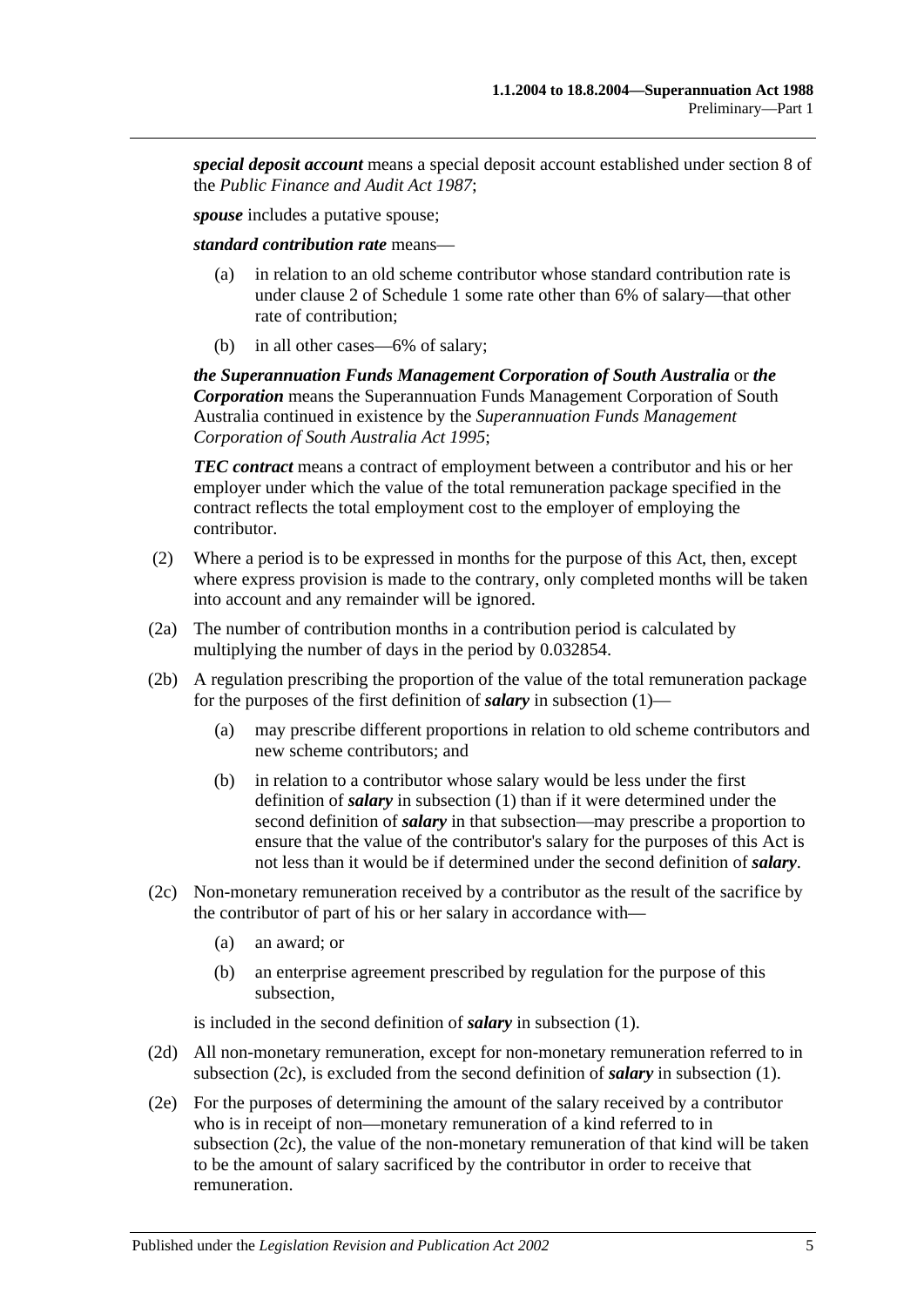- (2f) A regulation referred to in [subsection](#page-8-3)  $(2c)(b)$  may prescribe an enterprise agreement by reference to the agreement or by reference to a class to which the agreement belongs.
- <span id="page-9-0"></span>(3) Subject to [subsection](#page-9-1) (4), a contributor's actual or attributed salary, as at a particular date, is—
	- (a) where the contributor is, at that date, employed on a full-time basis—the contributor's salary;
	- (b) in any other case—the salary that the contributor would have been receiving, at that date, if the contributor had then been employed on a full-time basis.
- <span id="page-9-1"></span> $(4)$  If—
	- (a) there is a reduction in a contributor's rate of salary (not being a reduction resulting from disciplinary action against the contributor);
	- (b) the contributor elects in a manner approved by the Board to contribute as if the reduction had not occurred,

the contributor's contributions will be based on the salary of the position or office held by the contributor immediately before the reduction occurred or, if that position or office ceases to exist or the classification of the position or office is changed, the contributions will be based on the salary of that position or office immediately before it ceased to exist or its classification was changed, adjusted to reflect changes in the Consumer Price Index from that time and the contributor's actual or attributed salary as at a particular date will be determined as if the notional salary in respect of which the contributor was contributing at that date were the contributor's actual salary.

(5) Where it is necessary to calculate what would have been the amount standing to the credit of a contributor's contribution account, as at a particular time, if the contributor had contributed at the standard contribution rate throughout his or her contribution period, the calculation may be made as follows:

$$
A = B \times \frac{C}{D} \times P
$$

Where—

*A* is the amount

*B* is the actual credit of the contribution account at the relevant time

*C* is the number of months in the contribution period

*P* is—

- (a) in the case of a contributor who was in full-time employment throughout his or her contribution period—1;
- (b) in any other case—the numerical value arrived at by expressing the contributor's employment during his or her contribution period as a proportion of full-time employment during that period

*D* is the number of the contributor's contribution points.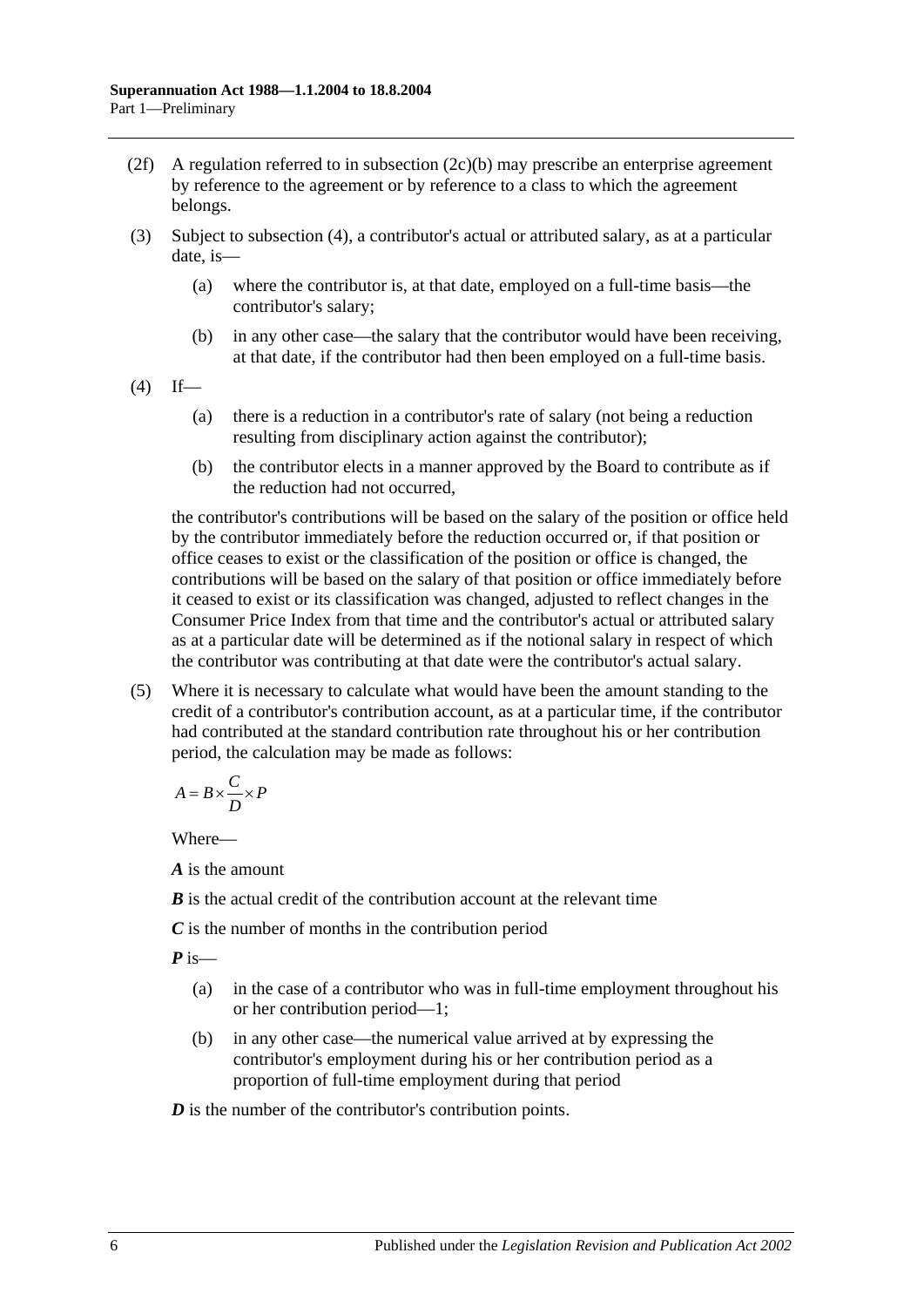- <span id="page-10-2"></span><span id="page-10-1"></span>(6) References in this Act to resignation from, or termination of, employment will be read subject to the following qualifications—
	- (a) resignation from a particular position in order to take up some other position in employment to which this Act applies, or to take up employment in the same position but on a different basis, will be ignored unless there is an interval of more than one month between the time the resignation takes effect and the commencement of the new employment;
	- (b) where a person is employed in employment to which this Act applies for a particular term and the term expires the person will be taken to have resigned—
		- (i) if he or she makes an election under this subparagraph—at the expiration of the term; or
		- (ii) if no election is made under [subparagraph](#page-10-1) (i)—at the expiration of 12 months from the expiration of the term except where the person is re-employed in employment to which this Act applies (not being employment on a casual basis) before that time in which case any interruption of employment will be ignored;
	- (c) a person whose employment is terminated on the ground of incompetence will be taken to have retired or resigned from employment depending on whether he or she has then reached the age of 55 years.
- (7) A person referred to in [subsection](#page-10-2) (6)(b) cannot make contributions under this Act in respect of a period before he or she is taken to have resigned under that subsection and during which he or she is not employed in employment to which this Act applies.
- <span id="page-10-3"></span>(8) For the purposes of this Act a contributor who is on leave without pay is not an active contributor if a contribution payable by the contributor has remained unpaid for 14 days or more.
- <span id="page-10-4"></span>(9) [Subsection](#page-10-3) (8) does not apply if the contributor did not know, and could not reasonably have been expected to know, that the contribution had remained unpaid for 14 days.
- (10) For the purposes of [subsections](#page-10-3) (8) and [\(9\),](#page-10-4) contributions become payable at the times at which salary would have been payable to the contributor if he or she had not been on leave without pay.

### <span id="page-10-5"></span><span id="page-10-0"></span>**4A—Putative spouses**

- (1) For the purposes of this Act, two persons of the same sex were, on a certain date, the putative spouses one of the other if the District Court has made a declaration under this section that they were, on that date, cohabiting with each other in a relationship that has the distinguishing characteristics of a relationship between a married couple (except for the characteristics of different sex and legally recognised marriage and other characteristics arising from either of those characteristics) and that they—
	- (a) had so cohabited with each other continuously for the period of five years immediately preceding that date; or
	- (b) had during the period of six years immediately preceding that date so cohabited with each other for periods aggregating not less than five years.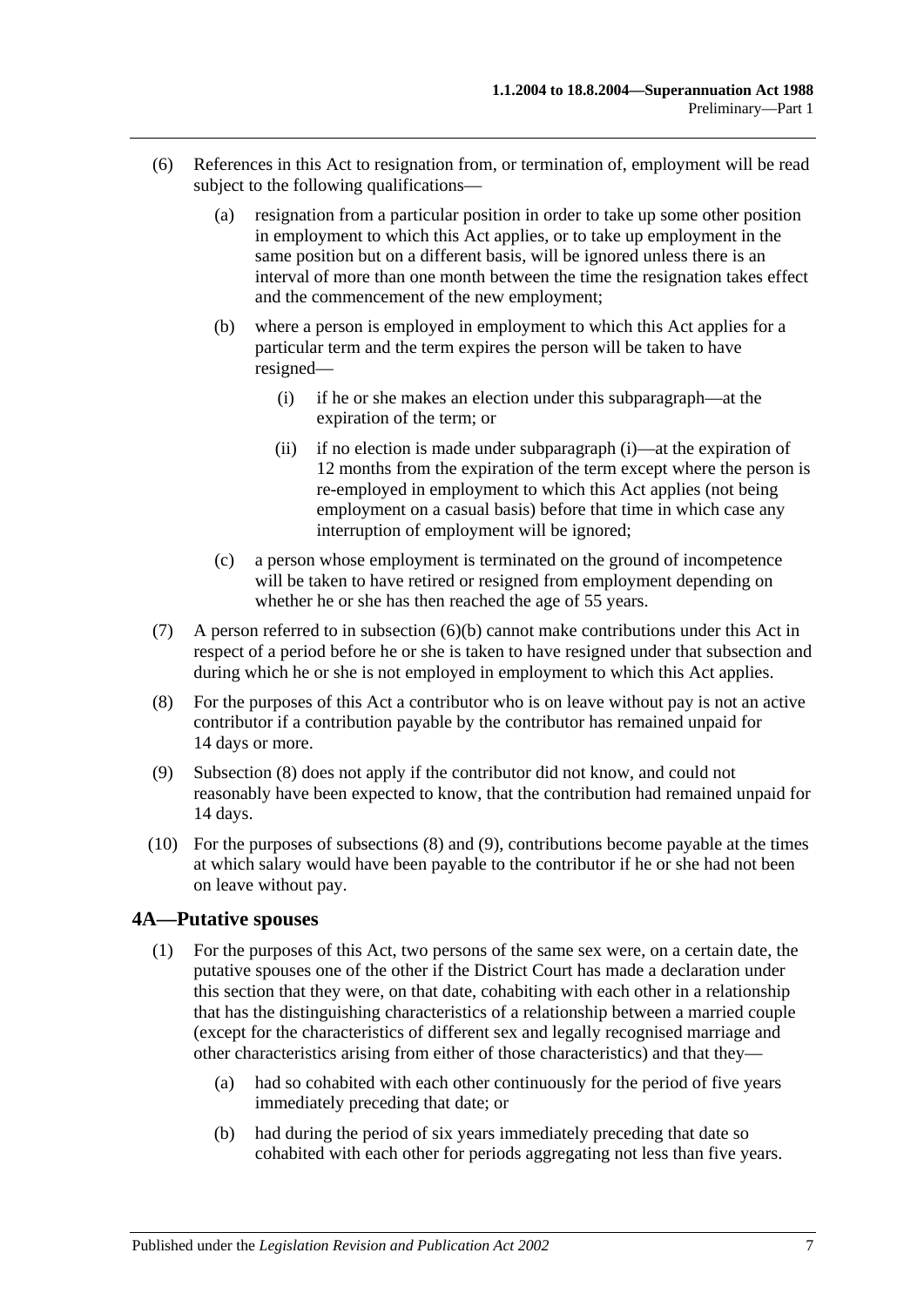- (2) A person whose rights depend on whether—
	- (a) he or she and another person; or
	- (b) two other persons,

were, on a certain date, putative spouses one of the other may apply to the District Court for a declaration under this section.

- (3) If it is proved to the satisfaction of the Court that the persons in relation to whom the declaration under this section is sought did, on the date in question, fulfil the requirements of [subsection](#page-10-5) (1), the Court must make a declaration accordingly.
- (4) A declaration may be made under this section—
	- (a) whether or not one or both of the persons in relation to whom the declaration is sought are, or have ever been, domiciled in this State; or
	- (b) despite the fact that one or both of them are dead.
- (5) It must not be inferred from the fact that the Court has declared that two persons were putative spouses one of the other, on a certain date, that they were putative spouses as at any prior or subsequent date.

### <span id="page-11-0"></span>**4B—Restriction on publication of court proceedings**

- (1) *Protected information* is information relating to an application under [section](#page-10-0) 4A (including images) that identifies, or may lead to the identification of—
	- (a) an applicant; or
	- (b) a person who is related to, or associated with, an applicant or is, or is alleged to be, in any other way connected in the matter to which the proceedings relate; or
	- (c) a witness to the hearing of the application.
- (2) A person who publishes protected information is guilty of an offence. Maximum penalty: \$5 000 or imprisonment for 1 year.
- (3) A person who discloses protected information knowing that, in consequence of the disclosure, the information will, or is likely to, be published is guilty of an offence. Maximum penalty: \$5 000 or imprisonment for 1 year.
- (4) This section does not apply to—
	- (a) the publication or disclosure of material—
		- (i) by the District Court or an employee of the Courts Administration Authority (so long as such publication or disclosure is made in connection with the administrative functions of the Court); or
		- (ii) for purposes associated with the administration of this Act; or
	- (b) the publication in printed or electronic form of material that—
		- (i) consists solely or primarily of the reported judgements or decisions of the Court; or
		- (ii) is of a technical nature designed primarily for use by legal practitioners.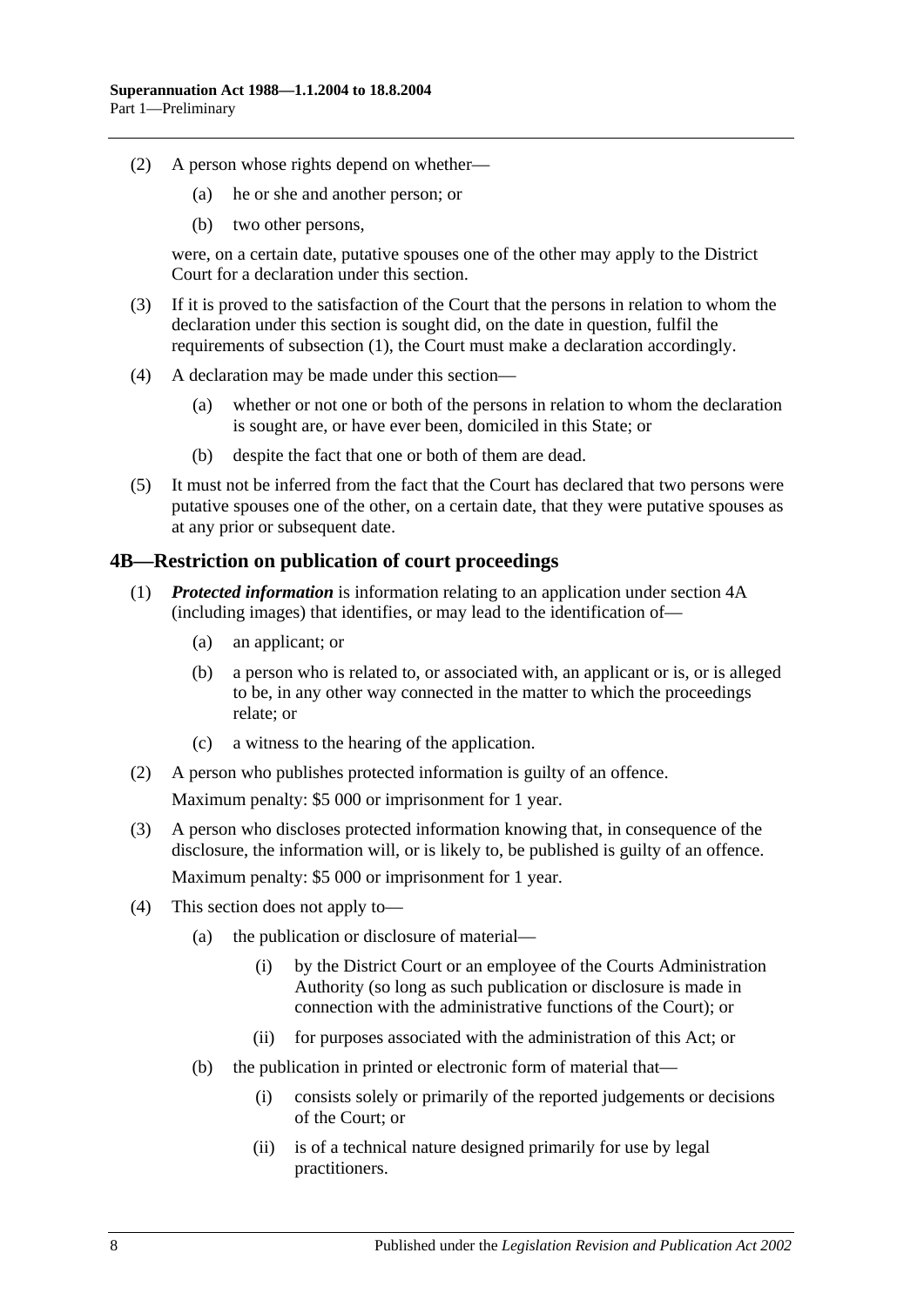(5) In this section—

*newspaper* means a newspaper, journal, magazine or other publication that is published at periodic intervals;

*publish* means publish by newspaper, radio or television, or on the internet, or by some other similar means of communication to the public.

#### <span id="page-12-2"></span><span id="page-12-0"></span>**5—Superannuation arrangements**

- (1) Subject to [subsection](#page-12-1) (2), the Board may enter into arrangements with—
	- (a) an instrumentality or agency of the Crown; or
	- (b) a prescribed authority, body or person,

under which the employees of that instrumentality, agency, authority, body or person become eligible to apply to be accepted as contributors.

- (1a) An arrangement under [subsection](#page-12-2) (1) may modify the provisions of this Act in their application to, or in relation to, employees to which the arrangement relates but not so as to put those employees in a more advantageous position than other contributors.
- (1b) An arrangement may be varied at any time by agreement between the Board and the instrumentality, agency, authority, body or person.
- <span id="page-12-1"></span>(2) An arrangement under [subsection](#page-12-2) (1) is not effective unless its terms are approved by the Minister.
- <span id="page-12-6"></span>(2a) Where an instrumentality or agency of the Crown that has entered into an arrangement with the Board under this section ceases to be an instrumentality or agency of the Crown, the Minister may by written notice to the Board and to the former instrumentality or agency of not less than one month—
	- (a) declare that benefits will cease accruing to contributors in respect of their employment with the former instrumentality or agency; and
	- (b) vary the terms of the arrangement in such manner as he or she thinks fit.
- <span id="page-12-4"></span>(3) Subject to [subsection](#page-12-3) (4), an instrumentality or agency of the Crown or an authority, body or person who has entered into an arrangement with the Board under this section (whether before or after the commencement of the *[Superannuation \(Scheme Revision\)](http://www.legislation.sa.gov.au/index.aspx?action=legref&type=act&legtitle=Superannuation%20(Scheme%20Revision)%20Amendment%20Act%201992)  [Amendment Act](http://www.legislation.sa.gov.au/index.aspx?action=legref&type=act&legtitle=Superannuation%20(Scheme%20Revision)%20Amendment%20Act%201992) 1992*) may, by written notice to the Board of not less than one month, declare that benefits will cease accruing to contributors in respect of employment with the instrumentality, agency, authority, body or person.
- <span id="page-12-3"></span>(4) A declaration cannot be made under [subsection](#page-12-4) (3)—
	- (a) without the approval in writing of a majority of those persons who—
		- (i) are contributors by virtue of the arrangement; and
		- (ii) are currently employed by the instrumentality, agency, authority, body or person; and
	- (b) unless the Board has given its approval to the declaration.
- <span id="page-12-5"></span>(5) Before giving its approval under [subsection](#page-12-5) (4)(b), the Board must have obtained from an actuary an actuarial assessment of the account (if any) established to meet the employer component of benefits that have accrued to employees of the instrumentality, agency, authority, body or person under this Act.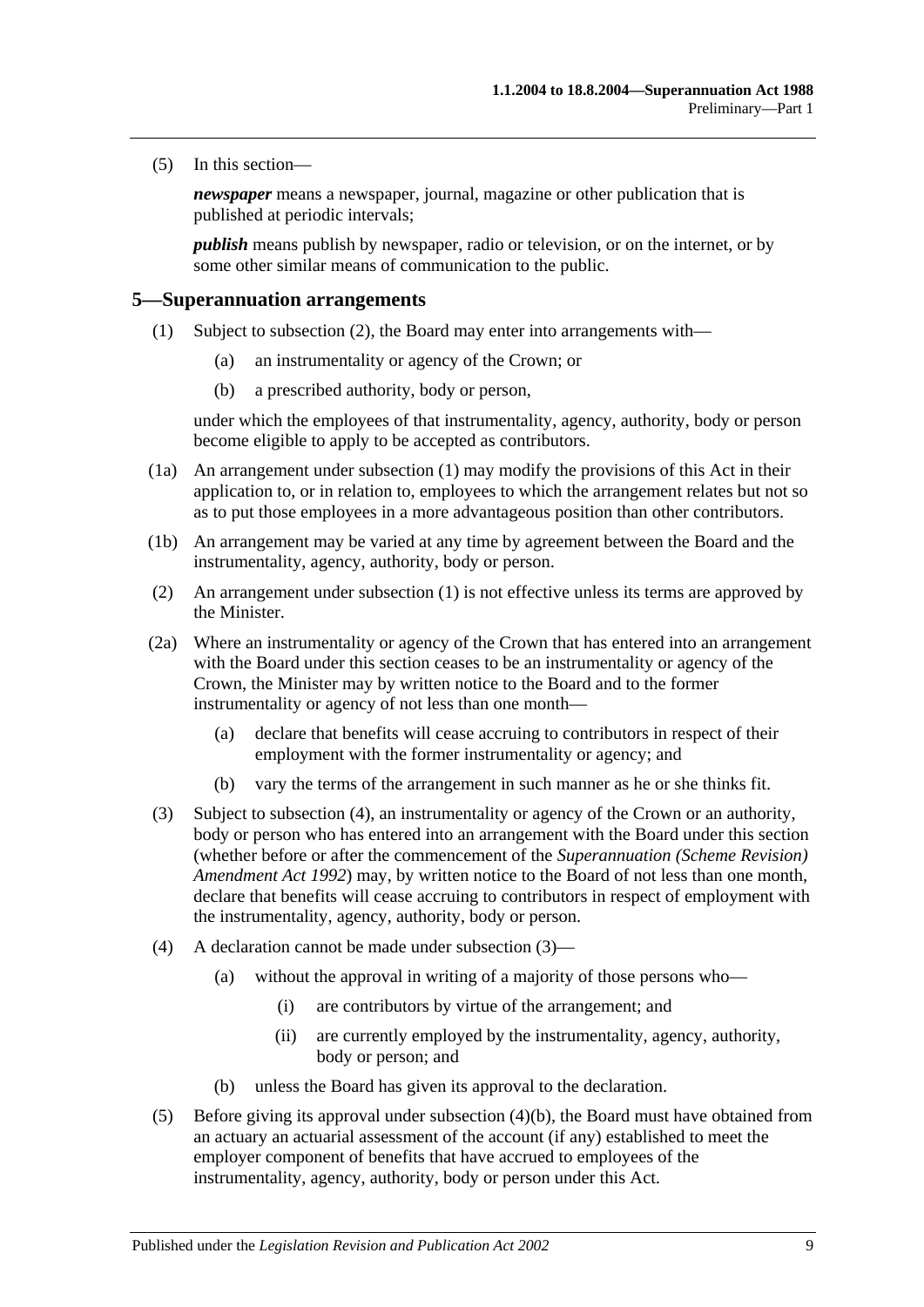- (6) When giving its approval under [subsection](#page-12-5) (4)(b), the Board must be satisfied on the basis of the actuary's assessment that the amount standing to the credit of the account will be sufficient to meet the employer component of benefits.
- <span id="page-13-0"></span>(7) The following provisions apply on the cessation of the accrual of benefits under [subsection](#page-12-6) (2a) or [\(3\):](#page-12-4)
	- (a) those contributors currently employed by the instrumentality, agency, authority, body or person who are of or over the age of 60 years will be taken for the purposes of this Act to have retired from employment; and
	- (b) those contributors currently employed by the instrumentality, agency, authority, body or person who have not reached the age of 60 years will be taken for the purposes of this Act to have resigned from employment; and
	- (c) [section](#page-27-0) 28 or [39](#page-57-0) (as the case requires) applies to and in relation to a contributor referred to in [paragraph](#page-13-0) (b) despite the fact that he or she is of or over the age of 55 years; and
	- (d) a contributor referred to in [paragraph](#page-13-0) (b) who has elected to preserve his or her benefits is not entitled to them (except on account of incapacity) until—
		- (i) he or she has reached the age of 55 years and has ceased to be employed by the instrumentality, agency, authority, body or person; or
		- (ii) he or she has reached the age of 60 years.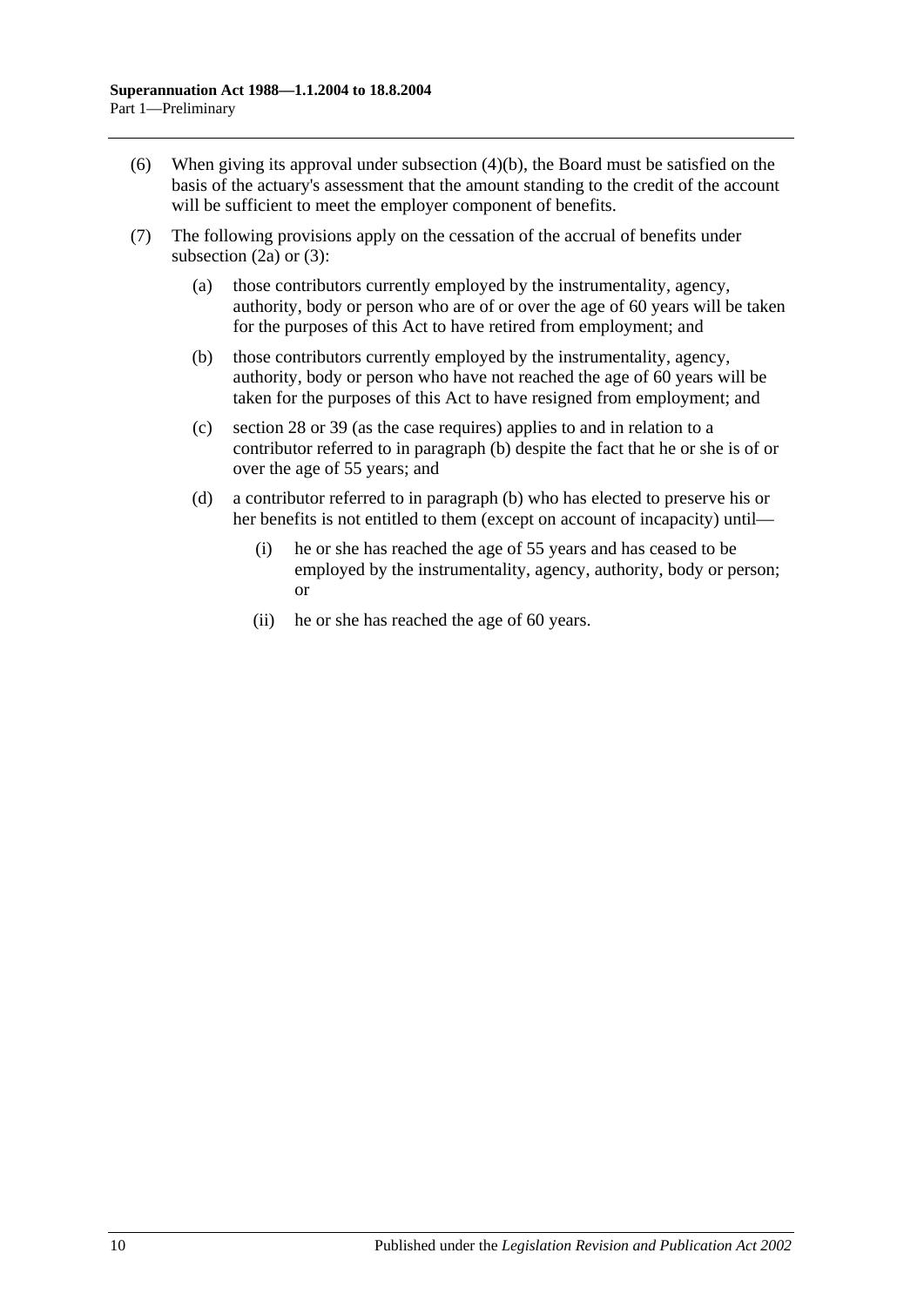# <span id="page-14-0"></span>**Part 2—Administration**

## <span id="page-14-1"></span>**Division 1—The Board**

## <span id="page-14-2"></span>**6—The Board**

- (1) The Board continues in existence.
- (2) The Board is a body corporate.
- (3) The Board has full juristic capacity to exercise any powers that are by their nature capable of being exercised by a body corporate.
- (4) Where a document appears to bear the common seal of the Board, it will be presumed, in the absence of proof to the contrary, that the document was duly executed by the Board.

## <span id="page-14-3"></span>**7—Functions of the Board**

(1) The Board is responsible to the Minister for all aspects of the administration of this Act except the management and investment of the Fund.

## <span id="page-14-4"></span>**8—The Board's membership**

- (1) The Board consists of the following members:
	- (a) a presiding member (who must not be an employee) appointed by the Governor; and
	- (b) two members elected by the contributors and members of the superannuation benefit scheme (established by the *[Superannuation \(Benefit Scheme\)](http://www.legislation.sa.gov.au/index.aspx?action=legref&type=act&legtitle=Superannuation%20(Benefit%20Scheme)%20Act%201992)  Act [1992](http://www.legislation.sa.gov.au/index.aspx?action=legref&type=act&legtitle=Superannuation%20(Benefit%20Scheme)%20Act%201992)*) and the Southern State Superannuation Scheme (established by the *[Southern State Superannuation Act](http://www.legislation.sa.gov.au/index.aspx?action=legref&type=act&legtitle=Southern%20State%20Superannuation%20Act%201994) 1994*); and
	- (c) two members appointed by the Governor on the Minister's nomination.
- (2) A person who is employed in duties connected with the administration of this Act, the *[Superannuation \(Benefit Scheme\) Act](http://www.legislation.sa.gov.au/index.aspx?action=legref&type=act&legtitle=Superannuation%20(Benefit%20Scheme)%20Act%201992) 1992* or the *[Southern State Superannuation](http://www.legislation.sa.gov.au/index.aspx?action=legref&type=act&legtitle=Southern%20State%20Superannuation%20Act%201994)  Act [1994](http://www.legislation.sa.gov.au/index.aspx?action=legref&type=act&legtitle=Southern%20State%20Superannuation%20Act%201994)* is not eligible to be elected as a member of the Board.
- (3) The Governor may appoint a deputy to a member of the Board and the deputy may, in the absence or during a temporary vacancy in the office of that member, act as a member of the Board.
- (4) Subject to [subsection](#page-14-5) (5), a member of the Board will be appointed or elected for a term not exceeding three years.
- <span id="page-14-5"></span>(5) A member appointed or elected to fill a casual vacancy will be appointed or elected for the balance of the term of his or her predecessor.
- (6) The office of a member of the Board becomes vacant if the member—
	- (a) dies; or
	- (b) completes a term of office and is not reappointed or re-elected; or
	- (c) resigns by written notice to the Minister; or
	- (d) is removed from office by the Governor on the ground of—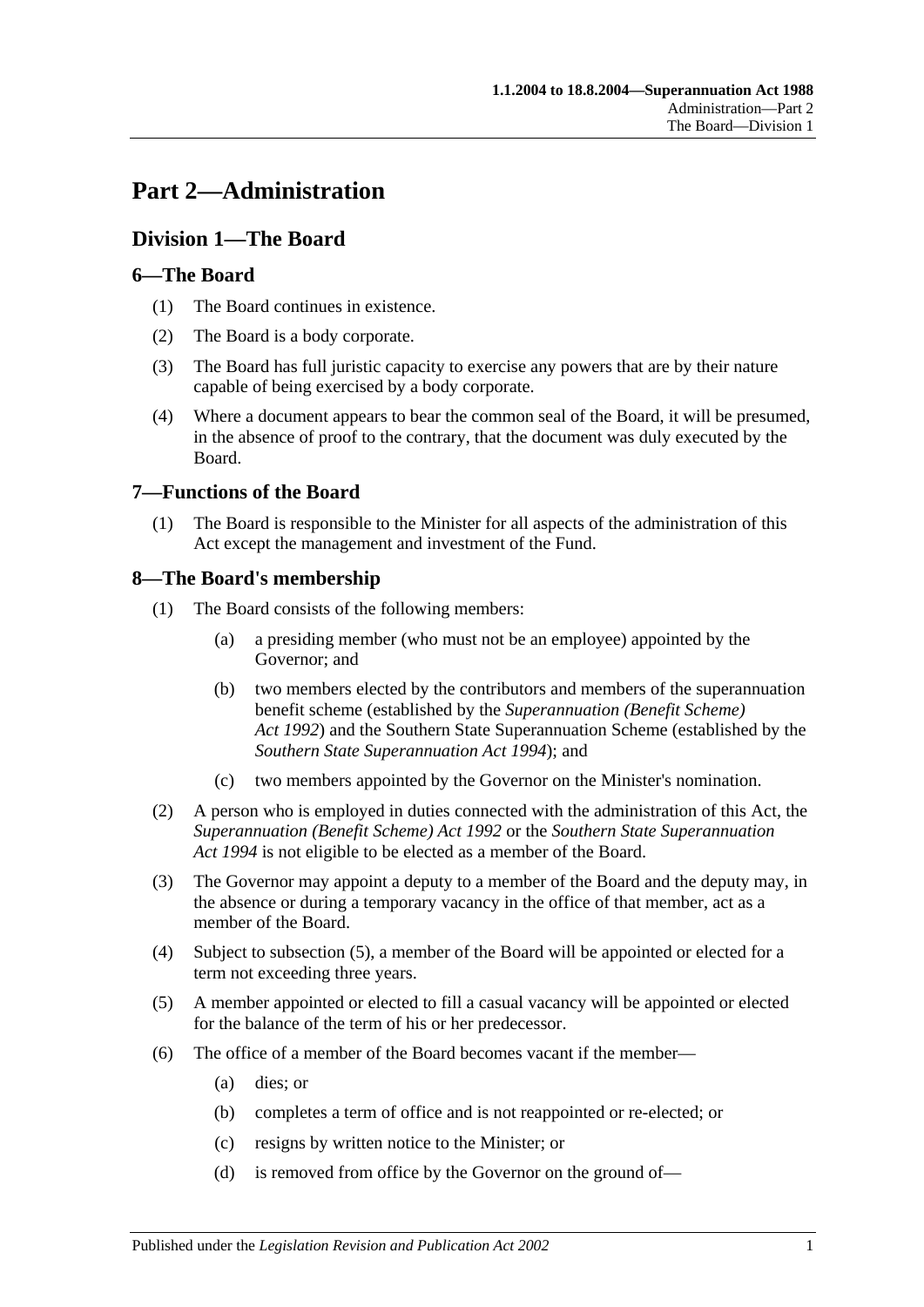- (i) mental or physical incapacity to carry out official duties satisfactorily; or
- (ii) neglect of duty; or
- (iii) misconduct.
- (7) If the office of an elected member becomes vacant and the balance of the term of the office is 12 months or less, the Governor may appoint to the vacant office a person nominated by the Public Service Association of South Australia Incorporated and the South Australian Institute of Teachers.

#### <span id="page-15-0"></span>**9—Procedures at meetings of the Board**

- (1) A meeting will be chaired by the presiding member or, in his or her absence, by a member chosen by those present.
- (2) Subject to [subsection](#page-15-3) (3), the Board may act notwithstanding vacancies in its membership.
- <span id="page-15-3"></span>(3) Three members constitute a quorum for a meeting of the Board.
- (4) A decision in which a majority of the members present at a meeting concur is a decision of the Board.
- (4a) A conference by telephone or other electronic means between members of the Board will, for the purposes of this section, be taken to be a meeting of the Board at which the participating members are present if—
	- (a) notice of the conference is given to all members in the manner determined by the Board for that purpose; and
	- (b) each participating member is capable of communicating with every other participating member during the conference.
- (5) Subject to this Act, the Board may determine its own procedures.
- (6) The Board must keep minutes of its proceedings.

#### <span id="page-15-4"></span><span id="page-15-1"></span>**10—Staff of the Board**

- (1) The Board may, with the Minister's approval, appoint staff to assist it in carrying out its responsibilities under this Act.
- (2) A person appointed under [subsection](#page-15-4) (1) is not a Public Service employee.
- (3) The Board may, with the approval of a Minister responsible for a particular administrative unit of the Public Service, make use of the staff or facilities of that administrative unit.

#### <span id="page-15-2"></span>**10A—Delegation by the Board**

- (1) The Board may delegate any of the Board's powers or functions under this Act (except this power of delegation) to any person or body.
- (2) A delegation under this section—
	- (a) must be by instrument in writing; and
	- (b) may be conditional or unconditional; and
	- (c) does not derogate from the power of the Board to act in any matter; and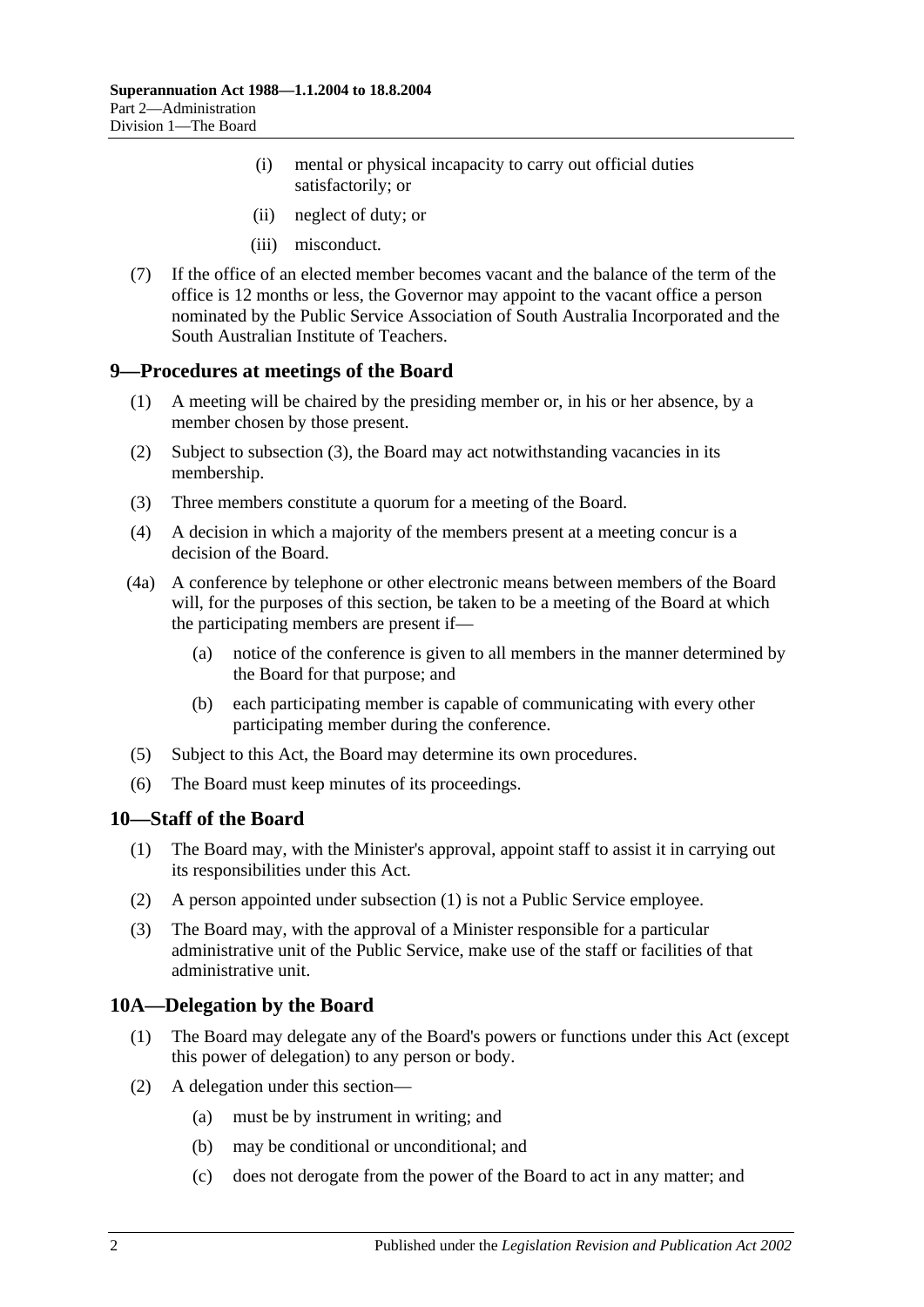(d) is revocable at will by the Board.

## <span id="page-16-0"></span>**Division 3—The Fund**

## <span id="page-16-1"></span>**17—The Fund**

- (1) The Fund continues in existence.
- (2) The assets of the Fund belong (both at law and in equity) to the Crown.
- (3) The Fund is subject to the management and control of the Superannuation Funds Management Corporation of South Australia.
- (4) The Treasurer must pay into the Fund periodic contributions reflecting the contributions paid to the Treasurer by contributors with respect to the relevant period.
- (5) All interest and accretions arising from investment of the Fund must be paid into the Fund.
- <span id="page-16-2"></span>(6) The Fund will be treated as made up of two major divisions—
	- (a) one proportioned to—
		- (i) the aggregate balance, as at a date determined by the Board, of contribution accounts maintained in the names of old scheme contributors;
		- (ii) the amount, as at the date referred to in [subparagraph](#page-16-2) (i), that represents income of the Fund referable to old scheme contributors that is not reflected in contribution accounts;
		- (iii) the amount, as at the date referred to in [subparagraph](#page-16-2) (i), that is referable to contributions of old scheme contributors whose contribution accounts have been closed;
		- (iv) subsequent contributions and payments referable to old scheme contributors;
		- (v) subsequent income of the Fund attributable to investment of this division of the Fund;
	- (b) the other proportioned to—
		- (i) the aggregate balance, as at the date referred to in [paragraph](#page-16-2) (a)(i), of contribution accounts maintained in the names of new scheme contributors; and
		- (ii) subsequent contributions and payments referable to new scheme contributors; and
		- (iii) subsequent income of the Fund attributable to investment of this division of the Fund.
- (7) The following amounts will be paid from the Fund:
	- (a) administrative costs and other expenses related to the management and investment of the Fund;
	- (b) the prescribed percentage of the other costs of administering this Act;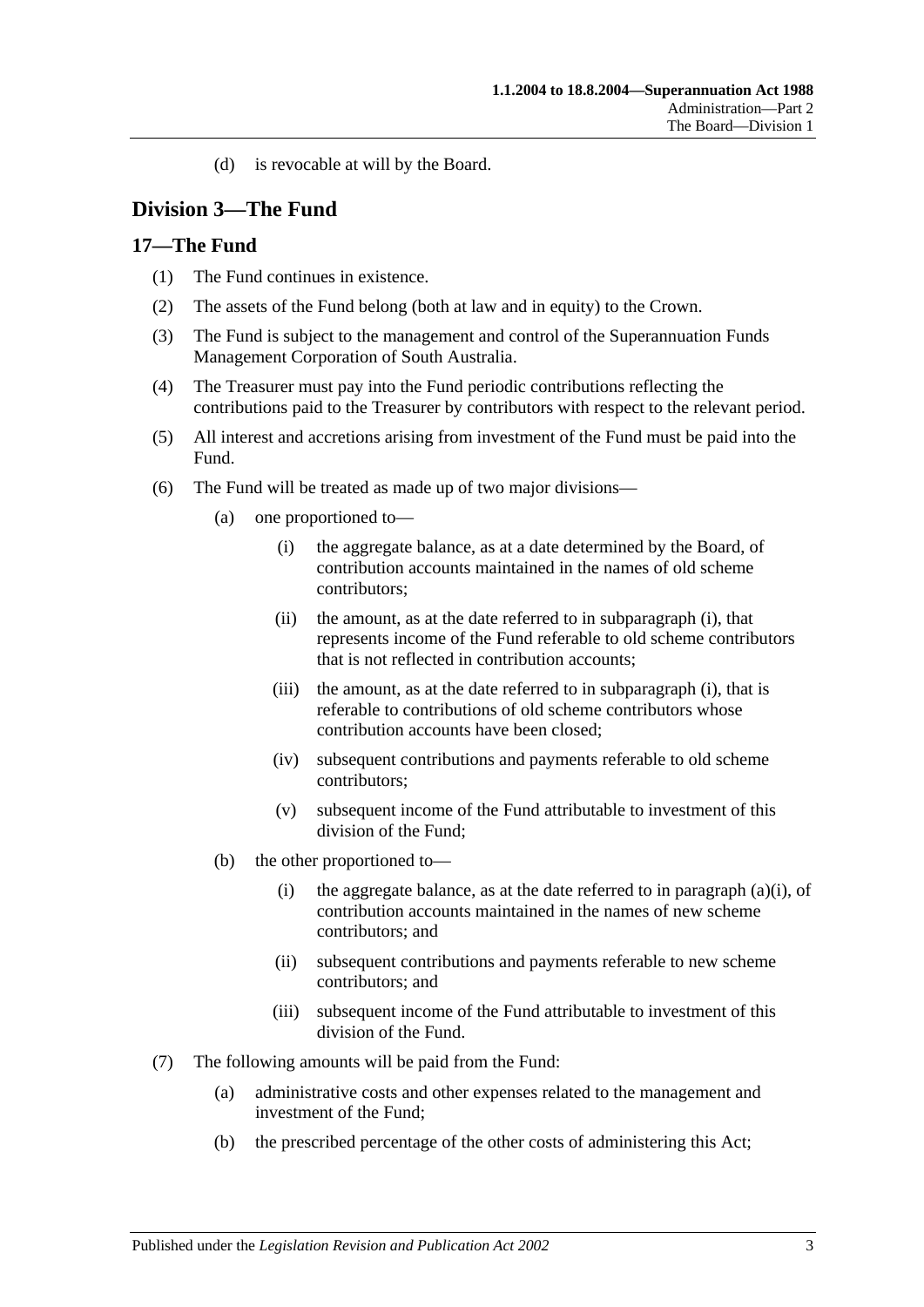- (c) any reimbursement of the Consolidated Account or a special deposit account that the Treasurer charges against the Fund in pursuance of this Act.
- (8) The Superannuation Funds Management Corporation of South Australia must determine the value of each division of the Fund as at the end of each financial year.

### <span id="page-17-0"></span>**19—Investment of the Fund**

- (1) The Fund will be invested in a manner determined by the Superannuation Funds Management Corporation of South Australia.
- (2) The Corporation may enter into transactions affecting the Fund—
	- (a) for the purpose of investment; or
	- (b) for purposes incidental, ancillary or otherwise related to investment.

## <span id="page-17-1"></span>**Division 3A—Accounts**

#### <span id="page-17-2"></span>**20A—Contributors' accounts**

- (1) The Board will maintain accounts in the names of all contributors and each account will state whether the contributor is an old scheme contributor or a new scheme contributor.
- (2) A contributor's account must be debited with any payment that is, in pursuance of this Act, to be charged against that account.
- <span id="page-17-3"></span>(3) At the end of each financial year, each contributor's account that has a credit balance will be varied—
	- (a) if the account is in the name of an old scheme contributor—to reflect a rate of return determined by the Board in relation to the contribution accounts of old scheme contributors for the relevant financial year;
	- (b) if the account is in the name of a new scheme contributor—to reflect a rate of return determined by the Board in relation to the contribution accounts of new scheme contributors for the relevant financial year.
- (4) In determining a rate of return for the purposes of [subsection](#page-17-3) (3), the Board should have regard to—
	- (a) the net rate of return achieved by investment of the relevant division of the Fund over the financial year; and
	- (b) the desirability of reducing undue fluctuations in the rate of return on contributors' accounts.
- <span id="page-17-4"></span>(5) Where, in pursuance of [subsection](#page-17-4)  $(4)(b)$ , the Board determines a rate of return that is at variance with the net rate of return achieved by investment of the relevant division of the Fund, the Board must include its reasons for the determination in its report for the relevant financial year.
- <span id="page-17-5"></span>(6) Where it is necessary to determine the balance of a contributor's account and the Board has not yet determined a rate of return in relation to the relevant financial year, the balance will be determined by applying a percentage rate of return on accounts estimated by the Board.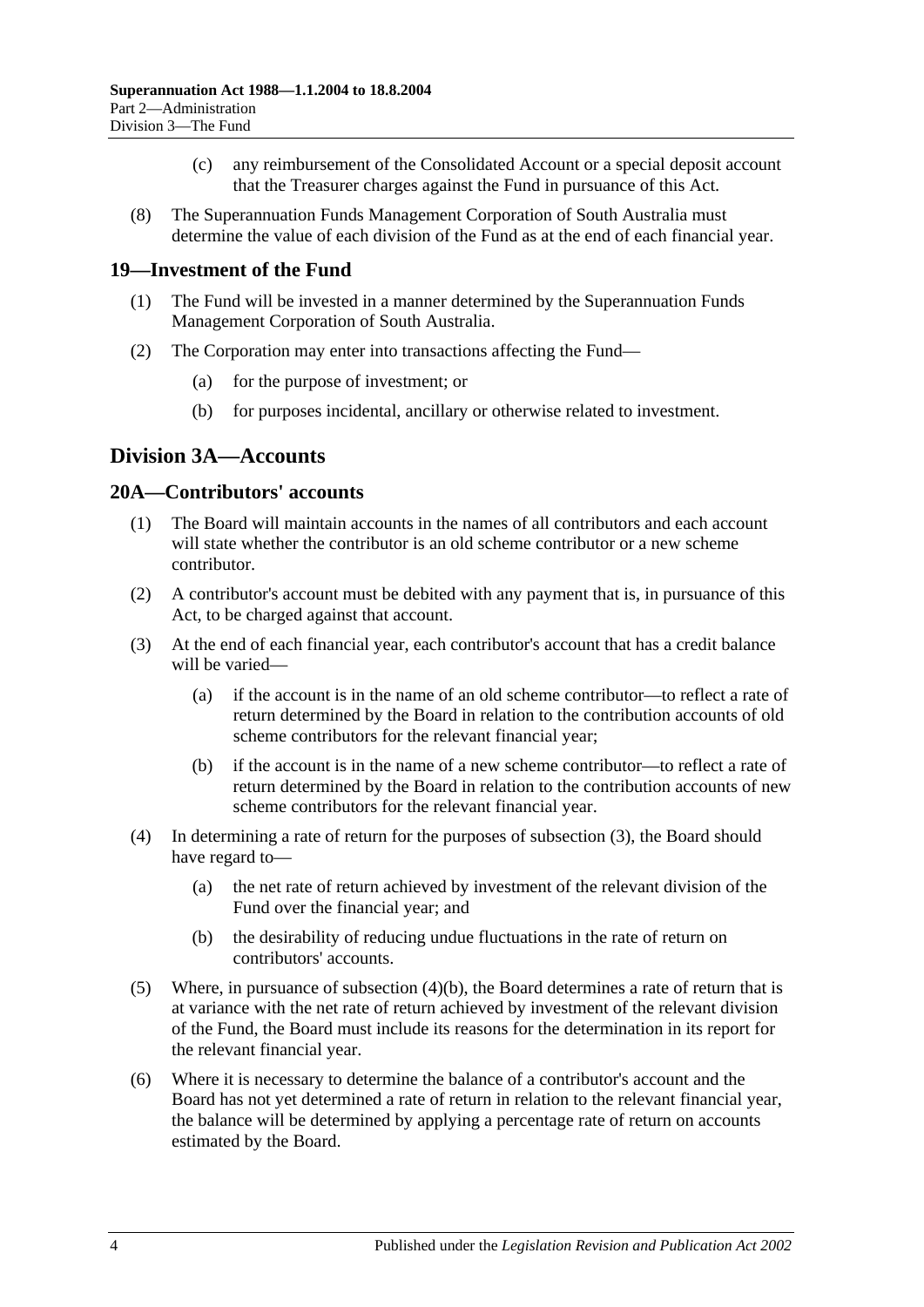- (6a) A balance determined under [subsection](#page-17-5) (6) will not be adjusted when a rate of return is subsequently determined under [subsection](#page-17-3) (3).
- (7) A reference in this section to *rate of return* is a reference to a positive or a negative rate of return.

### <span id="page-18-5"></span><span id="page-18-0"></span>**20AB—Other accounts to be kept by Board**

- (1) The Board must keep proper accounts of receipts and payments relating to the payment of benefits under this Act.
- (2) The Auditor-General may at any time, and must at least once in each year, audit the accounts kept by the Board under [subsection](#page-18-5) (1).

## <span id="page-18-1"></span>**Division 3B—Payment of benefits**

### <span id="page-18-2"></span>**20B—Payment of benefits**

- (1) Any benefit or other entitlement payable under this Act must be paid out of the Consolidated Account (which is appropriated to the necessary extent) or out of a special deposit account established by the Treasurer for the purpose.
- (2) If any such payment, or a proportion of any such payment, is, in pursuance of this Act, to be charged against the contributor's contribution account or against the Fund, the Treasurer may reimburse the Consolidated Account or special deposit account by charging the relevant division of the Fund with the amount of that payment or the relevant proportion of that payment (as the case requires).

## <span id="page-18-3"></span>**Division 4—Reports**

### <span id="page-18-4"></span>**21—Reports**

- (1) The Board must, on or before 31 October in each year submit a report to the Minister on the operation of this Act during the financial year ending on 30 June in that year.
- <span id="page-18-6"></span>(4) The Minister must, in relation to the triennium ending 30 June 1992, and thereafter in relation to each succeeding triennium, obtain a report within 12 months after the end of the relevant triennium—
	- (a) on the cost of the Scheme to the Government at the time of the report and in the foreseeable future; and
	- (b) estimating the proportion of future benefits under [Part 5](#page-44-0) that can be met from the Fund.
- (4a) A report under [subsection](#page-18-6) (4) must be prepared by an actuary, not being a member of the Board, appointed by the Minister.
- (5) The Minister must, within six sitting days after receiving a report under this section, have copies of the report laid before both Houses of Parliament.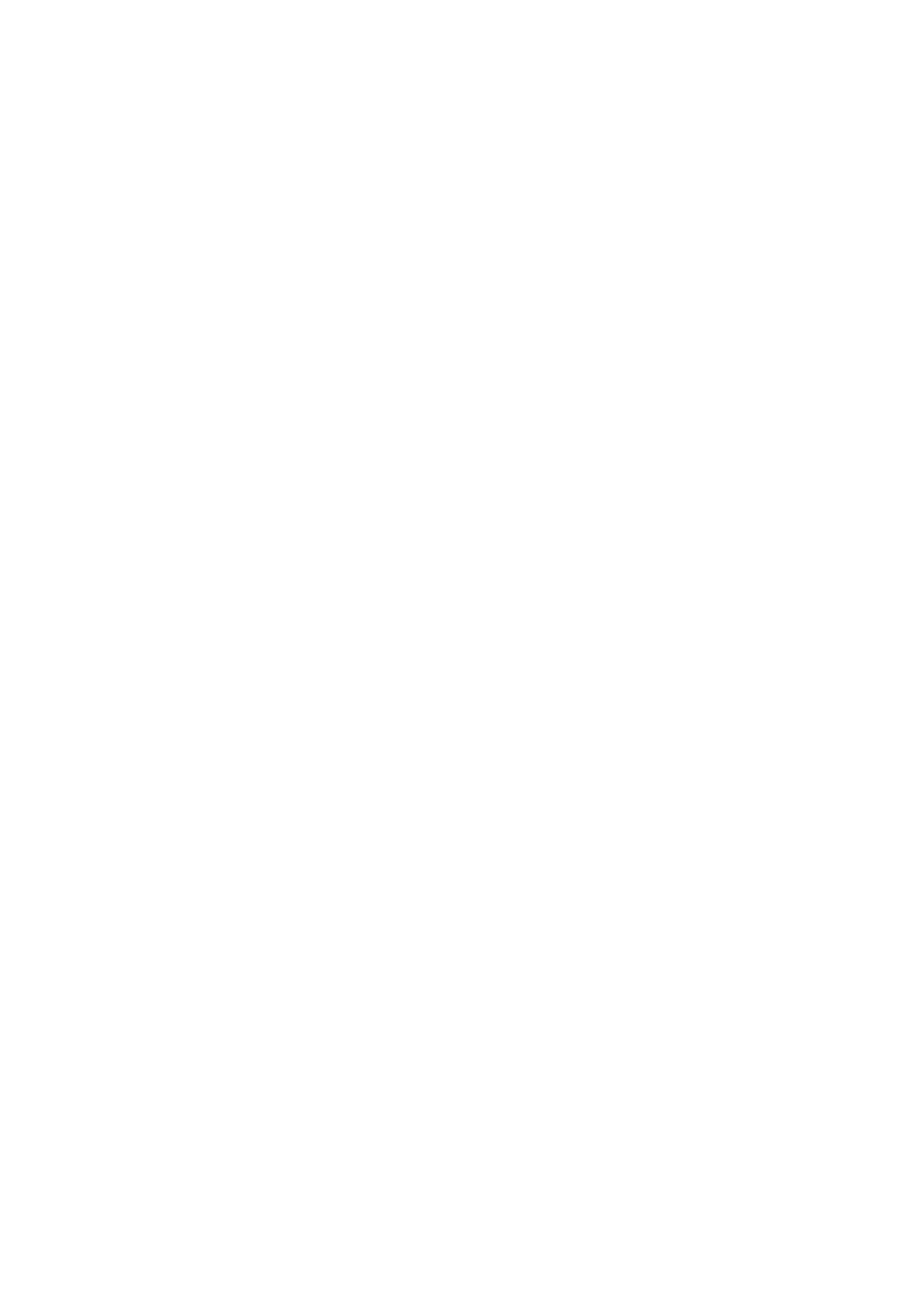# <span id="page-20-0"></span>**Part 3—Contributors, contribution and contribution points**

#### <span id="page-20-5"></span><span id="page-20-1"></span>**22—Entry of contributors to the scheme**

- (1) The Board may, on the application of an employee, accept the employee as a contributor.
- (2) An application can only be made in a manner approved by the Board.
- <span id="page-20-2"></span>(3) The Board may require an applicant to provide satisfactory evidence of the state of the applicant's health.
- (4) The cost of any medical examination to which an applicant is required to submit under [subsection](#page-20-2) (3) will be paid by the Board.
- <span id="page-20-4"></span><span id="page-20-3"></span>(5) If it appears to the Board—
	- (a) that an applicant's state of health is such as to create a risk of invalidity or premature death; or
	- (b) that an applicant has in the past engaged in an activity of a prescribed kind that increases the risk of invalidity or premature death; or
	- (c) that the applicant is likely in the future to engage in an activity of a kind referred to in [paragraph](#page-20-3) (b),

the Board may accept the application on conditions (being conditions authorised by the regulations) limiting the benefits payable under this Act in the event of the contributor's invalidity or death before the age of 55 years (and any such condition prevails to the extent of any inconsistency with any provision of this Act).

- (5a) Unless conditions referred to in [subsection](#page-20-4) (5) provide otherwise, a contributor whose benefits in the event of invalidity or death are limited by conditions under that subsection or by conditions referred to in [clause](#page-94-0) 7 of [Schedule 1](#page-90-0) is not entitled to a disability pension under [Part 4](#page-26-0) or [5](#page-44-0) in respect of the illness, condition or disability to which the limitations relate during the period of five years from the commencement of this Act or the contributor's acceptance into the Scheme whichever is the later.
- (6) If an applicant—
	- (a) is a contributor to some other superannuation scheme funded wholly or in part by the applicant's employer; or
	- (b) receives an allowance or salary loading related to superannuation,

the Board will, unless there is good reason to the contrary, reject the application.

- (7) The Board cannot accept an application from a person who is employed on a casual basis.
- (8) If it appears to the Board that a contributor withheld information required in relation to his or her application for membership of the Scheme, the Board may withhold or reduce a benefit under this Act (other than one that is to be charged against the contributor's contribution account).
- (9) The contribution period of an employee accepted as a contributor will commence on the date fixed for that purpose by the Board.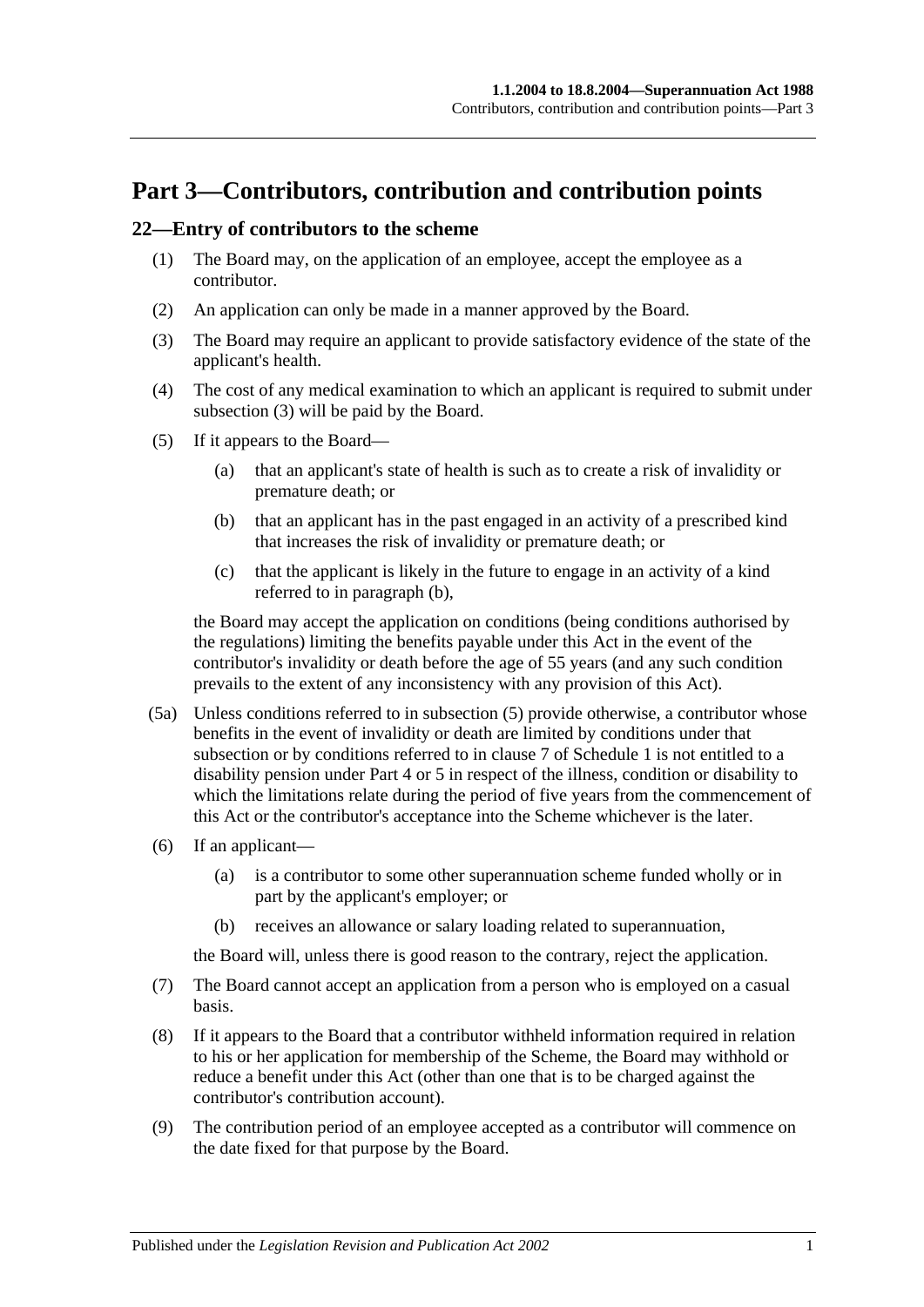- (10) Subject to this section, an application for acceptance as a contributor under [subsection](#page-20-5) (1) must be made on or before 3 May 1994.
- <span id="page-21-0"></span>(11) A person who commenced employment to which this Act applies on or after 3 February 1994 pursuant to a written offer received by the person on or before 3 May 1994 may make an application for acceptance as a contributor under [subsection](#page-20-5) (1) on or before 3 August 1994 or the expiration of three months after the employment commenced whichever is the later.
- (12) An application under [subsection](#page-20-5) (1) will be taken to have been made on the day on which the application was received by the Board.
- (13) An employee who is not a person referred to in [subsection](#page-21-0) (11) may apply for acceptance as a contributor under [subsection](#page-20-5) (1) on or after 4 May 1994 and before 1 July 1995 but if accepted the contributor will—
	- (a) be a member of the Southern State Superannuation Scheme established by the *[Southern State Superannuation Act](http://www.legislation.sa.gov.au/index.aspx?action=legref&type=act&legtitle=Southern%20State%20Superannuation%20Act%201994) 1994* on and from 1 July 1995 and will be taken to have elected to contribute to that scheme at the rate of 6 per cent of salary; and
	- (b) will be taken to be under the age of 55 years and to resign from employment for the purposes of this Act on 30 June 1995 and to carry over the employee component of his or her accrued superannuation benefits on 1 July 1995 to his or her member's contribution account under the Southern State Superannuation Scheme and to carry over the employer component of those benefits on 1 July 1995 to his or her employer contribution account under that scheme.
- <span id="page-21-2"></span>(14) An employee may make an application for acceptance as a contributor under [subsection](#page-20-5)  $(1)$  on or after 4 May 1994 if he or she-
	- (a) had been a member of the Police superannuation scheme; and
	- (b) had resigned or retired from the employment that entitled him or her to membership of that scheme in order to take up employment to which this Act applies; and
	- (c) had taken up that employment within three months after resignation or retirement from the previous employment; and
	- (d) in the case of resignation from the previous employment, had preserved his or her benefits under the Police superannuation scheme.
- (15) Subject to [subsection](#page-21-1) (16), the application referred to in [subsection](#page-21-2) (14) must be made within three months after the employee commences employment to which this Act applies.
- <span id="page-21-1"></span>(16) An employee referred to in [subsection](#page-21-2) (14) who commenced employment to which this Act applies during the period commencing on 3 February 1994 and ending on the commencement of the *[Superannuation \(Employee Mobility\) Amendment Act](http://www.legislation.sa.gov.au/index.aspx?action=legref&type=act&legtitle=Superannuation%20(Employee%20Mobility)%20Amendment%20Act%201997) 1997* may make an application for acceptance as a contributor under [subsection](#page-20-5) (1) within three months after the commencement of that Act.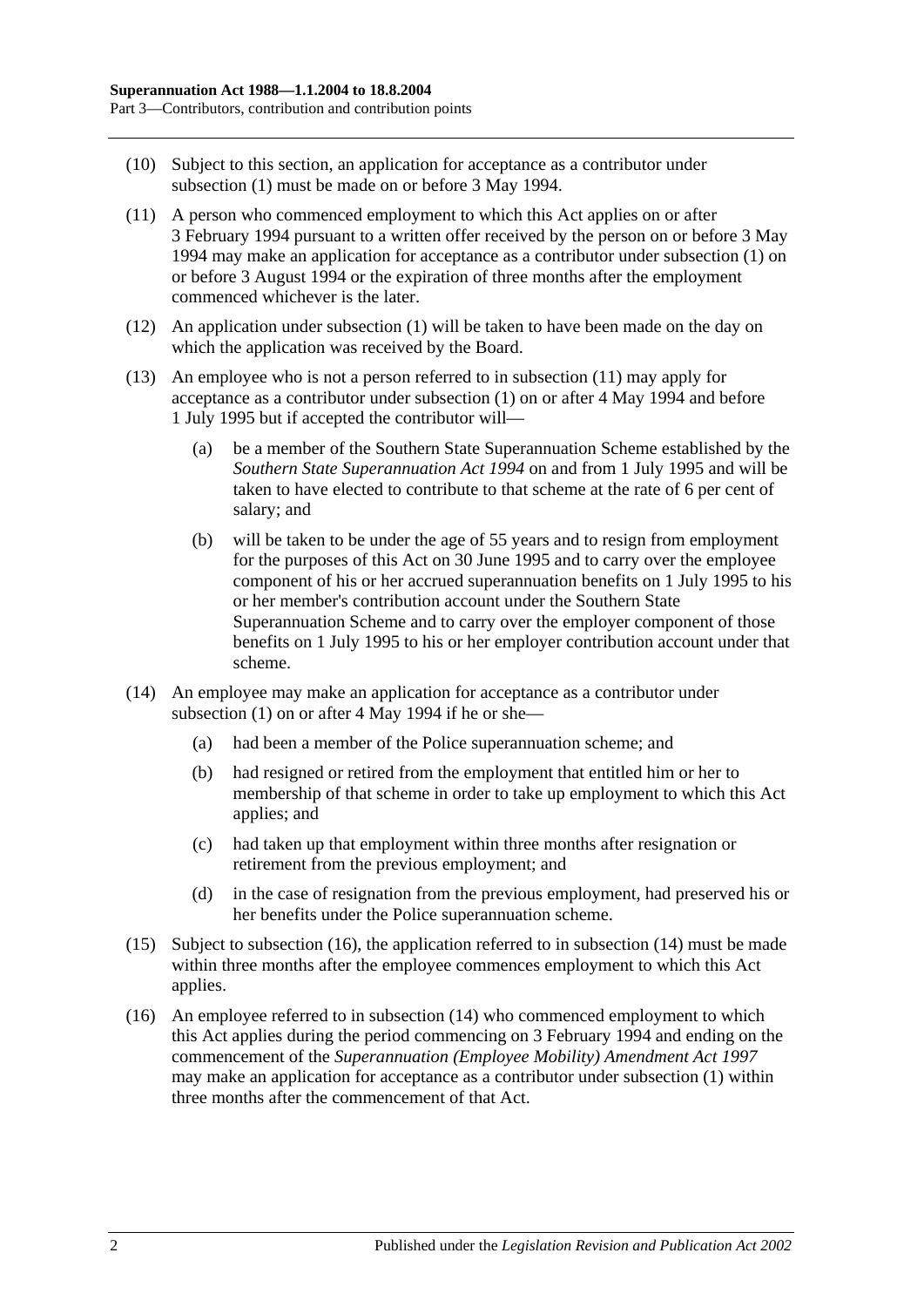- (17) The Board may not refuse an application by an employee referred to in [subsection](#page-21-2) (14) on medical grounds and the only conditions that the Board may place on its acceptance of such an application are those conditions (if any) to which the employee's membership of the Police superannuation scheme had been subject immediately before his or her retirement or resignation from the previous employment.
- (18) An employee referred to in [subsection](#page-21-2) (14) who is accepted as a contributor under [subsection](#page-20-5) (1) is only entitled to his or her benefits under the Police superannuation scheme after his or her employment to which this Act applies has terminated.
- (19) In this section—

*Police superannuation scheme* means the old or new scheme of superannuation established by the *[Police Superannuation Act](http://www.legislation.sa.gov.au/index.aspx?action=legref&type=act&legtitle=Police%20Superannuation%20Act%201990) 1990*.

#### <span id="page-22-0"></span>**23—Contribution rates**

- (1) Subject to this section, a contributor will make contributions to the Treasurer at the standard contribution rate until termination of the contributor's employment.
- <span id="page-22-2"></span>(2) Subject to [subsection](#page-22-1) (2a), a contributor may elect—
	- (a) to contribute at any one of the following rates:
		- 3.0%
		- 4.5%
		- 6.0%
		- 7.5%
		- 9.0%;
	- (b) to cease contributing;
	- (c) in the case of a contributor whose standard contribution rate is not 6%—to contribute at the contributor's standard contribution rate.
- <span id="page-22-1"></span>(2a) A contributor who is employed pursuant to a TEC contract must contribute at the contributor's standard contribution rate or at a higher rate referred to in [subsection](#page-22-2) (2) unless he or she was contributing at a lower rate during the financial year in which the term of the contract commenced in which event he or she must contribute at that rate or a higher rate referred to in [subsection](#page-22-2) (2).
- (2b) [Subsection](#page-22-1) (2a) operates in relation to the financial year following the financial year in which section 5A of the *[Superannuation \(Miscellaneous\) Amendment Act](http://www.legislation.sa.gov.au/index.aspx?action=legref&type=act&legtitle=Superannuation%20(Miscellaneous)%20Amendment%20Act%202000) 2000* comes into operation and in relation to subsequent financial years.
- (3) Subject to [subsection](#page-22-3) (3a), an election under [subsection](#page-22-2) (2) can only be made in a manner approved by the Board and will operate as from the commencement of a financial year (and only elections received by the Board two months or more before the commencement of a particular financial year will operate in relation to that financial year).
- <span id="page-22-3"></span>(3a) Where the Board is satisfied that a contributor needs to reduce his or her contributions because of financial hardship, the Board may permit the contributor to make an election under [subsection](#page-22-2) (2) that will operate before the commencement of the next financial year.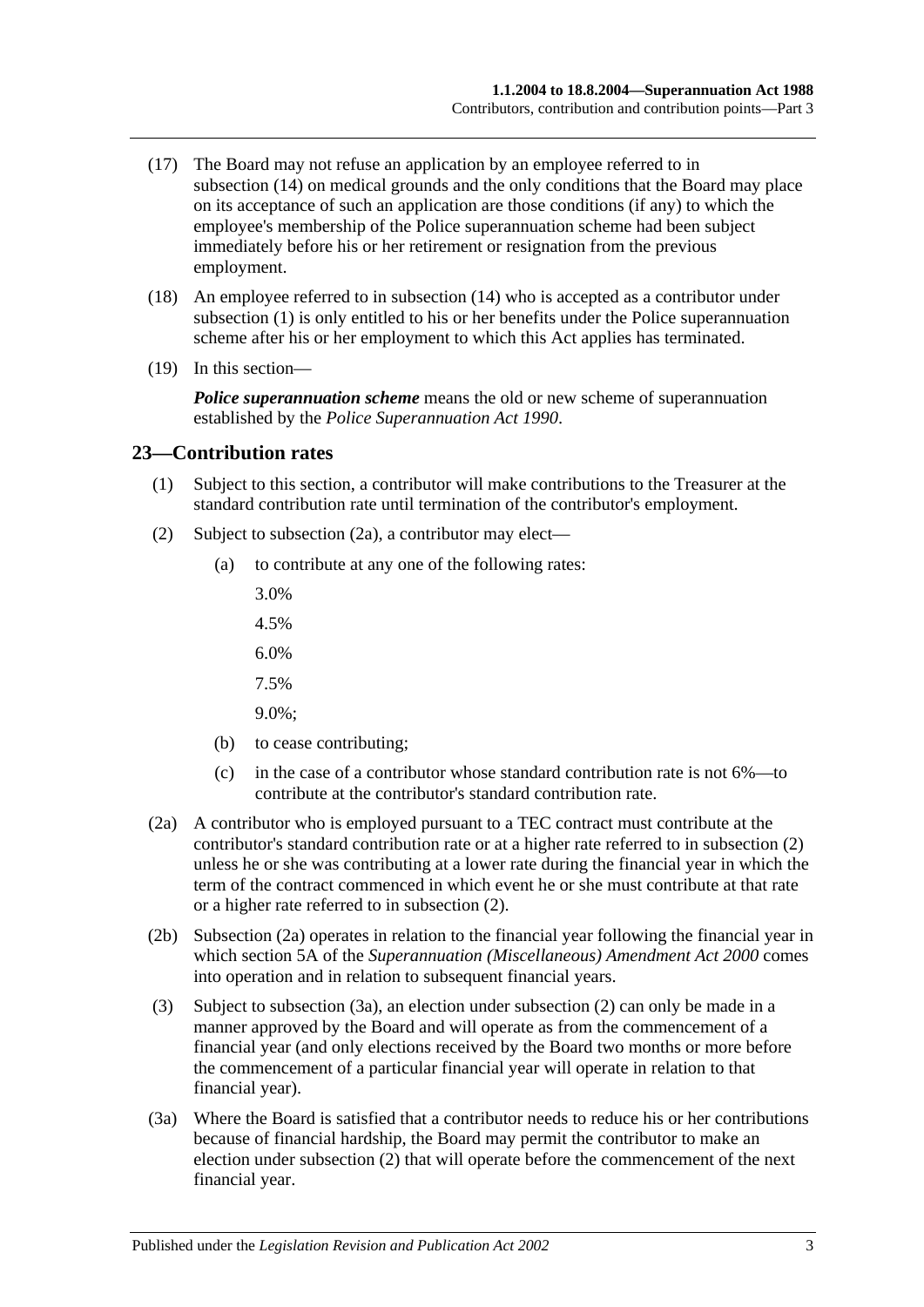- <span id="page-23-1"></span>(4) A contributor's contributions will be fixed in relation to each financial year, as from a day in that financial year determined by the Board—
	- (a) on the basis of the contributor's salary as at the 31st day of March last preceding the commencement of the financial year or, if the contributor's hours of employment have increased or decreased between that date and the commencement of the financial year, on the basis of the contributor's salary following the last such increase or decrease in the hours of employment; but
	- $(b)$
- (i) if the contributor had not then commenced his or her employment, the contributions will be fixed on the basis of the contributor's commencing salary;
- (ii) if the contributor was then on leave without pay or at a reduced rate of pay, the contributions will be fixed on the basis of the salary that the contributor would then have been receiving if not on leave;
- (iii) if the contributor's employment is of a casual nature, the contributions will be fixed on the basis of a notional salary fixed by the Board in relation to the contributor;
- <span id="page-23-0"></span>(iv) if after the date on which contributions for a particular financial year are fixed there is a reduction in the contributor's salary resulting from a reduction in hours of work (other than a temporary reduction of less than two weeks' duration), there will be a proportionate reduction in the contributor's contributions (but such a contributor may, with the Board's approval, elect to contribute as if there had been no reduction in salary and in that event benefits payable under this Act will be calculated as if there had been no reduction of salary);
- (v) if the reason for the reduction in hours of work is an illness or injury suffered by the contributor, an election under [subparagraph](#page-23-0) (iv) may, with the Board's approval, operate during subsequent years despite [paragraph](#page-23-1) (a).
- (5) If over a particular period a contributor receives (while remaining in employment) weekly workers compensation payments for total or partial incapacity for work, contributions will be payable as if the weekly payments were salary or a component of salary (as the case requires) but if the aggregate of the weekly payments and the salary (if any) of the contributor is less than the salary that the contributor would have received if not incapacitated, the Board may allow a proportionate reduction in the amount of the contributions for that period.
- <span id="page-23-2"></span>(6) The following provisions apply to leave without pay—
	- (a) any period of leave without pay of two weeks or less will be treated as a period of employment in respect of which contributions are payable;
	- (b) if leave without pay is taken for a continuous period exceeding two weeks, no contribution is payable in respect of that period unless the contributor elects to contribute and the election is approved by the Board (but such an election in respect of more than 12 months' leave without pay can only be made—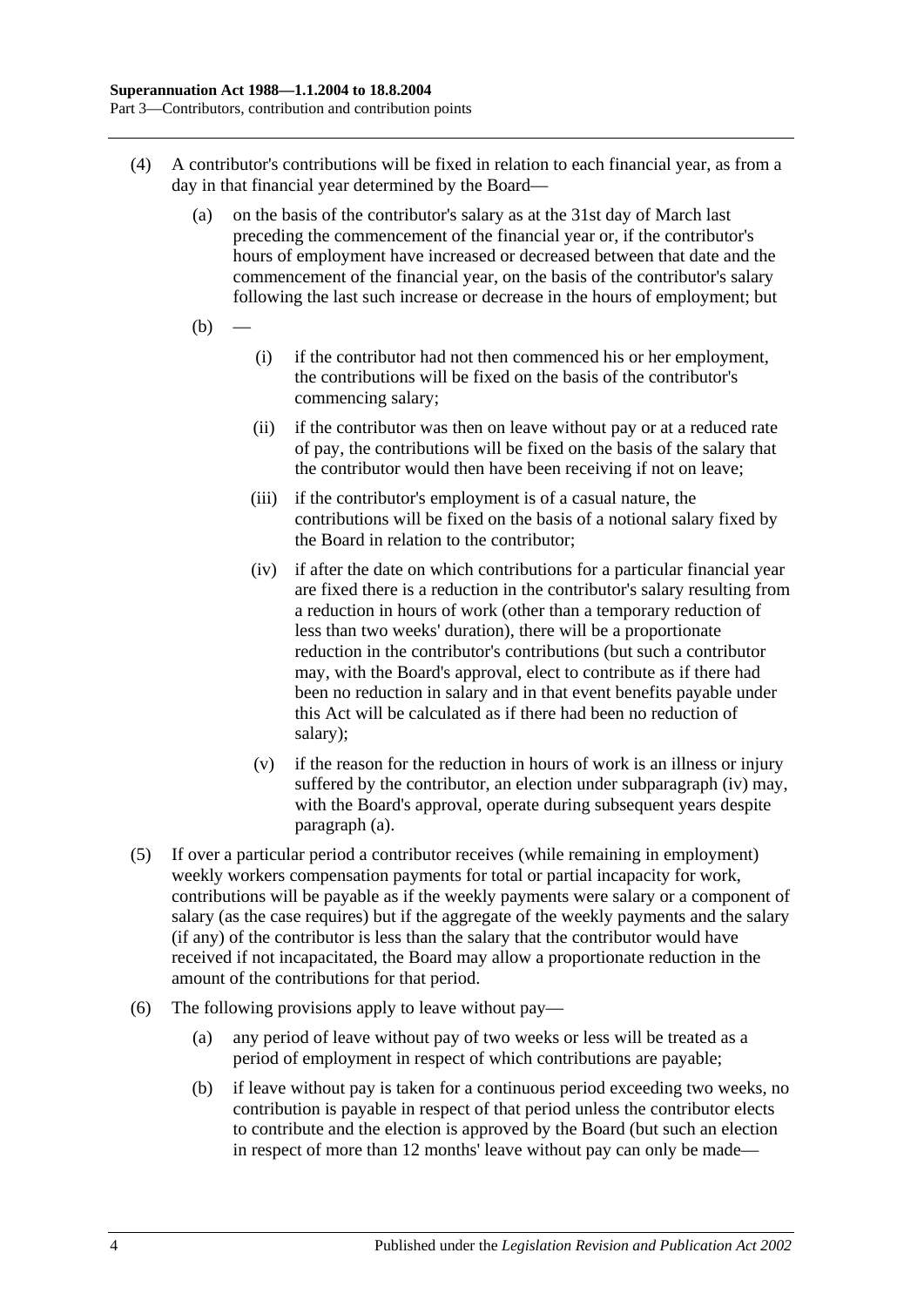- (i) if the Board is satisfied with arrangements that have been made for reimbursement of the cost of benefits attributable to that period; and
- (ii) in circumstances in which the approval is authorised by the regulations).
- (6a) Where a contributor has been, or will be, on leave for more than 12 months and the period of leave is, or will be, made up of two or more components of leave without pay connected by one or more components of paid leave, an election under [subsection](#page-23-2) (6)(b) in relation to a component of that period that will extend it beyond 12 months or that commences after the first 12 months of the period has passed must comply with the requirements of that subsection even though the component itself is less than 12 months in duration.
- (7) An old scheme contributor will cease to contribute if—
	- (a) before termination of the contributor's employment the following conditions are satisfied:
		- (i) in the case of a person who was accepted as a contributor under the repealed Act—the contributor is of or above the age of retirement and has—
			- (A) an aggregate of 360 contribution points; or
			- (B) an aggregate number of contribution points equal to the number of months between the date on which he or she became a contributor and the date on which he or she reached the age of retirement,

whichever is the greater number;

- (ii) in the case of a person who was accepted as a contributor before the commencement of the repealed Act—the contributor is of or above the age of retirement and has an aggregate of 360 contribution points; or
- (b) on retirement he or she would be entitled to the maximum pension prescribed by [section](#page-46-1) 34(5).

### <span id="page-24-0"></span>**24—Contribution points**

- (1) A contributor conforms to the theoretical standard if the contributor—
	- (a) is employed on a full-time basis; and
	- (b) contributes at the standard rate of contribution.
- (2) Contribution points accrue to a contributor who conforms to the theoretical standard at the rate of one point for each contribution month.
- (3) Subject to [subsection](#page-25-1) (5), where a contributor does not conform to the theoretical standard, a proportion of one contribution point (which may exceed unity) accrues to the contributor in respect of a contribution month equal to the proportion that the amount actually contributed in respect of that month bears to the amount that would have been contributed if the contributor had conformed to the theoretical standard.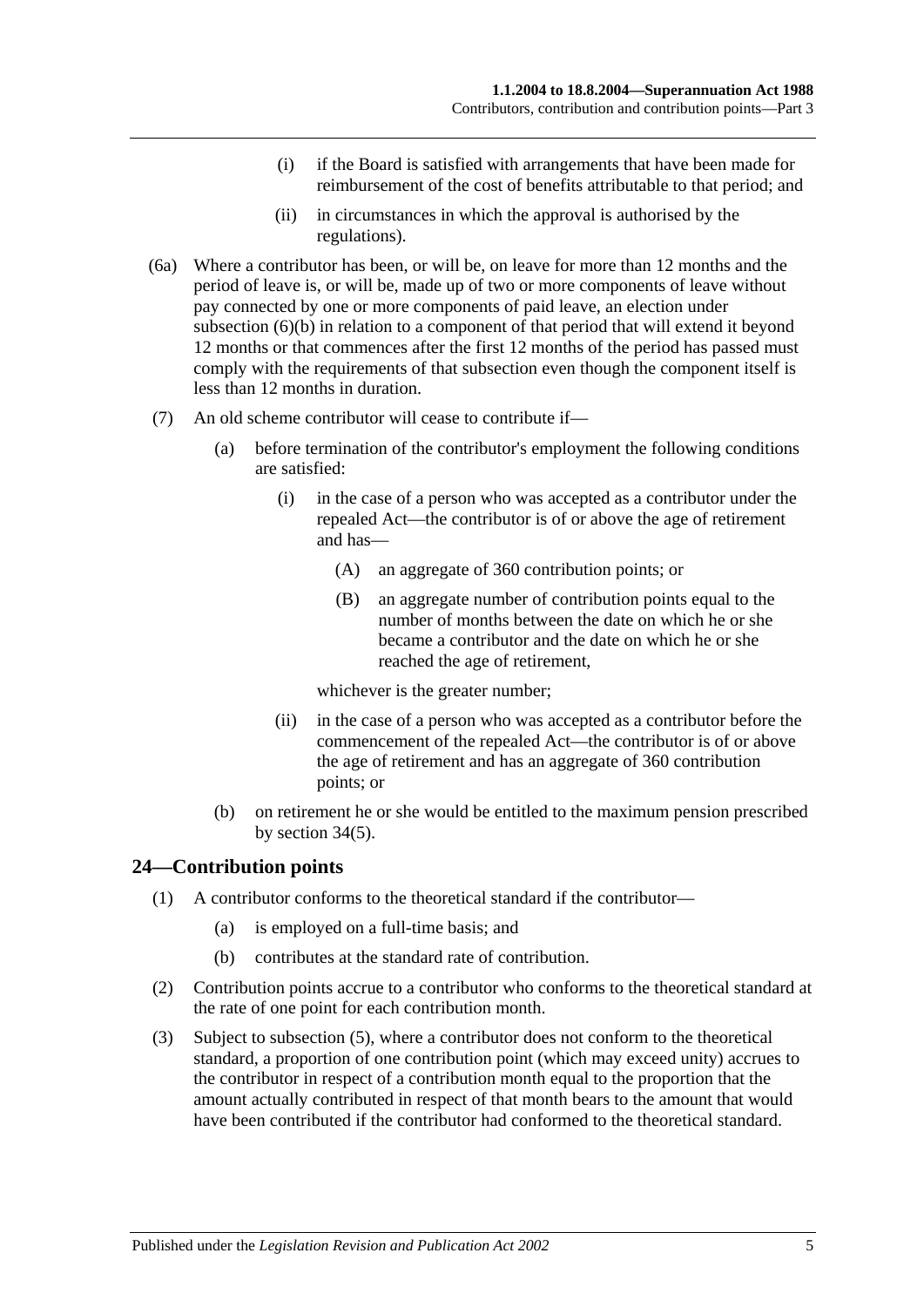- <span id="page-25-2"></span>(4) A contributor's extrapolated contribution points as at an entitlement day are calculated as follows:
	- (a) if the contributor has then reached the age of retirement—the number is, subject to [subsection](#page-25-1) (5), the aggregate of the accrued contribution points;
	- (b) in any other case—
		- (i) if the contributor has been in full-time employment throughout the contribution period—the number is, subject to [subsection](#page-25-1) (5), the aggregate of the accrued contribution points plus a number equal to the number of months' difference between the contributor's age as at the entitlement day and the age of retirement (an incomplete month being counted as a whole month);
		- (ii) if the contributor has not been in full-time employment throughout the contribution period—the number is, subject to [subsection](#page-25-1) (5), the aggregate of the accrued contribution points plus the relevant proportion of the number of months' difference between the contributor's age as at the entitlement day and the age of retirement (an incomplete month being counted as a whole month).
- <span id="page-25-1"></span>(5) When the aggregate of a contributor's accrued contribution points are to be calculated as at an entitlement day, the aggregate cannot exceed—
	- (a) in the case of a contributor who was in full-time employment throughout the contribution period—the number of months of the contribution period;
	- (b) in any other case—the relevant proportion of the number of months of the contribution period.
- (6) The reference in [subsections](#page-25-2) (4) and [\(5\)](#page-25-1) to *the relevant proportion* is a reference to a proportion arrived at by expressing the contributor's employment while an active contributor as a proportion of full-time employment.

### <span id="page-25-3"></span><span id="page-25-0"></span>**25—Attribution of additional contribution points and contribution months**

- (1) The Minister may, in appropriate cases—
	- (a) attribute additional contribution points to a contributor;
	- (b) attribute additional contribution months to a contributor.
- (2) The Minister must provide the Board with details of the attribution of contribution points or months under [subsection](#page-25-3) (1) and the Board must include those details in its report to the Minister under [Division 4](#page-18-3) of [Part 2.](#page-14-0)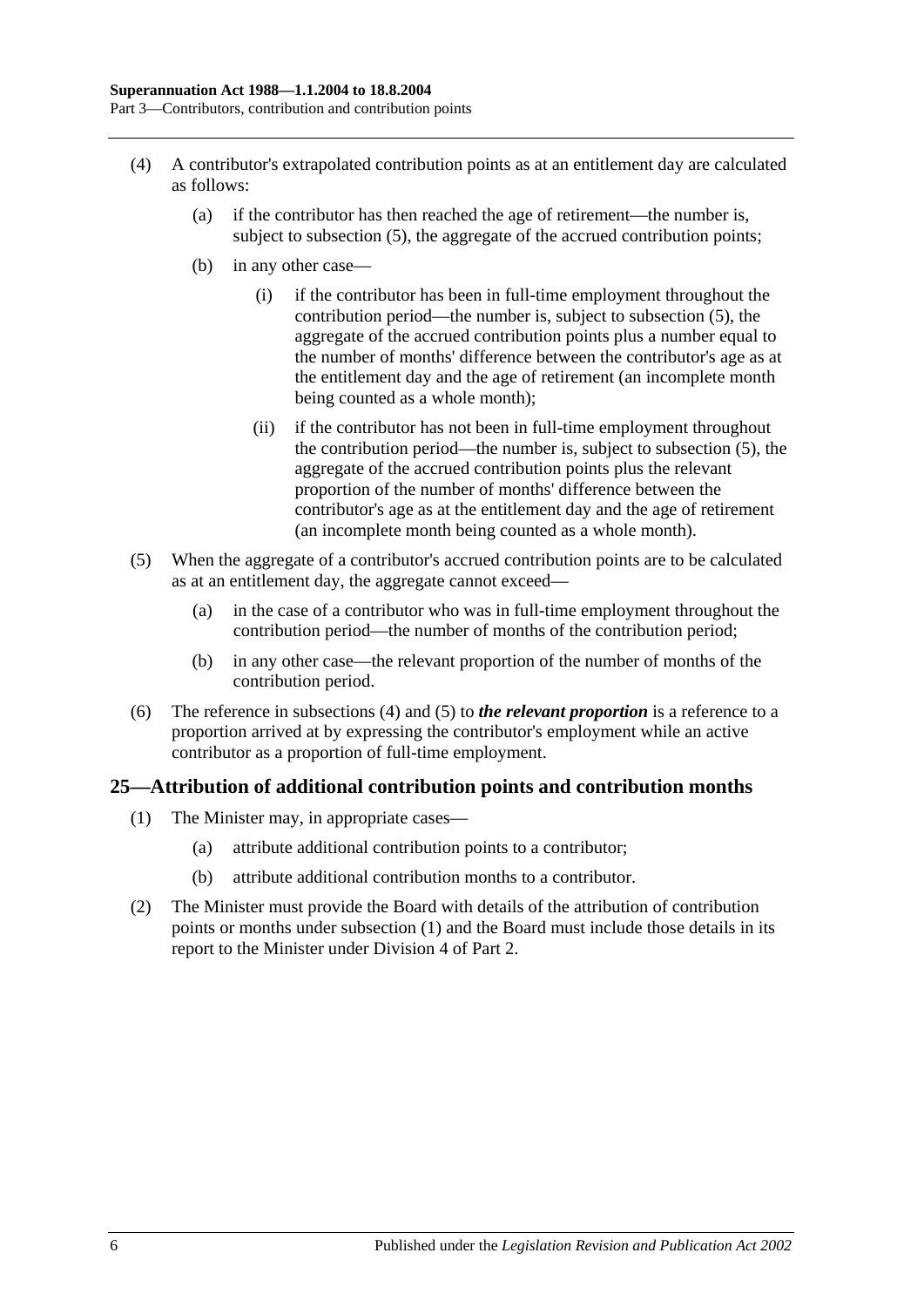## <span id="page-26-0"></span>**Part 4—Superannuation benefits—new scheme contributors**

### <span id="page-26-1"></span>**26—Application of this Part**

This Part applies only to new scheme contributors.

#### <span id="page-26-2"></span>**27—Retirement**

- (1) A contributor who retires from employment is entitled to a superannuation payment made up of two components—
	- (a) an employee component (to be charged against the contributor's contribution account) equivalent to the amount standing to the credit of the contributor's contribution account; and
	- (b) an employer component calculated in accordance with the following provisions of this section.
- (2) The employer component is the lesser of the following:

(a) 
$$
EC = (FS \times A \times 4.5) + Pn\left(\frac{FS \times 0.85 \times M}{300}\right)
$$

(b) 
$$
EC = \left[ FS \times 4.5 \times \left( 1 - \frac{X}{420} \right) \right] + Pn \left( \frac{FS \times 0.85 \times M}{300} \right)
$$

Where—

*EC* is the employer component

*FS* is the contributor's actual or attributed salary immediately before retirement (expressed as an annual amount)

*A* is the lesser of the following:

- (a) unity;
- (b) the numerical value obtained by dividing the number of the contributor's accrued contribution points by 420

*Pn* is—

- (a) in the case of a contributor who was in full-time employment during that part of the contribution period occurring after 30 June 1992—1;
- (b) in any other case—the numerical value arrived at by expressing the contributor's employment while an active contributor during that part of the contribution period as a proportion of full-time employment during that part of the contribution period

*M* is the number of months of the contributor's contribution period occurring after 30 June 1992

 $X$  is—

(a) in relation to a contributor who is at retirement under the age of 60 years—the number of months by which the contributor's age falls short of 60 years;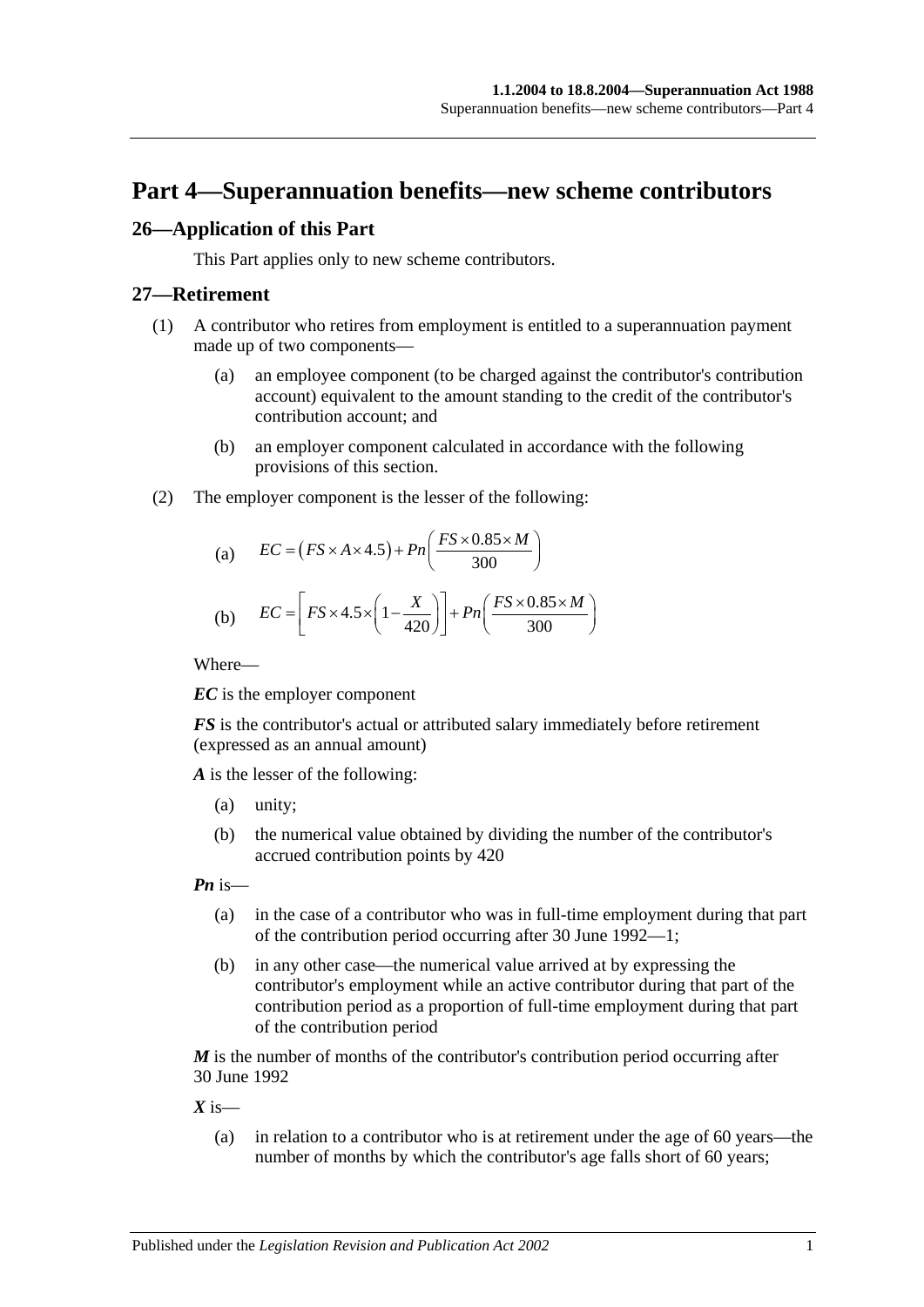- (b) in any other case—zero.
- (3) For the purposes of this section, a contributor retires from employment if—
	- (a) the contributor has attained the age of 55 years; and
	- (b) the contributor's employment terminates or is terminated for any reason (except the contributor's death).
- (4) This section does not apply to an outplaced employee who had reached the age of 55 years when he or she retired from employment unless he or she has made an election in accordance with [section](#page-31-0) 28B to take the retirement benefit provided by this section.

#### <span id="page-27-1"></span><span id="page-27-0"></span>**28—Resignation and preservation of benefits**

- <span id="page-27-3"></span>(1) A contributor who resigns from employment before reaching the age of 55 years may elect—
	- (a) to take immediately an amount (to be charged against the contributor's contribution account) equivalent to the amount standing to the credit of the contributor's contribution account; or
	- (b) to preserve his or her accrued superannuation benefits; or
	- (c) to carry over his or her accrued superannuation benefits to some other superannuation fund or scheme approved by the Board.
- <span id="page-27-2"></span>(1a) A contributor who fails to inform the Board in writing of his or her election under [subsection](#page-27-1) (1) within three months after resignation will be taken to have elected to preserve his or her accrued superannuation benefits.
- (1b) If the Board is of the opinion that the limitation period referred to in [subsection](#page-27-2) (1a) would unfairly prejudice a contributor, the Board may extend the period as it applies to the contributor.
- <span id="page-27-6"></span><span id="page-27-5"></span><span id="page-27-4"></span>(1c) Where a contributor resigns and elects to take the amount referred to in [subsection](#page-27-3) (1)(a) the contributor is also entitled to a superannuation payment in accordance with the following provisions:
	- (a) the contributor may at any time require the Board to make the payment to some other superannuation fund or scheme approved by the Board;
	- (ab) the Board must—
		- (i) not less than 6 months before the contributor's 60th birthday—notify the contributor in writing of the contributor's entitlement to require the Board to make the payment under [paragraph](#page-27-4) (b); and
		- (ii) not less than 6 months before the contributor's 55th birthday—notify the contributor in writing of the contributor's entitlement to require the Board to make the payment under [paragraph](#page-27-5) (c);
	- (b) the contributor may at any time after reaching the age of retirement require the Board to make the payment and, if no such requirement has been made on or before the date on which the contributor reaches 65 years of age, the Board will make the payment;
	- (c) if the contributor has reached the age of 55 years and is not employed by an employer within the meaning of the Commonwealth Act, the contributor may require the Board to make the payment to the contributor;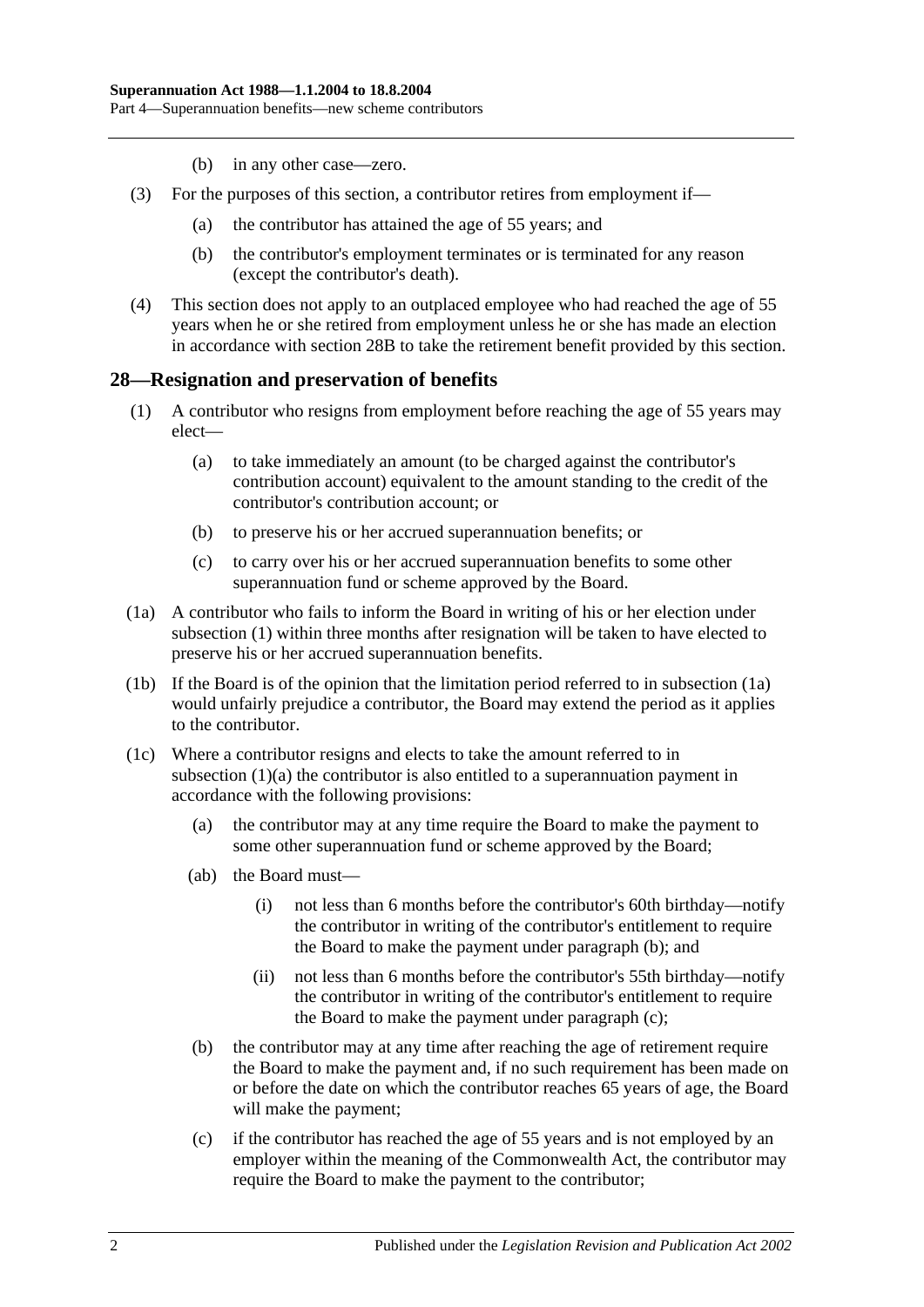- (d) if the contributor has become incapacitated and satisfies the Board that his or her incapacity for all kinds of work is 60 per cent or more of total incapacity and is likely to be permanent, the Board will make the payment to the contributor;
- (e) if the contributor dies, the payment will be made to the spouse of the deceased contributor or, if he or she left no surviving spouse, to the contributor's estate,

(and a payment under any of the above paragraphs excludes further rights so that a claim cannot be subsequently made under some other paragraph).

- <span id="page-28-0"></span>(1d) The amount of the superannuation payment referred to in [subsection](#page-27-6) (1c) is the amount of the minimum contribution required to avoid payment of the superannuation guarantee charge in respect of the contributor under the Commonwealth Act together with interest from the date of resignation.
- (1e) The amount of interest will be calculated and credited to the contributor at the end of each financial year and will be calculated on the amount referred to in [subsection](#page-28-0) (1d) at the end of the first financial year and on the aggregate of that amount and the interest previously credited at the end of each subsequent financial year.
- (1f) The rate of interest will be determined by the Board in respect of each financial year in accordance with [section](#page-17-2) 20A.
- <span id="page-28-2"></span><span id="page-28-1"></span>(2) Where the contributor elects to preserve his or her accrued superannuation benefits, the following provisions apply—
	- (aa) the Board must, not less than 6 months before the contributor's 55th birthday, notify the contributor in writing of the contributor's entitlement to require the Board to make a superannuation payment under [paragraph](#page-28-1) (a);
	- (a) the contributor may at any time after reaching 55 years of age require the Board to make a superannuation payment and, if no such requirement has been made on or before the date on which the contributor reaches 65 years of age, the Board will make such a payment;
	- (b) if the contributor has become incapacitated and satisfies the Board that his or her incapacity for all kinds of work is 60 per cent or more of total incapacity and is likely to be permanent, the Board will make the payment to the contributor;
	- (c) if the contributor dies, a payment will be made to the spouse of the deceased contributor or, if he or she left no surviving spouse, to the contributor's estate,

(and a payment under any of the above paragraphs excludes further rights so that a claim cannot be subsequently made under some other paragraph).

- (3) A payment under [subsection](#page-28-2) (2) will be made up of two components—
	- (a) an employee component (to be charged against the contributor's contribution account) equivalent to the amount standing to the credit of the contributor's contribution account; and
	- (b) an employer component calculated in accordance with [subsection](#page-29-0) (4).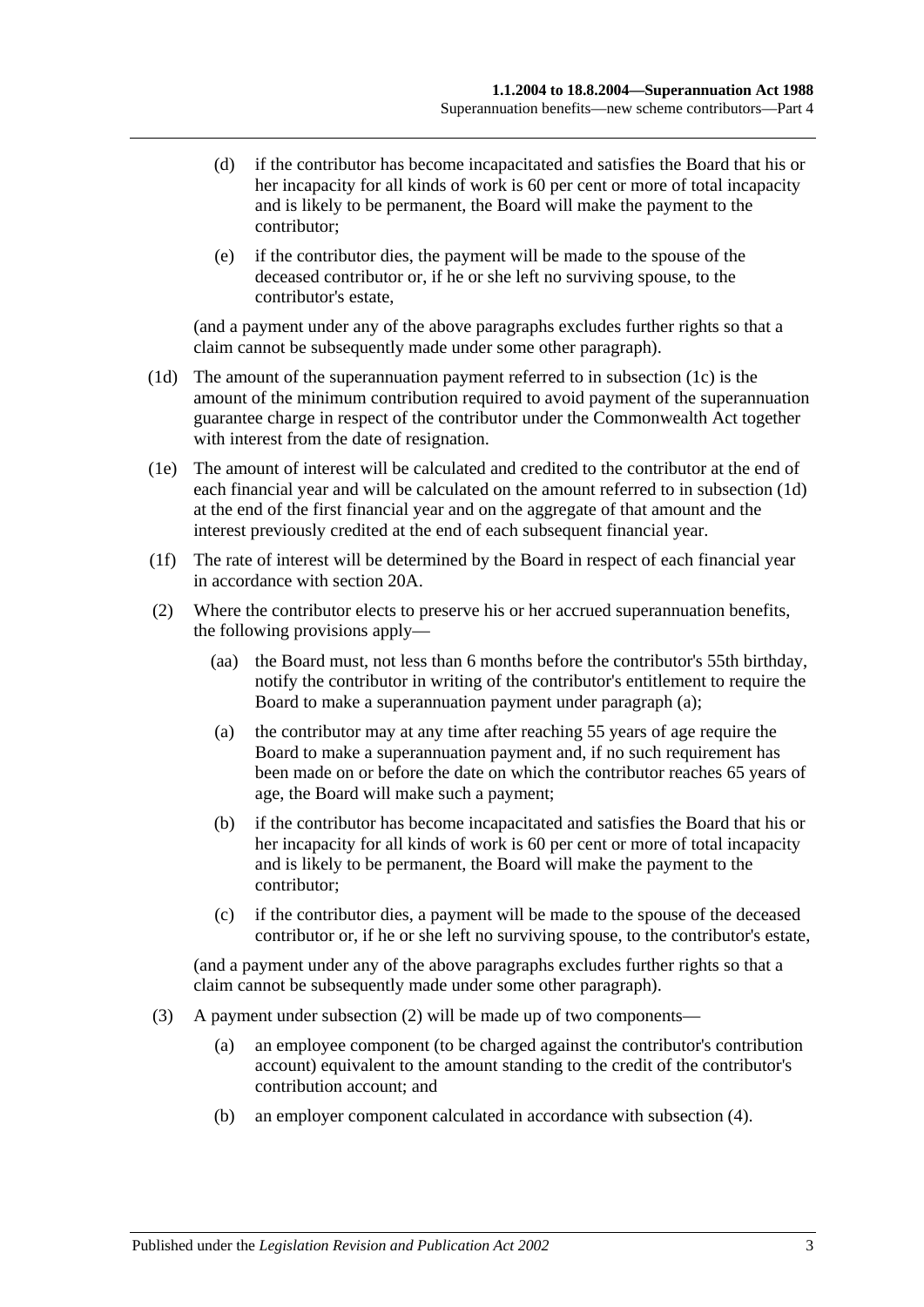Part 4—Superannuation benefits—new scheme contributors

<span id="page-29-0"></span>(4) The employer component will be the lesser of the following:

(a) 
$$
EC = (AFS \times A \times 4.5) + Pn\left(\frac{AFS \times 0.85 \times M}{300}\right)
$$
  
(b) 
$$
EC = \left[ AFS \times 4.5 \times \left(1 - \frac{X}{420}\right)\right] + Pn\left(\frac{AFS \times 0.85 \times M}{300}\right)
$$

Where—

*EC* is the employer component

*AFS* is the contributor's actual or attributed salary as at the date of resignation (expressed as an annual amount)adjusted to reflect changes in the Consumer Price Index since the date of resignation

*A* is the lesser of the following—

- (a) unity;
- (b) the numerical value obtained by dividing the number of the contributor's accrued contribution points by 420

*Pn* is—

- (a) in the case of a contributor who was in full-time employment during that part of the contribution period occurring after 30 June 1992—1;
- (b) in any other case—the numerical value arrived at by expressing the contributor's employment while an active contributor during that part of the contribution period as a proportion of full-time employment during that part of the contribution period

*M* is the number of months of the contributor's contribution period occurring after 30 June 1992

*X* is—

- (a) where the contributor is under the age of 60 years when the payment is made or where the contributor dies under the age of 60 years—the lesser of 60 and the number of months by which the contributor's age falls short of 60 years;
- (b) in any other case—zero.
- (5) Where the contributor elects to carry over his or her accrued superannuation benefits to an approved superannuation fund or scheme, the following provisions apply—
	- (a) the contributor must satisfy the Board by such evidence as it may require that he or she has been admitted to membership of the fund or scheme; and
	- (b) on being so satisfied the Board will make a payment on behalf of the contributor to the fund or scheme made up of two components—
		- (i) an employee component (to be charged against the contributor's contribution account) equivalent to the amount standing to the credit of the contributor's contribution account; and
		- (ii) an employer component which will be the aggregate of the following amounts: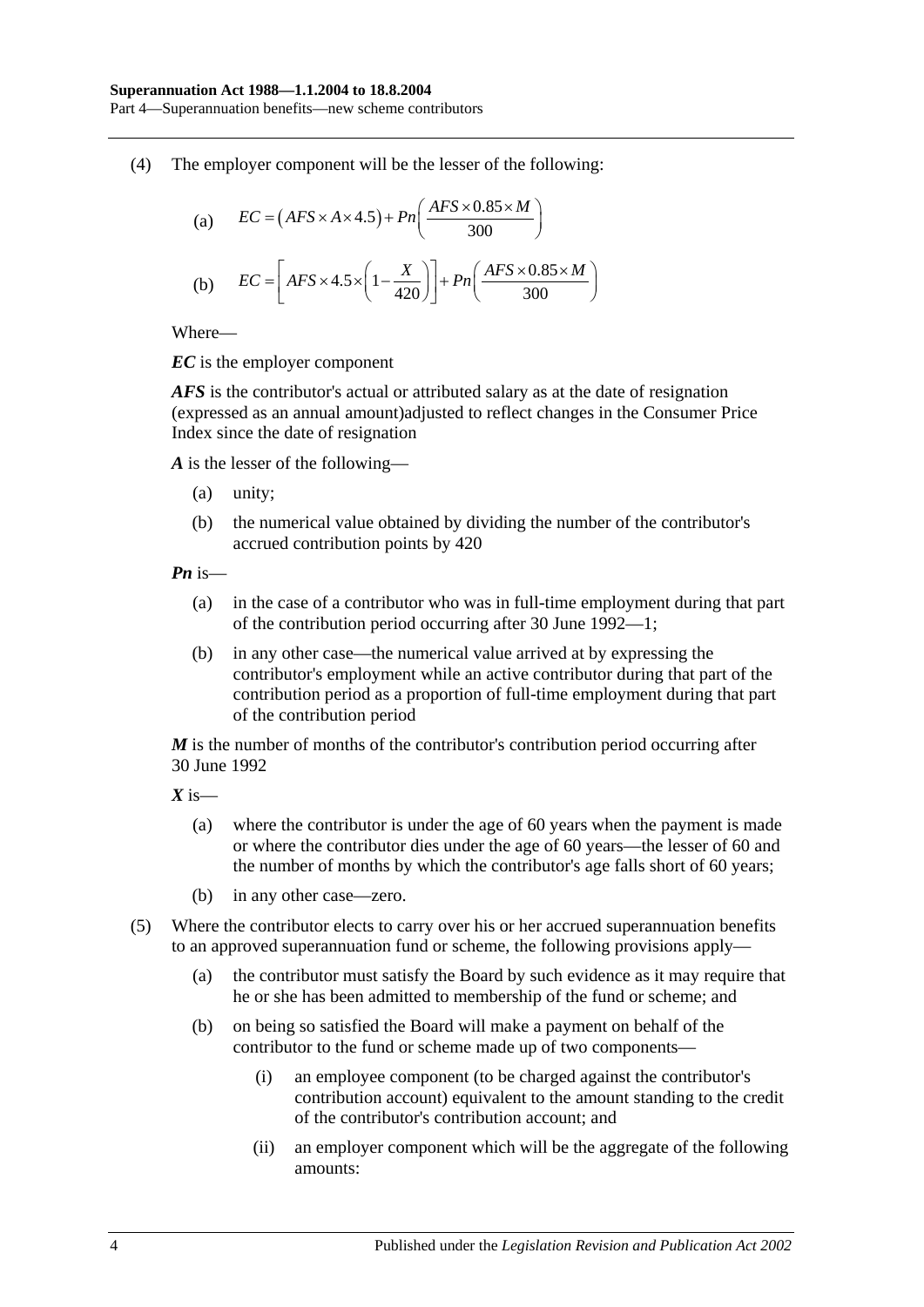- (A) an amount equal to the lesser of twice the amount of the employee component or twice the amount that would have constituted the employee component if the contributor had contributed to the Scheme at the standard contribution rate throughout the contributor's contribution period; and
- (B) an amount calculated as follows:

$$
A = P n \left( \frac{FS \times 0.85 \times M}{300} \right)
$$

Where—

*A* is the amount

*Pn* is—

- (a) in the case of a contributor who was in full-time employment during that part of the contribution period occurring after 30 June 1992—1;
- (b) in any other case—the numerical value arrived at by expressing the contributor's employment while an active contributor during that part of the contribution period as a proportion of full-time employment during that part of the contribution period

*FS* is the contributor's actual or attributed salary immediately before resignation (expressed as an annual amount)

*M* is the number of months of the contributor's contribution period occurring after 30 June 1992.

- (7) For the purposes of this section, a contributor will be taken to resign if the contributor's employment terminates or is terminated for any reason except invalidity (in circumstances entitling the contributor to benefits under this Act), retrenchment or death.
- (8) This section does not apply to, or in relation to, an outplaced employee who resigned from employment before reaching the age of 55 years unless he or she has made an election in accordance with [section](#page-32-0) 28C to preserve his or her accrued superannuation benefits under this section or is taken under [section](#page-32-0) 28C to have made such an election.

#### <span id="page-30-1"></span><span id="page-30-0"></span>**28A—Resignation pursuant to a voluntary separation package**

- (1) This section applies to a contributor who resigns from his or her employment before reaching the age of 55 years pursuant to a voluntary separation package—
	- (a) that includes a term that this section is to apply to the contributor; and
	- (b) that has been approved by the Treasurer.
- (2) [Section](#page-27-0) 28 does not apply to a contributor to whom this section applies.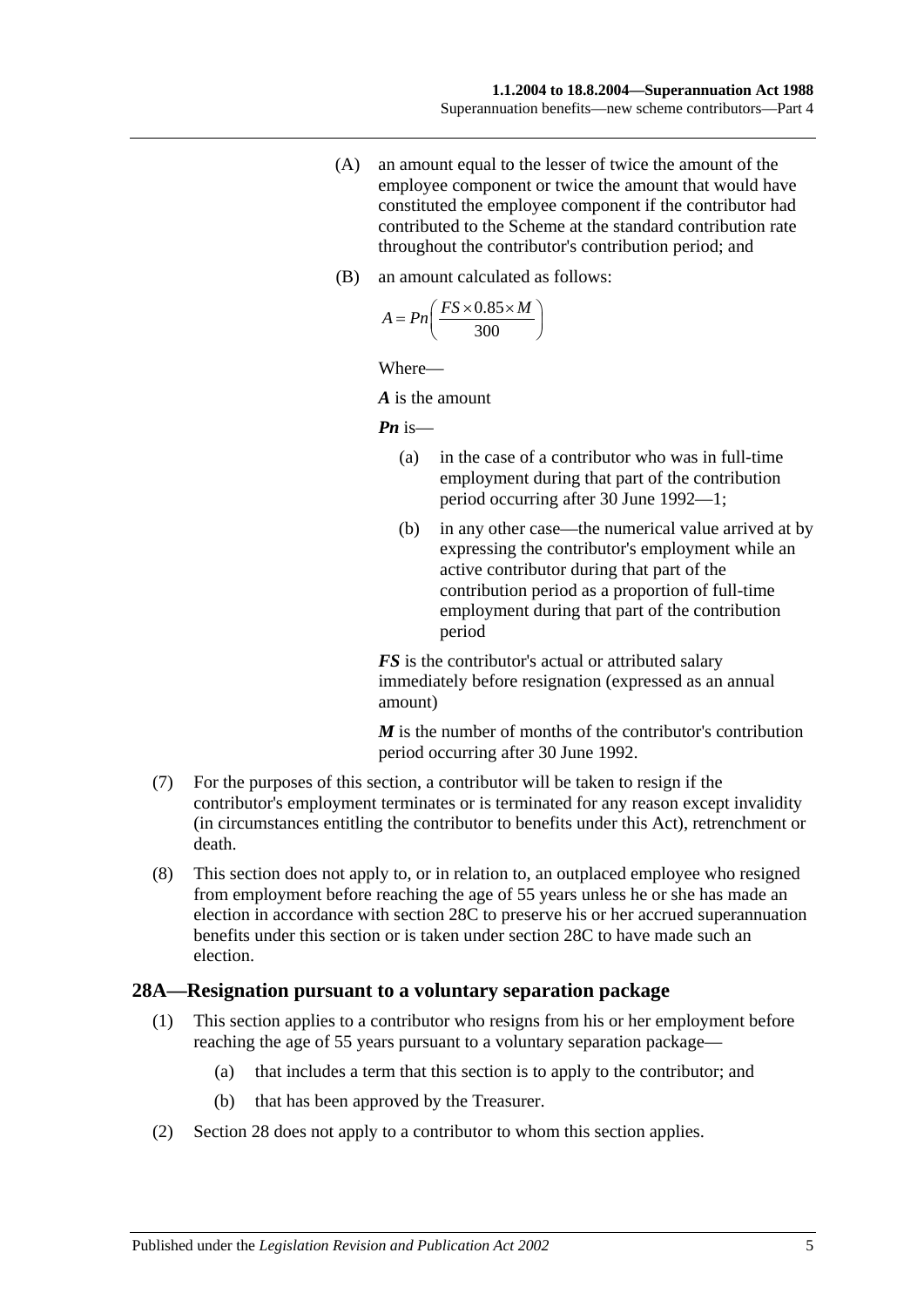- <span id="page-31-1"></span>(3) A contributor to whom this section applies is entitled to a lump sum made up of—
	- (a) an employee component (to be charged against the contributor's contribution account) equivalent to the amount standing to the credit of that account; and
	- (b) an employer component that is equal to the lesser of twice the amount of the employee component or twice the amount that would have constituted the employee component if the contributor had contributed to the Scheme at the standard contribution rate throughout the contributor's contribution period.
- <span id="page-31-2"></span>(3a) A part of the lump sum referred to in [subsection](#page-31-1) (3) being an amount equivalent to the minimum contribution required to avoid payment of the superannuation guarantee charge in respect of the contributor under the Commonwealth Act is preserved.
- (3b) The contributor is entitled to the balance of the lump sum at the time of resignation.
- <span id="page-31-3"></span>(3c) The amount preserved under [subsection](#page-31-2) (3a) together with interest is payable in accordance with the following provisions:
	- (aa) the Board must, not less than 6 months before the contributor's 55th birthday, notify the contributor in writing of the contributor's entitlement to require the Board to pay the amount under [paragraph](#page-31-3) (a);
	- (a) the contributor may at any time after reaching 55 years of age require the Board to pay the amount and, if no such requirement has been made on or before the date on which the contributor reaches 65 years of age, the Board will pay the amount to the contributor;
	- (b) if the contributor has become incapacitated and satisfies the Board that his or her incapacity for all kinds of work is 60 per cent or more of total incapacity and is likely to be permanent, the Board will pay the amount to the contributor;
	- (c) if the contributor dies, the amount will be paid to the spouse of the deceased contributor or, if he or she left no surviving spouse, to the contributor's estate,

(and a payment under any of the above paragraphs excludes further rights so that a claim cannot be subsequently made under some other paragraph).

- (3d) The amount of interest will be calculated and credited to the contributor at the end of each financial year and will be calculated on the amount referred to in [subsection](#page-31-2) (3a) at the end of the first financial year and on the aggregate of that amount and the interest previously credited at the end of each subsequent financial year.
- (3e) The rate of interest will be determined by the Board in respect of each financial year in accordance with [section](#page-17-2) 20A.
- (4) In this section—

*voluntary separation package* means an agreement between a contributor and his or her employer pursuant to which the contributor resigns from employment.

### <span id="page-31-4"></span><span id="page-31-0"></span>**28B—Outplaced employees—55 and over**

- (1) A contributor who had reached the age of 55 years when he or she retired from employment to take up employment in the private sector pursuant to an offer of employment in a contracting out agreement may elect—
	- (a) to take the retirement benefit provided by [section](#page-26-2) 27; or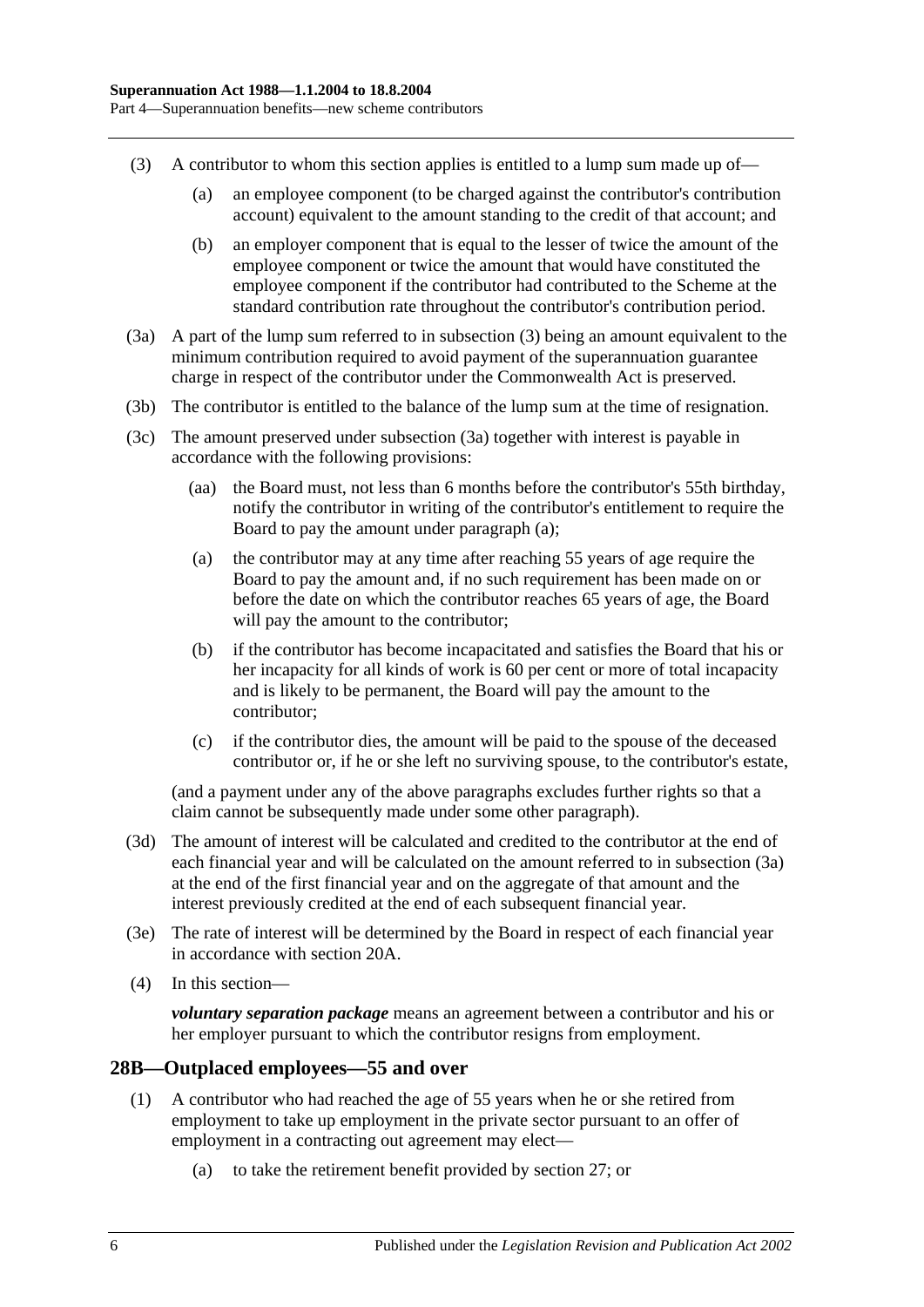- (b) to preserve his or her accrued superannuation benefits under [section](#page-27-0) 28 as though he or she had resigned from employment before reaching the age of 55 years.
- <span id="page-32-3"></span><span id="page-32-2"></span>(2) A contributor who fails to inform the Board in writing of his or her election under [subsection](#page-31-4) (1) within one month after retiring will be taken to have made an election under [subsection](#page-32-2)  $(1)(b)$ .
- (3) If the Board is of the opinion that the limitation period referred to in [subsection](#page-32-3) (2) would unfairly prejudice a contributor, the Board may extend the period as it applies to the contributor.
- (4) Where a contributor has made, or is taken to have made, an election under [subsection](#page-32-2) (1)(b), [section](#page-27-0) 28 applies to, and in relation to, the contributor except that he or she is not entitled to require the Board to make a superannuation payment under section  $28(2)(a)$ , and the Board must not make such a payment under that provision, until the contributor has ceased employment with the private sector employer.

## <span id="page-32-4"></span><span id="page-32-0"></span>**28C—Outplaced employees under 55**

- <span id="page-32-5"></span>(1) A contributor who had not reached the age of 55 years when he or she resigned from employment to take up employment in the private sector pursuant to an offer of employment in a contracting out agreement may elect—
	- (a) to preserve his or her accrued superannuation benefits under [section](#page-27-0) 28; or
	- (b) to take the benefits provided by [section](#page-30-0) 28A.
- <span id="page-32-7"></span><span id="page-32-6"></span>(2) A contributor who fails to inform the Board in writing of his or her election under [subsection](#page-32-4) (1) within one month after resigning will be taken to have made an election under [subsection](#page-32-5) (1)(a).
- (3) If the Board is of the opinion that the limitation period referred to in [subsection](#page-32-6) (2) would unfairly prejudice a contributor, the Board may extend the period as it applies to the contributor.
- (4) Where a contributor has made, or is taken to have made, an election under [subsection](#page-32-5) (1)(a), [section](#page-27-0) 28 applies to, and in relation to, the contributor except that he or she is not entitled to require the Board to make a superannuation payment under section  $28(2)(a)$ , and the Board must not make such a payment under that provision, until the contributor has reached the age of 55 years and has ceased employment with the private sector employer.
- (5) Where a contributor has made an election under [subsection](#page-32-7) (1)(b), [section](#page-30-0) 28A applies to the contributor as though the requirements of [section](#page-30-1) 28A(1) had been met.

### <span id="page-32-8"></span><span id="page-32-1"></span>**29—Retrenchment**

- (1) Where the employment of a contributor who has not reached the age of 55 years is terminated by retrenchment, the contributor may elect—
	- (a) to take a lump sum payment; or
	- (b) to preserve his or her superannuation benefits.
- <span id="page-32-9"></span>(1a) A contributor who fails to inform the Board in writing of his or her election under [subsection](#page-32-8) (1) within three months after retrenchment will be taken to have elected to preserve his or her superannuation benefits.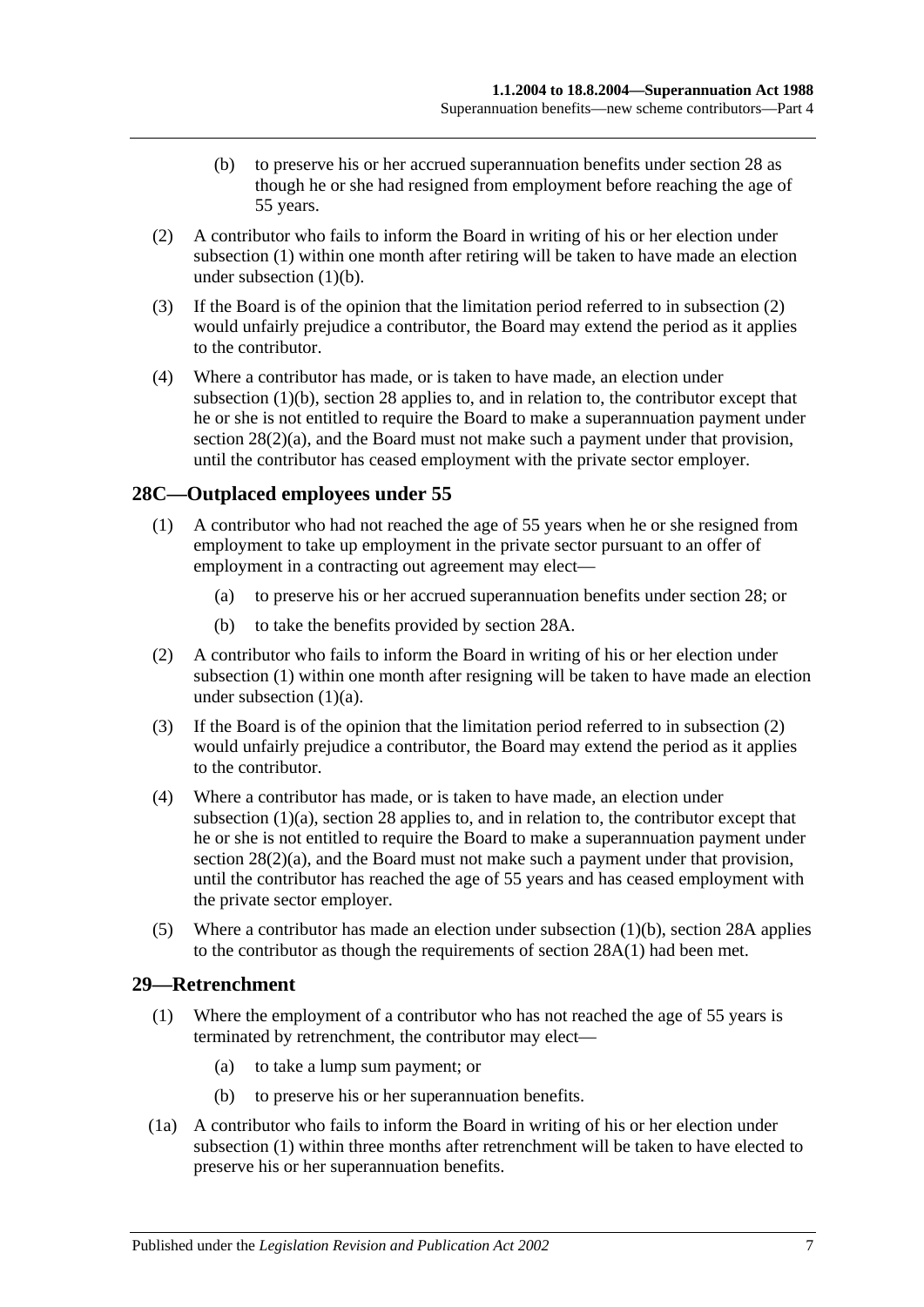- (1b) If the Board is of the opinion that the limitation period referred to in [subsection](#page-32-9) (1a) would unfairly prejudice a contributor, the Board may extend the period as it applies to the contributor.
- (2) A lump sum payment under this section will be made up of two components—
	- (a) an employee component (to be charged against the contributor's contribution account) equivalent to the amount standing to the credit of the contributor's contribution account; and
	- (b) an employer component which will be the aggregate of the following amounts:
		- (i) an amount equal to the lesser of twice the amount of the employee component or twice the amount that would have constituted the employee component if the contributor had contributed to the Scheme at the standard contribution rate throughout the contributor's contribution period; and
		- (ii) an amount calculated as follows:

$$
A = P n \left( \frac{FS \times 0.85 \times M}{300} \right)
$$

Where—

*A* is the amount

*Pn* is—

- (a) in the case of a contributor who was in full-time employment during that part of the contribution period occurring after 30 June 1992—1;
- (b) in any other case—the numerical value arrived at by expressing the contributor's employment while an active contributor during that part of the contribution period as a proportion of full-time employment during that part of the contribution period

*FS* is the contributor's actual or attributed salary immediately before retrenchment (expressed as an annual amount)

*M* is the number of months of the contributor's contribution period occurring after 30 June 1992.

- (4) Where a contributor elects to preserve his or her superannuation benefits, this Act applies in the same way as if the contributor had made that election on resignation.
- (5) Where a contributor's employment is to be terminated by retrenchment, the employing authority must give the Board notice of that fact in accordance with the regulations at least one month before the termination takes effect.

### <span id="page-33-0"></span>**30—Disability pension**

(1) Subject to this section, a contributor who is temporarily or permanently incapacitated for work, and has not reached the age of 55 years, is entitled to a disability pension.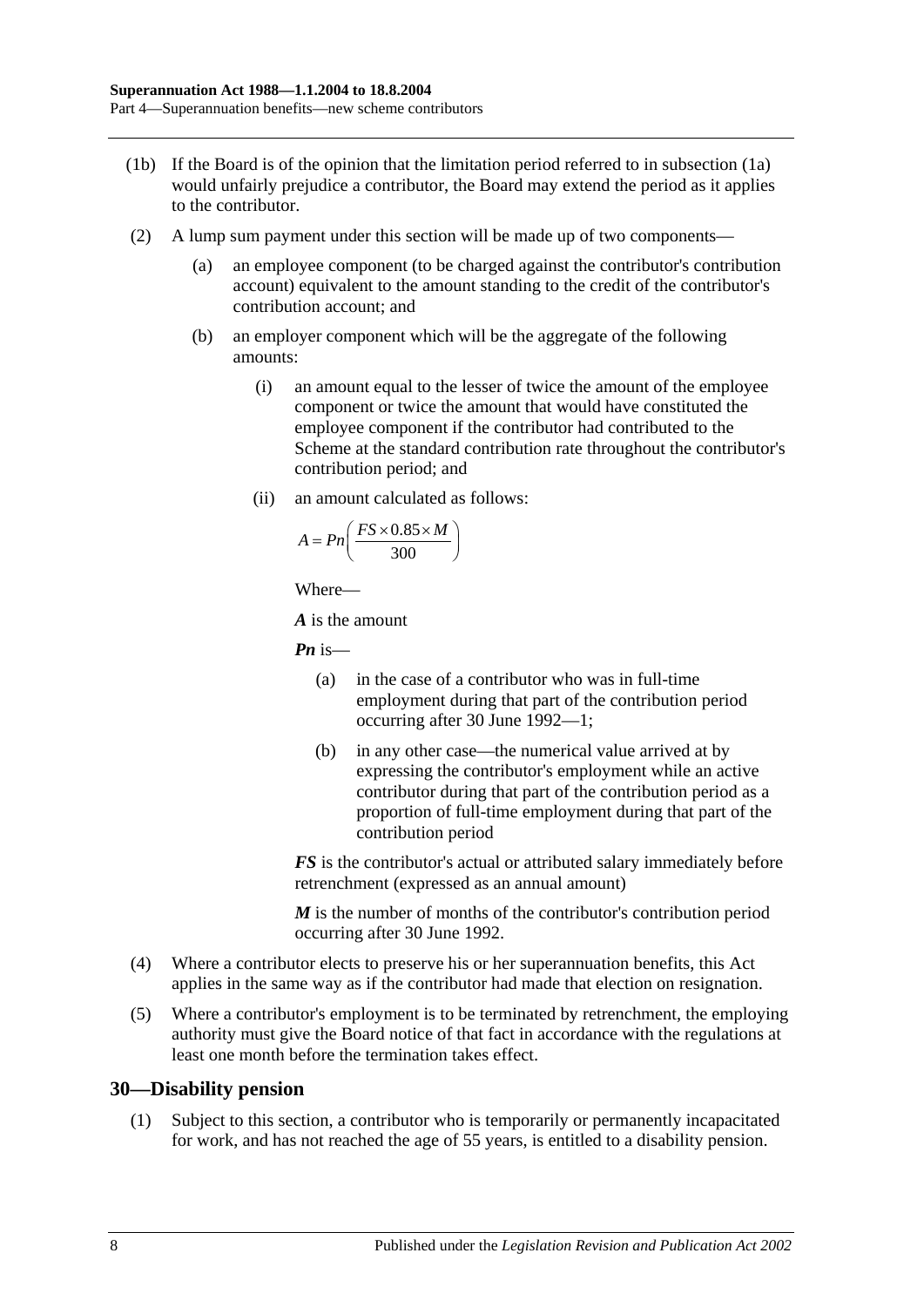- (2) A contributor who becomes incapacitated for work in a particular position will not be regarded as incapacitated for work for the purposes of this section if some other position, carrying a salary of at least 80 per cent of the salary applicable to the former position, is available to the contributor and the contributor could reasonably be expected to take that other position.
- (3) A disability pension is not payable in respect of—
	- (a) a period in respect of which the contributor is entitled to sick leave; or
	- (b) a period in respect of which the contributor is entitled to weekly payments of workers compensation; or
	- (c) a period for which the contributor is on recreation leave or long service leave.
- (4) The Board will not pay a disability pension in respect of a period of incapacity of less than one week and may decline to pay a disability pension if it appears that the duration of the incapacity is likely to be less than six months.
- (5) The amount of a disability pension will be two-thirds of the contributor's notional salary.
- (6) A disability pension cannot be paid for a continuous period of more than 12 months unless the Board thinks that there are special reasons for extending that limit, in which case it may extend the pension period by not more than a further 6 months.
- (7) A disability pension cannot be paid, in respect of the same incapacity, for an aggregate period of more than 18 months in any one period of 36 months.
- (8) A contributor is not required to make any contribution over a period for which the contributor receives a disability pension but if the contributor was an active contributor immediately before the commencement of the pension period, the employer component of any superannuation payment that is subsequently made to, or in relation to, the contributor will be calculated as if the contributor had continued as an active contributor over the pension period and had continued to contribute at the rate applicable immediately before the commencement of that period.

#### <span id="page-34-1"></span><span id="page-34-0"></span>**30A—Rehabilitation etc of disability pensioner**

- (1) Where, in the opinion of the Board, an attempt should be made to rehabilitate a disability pensioner or to find alternative employment for such a pensioner, the Board may serve notice on the pensioner's employer requiring the employer to do one or both of the following—
	- (a) take measures specified in the notice to rehabilitate the pensioner;
	- (b) take measures specified in the notice to find alternative employment for the pensioner.
- (2) A notice under [subsection](#page-34-1) (1) may require the employer to periodically report in writing to the Board on the progress it is making in complying with the requirements of the notice.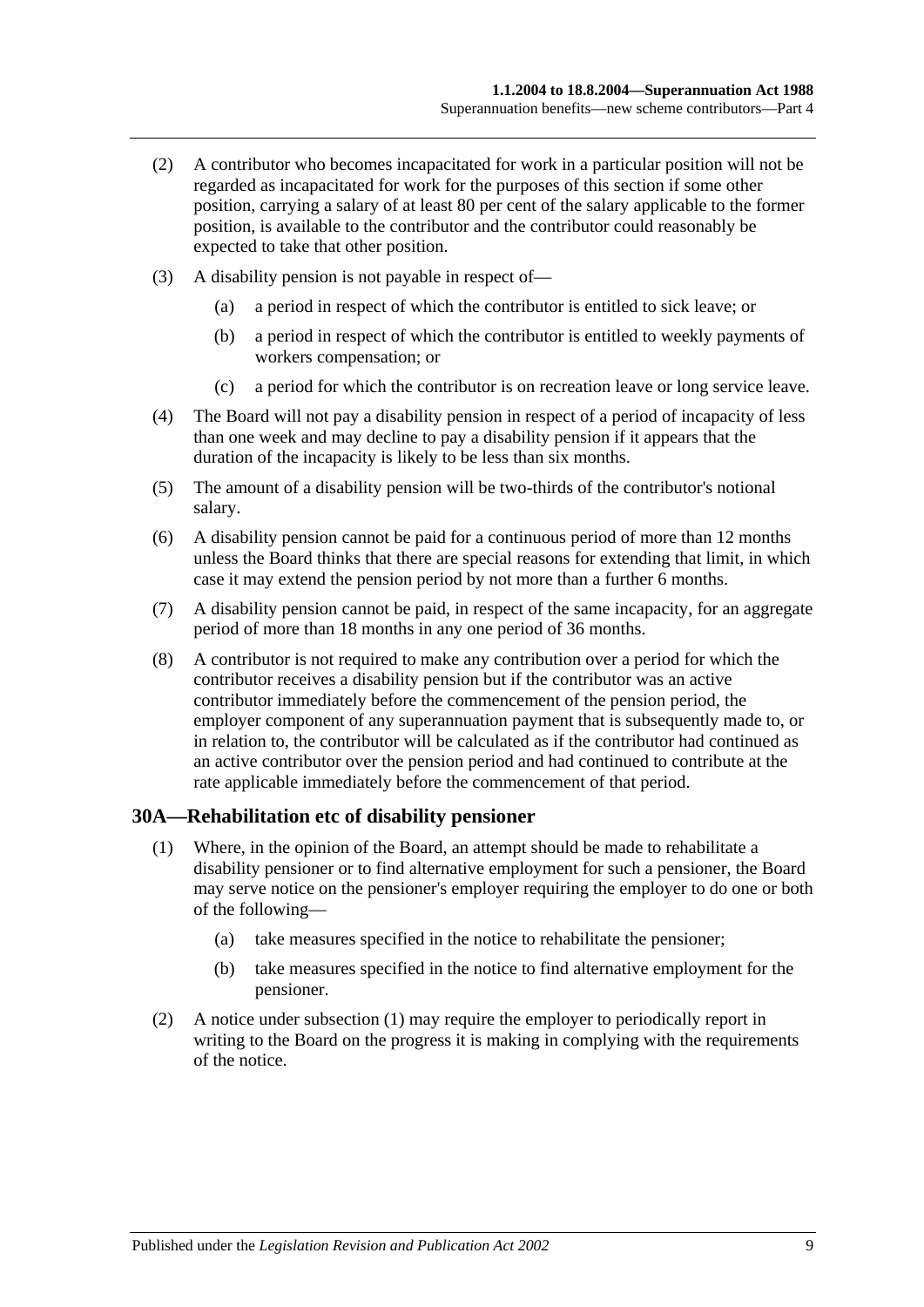- <span id="page-35-1"></span>(3) If an employer does not comply with a notice under [subsection](#page-34-1) (1) to the satisfaction of the Board, the Board may, by further notice served on the employer, require the employer to reimburse the Treasurer for the amount of the disability pension paid to the pensioner from the date of service of that notice until the Board informs the employer in writing that it is satisfied with the employer's compliance with the original notice.
- (4) The amount of the pension referred to in [subsection](#page-35-1) (3) is a debt due by the employer to the Treasurer.

## <span id="page-35-0"></span>**31—Termination of employment on invalidity**

- $(1)$  If—
	- (a) a contributor's employment terminates on account of invalidity before the contributor reaches the age of 55 years; and
	- (b) the Board is satisfied that the contributor's incapacity for all kinds of work is 60 per cent or more of total incapacity and is likely to be permanent,

the contributor is entitled to a superannuation payment made up of two components—

- (c) an employee component (to be charged against the contributor's contribution account) equivalent to the amount standing to the credit of the contributor's contribution account; and
- (d) an employer component calculated in accordance with [subsection](#page-35-2) (2).
- <span id="page-35-2"></span>(2) The employer component is calculated as follows:

$$
EC = (A \times 3.86 \times FS) + X + Pn\left(\frac{FS \times 0.85 \times M}{300}\right)
$$

Where—

*EC* is the employer component

*A* is the lesser of the following—

- (a) unity;
- (b) whichever of the following is applicable in the circumstances of the case:
	- (i) if the contributor is not receiving, and is not entitled to receive, weekly workers compensation payments in relation to the invalidity and was an active contributor immediately before termination of the employment—the numerical value obtained by dividing the number of the contributor's extrapolated contribution points by 360;
	- (ii) if the contributor is receiving, or is entitled to receive, weekly workers compensation payments in relation to the invalidity based on partial incapacity for work and was an active contributor immediately before termination of employment, the numerical value obtained from the following formula:

$$
n = \frac{acp + (1 - x)(ecp - acp)}{360}
$$

Where—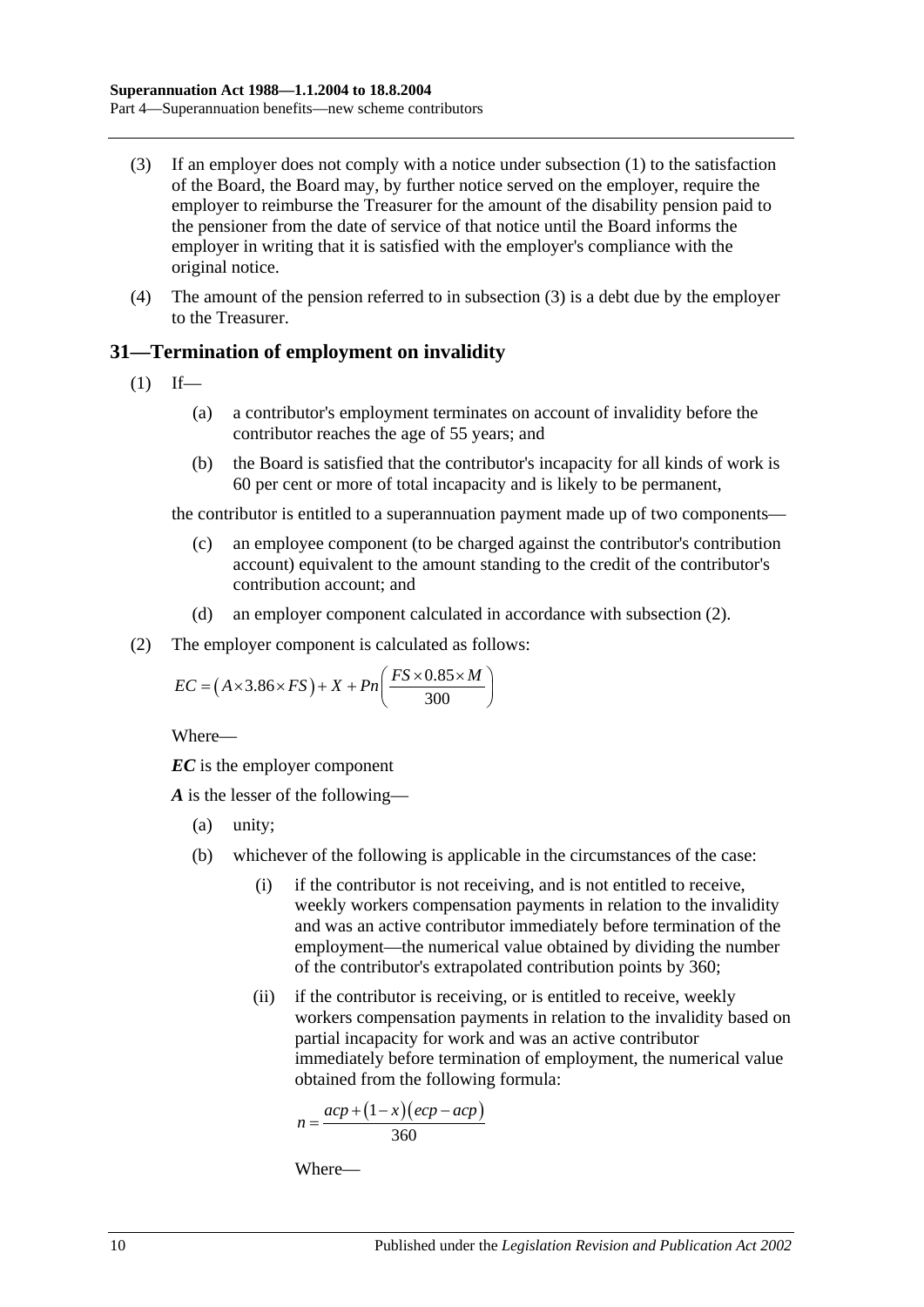*n* is the numerical value

*acp* is the number of the contributor's accrued contribution points

*ecp* is the number of the contributor's extrapolated contribution points

*x* is the extent of the contributor's incapacity for work expressed as a proportion of total incapacity;

(iii) in any other case—the numerical value obtained by dividing the number of the contributor's accrued contribution points by 360

*FS* is the contributor's actual or attributed salary immediately before termination of employment (expressed as an annual amount)

*Pn* is—

- (a) in the case of a contributor who was in full-time employment during that part of the contribution period occurring after 30 June 1992—1;
- (b) in any other case—the numerical value arrived at by expressing the contributor's employment while an active contributor during that part of the contribution period as a proportion of full-time employment during that part of the contribution period

 $X$  is—

- (a) where the contributor was an active contributor immediately before the commencement of the invalidity—the amount (if any) by which the employee component falls short of twice the contributor's adjusted final salary;
- (b) where the contributor was not then an active contributor—zero

 $M$  is—

- (a) where the contributor was an active contributor immediately before termination of employment—the aggregate of the number of months of the contributor's contribution period occurring after 30 June 1992 and the number of months difference between the contributor's age as at the entitlement day and the age of retirement;
- (b) in any other case—the number of months of the contributor's contribution period occurring after 30 June 1992.
- (2a) When determining the number of a contributor's extrapolated superannuation points for the purposes of calculating the employer component under [subsection](#page-35-0) (2), the number of months' difference between the contributor's age as at the entitlement day and the age of 55 years will be used (and for that purpose an incomplete month will be counted as a whole month).
- <span id="page-36-0"></span>(2b) If the Board is not satisfied as to one or both of the matters referred to in [subsection](#page-35-1) (1)(b) the contributor is entitled to a superannuation payment that is the greater of the following:
	- (a) twice the contributor's adjusted salary immediately before termination of employment (expressed as an annual amount); or
	- (b) an amount made up of two components—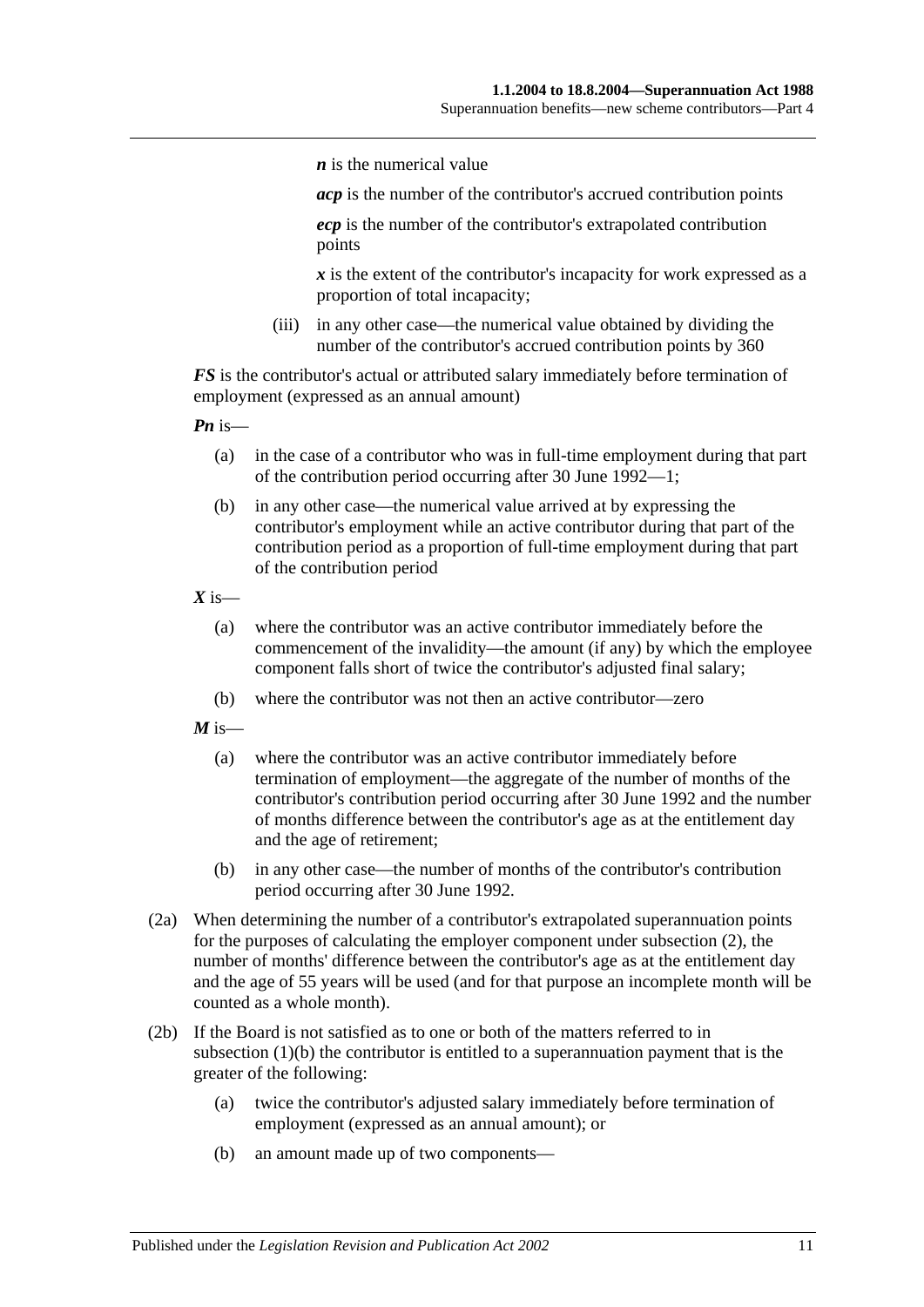- (i) an employee component (to be charged against the contributor's contribution account) equivalent to the amount standing to the credit of the contributor's contribution account; and
- (ii) an employer component calculated as follows:

$$
EC = (A \times 3.86 \times FS) + Pn\left(\frac{FS \times 0.85 \times M}{300}\right)
$$

*EC* is the employer component

*A* is the lesser of the following:

- (a) unity;
- (b) the numerical value obtained by dividing the number of the contributor's accrued contribution points by 360

*FS* is the contributor's actual or attributed salary immediately before termination of employment (expressed as an annual amount)

*Pn* is—

- (a) in the case of a contributor who was in full-time employment during that part of the contribution period occurring after 30 June 1992—1;
- (b) in any other case—the numerical value arrived at by expressing the contributor's employment while an active contributor during that part of the contribution period as a proportion of full-time employment during that part of the contribution period

*M* is the number of months of the contributor's contribution period occurring after 30 June 1992.

- (2c) A superannuation payment under [subsection](#page-36-0)  $(2b)(a)$  will be made up of two components—
	- (a) an employee component (to be charged against the contributor's contribution account) equivalent to the amount standing to the credit of the contributor's contribution account; and
	- (b) an employer component being the difference between the employee component and twice the contributor's actual or attributed salary immediately before termination of employment (expressed as an annual amount).
- <span id="page-37-1"></span><span id="page-37-0"></span>(3) A contributor's employment will be taken to have terminated on account of invalidity if and only if—
	- (a) the employer (acting with the written approval of the Board) terminates the employment on the ground of the contributor's invalidity; or
	- $(b)$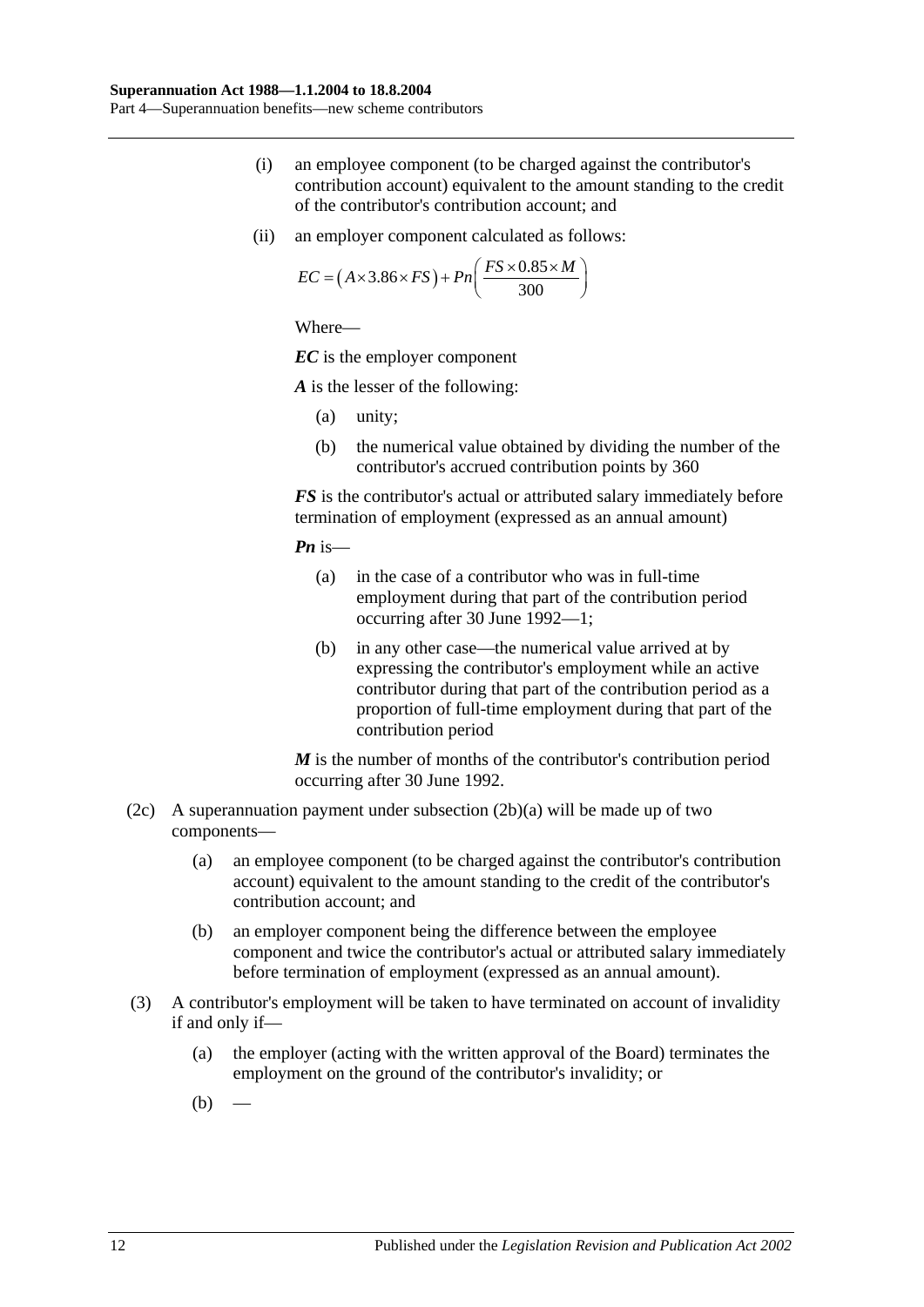- (i) the employer or the contributor satisfies the Board (before termination of employment) that the contributor is incapacitated for work in the contributor's present position and that there is no other position, carrying a salary of at least 80 per cent of the salary applicable to the contributor's present position, which the contributor could reasonably be expected to take, available to the contributor; and
- (ii) the contributor has been on sick leave, weekly payments of workers compensation, or disability pension for at least 12 months or periods aggregating at least 12 months on account of the invalidity; and
- (iii) after notice has been given to the Board as required by the regulations, the employer terminates the employment or the contributor resigns from employment.
- (4) Notwithstanding any other Act or law to the contrary an employer cannot terminate the employment of a contributor on the ground of invalidity unless the requirements of [subsection](#page-37-0) (3)(a) or [\(b\)](#page-37-1) have been satisfied.

## **32—Death of contributor**

- (1) Where a contributor's employment is terminated by the contributor's death—
	- (a) if the contributor is survived by a spouse—a lump sum payment will be made to the spouse;
	- (b) if the contributor is survived by a spouse and an eligible child or eligible children—a pension will be paid to each eligible child throughout any period of dependency;
	- (ba) if the contributor is not survived by a spouse but is survived by an eligible child or eligible children—a lump sum will be paid to the contributor's estate and a pension will be paid to each eligible child throughout any period of dependency;
	- (c) if the contributor is not survived by a spouse or an eligible child—a lump sum payment will be made to the contributor's estate.
- (2) The lump sum to be paid to a surviving spouse, will be made up of two components—
	- (a) an employee component (to be charged against the contributor's contribution account) equivalent to the amount standing to the credit of the contributor's contribution account; and
	- (b) an employer component calculated as follows:
		- (i) if the contributor reached the age of 55 years on or before the date of death and is not survived by an eligible child—the employer component is calculated in the same way as the employer component of the lump sum that would have been payable to the contributor if he or she had retired on the date of death;
		- (ii) in any other case the employer component is calculated in accordance with the following formula:

$$
EC = (A \times 3 \times FS) + X + Pn\left(\frac{FS \times 0.85 \times M}{300}\right)
$$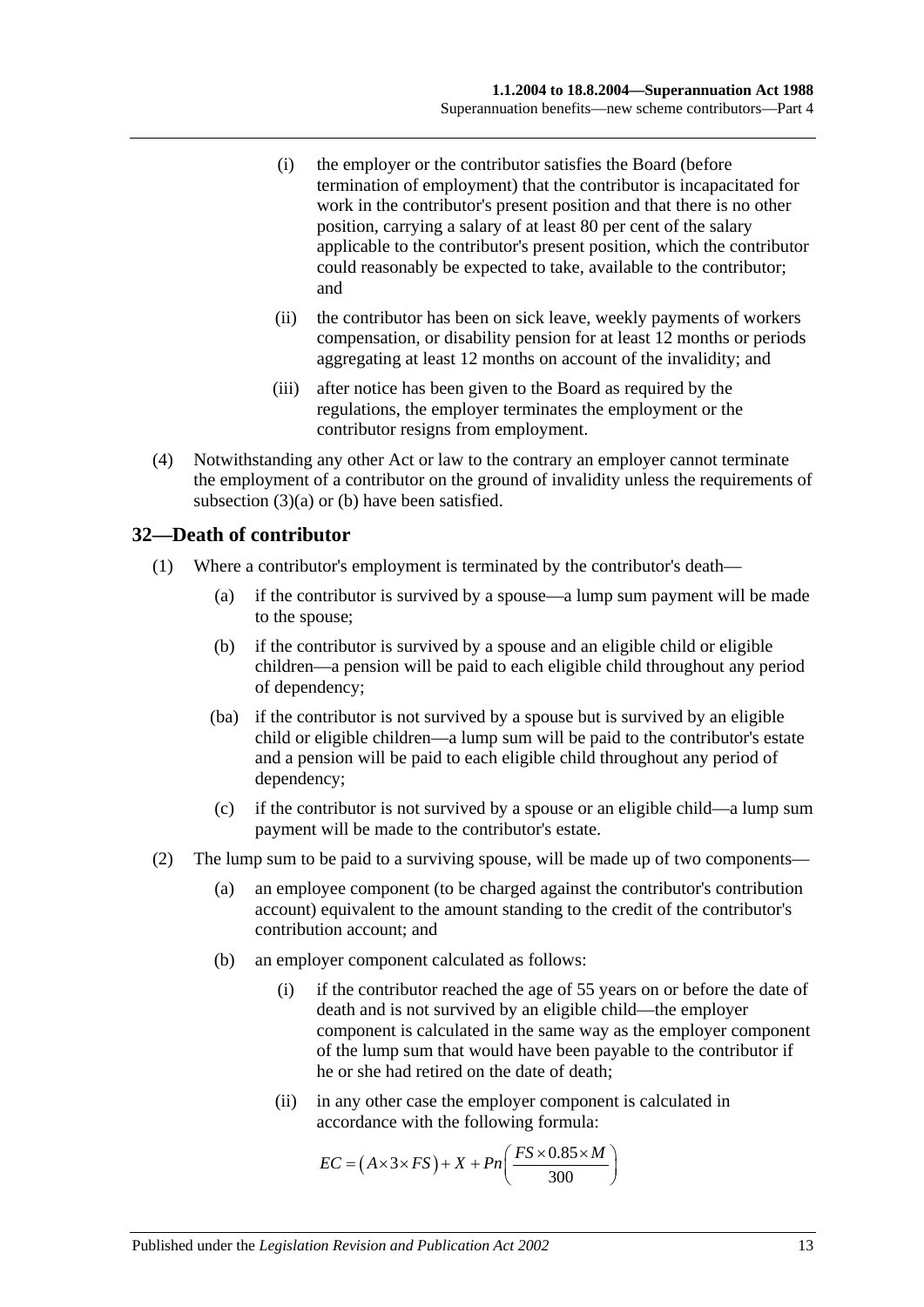*EC* is the employer component

*A* is the lesser of the following:

- (a) unity;
- (b) whichever of the following is applicable in the circumstances of the case:
	- (i) if the spouse is not receiving, and is not entitled to receive, weekly workers compensation payments in relation to the contributor's death and the contributor was an active contributor immediately before the contributor's death—the numerical value obtained by dividing the number of the contributor's extrapolated contribution points by 420;
	- (ii) if the spouse is receiving, or is entitled to receive, weekly workers compensation payments in relation to the contributor's death based on partial dependency and the contributor was an active contributor immediately before his or her death—the numerical value obtained from the following formula:

$$
n = \frac{acp + (1 - x)(ecp - acp)}{420}
$$

Where—

*n* is the numerical value

*acp* is the number of the contributor's accrued contribution points

*ecp* is the number of the contributor's extrapolated contribution points

*x* is the extent of the spouse's dependency expressed as a proportion of full dependency;

(iii) in any other case—the numerical value obtained by dividing the number of the contributor's accrued contribution points by 420

*FS* is the contributor's actual or attributed salary immediately before the contributor's death (expressed as an annual amount);

 $X$  is—

(a) where the contributor was an active contributor immediately before the date of death—the amount (if any) by which the employee component falls short of twice the contributor's adjusted final salary immediately before the contributor's death (expressed as an annual amount);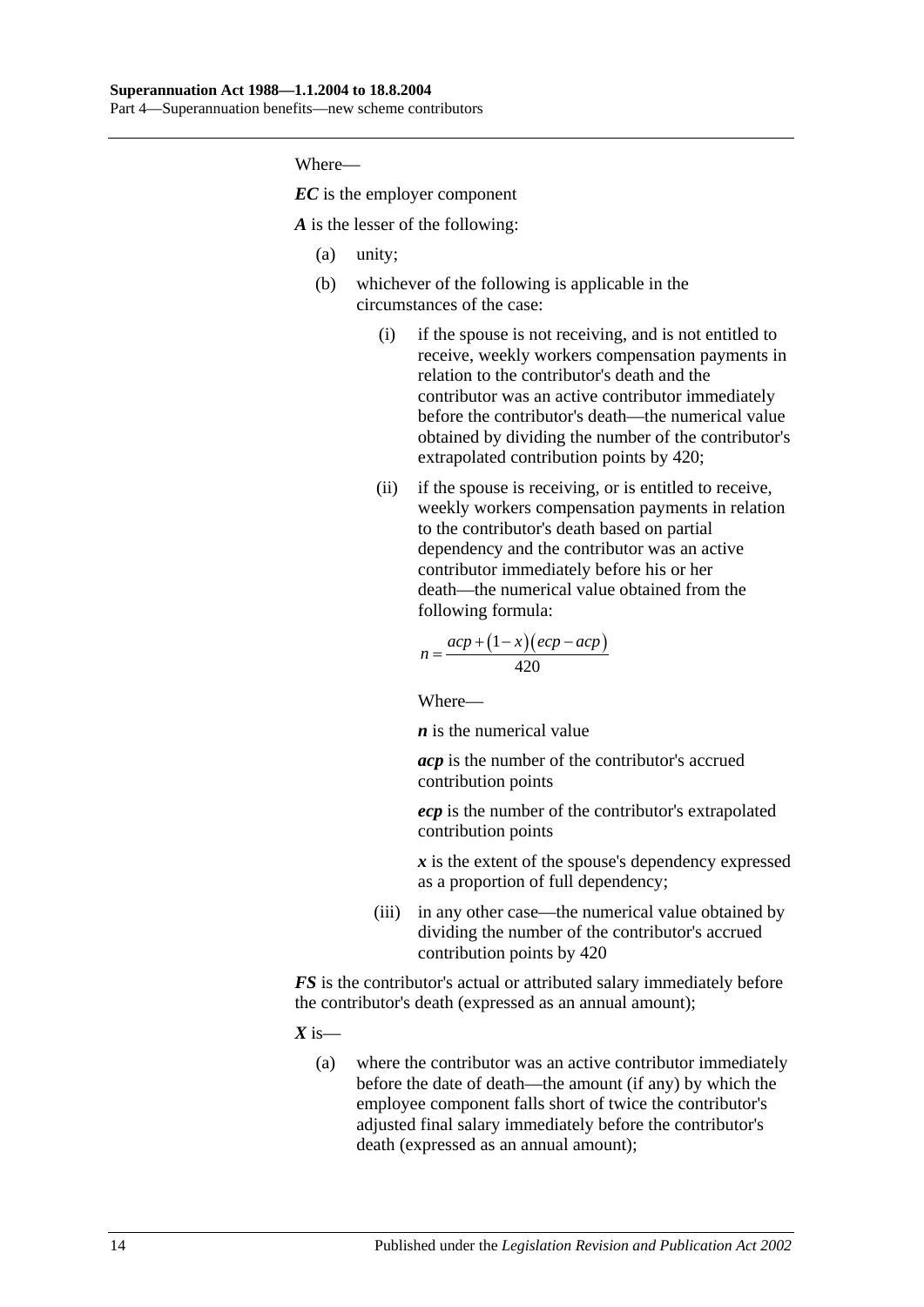(b) where the contributor was not then an active contributor—zero.

*Pn* is—

- (a) in the case of a contributor who was in full-time employment during that part of the contribution period occurring after 30 June 1992—1;
- (b) in any other case—the numerical value arrived at by expressing the contributor's employment while an active contributor during that part of the contribution period as a proportion of full-time employment during that part of the contribution period

 $M$  is—

- (a) where the contributor was an active contributor immediately before termination of employment—the aggregate of the number of months of the contributor's contribution period occurring after 30 June 1992 and the number of months difference between the contributor's age as at the entitlement day and the age of retirement;
- (b) in any other case—the number of months of the contributor's contribution period occurring after 30 June 1992.
- (2a) However, a surviving spouse will not be entitled to a benefit under this section if [section](#page-74-0) 43AG applies to the spouse.
- (3) The pension for an eligible child is calculated as follows:
	- (a) where the contributor is survived by a spouse, then—
		- (i) if there are no more than three eligible children:  $P = A \times .05 \times FS$
		- (ii) if there are more than three eligible children:

 $P = 1/n(A \times .15 \times FS)$ 

- (b) where the contributor is not survived by a spouse, then—
	- (i) if there are no more than three eligible children:  $P = A \times 0.15 \times FS$
	- (ii) if there are more than three eligible children:

 $P = 1/n(A \times .45 \times FS)$ 

Where—

*P* is the amount of the pension (expressed as an amount per fortnight) *A* is the lesser of the following:

- (a) unity
- $(b)$  —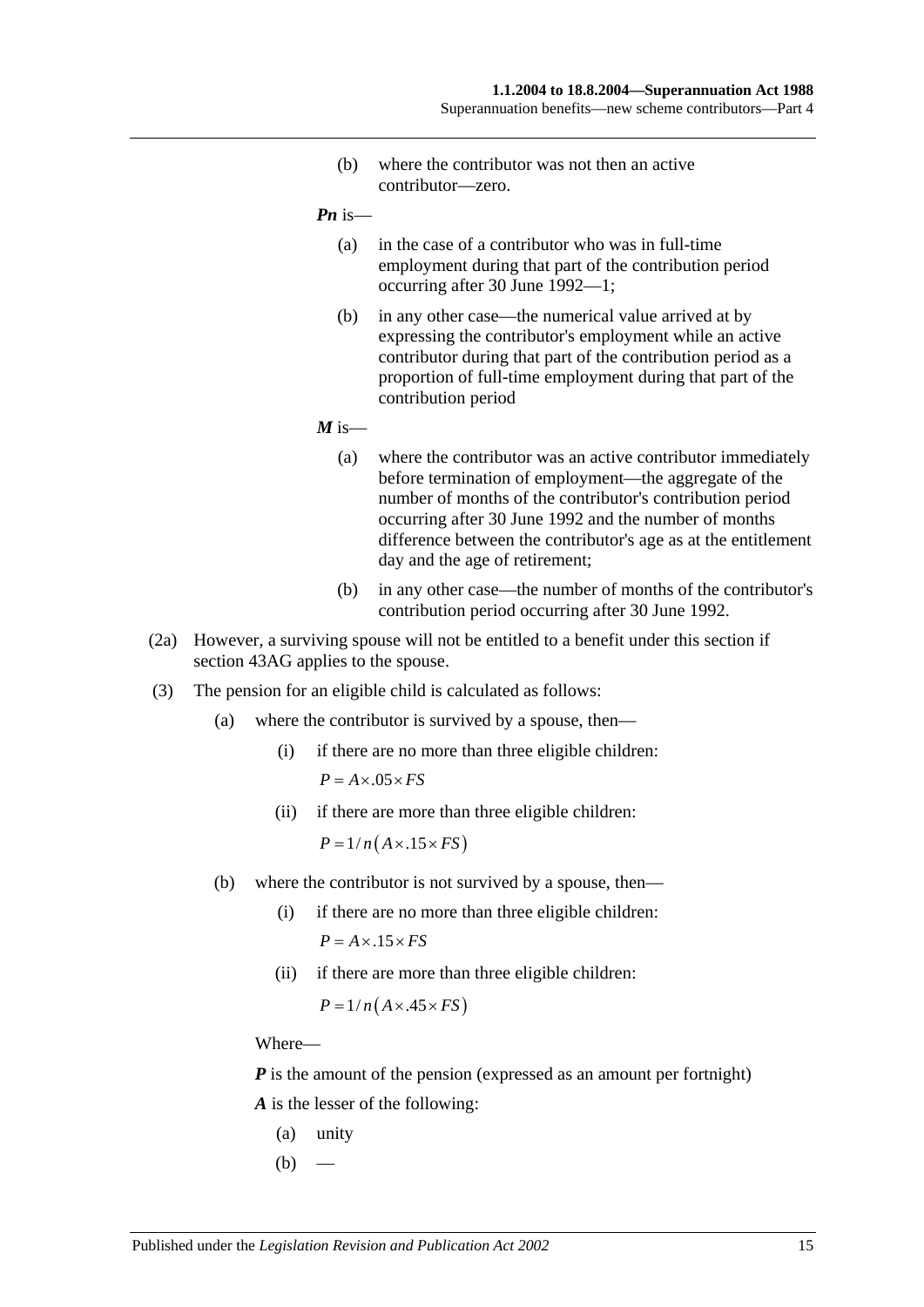- (i) where the contributor was an active contributor immediately before the contributor's death—the numerical value obtained by dividing the number of the contributor's extrapolated contribution points by 420;
- (ii) where the contributor was not an active contributor immediately before the contributor's death—the numerical value obtained by dividing the number of the contributor's accrued contribution points by 420

*FS* is the contributor's actual or attributed salary immediately before the contributor's death (expressed as an amount per fortnight)

*n* is the number of eligible children.

- (3a) The lump sum to be paid to the estate of a contributor who is not survived by a spouse but is survived by an eligible child or eligible children will be charged against the contributor's contribution account to the extent of the amount standing to the credit of the account and will be the aggregate of the following amounts:
	- $(a)$ 
		- (i) where the contributor was an active contributor immediately before his or her death—the greater of the following amounts:
			- (A) an amount equivalent to the amount standing to the credit of the contributor's contribution account;
			- (B) an amount equivalent to twice the amount of the contributor's adjusted salary immediately before the contributor's death (expressed as an annual amount);
		- (ii) where the contributor was not an active contributor immediately before his or her death—an amount equivalent to the amount standing to the credit of the contributor's contribution account; and
	- (b) an amount calculated as follows:

$$
A = P n \left( \frac{FS \times 0.85 \times M}{300} \right)
$$

Where—

*A* is the amount

*Pn* is—

- (a) in the case of a contributor who was in full-time employment during that part of the contribution period occurring after 30 June 1992—1;
- (b) in any other case—the numerical value arrived at by expressing the contributor's employment while an active contributor during that part of the contribution period as a proportion of full-time employment during that part of the contribution period

*FS* is the contributor's actual or attributed salary immediately before the contributor's death (expressed as an annual amount)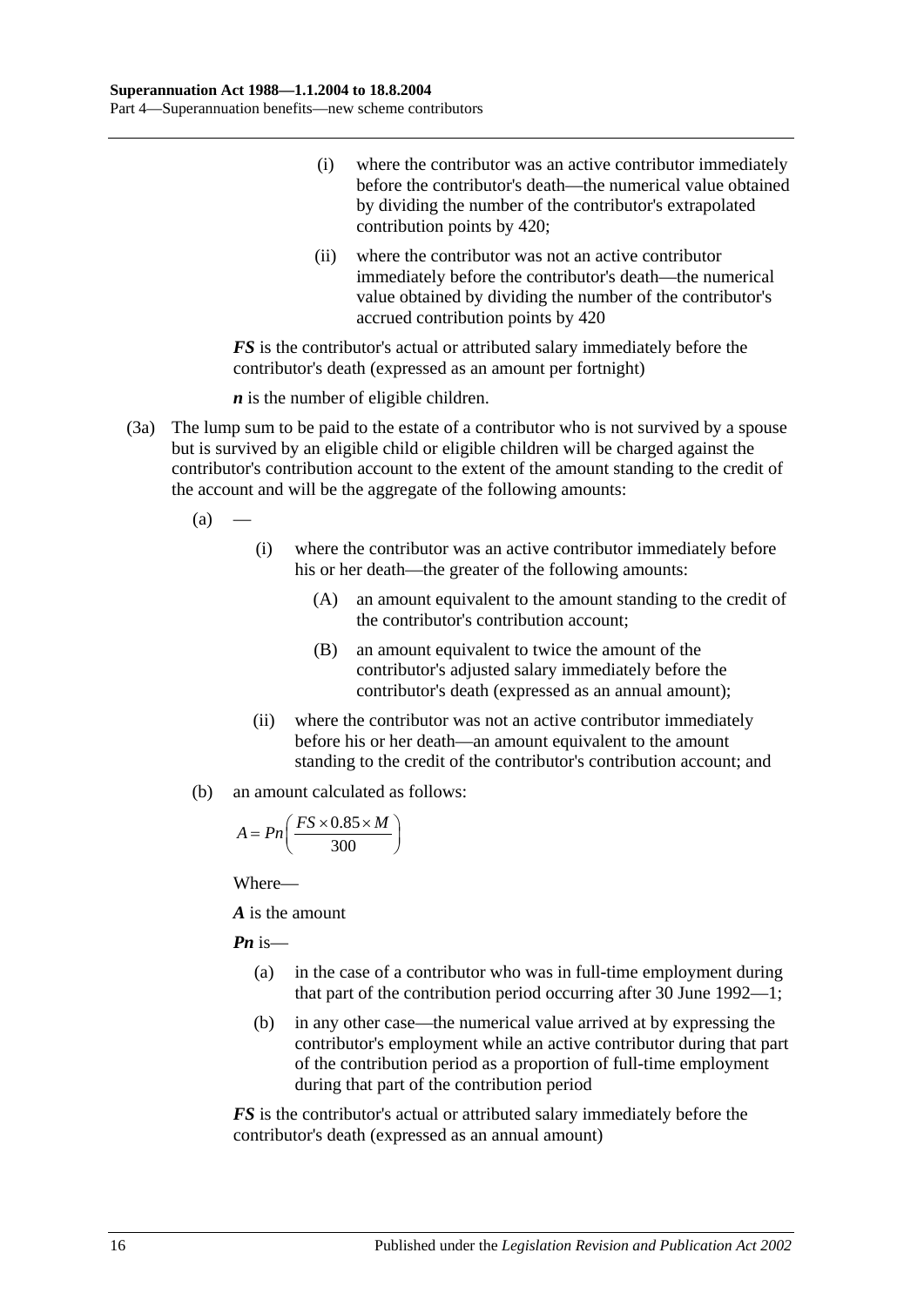#### $M$  is—

- (a) where the contributor was an active contributor immediately before termination of employment—the aggregate of the number of months of the contributor's contribution period occurring after 30 June 1992 and the number of months difference between the contributor's age as at the entitlement day and the age of retirement;
- (b) in any other case—the number of months of the contributor's contribution period occurring after 30 June 1992.
- (4) The pension for an eligible child will be indexed.
- (5) The lump sum to be paid to the estate of a contributor who is not survived by a spouse or an eligible child will be made up of two components—
	- (a) an employee component (to be charged against the contributor's contribution account) equivalent to the amount standing to the credit of the contributor's contribution account; and
	- (b) an employer component that is the lesser of the following:

(i) 
$$
EC = (FS \times A \times 4.5) + Pn\left(\frac{FS \times 0.85 \times M}{300}\right)
$$
  
(ii) 
$$
EC = \left[FS \times 4.5 \times \left(1 - \frac{X}{420}\right)\right] + Pn\left(\frac{FS \times 0.85 \times M}{300}\right)
$$

Where—

*EC* is the employer component

*FS* is the contributor's actual or attributed salary immediately before death (expressed as an annual amount)

*A* is the lesser of the following:

- (a) unity;
- (b) the numerical value obtained by dividing the number of the contributor's accrued contribution points by 420

#### *Pn* is—

- (a) in the case of a contributor who was in full-time employment during that part of the contribution period occurring after 30 June 1992—1;
- (b) in any other case—the numerical value arrived at by expressing the contributor's employment while an active contributor during that part of the contribution period as a proportion of full-time employment during that part of the contribution period
- $X$  is—
	- (a) in relation to a contributor who was at the date of death under the age of 60 years—the lesser of 60 and the number of months by which the contributor's age fell short of 60 years;
	- (b) in any other case—zero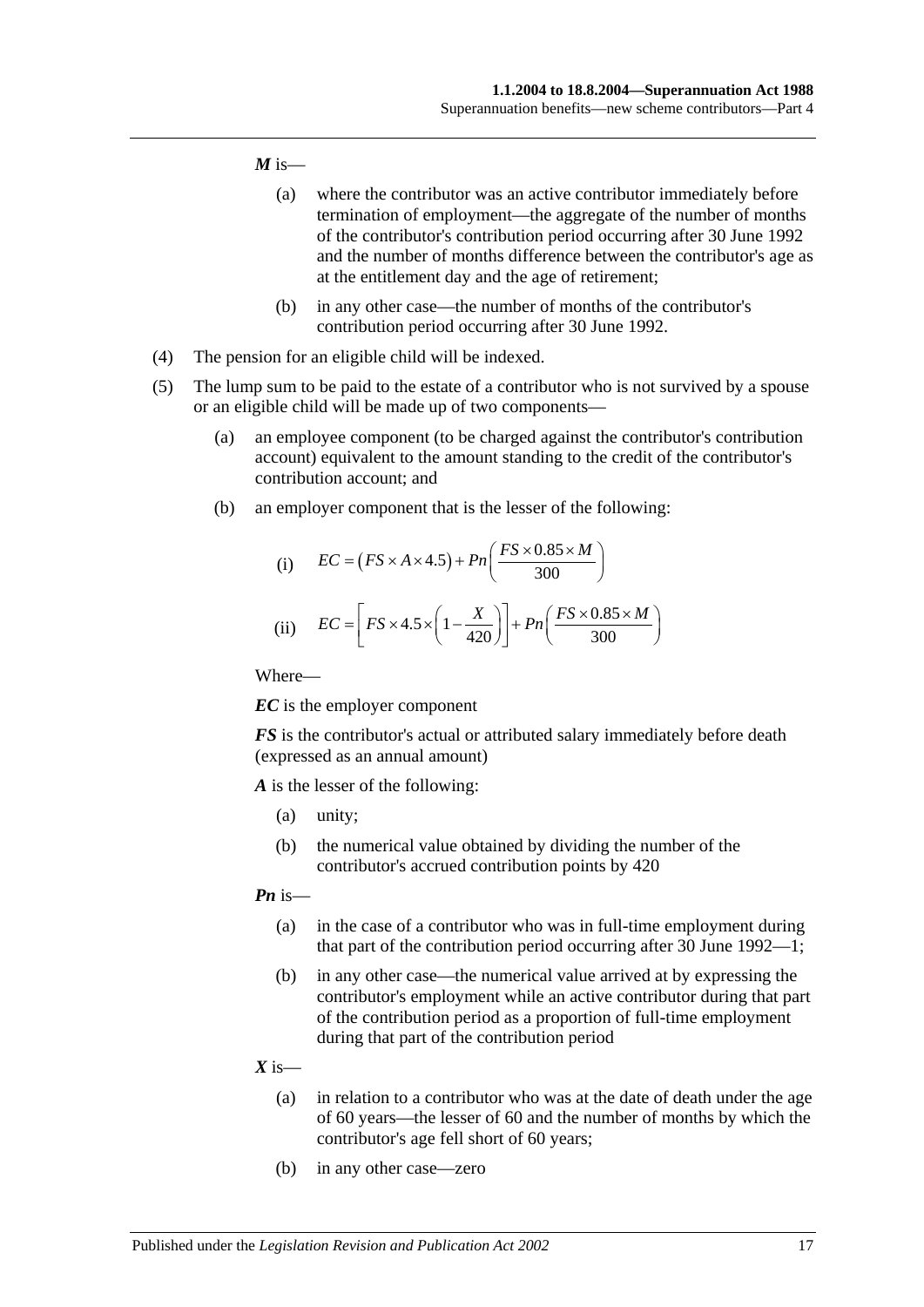*M* is the number of months of the contributor's contribution period occurring after 30 June 1992.

# <span id="page-43-1"></span>**32A—PSESS benefit**

- (1) Subject to this section, a person who is entitled to a benefit under this Part is entitled also to payment of the amount standing to the credit of the contributor's account under [subsection](#page-43-0) (6) being an amount equivalent to the amount accrued under the Public Sector Employees Superannuation Scheme in respect of the contributor.
- (2) Where a contributor who has resigned from employment elects to take the amount standing to the credit of his or her contribution account, the amount referred to in [subsection](#page-43-1) (1) will—
	- (a) be paid to or in relation to the contributor at the time at which, and in the circumstances under which, payment of benefits would be made to or in relation to the contributor if he or she had preserved his or her accrued superannuation benefits; or
	- (b) be carried over to some other superannuation fund or scheme approved by the Board.
- (3) Where a contributor who has resigned from employment elects to carry over his or her accrued superannuation benefits to an approved superannuation fund or scheme and the Board is satisfied that the contributor has been admitted to membership of the fund or scheme, the amount referred to in [subsection](#page-43-1) (1) will be paid on behalf of the contributor to the fund or scheme.
- (4) If at the time payment is to be made under [subsection](#page-43-1) (1) the contributor has died, the payment will be made to the contributor's spouse or if the contributor is not survived by a spouse, to the contributor's estate.
- (5) If the amount referred to in [subsection](#page-43-1) (1) has not been determined when it would otherwise be payable under this section, the amount is not payable until the expiration of seven days after it has been determined.
- <span id="page-43-2"></span><span id="page-43-0"></span>(6) The Board will maintain an account in the name of each contributor and the Board must—
	- (a) credit to each account (when the amount has been determined) an amount equivalent to the amount accrued under the Public Sector Employees Superannuation Scheme as at 30 June 1992 in respect of the contributor; and
	- (b) credit to each account at the end of the 1992/1993 financial year and at the end of each succeeding financial year—an amount that reflects the rate of return determined by the Board in relation to the contribution accounts of new scheme contributors for the relevant financial year.
- <span id="page-43-3"></span>(7) Where there is a delay in crediting the amount referred to in [subsection](#page-43-2) (6)(a), the amount referred to in [subsection](#page-43-3) (6)(b) will be determined on the assumption that the amount referred to in [subsection](#page-43-2) (6)(a) had been credited on 1 July 1992.
- (8) Where it is necessary to determine the balance of an account referred to in [subsection](#page-43-0) (6) at some time other than the end of a financial year, the balance will be extrapolated by applying a percentage rate of return estimated by the Board.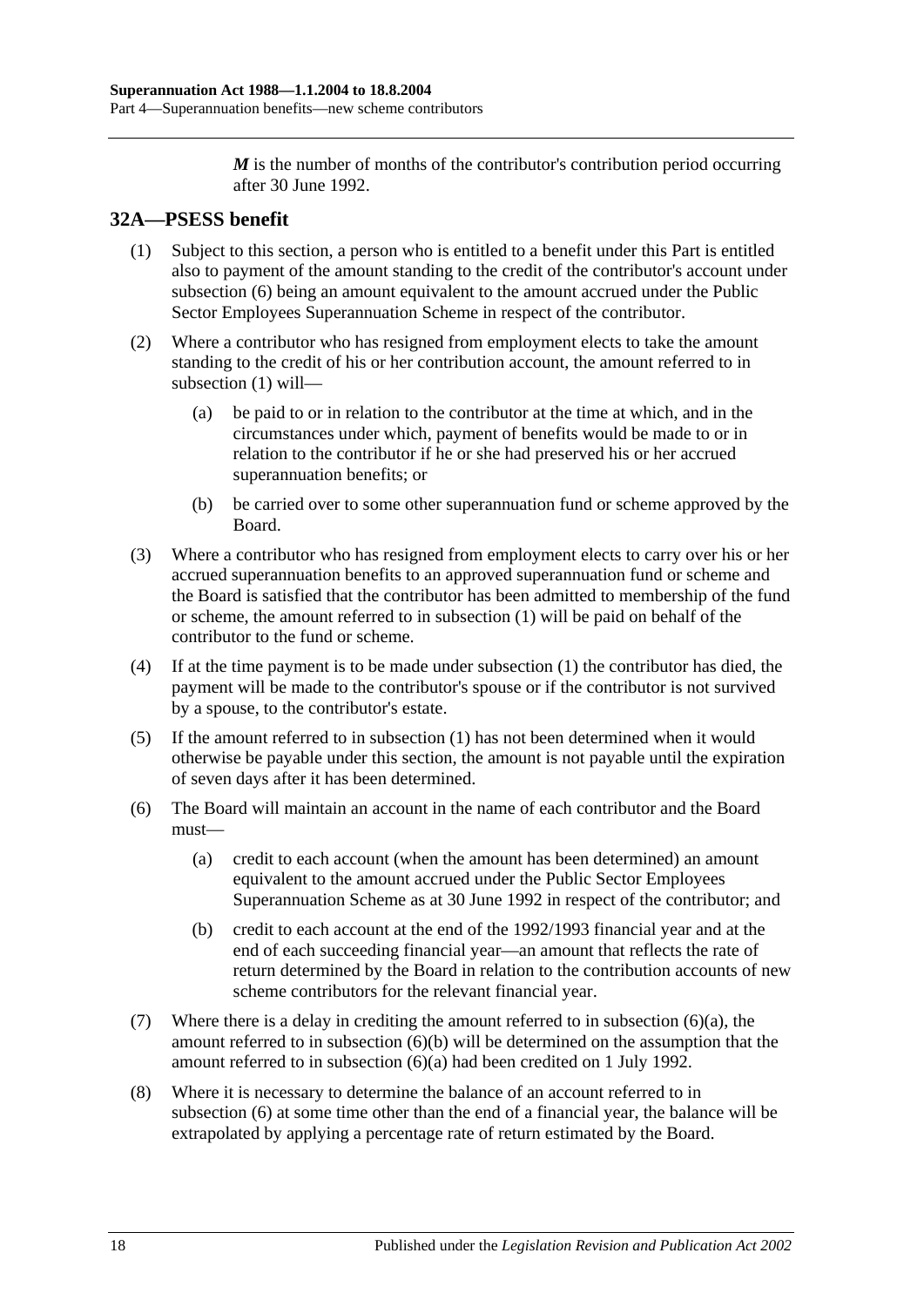# **Part 5—Superannuation benefits—old scheme contributors**

## **Division 1—Pension benefits**

## **33—Application of this Part**

This Part applies only to old scheme contributors.

## <span id="page-44-0"></span>**34—Retirement**

(1) A contributor who retires on or after reaching the age of retirement and who is not entitled to a pension under [subsection](#page-45-0) (2), is entitled to a pension calculated as follows:

$$
P = FS \left[ \left( A \times \frac{2}{3} \right) \left( 1 + \frac{X}{E} \right) \right] + \frac{FS}{100} + FS \left( \frac{7.4}{100} \times \frac{n}{420} \right)
$$

Where—

*P* is the amount of the pension (expressed as an amount per fortnight)

*FS* is the contributor's actual or attributed salary (expressed as an amount per fortnight) immediately before retirement

*A* is the lesser of the following:

- (a) unity;
- (b) the numerical value obtained by dividing the number of the contributor's accrued contribution points by—
	- (i) in the case of a contributor who was accepted as a contributor under the repealed Act before reaching the age of 30 years—the number of months between the date of acceptance and the age of retirement;
	- (ii) in any other case—360

 $\vec{E}$  is—

- (a) in relation to a contributor whose contribution period at the age of retirement was 360 months or more—600;
- (b) in relation to a contributor whose contribution period at the age of retirement was 300 months or more but less than 360 months—1 200

*X* is the number of months by which the contributor's age at retirement exceeds the age of retirement

*n* is 420 or the aggregate number of contribution points that accrued to the contributor between 1 July 1992 and the date of retirement whichever is the lesser (for the purposes of this definition contribution points will be taken to accrue to a contributor who is no longer making contributions because of [section](#page-24-0) 23(7) at the rate of one point per month).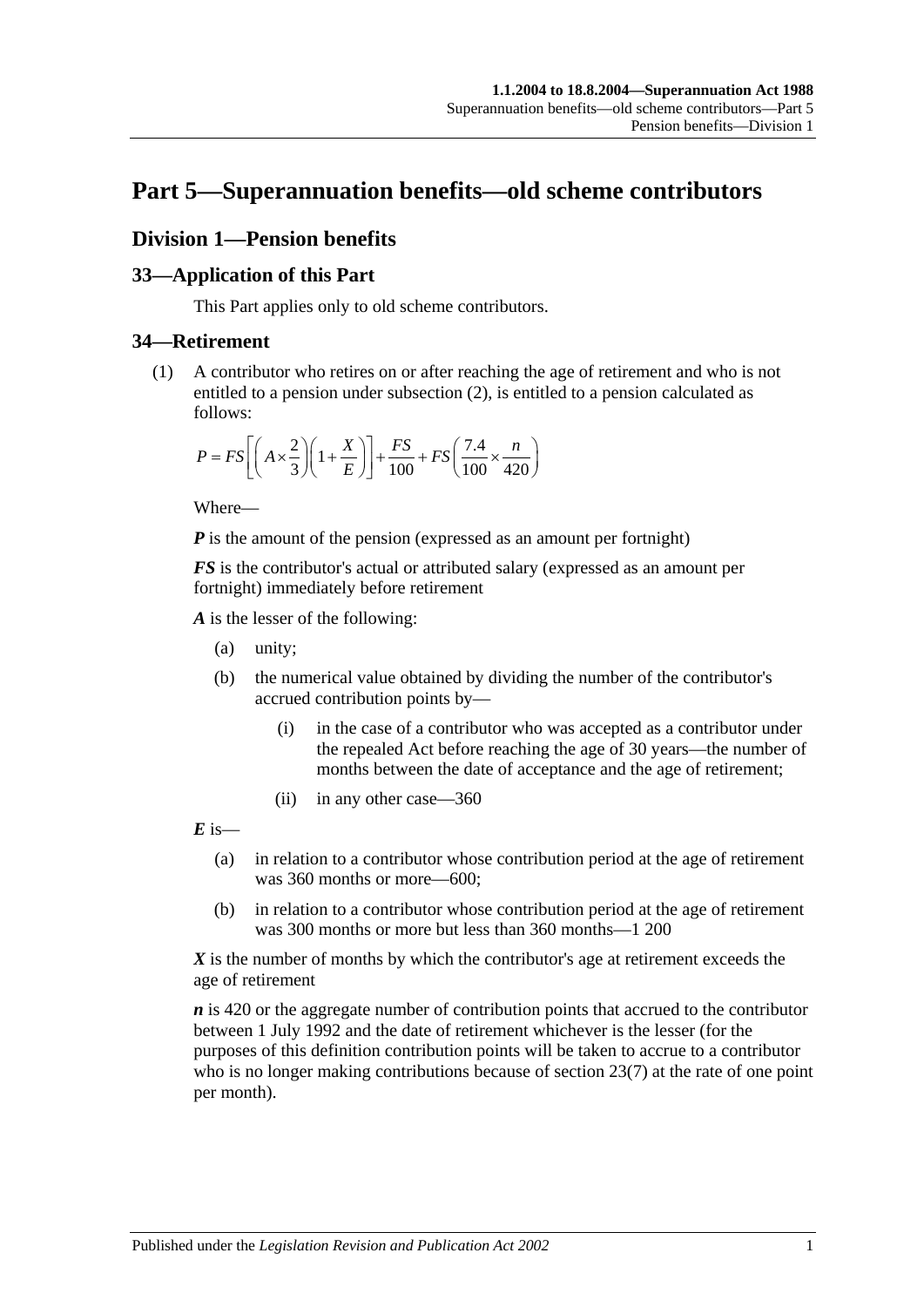<span id="page-45-0"></span>(2) A contributor (other than a contributor whose membership of the Scheme antedates the commencement of the repealed Act) who retires on or after reaching the age of retirement is entitled to a pension calculated in accordance with the following formula if the number of months between the date of the contributor's acceptance as a contributor and the date on which the contributor reached the age of retirement was less than 300:

$$
P = FS \times Z \left[ \left( \frac{A}{540} \times \frac{60 - B}{60} \right) + \left( \frac{C \times B}{60} \right) \right] + \frac{FS}{100} + FS \left( \frac{7.4}{100} \times \frac{n}{420} \right)
$$

Where—

*P* is the amount of the pension (expressed as an amount per fortnight)

*FS* is the contributor's actual or attributed salary (expressed as an amount per fortnight) immediately before retirement

**Z** is the numerical value obtained by dividing the number of the contributor's accrued contribution points by the number of months in the contribution period

*A* is the number of months in the contribution period on the date on which the contributor reached the age of retirement

*B* is the number of months between the day on which the contributor reached the age of retirement and the day on which he or she retired reduced by the number of months (if any) in that period during which the contributor was not an active contributor

*C* is the number obtained from [Schedule 2](#page-110-0) by reference to the value of A applicable to the contributor

*n* is 420 or the aggregate number of contribution points that accrued to the contributor between 1 July 1992 and the date of retirement whichever is the lesser (for the purposes of this definition contribution points will be taken to accrue to a contributor who is no longer making contributions because of [section](#page-24-0) 23(7) at the rate of one point per month).

(3) A contributor who retires after reaching the age of 55 years but before the age of retirement is entitled to a pension calculated as follows:

$$
P = \left[ FS \times A \left( \frac{50}{100} + \frac{17.6 \times n_2}{100 \times 60} \right) \right] + \left[ FS \times \frac{n_1}{420} \left( \frac{6}{100} + \frac{1.4 \times n_2}{100 \times 60} \right) \right]
$$

Where—

*P* is the amount of the pension (expressed as an amount per fortnight)

*FS* is the contributor's actual or attributed salary (expressed as an amount per fortnight) immediately before retirement

*A* is the lesser of the following:

- (a) unity;
- (b) the numerical value obtained by dividing the number of the contributor's accrued contribution points by—
	- (i) in the case of a contributor who was accepted as a contributor under the repealed Act before reaching the age of 30 years—the number of months between the date of acceptance and the date of retirement;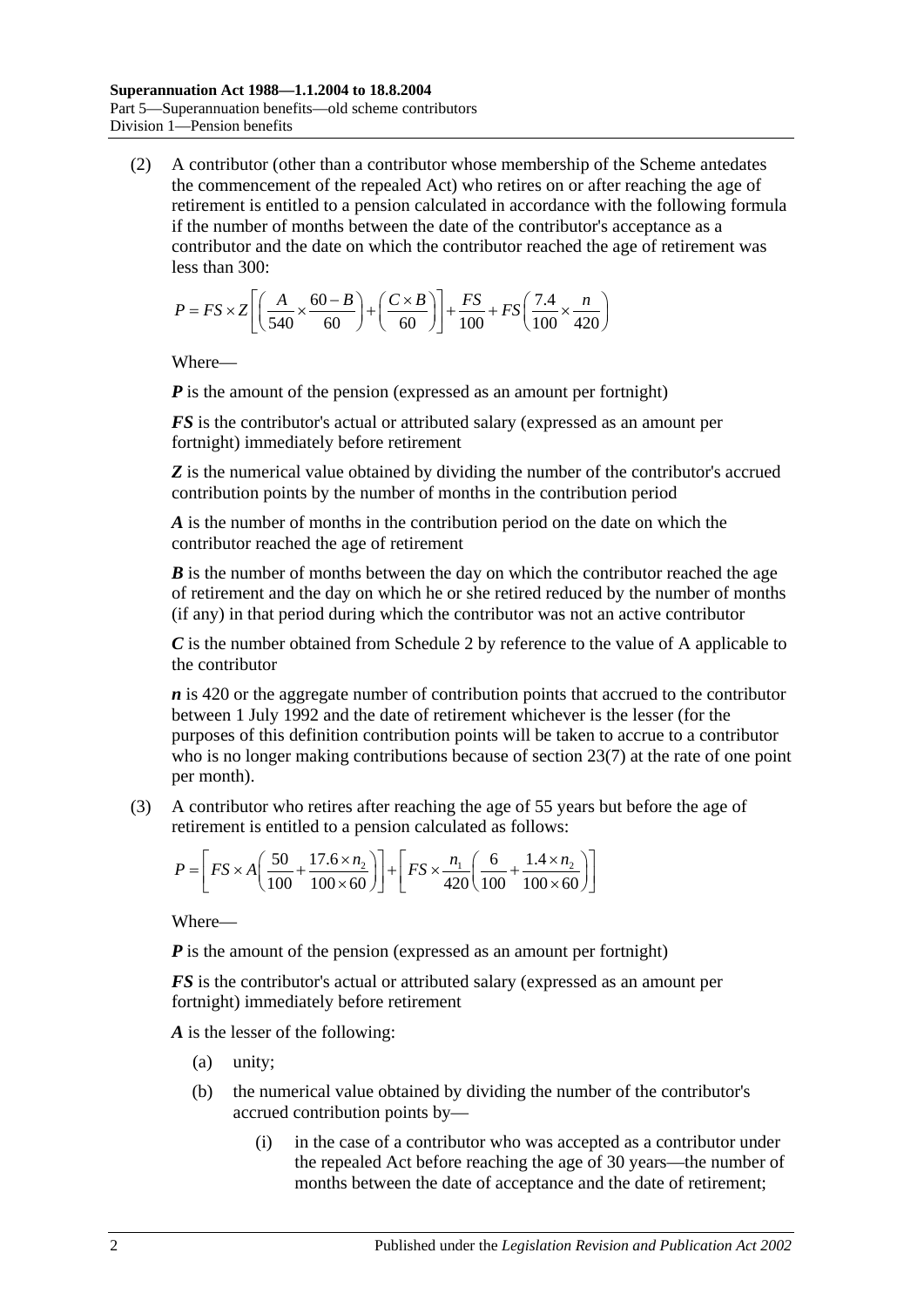(ii) in any other case— $300 + n_2$ 

 $n_1$  is 420 or the aggregate number of contribution points that accrued to the contributor between 1 July 1992 and the date of retirement whichever is the lesser

 $n_2$  is the number of months between the day on which the contributor reached the age of 55 years and the day on which he or she retired.

- (4) A retirement pension will be indexed.
- (5) The amount of a retirement pension will be the amount calculated under this section or 75 per cent of the contributor's actual or attributed salary immediately before retirement (expressed as an amount per fortnight), whichever is the lesser.
- (6) For the purposes of this section, a contributor retires from employment if—
	- (a) the contributor has attained the age of 55 years and the contributor's employment terminates or is terminated before the contributor reaches the age of retirement for any reason except invalidity (in circumstances entitling the contributor to benefits under this Act), retrenchment or death; or
	- (b) the contributor's employment terminates or is terminated on or after the contributor reaches the age of retirement for any reason (except the contributor's death).
- (7) This section does not apply to an outplaced employee.

#### <span id="page-46-1"></span>**35—Retrenchment**

- (1) Where—
	- (a) a contributor's employment is terminated by retrenchment;
	- (b) the contributor has reached the age of 45 years but not the age of retirement;
	- (c) the contributor has been a contributor for not less than 5 years;
	- (d) the Board is satisfied that there is no suitable employment (being employment attracting a salary of at least 80% of the salary applicable to the former employment) available to the contributor,

the contributor is entitled to a pension and a lump sum under this section.

<span id="page-46-0"></span>(2) The amount of the pension is calculated as follows:

$$
P = A \times \frac{2}{3} \times FS
$$

Where—

*P* is the amount of the pension (expressed as an amount per fortnight)

*A* is the lesser of the following:

- (a) unity;
- (b) the numerical value obtained by dividing the number of the contributor's contribution points by—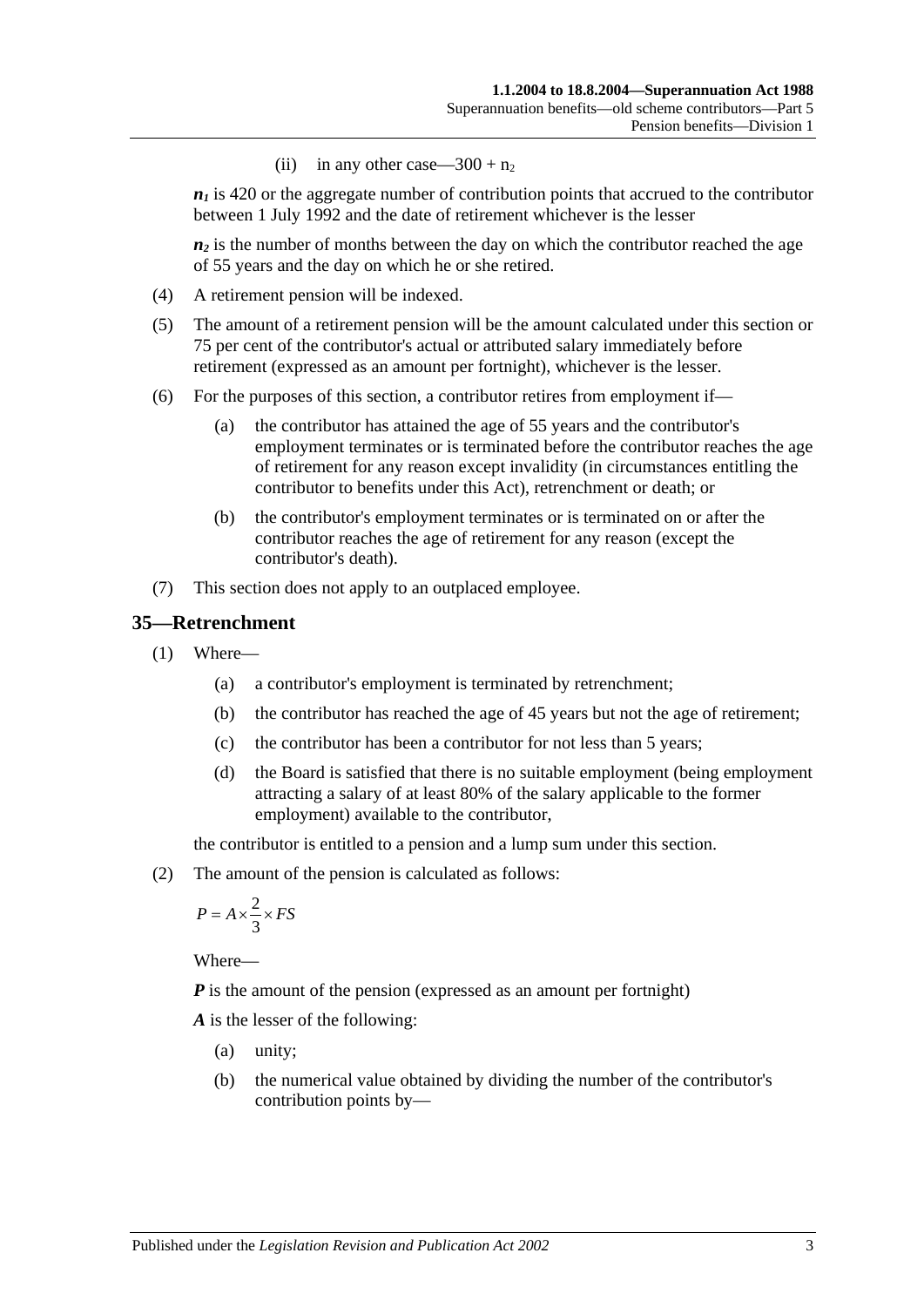- (i) in the case of a contributor who was accepted as a contributor under the repealed Act before reaching the age of 30 years—the number of months between the contributor's age as at the date of acceptance and the age of retirement;
- (ii) in any other case—360.

*FS* is the contributor's actual or attributed salary (expressed as an amount per fortnight) immediately before retrenchment.

(2a) In [subsection](#page-46-0) (2)—

*contribution points* means—

- (a) in the case of a contributor who was an active contributor immediately before retrenchment—extrapolated contribution points;
- (b) in the case of a contributor who was not an active contributor immediately before retrenchment—accrued contribution points.
- (2b) The amount of the lump sum under [subsection](#page-46-1) (1) is calculated as follows:

$$
LS = P n \left( FS \times \frac{0.85}{450} \times M \right)
$$

Where—

*LS* is the lump sum

*Pn* is—

- (a) in the case of a contributor who was in full-time employment during that part of the contribution period occurring after 31 December 1987—1;
- (b) in any other case—the numerical value arrived at by expressing the contributor's employment while an active contributor during that part of the contribution period as a proportion of full-time employment during that part of the contribution period

*FS* is the contributor's actual or attributed salary (expressed as an annual amount) immediately before retrenchment

*M* is the number of months of the contributor's contribution period occurring after 31 December 1987.

- (3) A retrenchment pension will be indexed.
- (4) Where—
	- (a) a contributor's employment is terminated by retrenchment; and
	- (b) the contributor is not entitled to a pension and a lump sum under [subsection](#page-46-1) (1); and
	- (c) the contributor has not made an election under [subsection](#page-48-0) (6),

the contributor is entitled to a lump sum payment.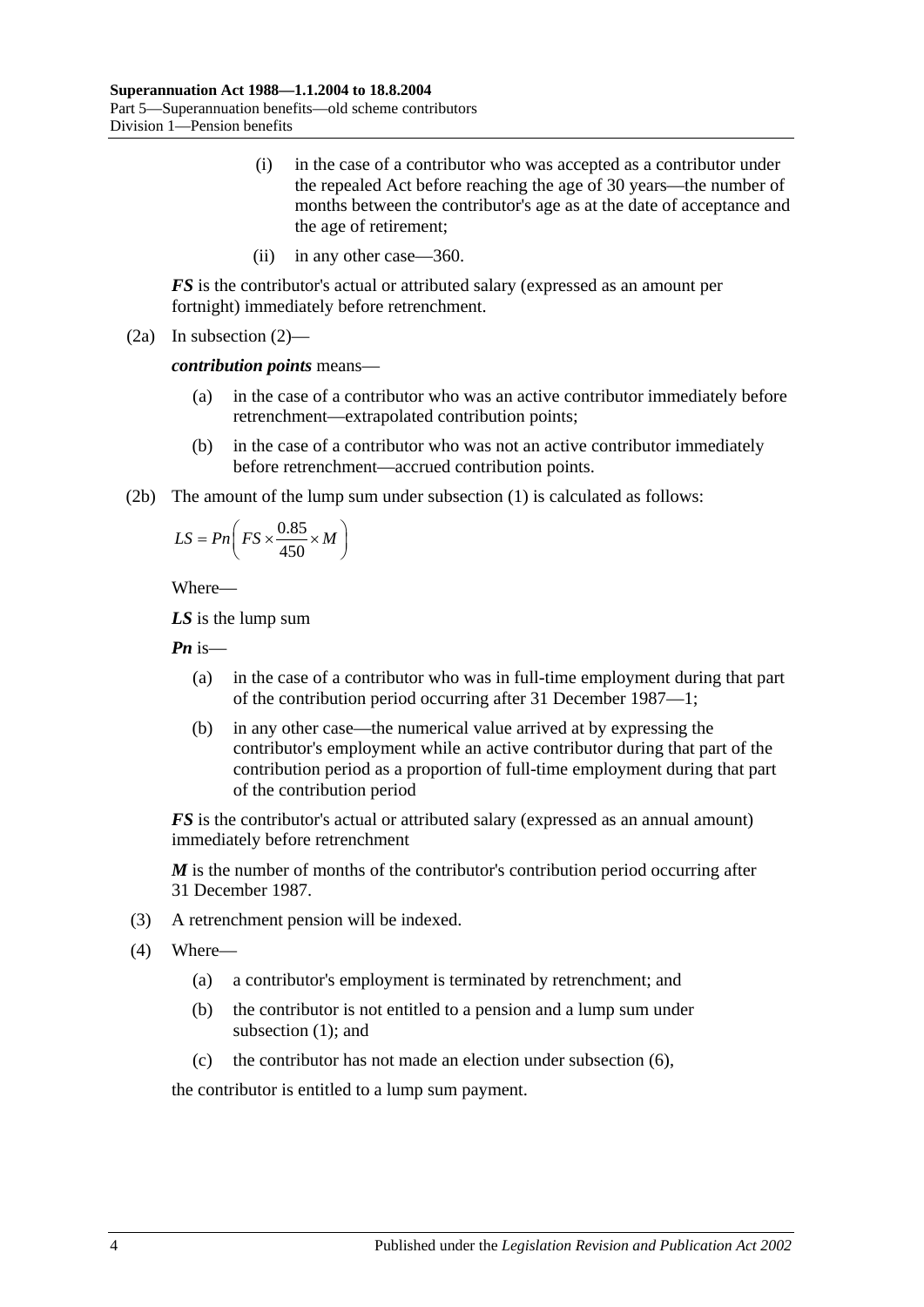- (5) The lump sum is made up of two components—
	- (a) an employee component (to be charged against the contributor's contribution account) equivalent to the amount standing to the credit of the contributor's contribution account; and
	- (b) an employer component calculated as follows:

$$
EC = \left(2\frac{1}{3}A - P\right) + Pn\left(FS \times \frac{0.85}{450} \times M\right)
$$

*EC* is the employer component

*A* is the aggregate of the contributor's contributions unless that aggregate amount exceeds what it would have been if the contributor had contributed throughout the contribution period at the standard contribution rate, in which case A is the latter amount

*P* is the amount (if any) of pension paid under this Act or the repealed Act to the contributor

*Pn* is—

- (a) in the case of a contributor who was in full-time employment during that part of the contribution period occurring after 31 December 1987—1;
- (b) in any other case—the numerical value arrived at by expressing the contributor's employment while an active contributor during that part of the contribution period as a proportion of full-time employment during that part of the contribution period

*FS* is the contributor's actual or attributed salary (expressed as an annual amount) immediately before retrenchment

*M* is the number of months of the contributor's contribution period occurring after 31 December 1987.

- <span id="page-48-0"></span>(6) If a contributor whose employment is terminated by retrenchment but who is not entitled to a pension and a lump sum under [subsection](#page-46-1) (1) makes an election under this subsection by written notice to the Board within three months after termination of the employment, the contributor will be taken—
	- (a) if the contributor had not reached the age of 55 years at the termination of his or her employment—to have resigned and elected to preserve his or her accrued superannuation benefits; or
	- (b) if the contributor had reached that age at the termination of his or her employment—to have retired.

#### **36—Temporary disability pension**

- (1) Subject to this section, a contributor—
	- (a) who is temporarily or permanently incapacitated for work but whose employment has not been terminated on that ground; and
	- (b) who has not reached the age of retirement,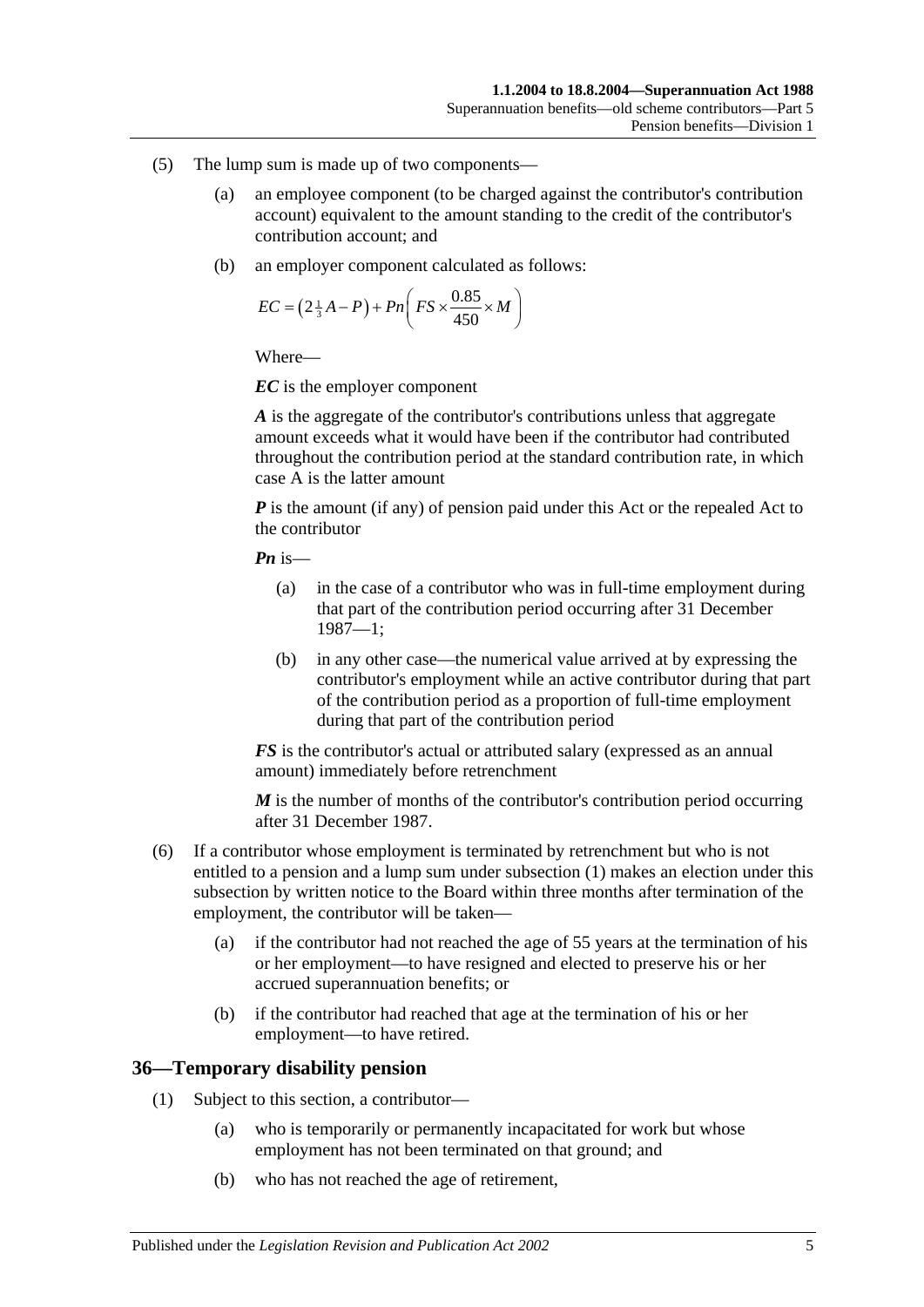is entitled to a disability pension.

- (2) A contributor who becomes incapacitated for work in a particular position will not be regarded as incapacitated for work for the purposes of this section if some other position, carrying a salary of at least 80 per cent of the salary applicable to the former position, is available to the contributor and the contributor could reasonably be expected to take that other position.
- (3) A disability pension is not payable in respect of—
	- (a) a period in respect of which the contributor is entitled to sick leave; or
	- (b) a period in respect of which the contributor is entitled to weekly payments of workers compensation; or
	- (c) a period for which the contributor is on recreation leave or long service leave.
- (4) The Board will not pay a disability pension in respect of a period of incapacity of less than one week and may decline to pay a disability pension if it appears that the duration of the incapacity is likely to be less than six months.
- (5) The amount of the pension is calculated as follows:

$$
P = A \times \frac{2}{3} \times FS
$$

Where—

*P* is the amount of the pension (expressed as an amount per fortnight)

*A* is the lesser of the following:

- (a) unity;
- (b) the numerical value obtained by dividing the number of the contributor's extrapolated superannuation points by—
	- (i) in the case of a contributor who was accepted as a contributor under the repealed Act before reaching the age of 30 years—the number of months between the contributor's age as at the date of acceptance and the age of retirement;
	- (ii) in any other case—360.

*FS* is the contributor's actual or attributed salary (expressed as an amount per fortnight) immediately before the pension becomes payable.

- (6) A disability pension cannot be paid for a continuous period of more than 12 months unless the Board thinks that there are special reasons for extending that limit, in which case it may extend the pension period by not more than a further 6 months.
- (7) A disability pension cannot be paid, in respect of the same incapacity, for an aggregate period of more than 18 months in any one period of 36 months.
- (8) A contributor is not required to make any contribution over a period for which the contributor receives a disability pension but will be credited with contribution points and contribution months in respect of any such period as if the contributor were contributing at the standard contribution rate in respect of that period.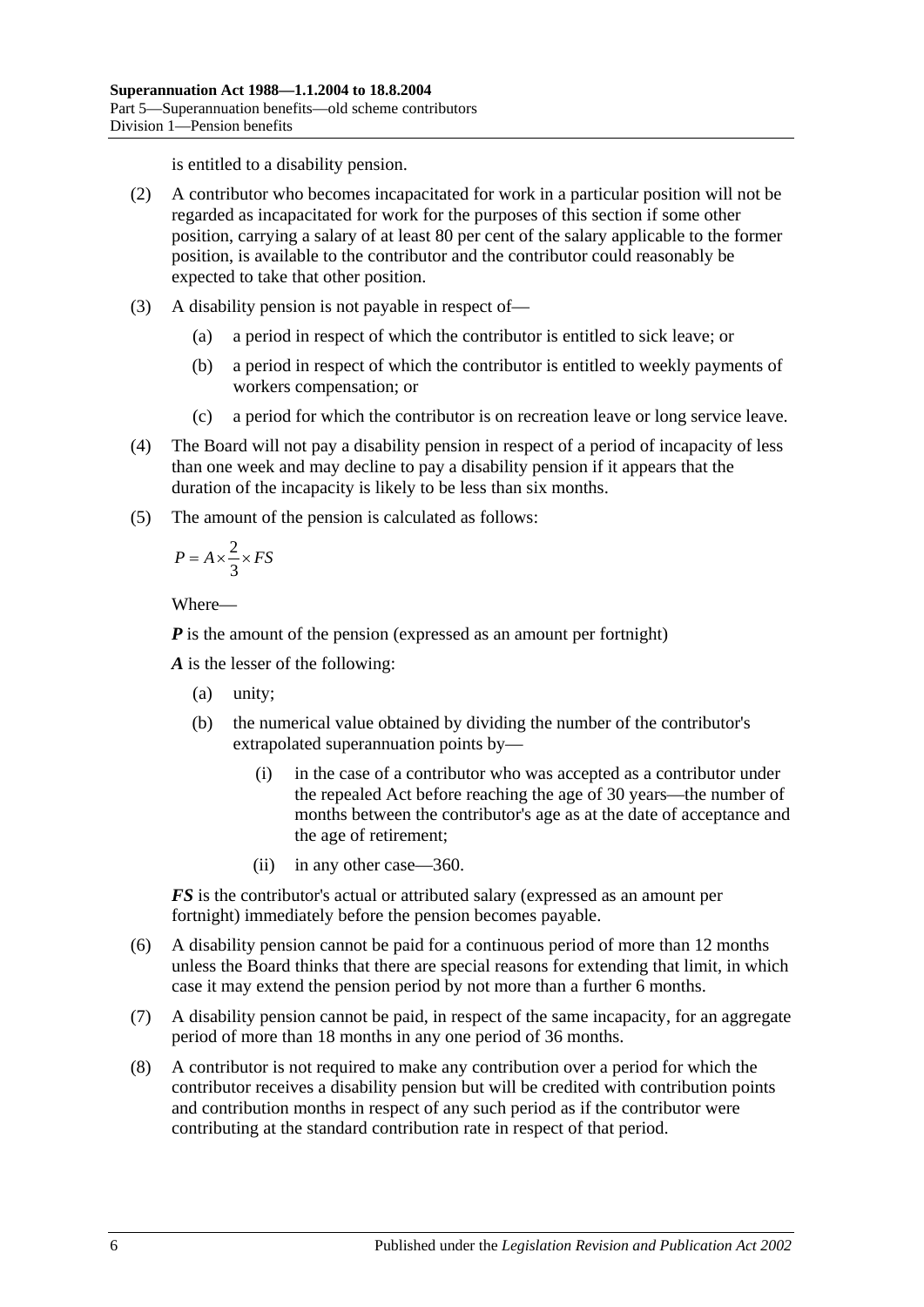#### <span id="page-50-0"></span>**36A—Rehabilitation etc of disability pensioner**

- (1) Where, in the opinion of the Board, an attempt should be made to rehabilitate a disability pensioner or to find alternative employment for such a pensioner, the Board may serve notice on the pensioner's employer requiring the employer to do one or both of the following—
	- (a) take measures specified in the notice to rehabilitate the pensioner;
	- (b) take measures specified in the notice to find alternative employment for the pensioner.
- (2) A notice under [subsection](#page-50-0) (1) may require the employer to periodically report in writing to the Board on the progress it is making in complying with the requirements of the notice.
- <span id="page-50-1"></span>(3) If an employer does not comply with a notice under [subsection](#page-50-0) (1) to the satisfaction of the Board, the Board may, by further notice served on the employer, require the employer to reimburse the Treasurer for the amount of the disability pension paid to the pensioner from the date of service of that notice until the Board informs the employer in writing that it is satisfied with the employer's compliance with the original notice.
- (4) The amount of the pension referred to in [subsection](#page-50-1) (3) is a debt due by the employer to the Treasurer and the prescribed proportion of that amount must not be charged against the contributor's contribution account under [section](#page-70-0) 43A.

#### <span id="page-50-3"></span>**37—Invalidity**

- (1) If a contributor's employment terminates on account of invalidity and the Board is satisfied that the contributor's incapacity for all kinds of work is 60 per cent or more of total incapacity and is likely to be permanent, the contributor is entitled to a pension under this section.
- <span id="page-50-2"></span>(2) The amount of the pension is calculated as follows:

$$
P = FS\left(A \times \frac{2}{3}\right) + \frac{FS}{100} + FS\left(\frac{7.4}{100} \times \frac{n}{420}\right)
$$

Where—

*P* is the amount of the pension (expressed as an amount per fortnight)

*FS* is the contributor's actual or attributed salary (expressed as an amount per fortnight) immediately before termination of employment

*A* is the lesser of the following:

- (a) unity;
- (b) the numerical value obtained by dividing the number of the contributor's contribution points by—
	- (i) in the case of a contributor who was accepted as a contributor under the repealed Act before reaching the age of 30 years—the number of months between the date of acceptance and the age of retirement;
	- (ii) in any other case—360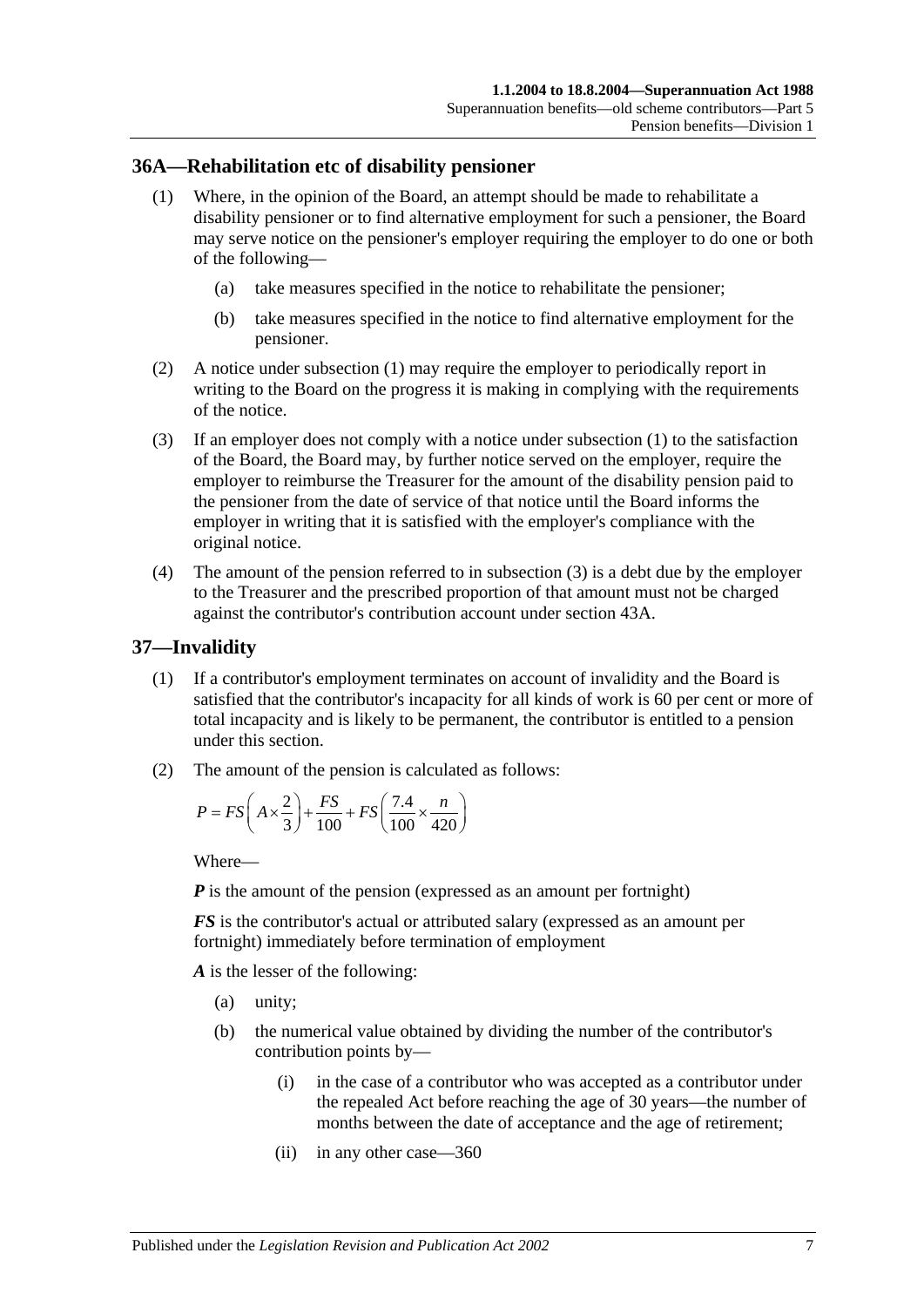$\boldsymbol{n}$  is—

- (a) 420; or
- (b) the sum of the aggregate of the contributor's contribution points that accrue after 30 June 1992 and the number of months difference between the contributor's age as at the entitlement day and the age of retirement,

whichever is the lesser.

(2a) In [subsection](#page-50-2) (2)—

*contribution points* means—

- (a) in the case of a contributor who was an active contributor immediately before termination of employment—extrapolated contribution points;
- (b) in the case of a contributor who was not an active contributor immediately before termination of employment—accrued contribution points.
- (3) The pension will be indexed.
- <span id="page-51-0"></span>(3a) If the Board is not satisfied as to one or both of the matters referred to in [subsection](#page-50-3) (1) the contributor is entitled to a superannuation payment that is the greater of the following:
	- (a) twice the contributor's adjusted salary immediately before termination of employment (expressed as an annual amount); or
	- (b) an amount made up of two components—
		- (i) an employee component (to be charged against the contributor's contribution account) equivalent to the amount standing to the credit of the contributor's contribution account; and
		- (ii) an employer component calculated as follows:

$$
EC = (A \times 5.83 \times FS) + Pn\left(\frac{FS \times 0.85 \times M}{450}\right)
$$

Where—

*EC* is the employer component

*A* is the lesser of the following:

- (a) unity;
- (b) the numerical value obtained by dividing the number of the contributor's accrued contribution points by—
	- (i) in the case of a contributor who was accepted under the repealed Act before reaching the age of 30 years—the number of months between the age of acceptance and the age of 55 years;
	- (ii) in any other case—300

*FS* is the contributor's actual or attributed salary immediately before termination of employment (expressed as an annual amount)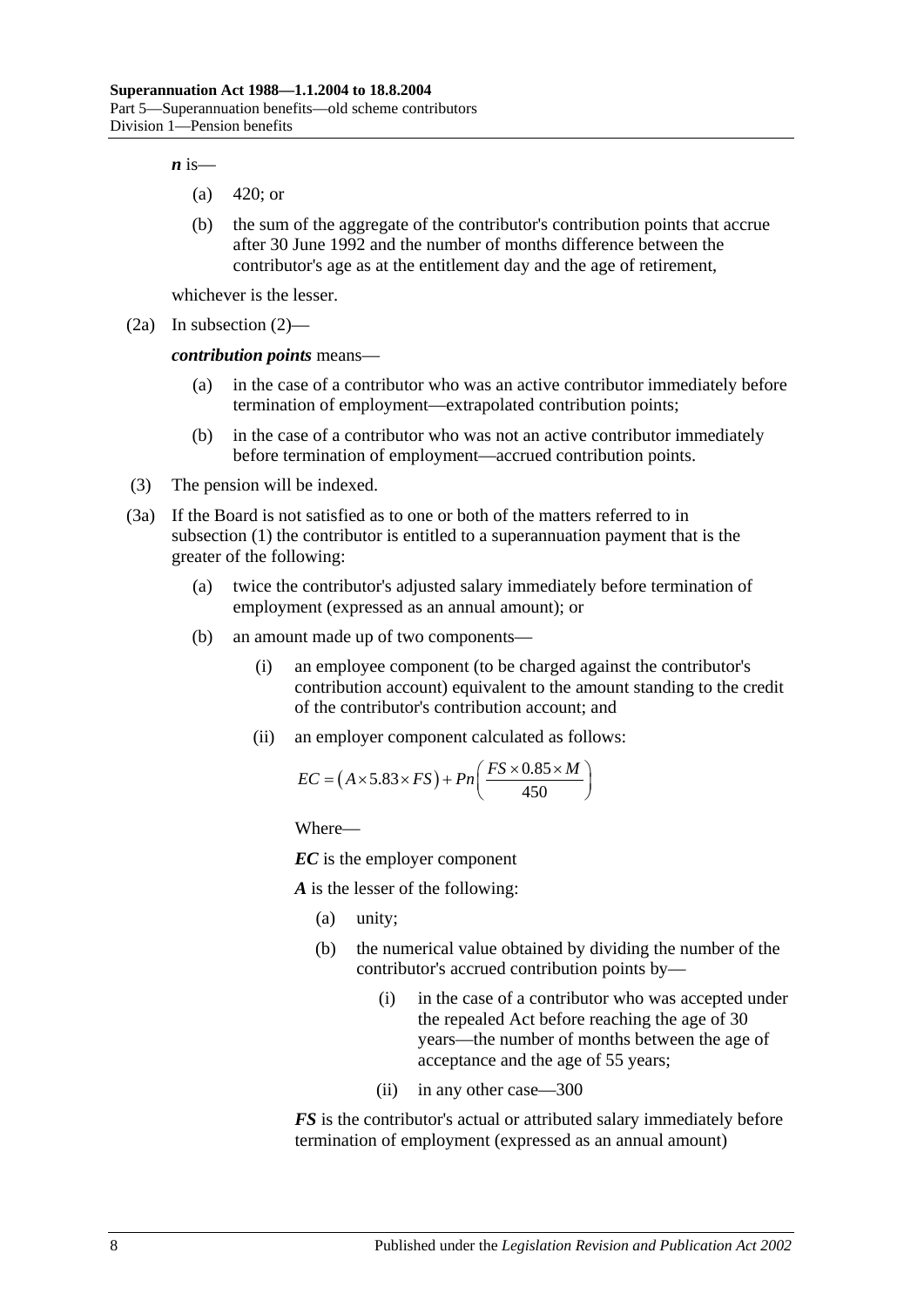#### *Pn* is—

- (a) in the case of a contributor who was in full-time employment during that part of the contribution period occurring after 31 December 1987—1;
- (b) in any other case—the numerical value arrived at by expressing the contributor's employment while an active contributor during that part of the contribution period as a proportion of full-time employment during that part of the contribution period

*M* is the number of months of the contributor's contribution period occurring after 31 December 1987.

- (3b) A superannuation payment under [subsection](#page-51-0)  $(3a)(a)$  will be made up of two components—
	- (a) an employee component (to be charged against the contributor's contribution account) equivalent to the amount standing to the credit of the contributor's contribution account; and
	- (b) an employer component being the difference between the employee component and twice the contributor's actual or attributed salary immediately before termination of employment (expressed as an annual amount).
- <span id="page-52-0"></span>(3c) If—
	- (a) a contributor's employment terminates on account of invalidity; and
	- (b) the Board is not satisfied as to one or both of the matters referred to in [subsection](#page-50-3) (1); and
	- (c) the contributor makes an election under this subsection by written notice to the Board within three months after receiving written notice from the Board of its decision under [paragraph](#page-52-0) (b),

the contributor will be taken—

- (d) if the contributor had not reached the age of 55 years at the termination of his or her employment—to have resigned and elected to preserve his or her accrued superannuation benefits; or
- (e) if the contributor had reached that age at the termination of his or her employment—to have retired.
- <span id="page-52-2"></span><span id="page-52-1"></span>(4) A contributor's employment will be taken to have terminated on account of invalidity if and only if—
	- (a) the employer (acting with the written approval of the Board) terminates the employment on the ground of the contributor's invalidity; or
	- $(b)$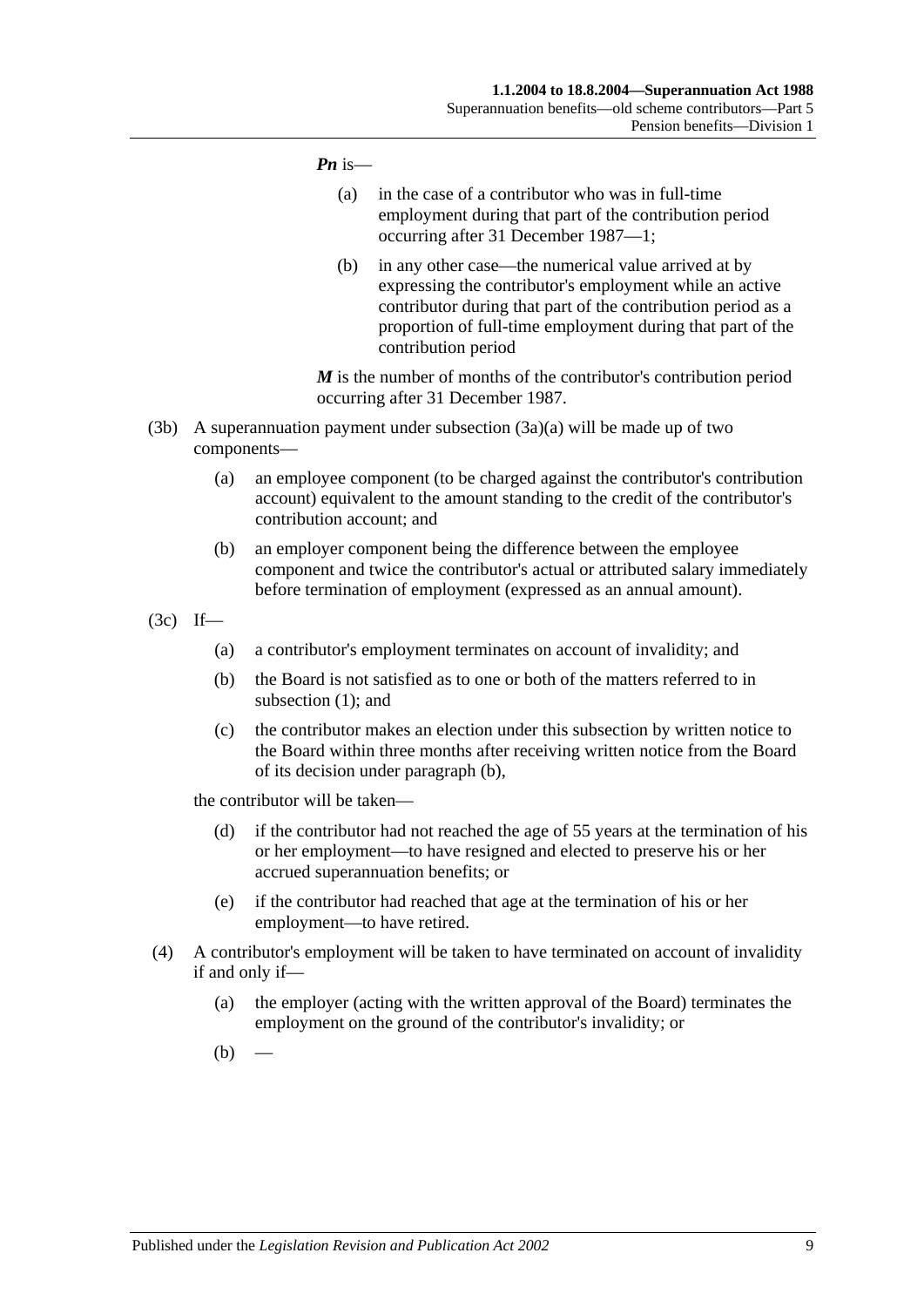- (i) the employer or the contributor satisfies the Board (before termination of employment) that the contributor is incapacitated for work in the contributor's present position and that there is no other position, carrying a salary of at least 80 per cent of the salary applicable to the contributor's present position, which the contributor could reasonably be expected to take, available to the contributor; and
- (ii) the contributor has been on sick leave, weekly payments of workers compensation, or disability pension for at least 12 months or periods aggregating at least 12 months on account of the invalidity; and
- (iii) after notice has been given to the Board as required by the regulations, the employer terminates the employment or the contributor resigns from employment.
- (5) Notwithstanding any other Act or law to the contrary an employer cannot terminate the employment of a contributor on the ground of invalidity unless the requirements of [subsection](#page-52-1)  $(4)(a)$  or  $(b)$  have been satisfied.

## **38—Death of contributor**

- <span id="page-53-1"></span>(1) Where a contributor dies—
	- (a) a person referred to in [subsection](#page-53-0) (1a) is entitled to a pension equal to two-thirds of the deceased contributor's notional pension; and
	- (b) if the contributor is survived by a spouse and an eligible child or eligible children—each eligible child is entitled to a pension in accordance with [subsection](#page-54-0) (2); and
	- (c) if the contributor is not survived by a spouse but is survived by an eligible child or eligible children—the contributor's estate is entitled to a lump sum in accordance with [subsection](#page-55-0) (6) and each eligible child is entitled to a pension in accordance with [subsection](#page-54-0) (2); and
	- (d) if the contributor's employment is terminated by the contributor's death and the contributor is not survived by a spouse or an eligible child—the contributor's estate is entitled to a lump sum in accordance with [subsection](#page-56-0) (7).
- <span id="page-53-2"></span><span id="page-53-0"></span>(1a) The following persons are entitled to a benefit under [subsection](#page-53-1)  $(1)(a)$ :
	- (a) the deceased contributor's lawful spouse if—
		- (i) he or she became the contributor's lawful spouse before termination of the contributor's employment; or
		- (ii) he or she was the contributor's lawful spouse for a period of five years immediately preceding the contributor's death; or
		- (iii) he or she is entitled to a benefit under [paragraph](#page-53-2) (b);
	- (b) a person who was cohabiting with the contributor at the time of his or her death as the lawful spouse or the husband or wife *de facto* of the contributor—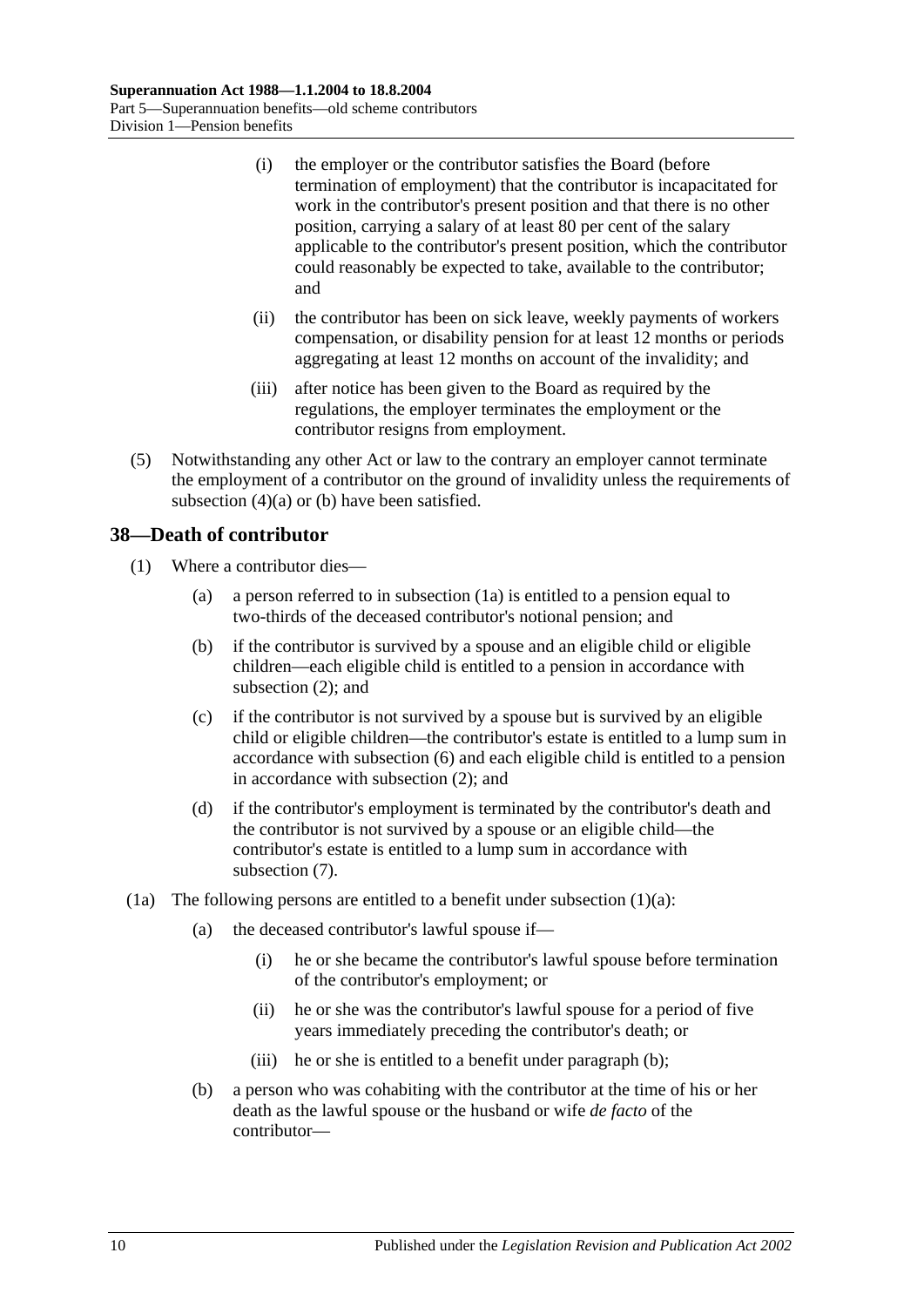- (i) if he or she had cohabited with the contributor either as the lawful spouse or the husband or wife *de facto* of the contributor (or in both of those capacities at different times)—
	- (A) continuously for the period of five years immediately preceding the contributor's death; or
	- (B) during the period of six years immediately preceding the contributor's death for periods aggregating not less than five years; or
- (ii) if he or she is the natural parent of a child of whom the contributor was the other natural parent;
- (c) a person who was cohabiting with the contributor at the time of his or her death as the putative spouse of the contributor.
- (1b) However, a surviving spouse will not be entitled to a benefit under this section if [section](#page-74-0) 43AG applies to the spouse and the amount of any benefit payable to a person must take into account any reduction that has been made under [section](#page-73-0) 43AF.
- <span id="page-54-0"></span>(2) Subject to [subsection](#page-54-1) (3) the amount of the pension for each eligible child is as follows:
	- (a) if a pension is being paid to a surviving spouse—
		- (i) where there are no more than two eligible children—a pension equal to one-ninth of the deceased contributor's notional pension;
		- (ii) where there are three or more eligible children—a pension calculated by dividing one-third of the deceased contributor's notional pension by the number of eligible children;
	- (b) if no pension is being paid to a surviving spouse—
		- (i) where there is one eligible child—a pension equal to 45% of the deceased contributor's notional pension;
		- (ii) where there are two eligible children—a pension equal to 40% of the deceased contributor's notional pension;
		- (iii) where there are three eligible children—a pension equal to 30% of the deceased contributor's notional pension;
		- (iv) where there are four or more eligible children—a pension calculated by dividing the deceased contributor's notional pension by the number of eligible children.
- <span id="page-54-1"></span>(3) If the amount of a pension for an eligible child would, but for this subsection, be less than the prescribed amount, the pension will be equal to the prescribed amount.
- <span id="page-54-2"></span>(4) A reference in this section to a deceased contributor's notional pension is—
	- (a) where the contributor's employment had terminated before the date of death—a reference to the amount of the contributor's pension immediately before his or her death or, if portion of that pension was commuted to a lump sum before the commencement of this Act and no further commutation has occurred after the commencement of this Act, a reference to the amount of the pension to which the contributor would have been entitled immediately before his or her death if no portion of the pension had been commuted;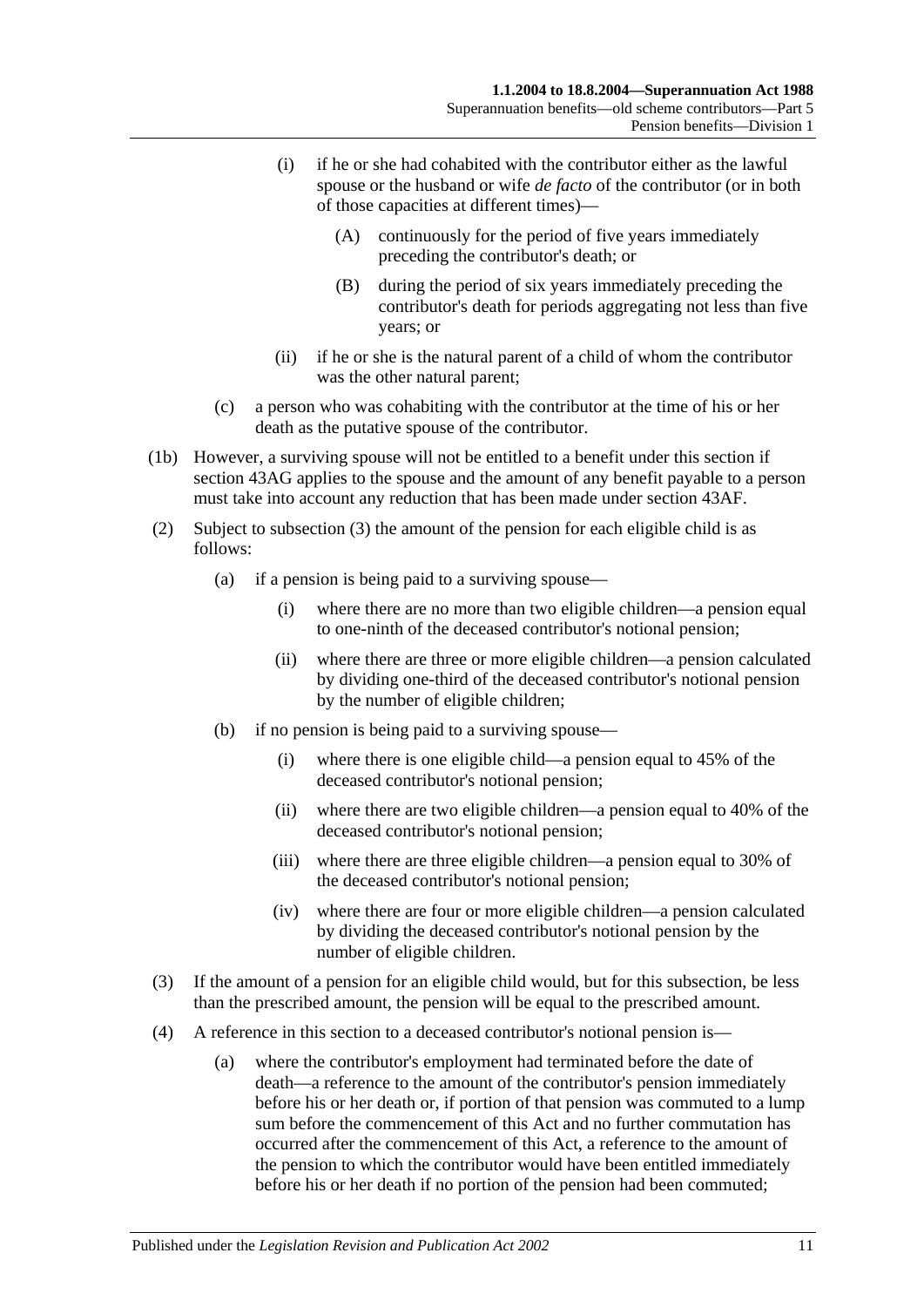- (b) where the contributor's employment terminated on his or her death and the contributor reached the age of retirement on or before the date of death—a reference to the amount of the retirement pension to which the contributor would have been entitled if he or she had retired on the date of death;
- <span id="page-55-1"></span>(c) where the contributor's employment terminated on his or her death, the contributor had not reached the age of retirement on the date of death and the contributor was an active contributor immediately before the date of death—a reference to the amount of the retirement pension to which the contributor would have been entitled if he or she had not died and—
	- (i) had continued in employment until reaching the age of retirement (but without change to the contributor's actual or attributed salary as at the date of death); and
	- (ii) had been credited with a number of contribution points in respect of the period from the date of death to the age of retirement equivalent to—
		- (A) in the case of a contributor who had been in full-time employment throughout the contribution period—the number of months between the end of the last complete month of the contribution period and the age of retirement (an incomplete month being counted as a whole month);
		- (B) in the case of a contributor who had not been in full-time employment throughout the contribution period—the number that bears the same proportion to the number of months referred to in [subsubparagraph](#page-55-1) (A) as the contributor's employment while an active contributor bears to full-time employment; and
	- (iii) had retired on reaching the age of retirement;
- (d) where the contributor's employment terminated on his or her death, the contributor had not reached the age of retirement on the date of death and the contributor was not an active contributor immediately before the date of death—a reference to the amount of the retirement pension to which the contributor would have been entitled if he or she had reached the age of retirement on the date of death and had retired on that date.
- (5) A deceased contributor's notional pension will be indexed as if it were (or remained) an actual pension and consequential adjustments will be made to pensions calculated by reference to the notional pension.
- <span id="page-55-0"></span>(6) The lump sum to be paid to the estate of a contributor who is not survived by a spouse but is survived by an eligible child or eligible children will be charged against the contributor's contribution account to the extent of the amount standing to the credit of the account and will be—
	- (a) where the contributor's employment was terminated by the contributor's death and the contributor was an active contributor immediately before his or her death—the greater of the following amounts:
		- (i) an amount equivalent to the amount standing to the credit of the contributor's contribution account;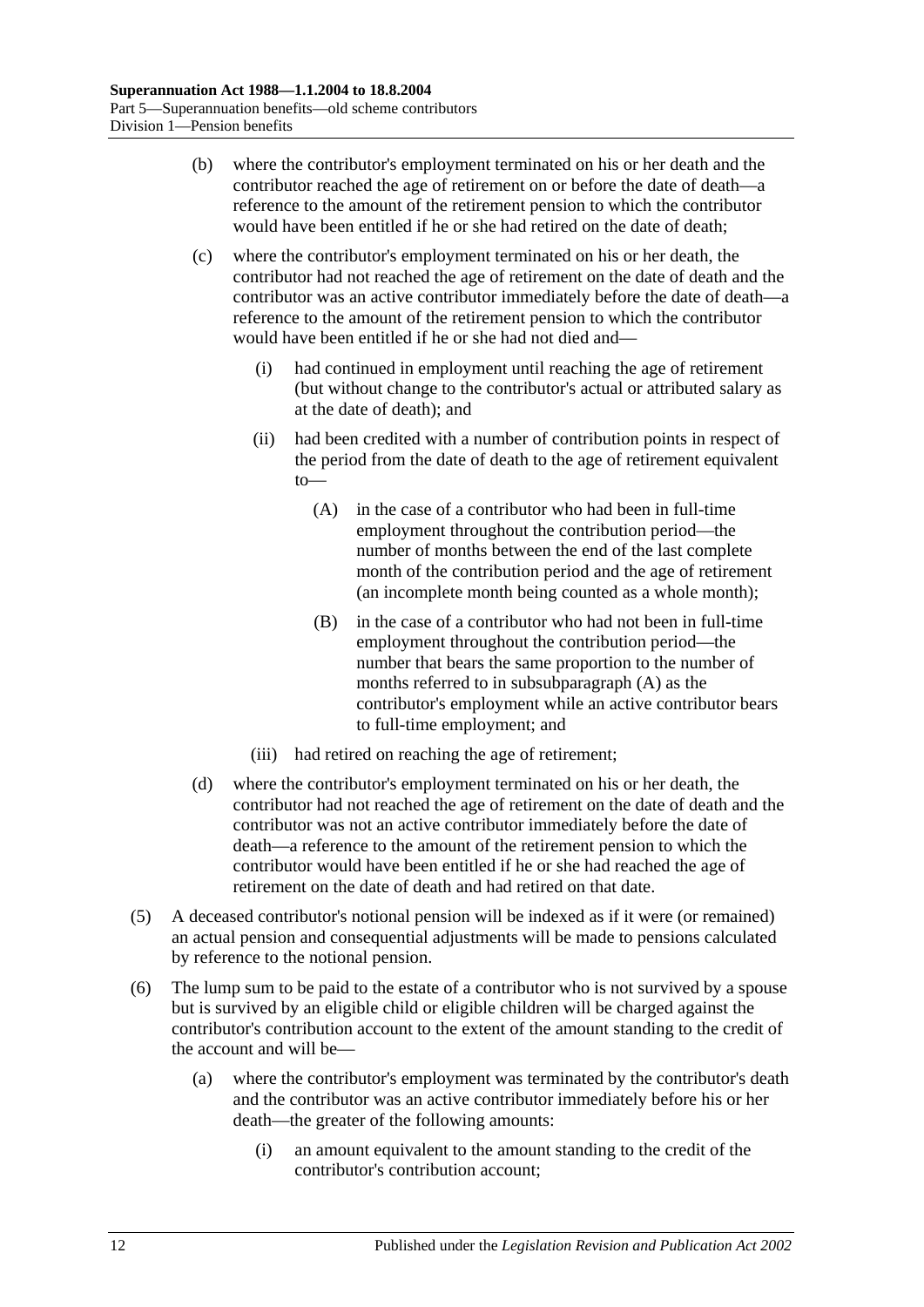- (ii) an amount equivalent to twice the amount of the contributor's adjusted salary immediately before the contributor's death (expressed as an annual amount);
- (b) in any other case—an amount equivalent to the amount standing to the credit of the contributor's contribution account.
- <span id="page-56-0"></span>(7) Where a contributor's employment is terminated by the contributor's death and the contributor is not survived by a spouse or an eligible child a lump sum will be paid to the estate of the contributor made up of two components—
	- (a) an employee component (to be charged against the contributor's contribution account) equivalent to the amount standing to the credit of the contributor's contribution account; and
	- (b) an employer component that is the lesser of the following:

(i) 
$$
EC = (A \times 4.5 \times FS) + Pn\left(FS \times \frac{0.85}{450} \times M\right)
$$
  
(ii) 
$$
EC = \left[FS \times 4.5 \times \left(1 - \frac{X}{360}\right)\right] + Pn\left[FS \times \frac{0.85}{450} \times M\right]
$$

*EC* is the employer component

*A* is the lesser of the following—

- (a) unity;
- (b) the numerical value obtained by dividing the number of the contributor's accrued contribution points by 360

*FS* is the contributor's actual or attributed salary immediately before the contributor's death (expressed as an annual amount)

 $X$  is—

- (a) in relation to a contributor who was at the date of death under the age of 60 years—the lesser of 60 and the number of months by which the contributor's age fell short of 60 years;
- (b) in any other case—zero

*Pn* is—

- (a) in the case of a contributor who was in full-time employment during that part of the contribution period occurring after 31 December 1987—1;
- (b) in any other case—the numerical value arrived at by expressing the contributor's employment while an active contributor during that part of the contribution period as a proportion of full-time employment during that part of the contribution period

*M* is the number of months of the contributor's contribution period occurring after 31 December 1987.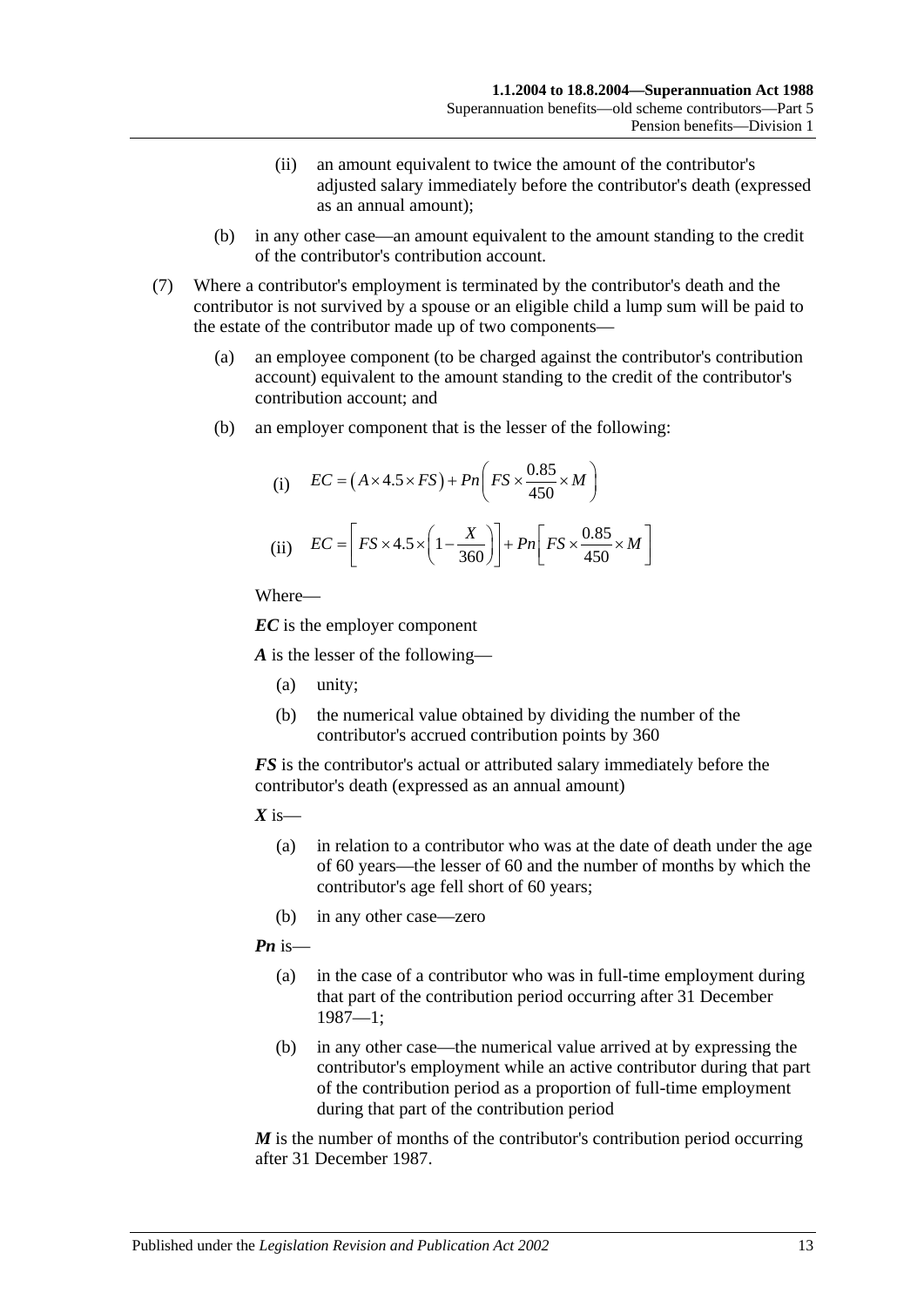#### <span id="page-57-6"></span><span id="page-57-0"></span>**39—Resignation and preservation of benefits**

- <span id="page-57-2"></span>(1) A contributor who resigns from employment before reaching the age of 55 years may elect—
	- (a) to take immediately an amount (to be charged against the contributor's contribution account) equivalent to the total balance of the account; or
	- (b) to preserve his or her accrued superannuation benefits.
- <span id="page-57-1"></span>(1a) A contributor who fails to inform the Board in writing of his or her election under [subsection](#page-57-0) (1) within three months after resignation will be taken to have elected to preserve his or her accrued superannuation benefits.
- (1b) If the Board is of the opinion that the limitation period referred to in [subsection](#page-57-1) (1a) would unfairly prejudice a contributor, the Board may extend the period as it applies to the contributor.
- <span id="page-57-5"></span><span id="page-57-3"></span>(1c) Where a contributor resigns and elects to take the amount referred to in [subsection](#page-57-2) (1)(a) the contributor is also entitled to a superannuation payment in accordance with the following provisions:
	- (a) the contributor may at any time require the Board to make the payment to some other superannuation fund or scheme approved by the Board;
	- (ab) the Board must—
		- (i) not less than 6 months before the contributor's 60th birthday—notify the contributor in writing of the contributor's entitlement to require the Board to make the payment under [paragraph](#page-57-3) (b); and
		- (ii) not less than 6 months before the contributor's 55th birthday—notify the contributor in writing of the contributor's entitlement to require the Board to make the payment under [paragraph](#page-57-4) (c);
	- (b) the contributor may at any time after reaching the age of retirement require the Board to make the superannuation payment and, if no such requirement has been made on or before the date on which the contributor reaches 65 years of age, the Board will make the payment;
	- (c) if the contributor has reached the age of 55 years and is not employed by an employer within the meaning of the Commonwealth Act the contributor may require the Board to make the payment to the contributor;
	- (d) if the contributor has become incapacitated and satisfies the Board that his or her incapacity for all kinds of work is 60 per cent or more of total incapacity and is likely to be permanent, the Board will make the payment to the contributor;
	- (e) if the contributor dies, the payment will be made to the spouse of the deceased contributor or, if he or she left no surviving spouse, to the contributor's estate,

<span id="page-57-4"></span>(and a payment under any of the above paragraphs excludes further rights so that a claim cannot be subsequently made under some other paragraph).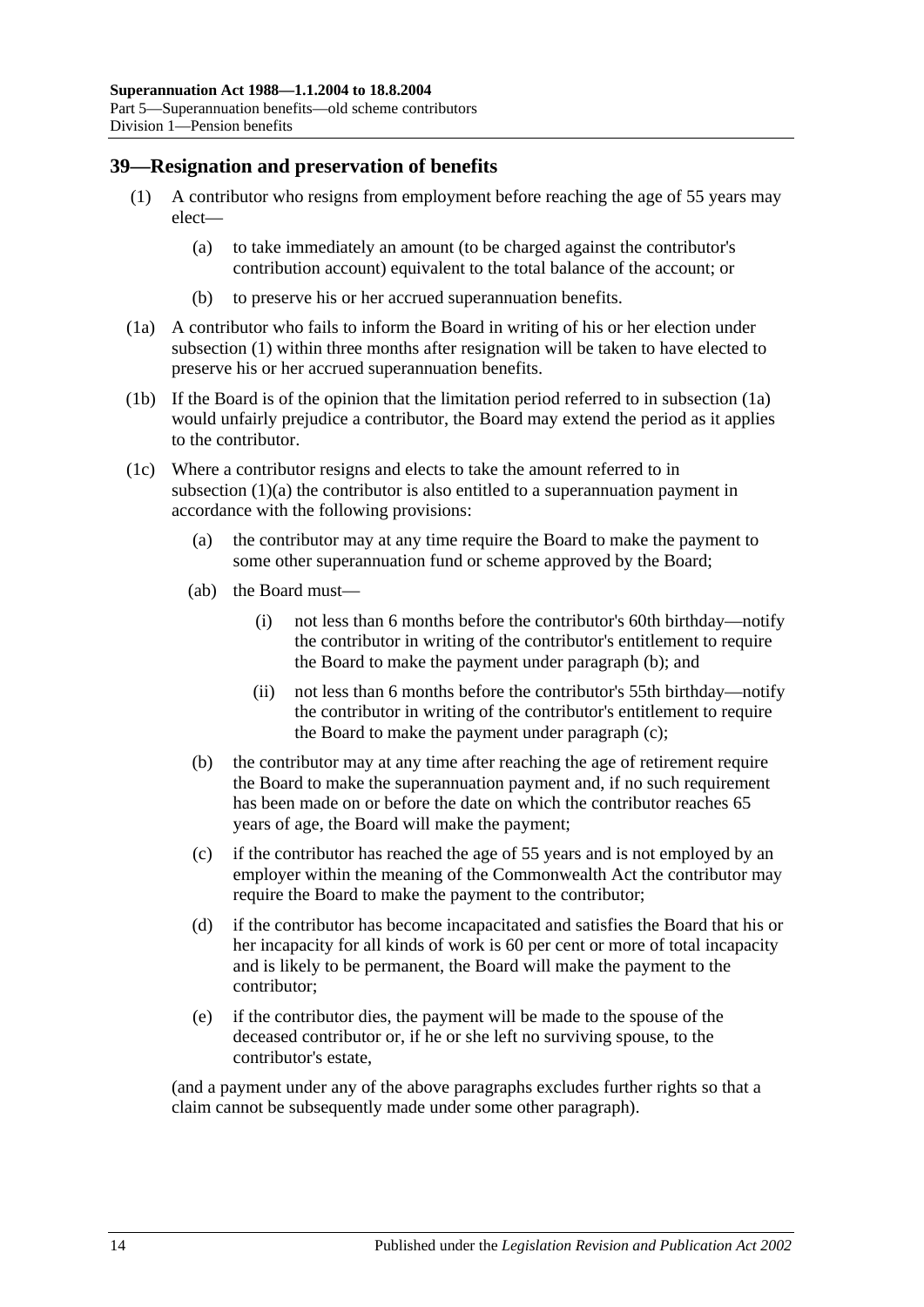- <span id="page-58-0"></span>(1d) The amount of the superannuation payment referred to in [subsection](#page-57-5) (1c) is the aggregate of—
	- (a) an amount calculated as follows:

$$
A = P n \bigg( AFS \times \frac{0.85}{450} \times M \bigg)
$$

*A* is the amount

*Pn* is—

- (a) in the case of a contributor who was in full-time employment during that part of the contribution period occurring after 31 December 1987—1;
- (b) in any other case—the numerical value arrived at by expressing the contributor's employment while an active contributor during that part of the contribution period as a proportion of full-time employment during that part of the contribution period

*AFS* is the contributor's actual or attributed salary as at the date of resignation (expressed as an annual amount) adjusted to reflect changes in the Consumer Price Index since the date of resignation

*M* is the number of months of the contributor's contribution period occurring after 31 December 1987 and before 1 July 1992; and

- (b) the amount (if any) of the minimum contribution required to avoid payment of the superannuation guarantee charge in respect of the contributor under the Commonwealth Act together with interest from the date of resignation.
- (1da) The amount of interest will be calculated and credited to the contributor at the end of each financial year and will be calculated on the amount referred to in [subsection](#page-58-0) (1d) at the end of the first financial year and on the aggregate of that amount and the interest previously credited at the end of each subsequent financial year.
- (1db) The rate of interest will be determined by the Board in respect of each financial year in accordance with [section](#page-17-0) 20A.
- <span id="page-58-2"></span><span id="page-58-1"></span>(2) Where a contributor resigns after a contribution period of less than 120 months and elects to preserve his or her accrued superannuation benefits, the following provisions apply—
	- (aa) the Board must, not less than 6 months before the contributor's 55th birthday, notify the contributor in writing of the contributor's entitlement to require the Board to make a superannuation payment under [paragraph](#page-58-1) (a);
	- (a) the contributor may at any time after reaching 55 years of age require the Board to make a superannuation payment and, if no such requirement has been made on or before the date on which the contributor reaches 65 years of age, the Board will make such a payment;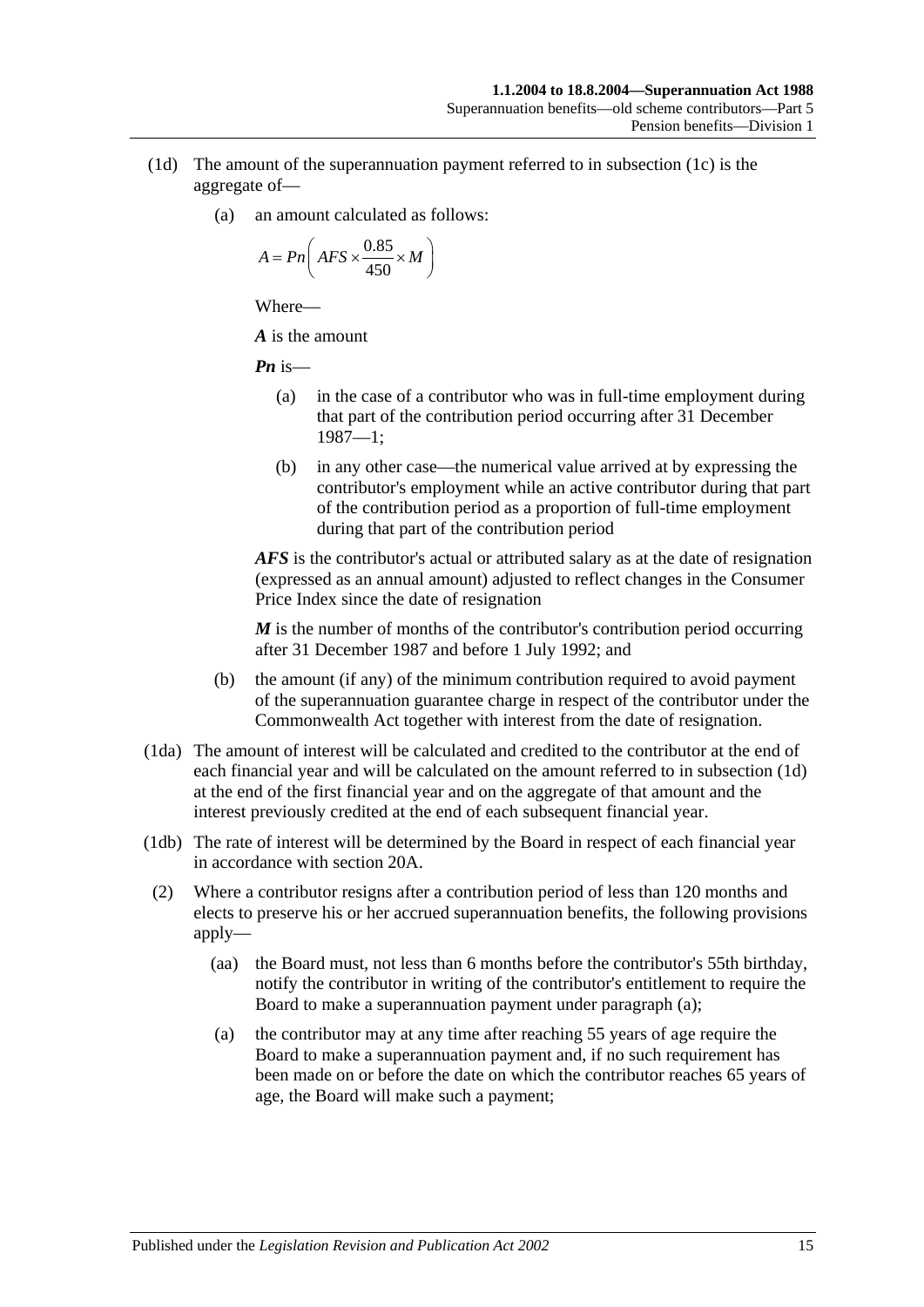- (b) if the contributor has become incapacitated and satisfies the Board that his or her incapacity for all kinds of work is 60 per cent or more of total incapacity and is likely to be permanent, the Board will make the payment to the contributor;
- (c) if the contributor dies, a payment will be made to the spouse of the deceased contributor or, if he or she left no surviving spouse, to the contributor's estate,

(and a payment under any of the above paragraphs excludes further rights so that a claim cannot be subsequently made under some other paragraph).

- <span id="page-59-1"></span>(3) A payment under [subsection](#page-58-2) (2) will be made up of two components—
	- (a) an employee component (to be charged against the contributor's contribution account) equivalent to the total balance of the account; and
	- (b) an employer component that is the aggregate of—
		- (i) an amount that is, subject to [subsection](#page-59-0) (4), equal to 2⅓ times the amount of the employee component; and
		- (ii) an amount calculated as follows:

$$
A = P n \left( AFS \times \frac{0.85}{450} \times M \right)
$$

Where—

*A* is the amount

*Pn* is—

- (a) in the case of a contributor who was in full-time employment during that part of the contribution period occurring after 31 December 1987—1;
- (b) in any other case—the numerical value arrived at by expressing the contributor's employment while an active contributor during that part of the contribution period as a proportion of full-time employment during that part of the contribution period

*AFS* is the contributor's actual or attributed salary as at the date of resignation (expressed as an annual amount) adjusted to reflect changes in the Consumer Price Index since the date of resignation

*M* is the number of months of the contributor's contribution period occurring after 31 December 1987.

- <span id="page-59-0"></span>(4) The amount referred to in [subsection](#page-59-1) (3)(b)(i) cannot exceed 2⅓ times the amount that would have constituted the employee component if the contributor had contributed at the standard rate of contribution throughout the contributor's contribution period.
- <span id="page-59-2"></span>(5) Where a contributor resigns after a contribution period of 120 months or more and elects to preserve his or her accrued superannuation benefits, the following provisions apply—
	- (aa) the Board must, not less than 6 months before the contributor's 55th birthday, notify the contributor in writing of the contributor's entitlement to require the payment of a retirement pension under [paragraph](#page-60-0) (a);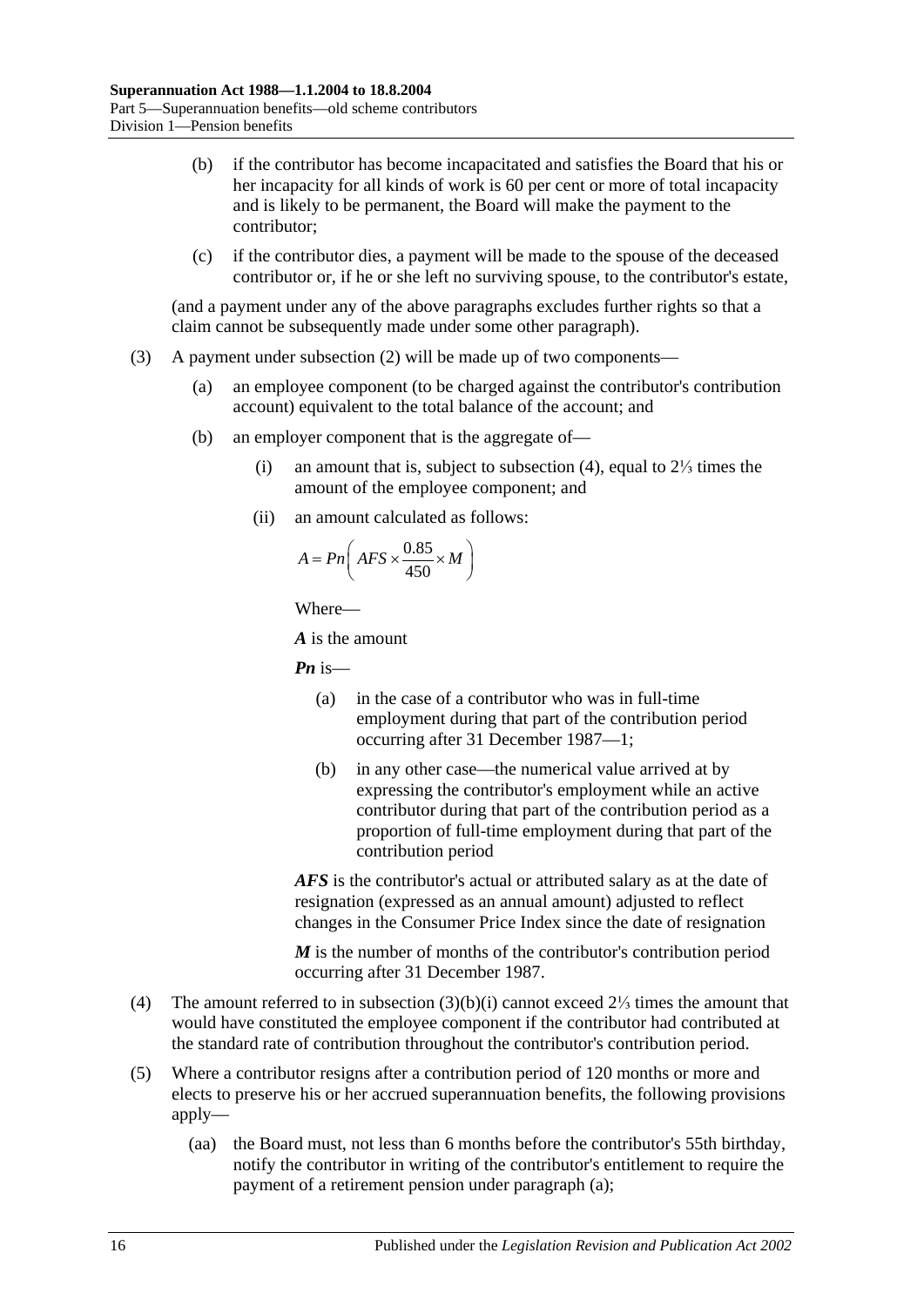- <span id="page-60-0"></span>(a) the contributor may, at any time after reaching 55 years of age require the Board to commence paying a retirement pension and, if no such requirement has been made on or before the date on which the contributor reaches 60 years of age, the Board will commence paying a retirement pension as from that date;
- <span id="page-60-2"></span>(b) if the contributor has become incapacitated and satisfies the Board that his or her incapacity for all kinds of work is 60 per cent or more of total incapacity and is likely to be permanent, the Board will pay an invalid pension to the contributor;
- (c) if the contributor dies and is survived by a spouse (not being a person who became the contributor's spouse after the contributor's resignation and less than five years before the date of his or her death), a pension will be paid to the spouse of the deceased contributor;
- (d) if the contributor dies and is survived by a spouse and an eligible child or eligible children, a pension will be paid to each eligible child;
- (e) if the contributor dies and is not survived by a spouse but is survived by an eligible child or eligible children, a lump sum will be paid to the contributor's estate and a pension will be paid to each eligible child;
- (f) if the contributor dies and is not survived by a spouse or an eligible child a lump sum will be paid to the contributor's estate.
- <span id="page-60-3"></span>(6) Subject to [subsection](#page-60-1) (7), a pension payable under [subsection](#page-59-2) (5) will be calculated in the same way as if—
	- (a) the contributor had continued in his or her former employment between the date of resignation and the date on which a pension first became payable under that subsection but had elected to make no contribution in respect of that period;
	- (b) the contributor's actual or attributed salary for the purpose of calculating the pension were that salary as at the date of resignation adjusted to reflect changes in the Consumer Price Index between the date of resignation and the date on which the pension first became payable;
	- (c) in the case of a retirement pension—the contributor had retired on the date on which the retirement pension first became payable under this section;
	- (d) in the case of an invalid pension—the contributor's employment had been terminated on the ground of invalidity on the date on which he or she satisfied the Board of the matters referred to in [subsection](#page-60-2) (5)(b).
- <span id="page-60-1"></span>(7) When calculating a pension under [subsection](#page-60-3) (6) in respect of a contributor who was accepted as a contributor before the prescribed age and before the commencement of the repealed Act, a factor in the relevant formula designated "A" will be replaced by a factor calculated as follows:

$$
A_1 = A \times \frac{M}{NM} \times \frac{CP}{S}
$$

*A1* is the substituted factor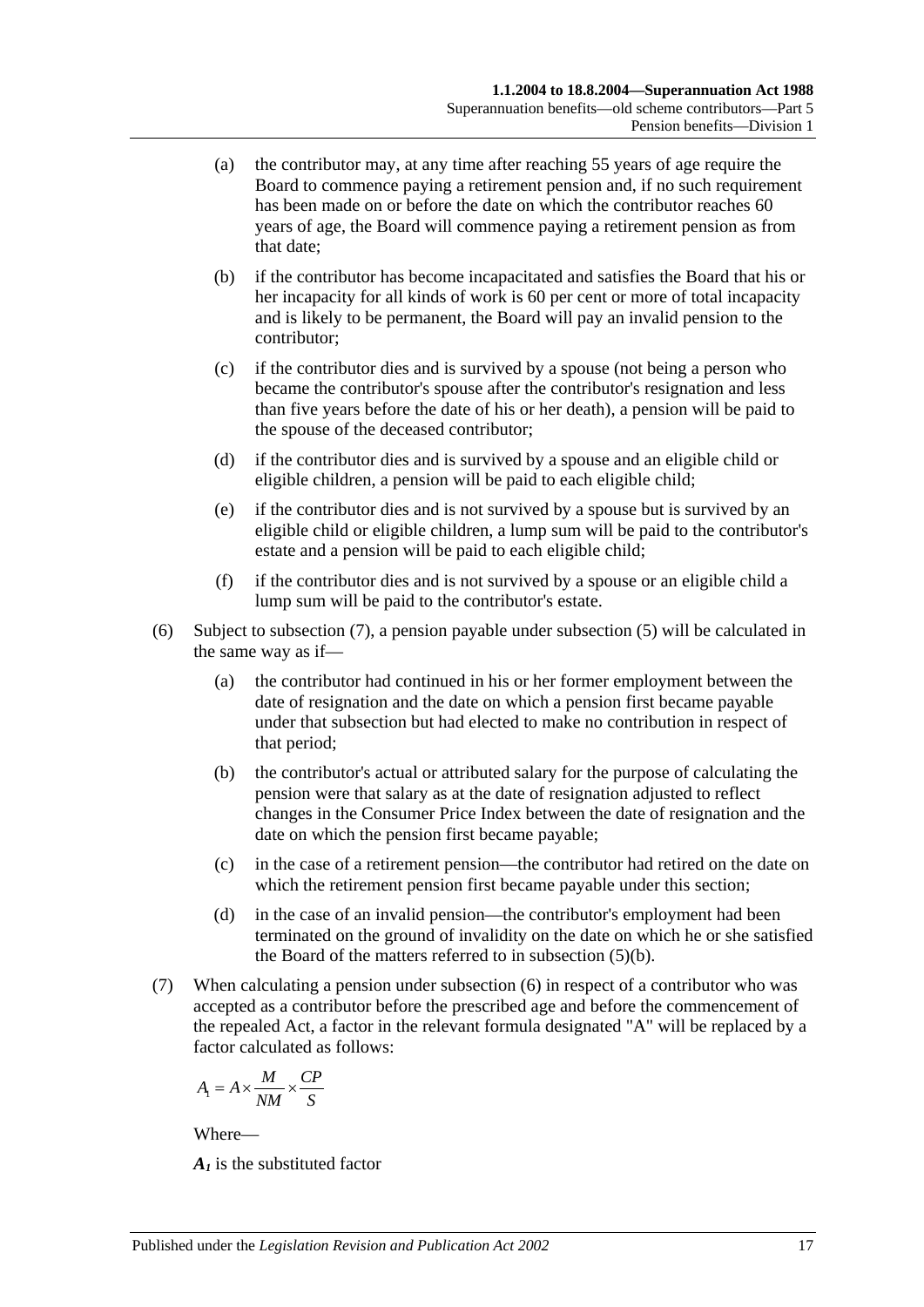*A* is the factor designated "A" in the relevant formula

 $M$  is—

- (a) in the case of a contributor for whom the age of retirement is 55 years—360;
- (b) in the case of a contributor for whom the age of retirement is 60 years—
	- (i) in the case of a retirement pension where the contributor is 55 years or more but less than 60 years when the pension first becomes payable— $300 + n$ ;
	- (ii) in all other cases—360

*NM* is the number of months between the date on which the contributor was accepted as a contributor and—

- (a) in the case of a retirement pension—the date on which the pension first became payable or the date on which the contributor reached or will reach the age of retirement whichever occurs first;
- (b) in all other cases—the date on which the contributor will reach, or would have reached, the age of retirement

*CP* is the number of months in the contribution period to the date of resignation

*S* is the number of months in the contribution period after the date on which the contributor reached the prescribed age

*n* is the number of months between the day on which the contributor reached the age of 55 years and the day on which the pension first became payable.

(7a) In [subsection](#page-60-1) (7)—

*the prescribed age* means—

- (a) in relation to a contributor for whom the age of retirement is 55 years—the age of 25 years;
- (b) in relation to all other contributors—the age of 30 years.
- (8) Where a retirement pension calculated in accordance with [subsection](#page-60-1) (7) exceeds the pension to which the contributor would have been entitled if he or she had continued in employment from the date of resignation to the date on which the retirement pension first became payable under this section and had contributed at the standard contribution rate over that period, the pension will be reduced to that latter amount.
- (8a) The lump sum to be paid to the estate of a contributor who is not survived by a spouse but is survived by an eligible child or eligible children will be the amount standing to the credit of the contributor's contribution account and will be charged against that account.
- (8b) The lump sum to be paid to the estate of a contributor who is not survived by a spouse or an eligible child will be made up of two components—
	- (a) an employee component (to be charged against the contributor's contribution account) equivalent to the amount standing to the credit of the contributor's contribution account; and
	- (b) an employer component that is the lesser of the following: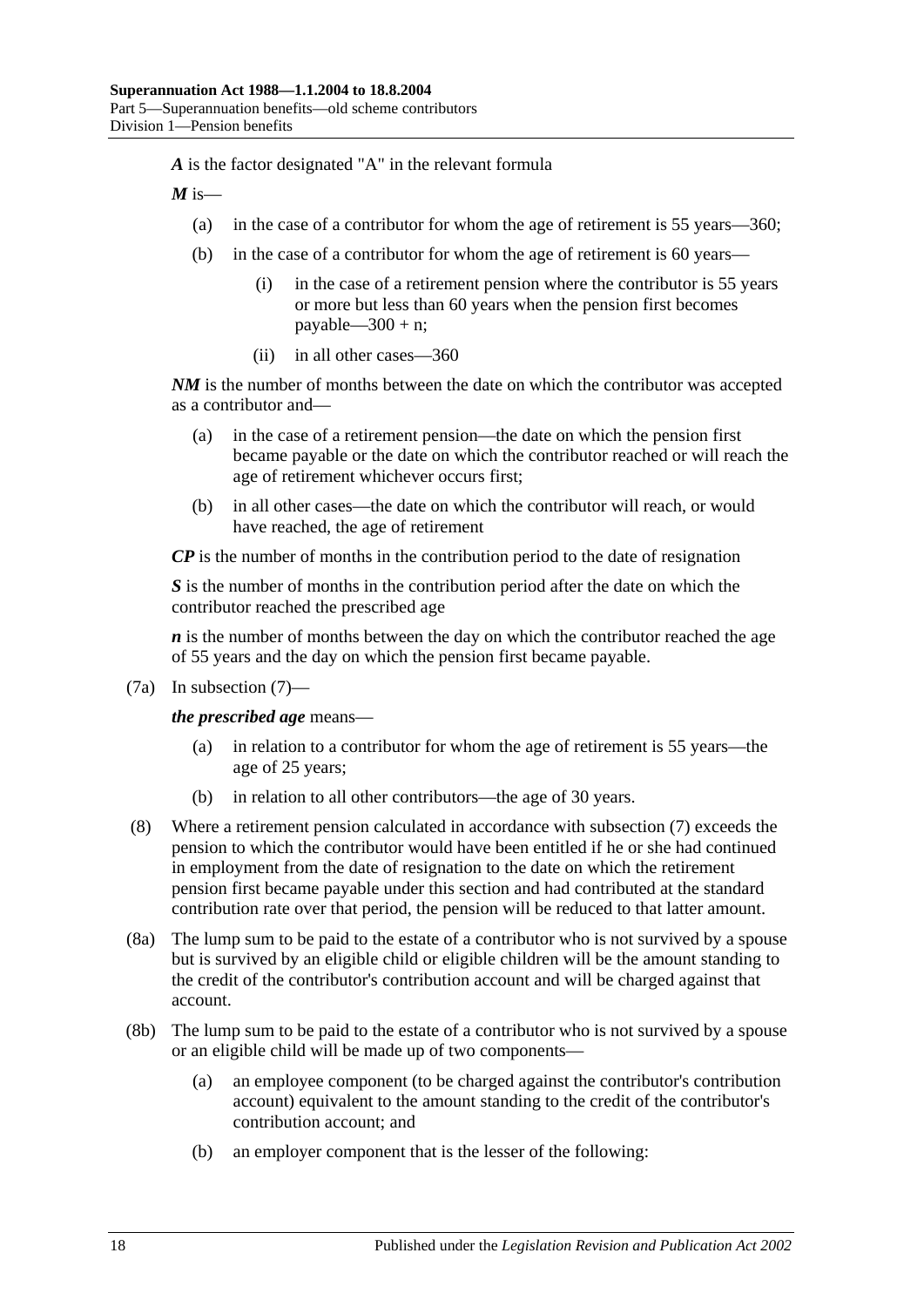(i) 
$$
EC = (A \times 4.5 \times AFS) + Pn\left(AFS \times \frac{0.85}{450} \times M\right)
$$

(ii) 
$$
EC = \left[ AFS \times 4.5 \times \left(1 - \frac{X}{360}\right) \right] + Pn\left( AFS \times \frac{0.85}{450} \times M\right)
$$

*EC* is the employer component

*A* is the lesser of the following—

- (a) unity;
- (b) the numerical value obtained by dividing the number of the contributor's accrued contribution points by 360

*AFS* is the contributor's actual or attributed salary as at the date of resignation (expressed as an annual amount) adjusted to reflect changes in the Consumer Price Index from the date of resignation until the contributor's death

 $X$  is—

- (a) in relation to a contributor who was at the date of death under the age of 60 years—the lesser of 60 and the number of months by which the contributor's age fell short of 60 years;
- (b) in any other case—zero

*Pn* is—

- (a) in the case of a contributor who was in full-time employment during that part of the contribution period occurring after 31 December 1987—1;
- (b) in any other case—the numerical value arrived at by expressing the contributor's employment while an active contributor during that part of the contribution period as a proportion of full-time employment during that part of the contribution period

*M* is the number of months of the contributor's contribution period occurring after 31 December 1987.

- (8c) Subject to this Act, benefits under this section will be calculated by using the appropriate formula in force under this Part on the day on which the contributor resigned or is taken to have resigned by virtue of some other provision of this Act.
- <span id="page-62-0"></span>(9) The right to preserve accrued superannuation benefits under this section does not apply for the benefit of a contributor who was, when he or she resigned, an employee—
	- (a) of the Australian National Railways Commission; or
	- (b) of a prescribed employer.
- (10) [Subsection](#page-62-0) (9)(a) does not apply to former employees of the Australian National Railways Commission who resigned to take up employment with the National Rail Corporation.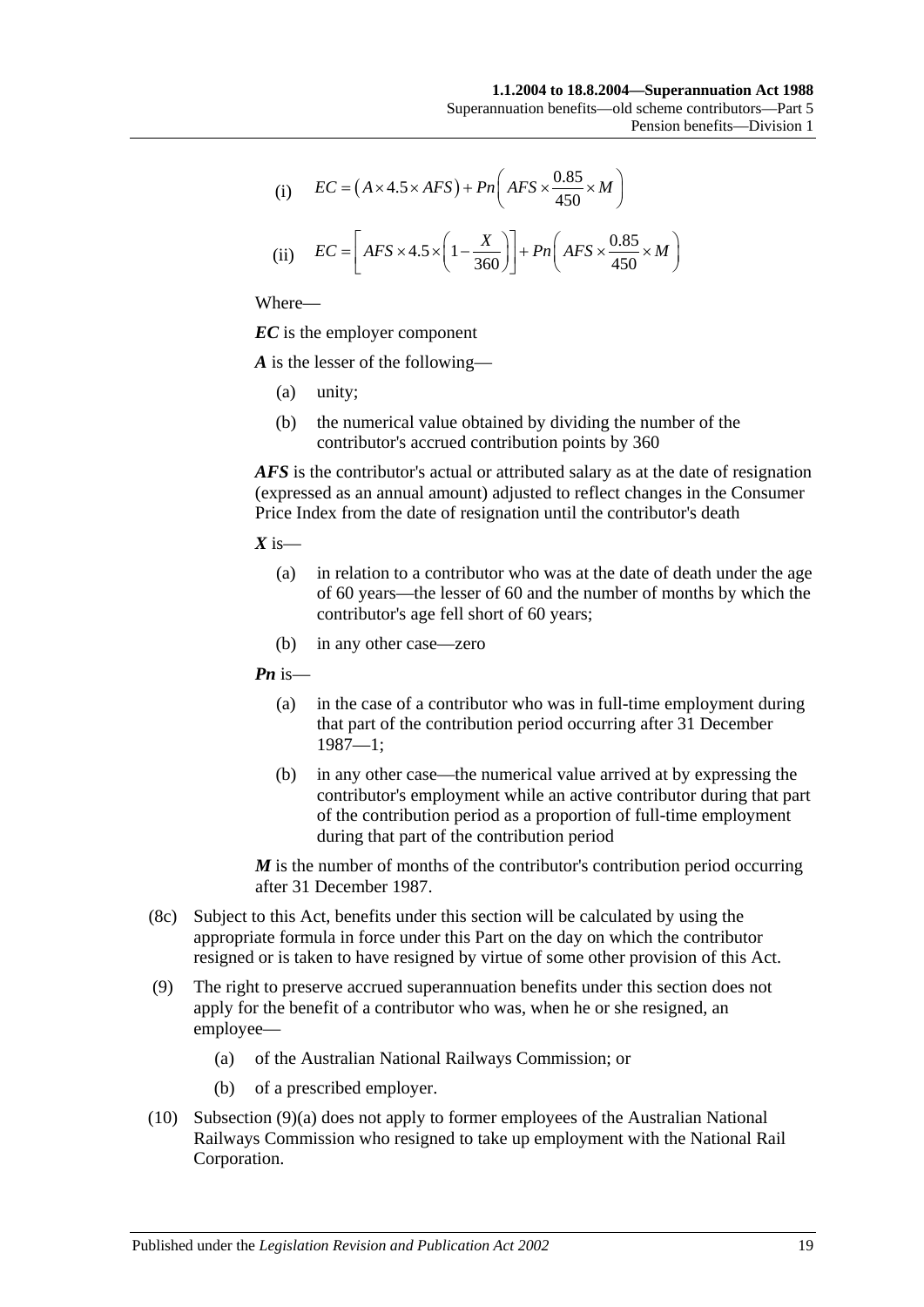- (10a) For the purposes of this section, a contributor will be taken to resign if the contributor's employment terminates or is terminated for any reason except invalidity (in circumstances entitling the contributor to benefits under this Act), retrenchment or death.
- (10b) A contributor who is taken by clause 7(6)(a) of Schedule 2 of the *[State Bank](http://www.legislation.sa.gov.au/index.aspx?action=legref&type=act&legtitle=State%20Bank%20(Corporatisation)%20Act%201994)  [\(Corporatisation\) Act](http://www.legislation.sa.gov.au/index.aspx?action=legref&type=act&legtitle=State%20Bank%20(Corporatisation)%20Act%201994) 1994* to have resigned from his or her employment and to have elected to preserve his or her accrued benefits under this section will, for the purposes of the application of [subsection](#page-59-2) (5), be taken to have resigned after a contribution period of 120 months or more.
- (11) This section does not apply to, or in relation to, an outplaced employee who resigned from employment before reaching the age of 55 years unless he or she has made an election in accordance with [section](#page-66-0) 39C to preserve his or her accrued superannuation benefits under this section or is taken under [section](#page-66-0) 39C to have made such an election.

#### <span id="page-63-3"></span><span id="page-63-2"></span>**39A—Resignation or retirement pursuant to a voluntary separation package**

- (1) This section applies to a contributor who resigns or retires from his or her employment before reaching the age of retirement pursuant to a voluntary separation package—
	- (a) that includes a term that this section is to apply to the contributor; and
	- (b) that has been approved by the Treasurer.
- (2) [Section](#page-44-0) 34 or [39](#page-57-6) does not apply to a contributor to whom this section applies.
- (3) A contributor to whom this section applies who resigns before reaching the age of 55 years is entitled—
	- (a) if he or she had not reached the age of 45 years at resignation—to benefits under [subsection](#page-63-0) (3a); or
	- (b) if he or she had reached that age at resignation—to benefits under [subsection](#page-63-0) (3a) unless he or she elects (as a term of the voluntary separation package) to take benefits under [subsection](#page-64-0) (3g).
- <span id="page-63-0"></span>(3a) A contributor who is entitled to benefits under this subsection is entitled to a lump sum made up of—
	- (a) an employee component (to be charged against the contributor's contribution account) equivalent to the total balance of the account; and
	- (b) an employer component that is equal to the lesser of 2.5 times the amount of the employee component or 2.5 times the amount that would have constituted the employee component if the contributor had contributed at the standard contribution rate throughout the contributor's contribution period.
- <span id="page-63-1"></span>(3b) A part of the lump sum referred to in [subsection](#page-63-0) (3a) being an amount equivalent to the minimum contribution required to avoid payment of the superannuation guarantee charge in respect of the contributor under the Commonwealth Act is preserved.
- (3c) The contributor is entitled to the balance of the lump sum at the time of resignation.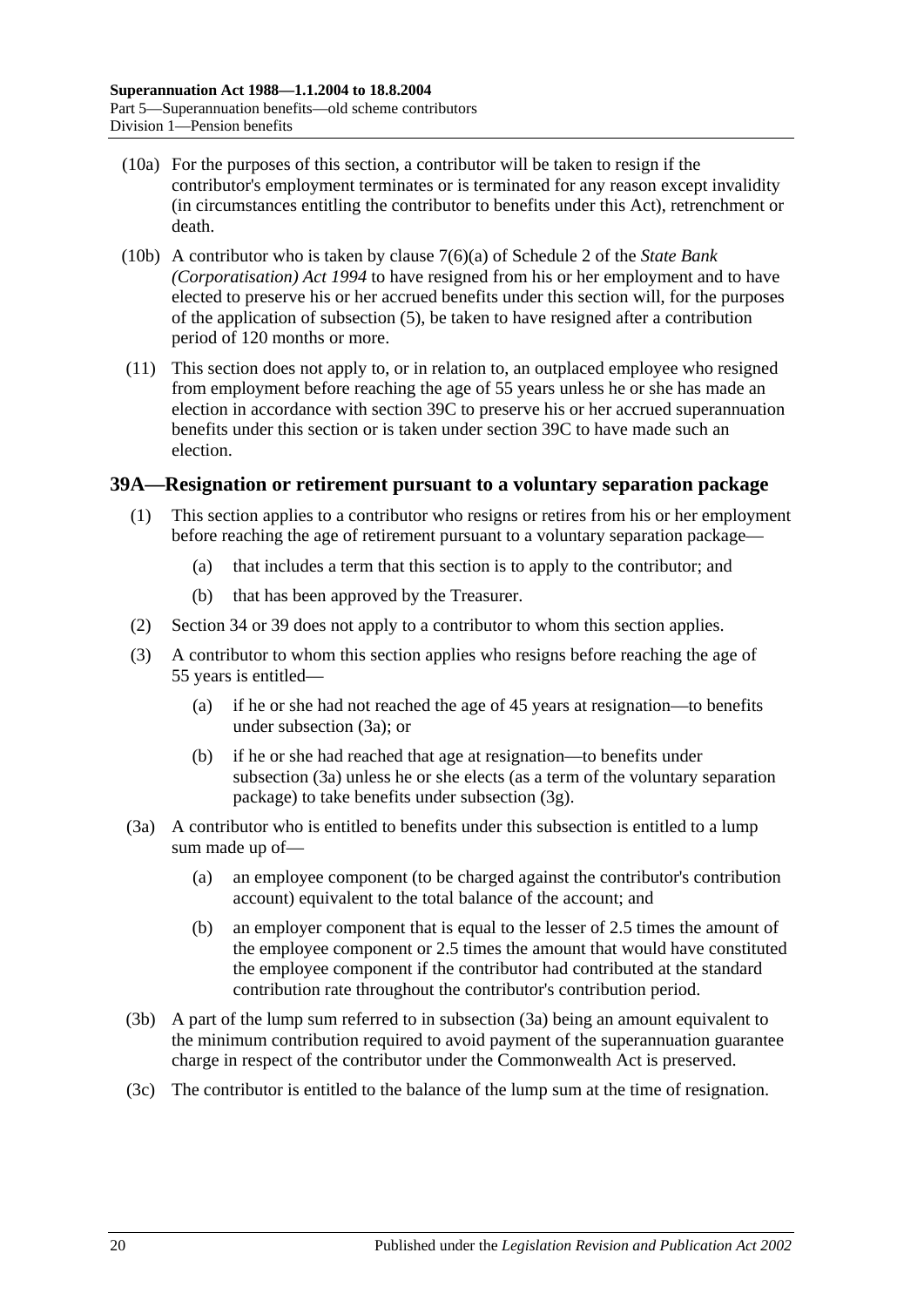- <span id="page-64-1"></span>(3d) The amount preserved under [subsection](#page-63-1) (3b) together with interest is payable in accordance with the following provisions:
	- (aa) the Board must, not less than 6 months before the contributor's 55th birthday, notify the contributor in writing of the contributor's entitlement to require payment of the amount under [paragraph](#page-64-1) (a);
	- (a) the contributor may at any time after reaching 55 years of age require the Board to pay the amount and, if no such requirement has been made on or before the date on which the contributor reaches 65 years of age, the Board will pay the amount to the contributor;
	- (b) if the contributor has become incapacitated and satisfies the Board that his or her incapacity for all kinds of work is 60 per cent or more of total incapacity and is likely to be permanent, the Board will pay the amount to the contributor;
	- (c) if the contributor dies, the amount will be paid to the spouse of the deceased contributor or, if he or she left no surviving spouse, to the contributor's estate,

(and a payment under any of the above paragraphs excludes further rights so that a claim cannot be subsequently made under some other paragraph).

- (3e) The amount of interest will be calculated and credited to the contributor at the end of each financial year and will be calculated on the amount referred to in [subsection](#page-63-1) (3b) at the end of the first financial year and on the aggregate of that amount and the interest previously credited at the end of each subsequent financial year.
- (3f) The rate of interest will be determined by the Board in respect of each financial year in accordance with [section](#page-17-0) 20A.
- <span id="page-64-0"></span>(3g) A contributor who is entitled to benefits under this subsection is entitled to a pension calculated as follows:

$$
P = FS \times \left[ \frac{A \times \{22 + \left[ (2.1 + 0.07(X - 45)) \times (X - 45) \right] \} }{100} \right] \times \left[ 1 + \left( \frac{n}{420} \times \frac{6}{A} \times \frac{1}{50} \right) \right]
$$

Where—

*P* is the amount of the pension (expressed as an amount per fortnight)

*FS* is the contributor's actual or attributed salary (expressed as an amount per fortnight)

*A* is the lesser of the following

- (a) unity;
- (b) the numerical value obtained by dividing the number of the contributor's accrued contribution points by—
	- (i) in the case of a contributor who was accepted as a contributor under the repealed Act before reaching the age of 30 years—the number of months between the date of acceptance and the date of resignation;
	- (ii) in any other case—the number of months between the contributor's 30th birthday and the date of resignation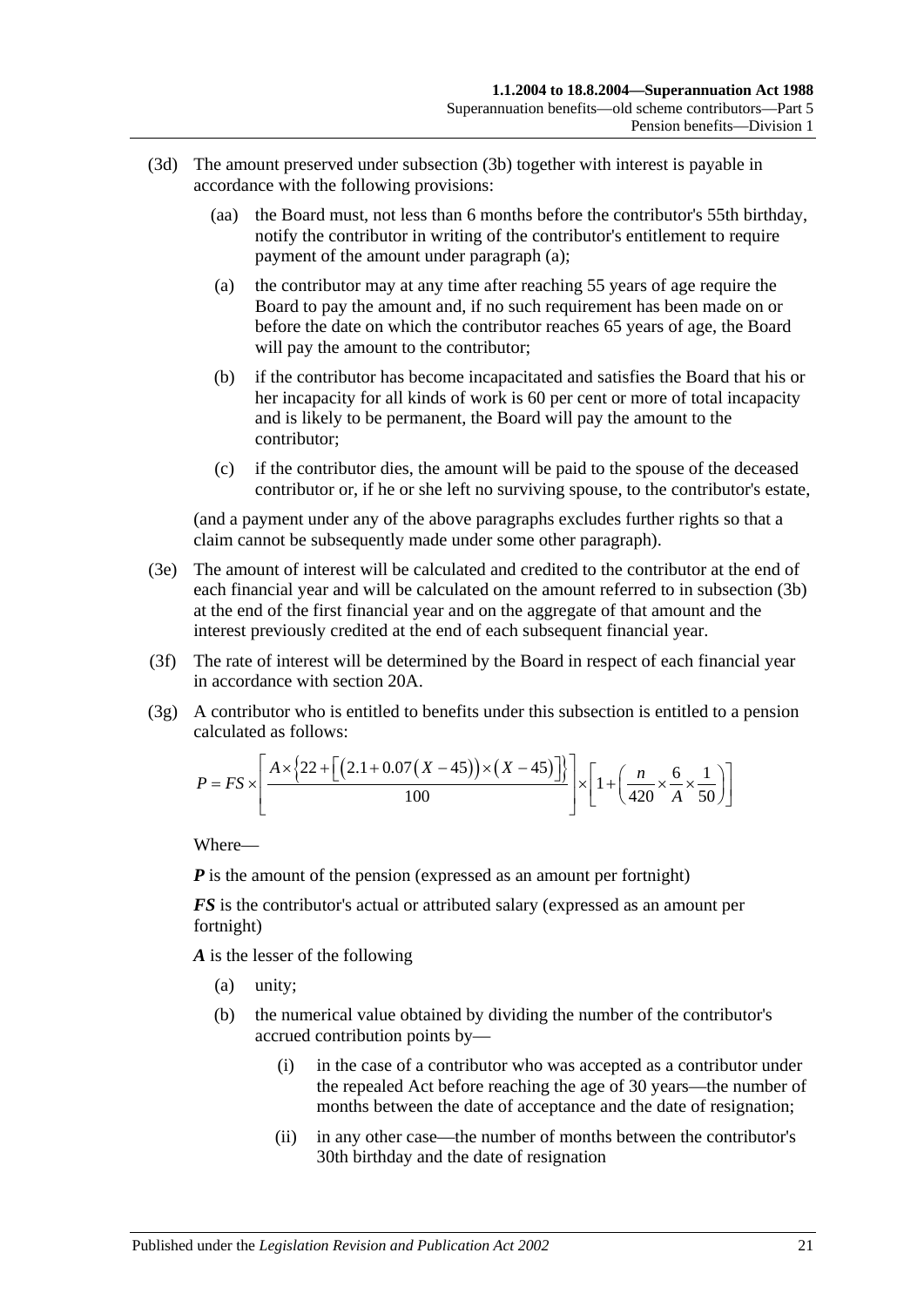X is the contributor's age at resignation in years and completed months expressed to two decimal places

*n* is 420 or the aggregate number of contribution points that accrued to the contributor between 1 July 1992 and the date of resignation whichever is the lesser.

- (4) A contributor to whom this section applies who retires on or after reaching the age of 55 years is entitled to a lump sum that is equivalent to the amount that the contributor would have received if [section](#page-44-0) 34 had applied to the contributor and he or she—
	- (a) had been entitled to commute the whole of his or her retirement pension; and
	- (b) had commuted the whole of the pension pursuant to the regulations.
- (5) In this section—

*voluntary separation package* means an agreement between a contributor and his or her employer pursuant to which the contributor resigns or retires from employment.

#### <span id="page-65-0"></span>**39B—Outplaced employees—55 and over**

- <span id="page-65-1"></span>(1) A contributor who had reached the age of 55 years when he or she retired from employment to take up employment in the private sector pursuant to an offer of employment in a contracting out agreement may elect—
	- (a) to preserve his or her accrued superannuation benefits under [section](#page-57-6) 39 as though he or she had resigned from employment before reaching the age of 55 years; or
	- (b) to take the benefit provided by [section](#page-63-2) 39A.
- <span id="page-65-3"></span><span id="page-65-2"></span>(2) A contributor who fails to inform the Board in writing of his or her election under [subsection](#page-65-0) (1) within one month after retiring will be taken to have made an election under [subsection](#page-65-1)  $(1)(a)$ .
- (3) If the Board is of the opinion that the limitation period referred to in [subsection](#page-65-2) (2) would unfairly prejudice a contributor, the Board may extend the period as it applies to the contributor.
- (4) Where a contributor has made, or is taken to have made, an election under [subsection](#page-65-1) (1)(a), [section](#page-57-6) 39 applies to, and in relation to, the contributor except that
	- (a) [section](#page-59-2) 39(5) (instead of [section](#page-58-2) 39(2)) will apply to, and in relation to, a contributor whose contribution period is less than 120 months; and
	- (b) the contributor is not entitled to require the Board to commence paying a retirement pension under section [39\(5\)\(a\),](#page-60-0) and the Board must not commence paying such a pension under that provision, until the contributor has ceased employment with the private sector employer.
- (5) Where the contributor has made an election under [subsection](#page-65-3) (1)(b), [section](#page-63-2) 39A applies to the contributor as though the requirements of [section](#page-63-3) 39A(1) had been met.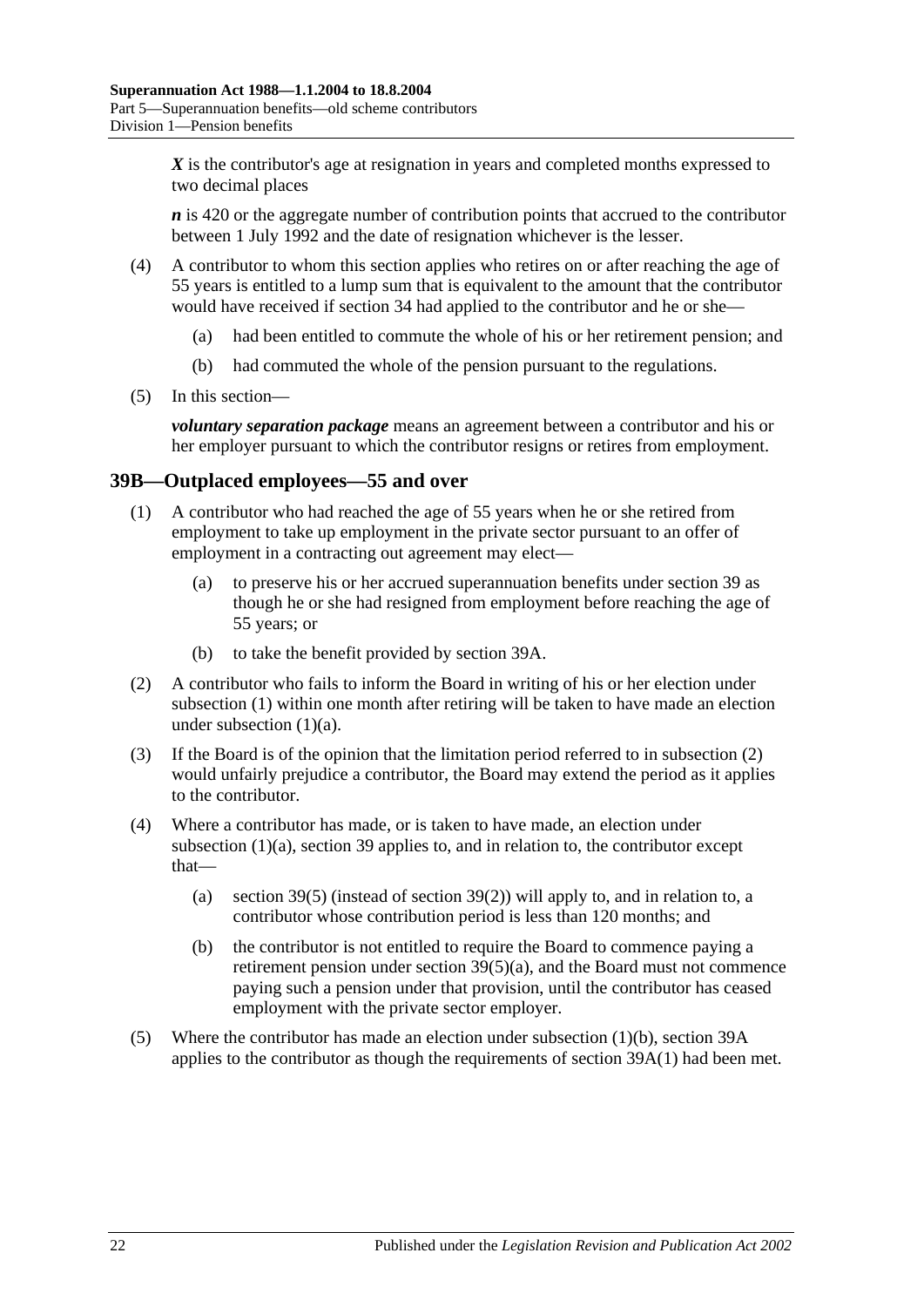#### <span id="page-66-1"></span><span id="page-66-0"></span>**39C—Outplaced employees under 55**

- <span id="page-66-2"></span>(1) A contributor who had not reached the age of 55 years when he or she resigned from employment to take up employment in the private sector pursuant to an offer of employment in a contracting out agreement may elect—
	- (a) to preserve his or her accrued superannuation benefits under [section](#page-57-6) 39; or
	- (b) to take the benefits provided by [section](#page-63-2) 39A.
- <span id="page-66-5"></span><span id="page-66-3"></span>(2) A contributor who fails to inform the Board in writing of his or her election under [subsection](#page-66-1) (1) within one month after resigning will be taken to have made an election under [subsection](#page-66-2) (1)(a).
- (3) If the Board is of the opinion that the limitation period referred to in [subsection](#page-66-3) (2) would unfairly prejudice a contributor, the Board may extend the period as it applies to the contributor.
- (4) Where a contributor has made, or is taken to have made, an election under [subsection](#page-66-2) (1)(a), [section](#page-57-6) 39 applies to, and in relation to, the contributor except that (subject to [subsection](#page-66-4) (5))—
	- (a) [section](#page-59-2) 39(5) (instead of [section](#page-58-2) 39(2)) applies to, and in relation to, a contributor whose contribution period is less than 120 months; and
	- (b) the contributor is not entitled to require the Board to commence paying a retirement pension under section [39\(5\)\(a\),](#page-60-0) and the Board must not commence paying such a pension under that provision, until the contributor has reached the age of 55 years and has ceased employment with the private sector employer.
- <span id="page-66-4"></span>(5) A contributor who has made, or is taken to have made, an election under [subsection](#page-66-2) (1)(a) and whose contribution period is less than 120 months may inform the Board in writing within one month after resigning that [section](#page-58-2) 39(2) and not [section](#page-59-2) 39(5) is to apply to, and in relation to, the contributor and in that case—
	- (a) [section](#page-58-2) 39(2) applies to, and in relation to, the contributor; but
	- (b) the contributor is not entitled to require the Board to make a superannuation payment under section [39\(2\)\(a\),](#page-58-1) and the Board must not make a superannuation payment under that provision until the contributor has reached the age of 55 years and has ceased employment with the private sector employer.
- (6) If the Board is of the opinion that the limitation period referred to in [subsection](#page-66-4) (5) would unfairly prejudice a contributor, the Board may extend the period as it applies to the contributor.
- (7) Where the contributor has made an election under [subsection](#page-66-5) (1)(b), [section](#page-63-2) 39A applies to the contributor as though the requirements of [section](#page-63-3) 39A(1) had been met.

# **Division 2—General**

#### <span id="page-66-6"></span>**40—Commutation of pension**

(1) The Board will, on the application of a person who is entitled to a pension (other than a temporary disability pension or an eligible child's pension), commute a pension, or a proportion of a pension, to a lump sum payment.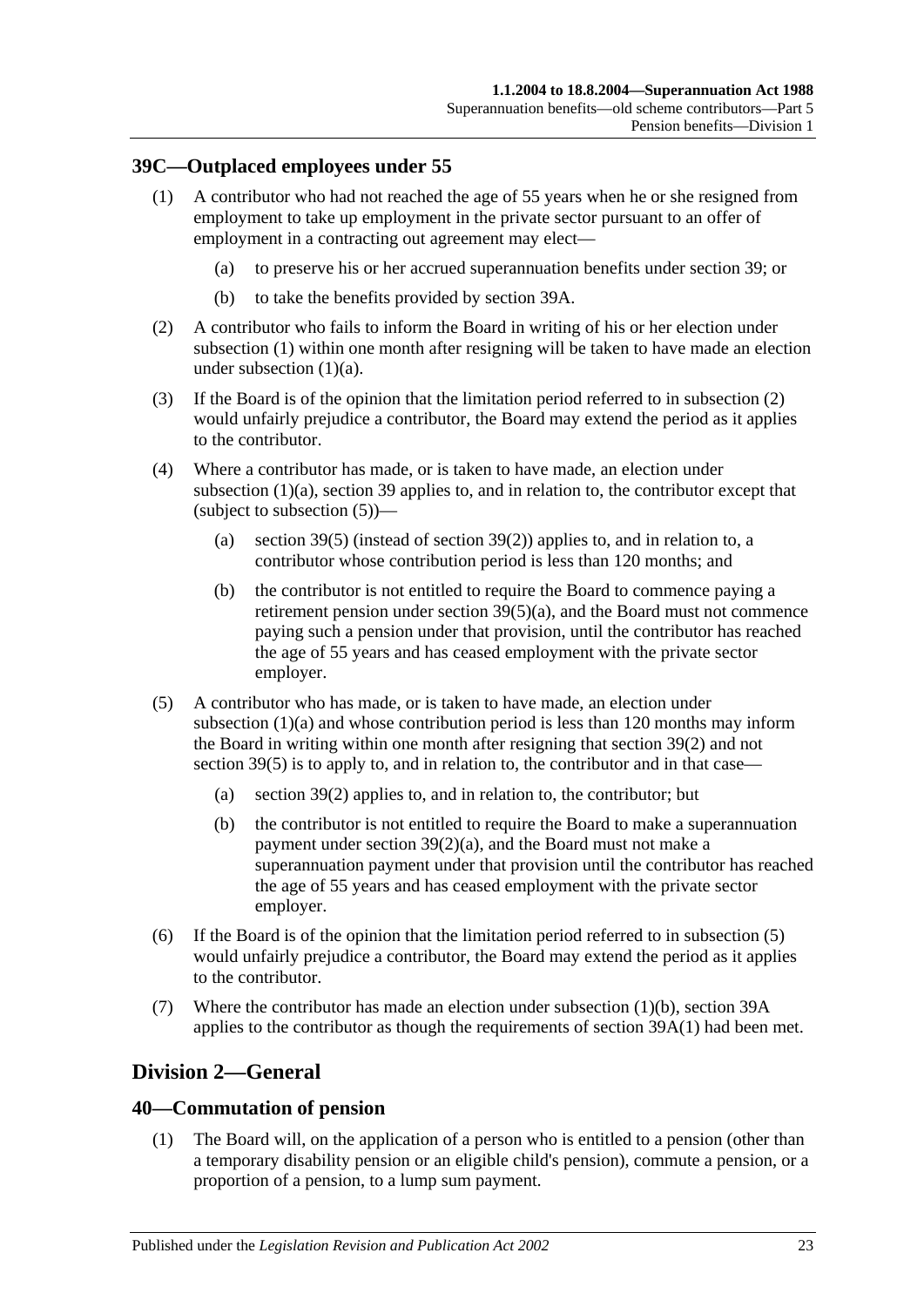- (2) The right of commutation is subject to the qualifications prescribed by regulation.
- <span id="page-67-0"></span>(3) In the commutation of a pension, commutation factors promulgated by regulation will be applied.
- (4) The amount of a commutation factor fixed under [subsection](#page-67-0) (3) may reflect the loss of the benefit provided by [section](#page-83-0)  $38(4)(a)$  or section  $47(3)$  as a result of the commutation of the pension or a proportion of the pension.

#### <span id="page-67-1"></span>**40A—Commutation to pay deferred superannuation contributions surcharge**

- (1) The Board will, on the application of a contributor who is entitled to a pension (other than a temporary disability pension) and who is liable for a deferred superannuation contributions surcharge, commute so much of the pension as is required to provide a lump sum equivalent to the amount of the surcharge.
- (2) An application under [subsection](#page-67-1) (1) must be made in writing to the Board before the expiration of the period of three months immediately following the date on which the notice given to the contributor by the Commissioner of Taxation under section 15(7) of the Commonwealth Act was issued.
- <span id="page-67-3"></span>(3) Where—
	- $(a)$ 
		- (i) a contributor who is liable for a deferred superannuation contributions surcharge dies before notice by the Commissioner of Taxation under section 15(7) of the Commonwealth Act is issued; or
		- (ii) a contributor who is liable for a deferred superannuation contributions surcharge dies within three months after the issue of such a notice without having commuted his or her pension under [subsection](#page-67-1) (1); and
	- (b) the contributor is survived by a spouse who is entitled to a pension as the contributor's spouse under this Act,

the Board will, subject to [subsection](#page-67-2) (5) on the application of the spouse, commute so much of the spouse's pension as is required to provide a lump sum equivalent to the amount of the surcharge.

- (4) An application under [subsection](#page-67-3) (3) must be made in writing to the Board before the expiration of the period of six months immediately following the contributor's death or the issue of the notice under section 15(7) of the Commonwealth Act, whichever is the later.
- <span id="page-67-2"></span>(5) The Board must not commute a pension under [subsection](#page-67-3) (3) unless it is satisfied that the resulting lump sum will be applied in payment of the surcharge or be used to reimburse the deceased contributor's estate, or the spouse or other person who has paid the surcharge on behalf of the estate.
- (6) The commutation factors to be applied in the commutation of a pension under this section will be determined by the Treasurer on the recommendation of an actuary.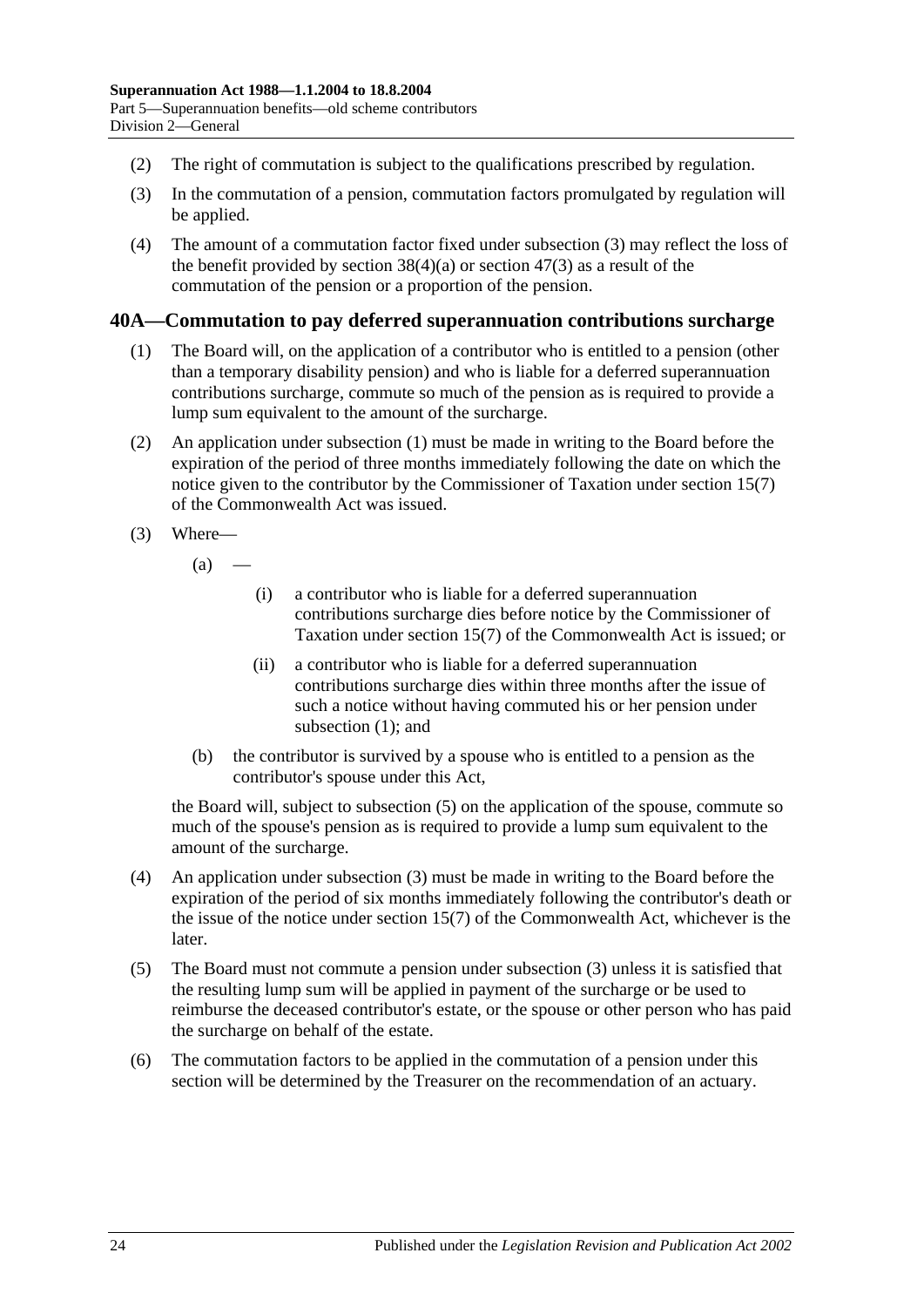- (7) If the Board is satisfied that—
	- (a) a contributor, or the spouse of contributor, is entitled to commute the whole of his or her pension under [section](#page-66-6) 40 and has done so except for a part that the contributor or spouse wishes to retain for the purpose of commutation under this section in order to pay the contributor's deferred superannuation contributions surcharge; and
	- (b) after commutation under this section for that purpose there will still be a part of the pension remaining uncommuted; and
	- (c) the part of the pension originally retained for commutation under this section was a reasonable estimate of the amount of the pension that would be required for that purpose,

the Board will, on the application of the contributor or spouse made at the same time as his or her application under [subsection](#page-67-1) (1) or [\(3\),](#page-67-3) commute the remaining uncommuted part of the pension using the factors applicable under [section](#page-66-6) 40.

(8) In this section—

*the Commonwealth Act* means the *Superannuation Contributions Tax (Members of Constitutionally Protected Superannuation Funds) Assessment and Collection Act 1997*;

*deferred superannuation contributions surcharge* in relation to a contributor means the amount that the member is liable to pay to the Commissioner under section 15(6) of the Commonwealth Act.

#### **41—Medical examination etc of invalid pensioner**

- (1) The Board may from time to time require an invalid pensioner who has not reached the age of retirement—
	- (a) to submit to a medical examination by a specified medical practitioner; or
	- (b) to undergo specified medical treatment; or
	- (c) to avail himself or herself of specified assistance.
- (2) The cost of a medical examination under this section will be met by the Board.
- (3) A pensioner will not be required to submit to a particular form of medical treatment if there is a conflict of opinion between recognised medical experts as to the desirability of the treatment.
- (4) If a pensioner fails to comply with a requirement under this section, the Board may suspend the pension until the requirement is complied with.

#### <span id="page-68-0"></span>**42—Suspension of pension if pensioner declines appropriate employment**

- (1) If appropriate employment is offered, at the request of the Minister, to an invalid or retrenchment pensioner who has not reached the age of retirement, the following provisions apply:
	- (a) if the pensioner accepts the offer and returns to employment—the pension will terminate but the former pensioner will be credited with contribution points and contribution months as if he or she had continued in employment and contributed at the standard contribution rate over the period of absence from employment;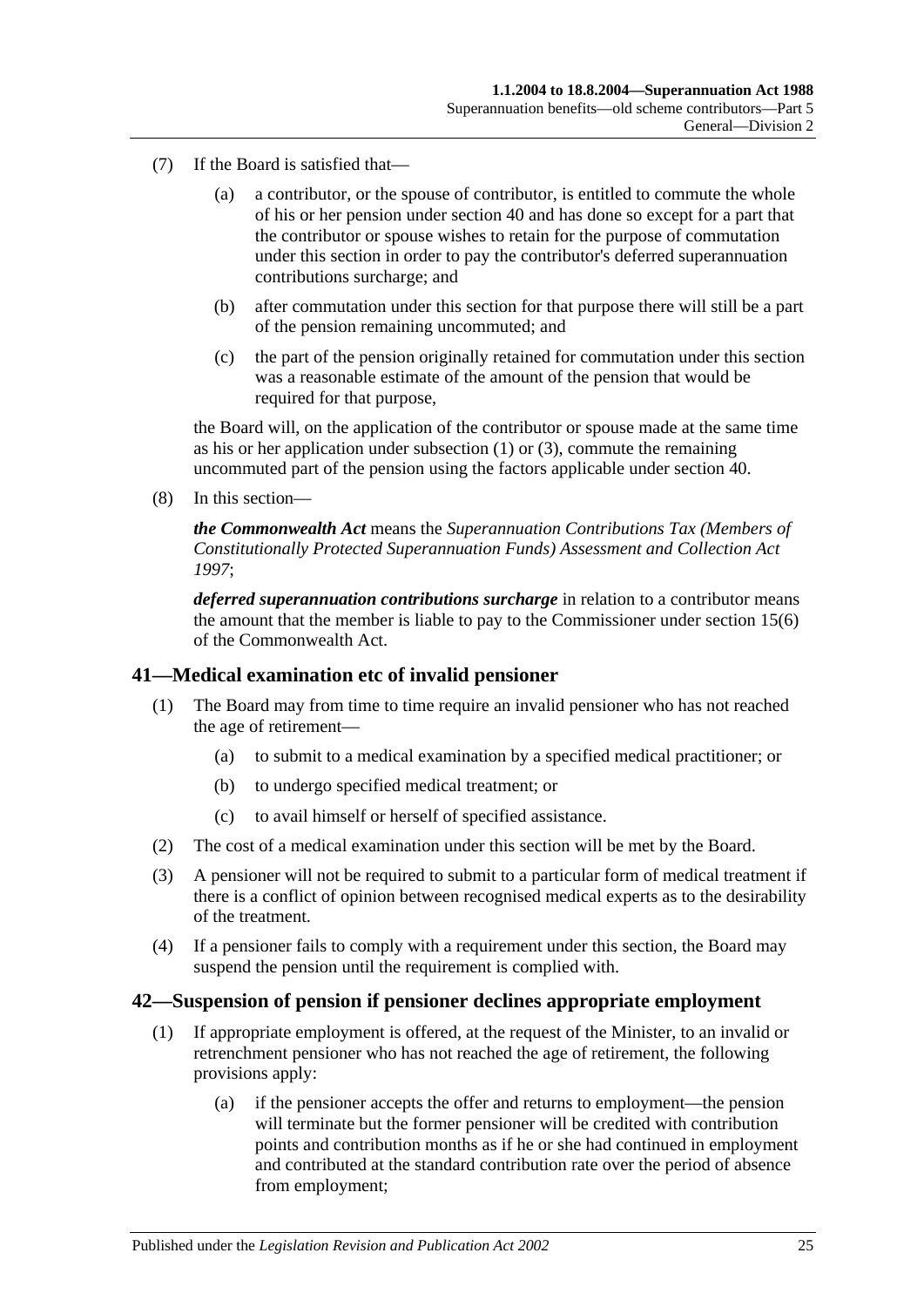- (b) if the pensioner does not accept the offer—the Board may suspend the pension until the pensioner reaches the age of retirement.
- (2) In determining whether a particular form of employment is appropriate to a particular pensioner, the following factors will be taken into account—
	- (a) the pensioner's qualifications;
	- (b) the pensioner's previous employment;
	- (c) the pensioner's state of health;
	- (d) the place at which the employment is available.
- (3) Employment will not be regarded as appropriate to a particular pensioner if the rate of salary applicable to the employment (expressed as an hourly rate) is less than 80 per cent of the rate of the pensioner's notional salary (expressed as an hourly rate).

#### <span id="page-69-1"></span>**42A—Offer of lump sum to certain invalid pensioners**

- $(1)$  If—
	- (a) the Board is satisfied on the advice of two medical practitioners that an invalid pensioner who has not reached the age of retirement is fit to be employed in full time or part time employment; but
	- (b) appropriate employment has not been offered to the pensioner under [section](#page-68-0) 42,

the Board may offer to pay a lump sum to the pensioner instead of his or her pension.

- <span id="page-69-0"></span>(2) The amount of the lump sum will be the greater of the following:
	- (a) an amount equivalent to the amount that would be produced by commutation of the whole of a pension calculated as follows:

$$
P = \frac{P_1 \times (360 - M)}{360}
$$

Where—

*P* is the pension

*P1* is the pension to which the pensioner was entitled immediately before the payment of the lump sum (expressed as an annual amount)

*M* is the number of complete months between the time when the lump sum is paid and when the pensioner would reach the age of retirement;

- (b) an amount equivalent to three times the amount of the pensioner's annual pension immediately before the lump sum is paid.
- (3) For the purposes of the commutation referred to in [subsection](#page-69-0) (2)—
	- (a) the commutation factors applicable on the commutation of a retirement pension will be used; and
	- (b) the contributor's age will be taken to be his or her age when the lump sum is paid or 55 years whichever is the greater.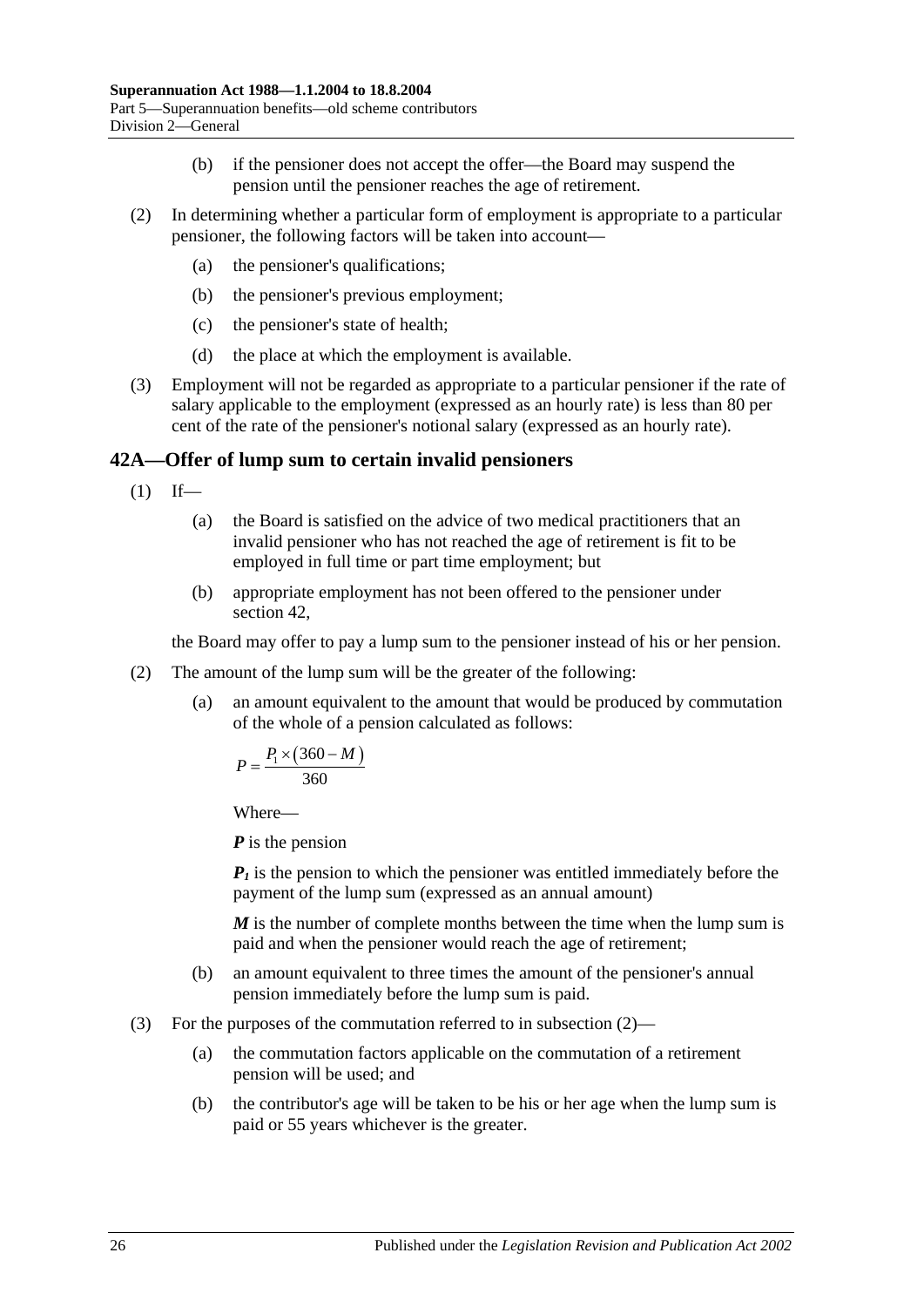(4) If the pensioner accepts the Board's offer under [subsection](#page-69-1) (1), the pensioner's right to future payments of the pension and all derivative rights cease on payment of the lump sum.

# **43—Notional extension of period of employment**

Where—

- (a) a contributor becomes entitled, on termination of his or her employment, to a pension; and
- (b) the contributor was, immediately before termination of employment, entitled to a period of recreation leave and is paid, or entitled to, a lump sum in lieu of that leave,

the contributor's employment will be taken to have been extended for a period equivalent to the period of recreation leave and the contributor is liable for contributions in respect of that period and is entitled to benefits at the end of that period as though he or she had remained in employment and had received the lump sum as salary during that period.

## <span id="page-70-1"></span><span id="page-70-0"></span>**43A—Proportion of pension etc to be charged against contribution account etc**

- (1) A proportion of a pension or lump sum paid to, or in relation to, a contributor will be charged against the contributor's contribution account or, if the account has been closed, will be charged against the relevant division of the Fund.
- (2) The proportion for the purposes of [subsection](#page-70-1) (1) will be equivalent to the proportion of the future benefits payable under this Part that can, in the opinion of the Board, be met from the Fund.
- (3) The opinion of the Board must be based on the most recent triennial report under [section](#page-18-0) 21(4).

#### <span id="page-70-2"></span>**43AA—Closure of contribution accounts**

- (1) The Board may close the account of a contributor if—
	- (a) the contributor has retired or resigned from employment and is in receipt of a pension under this Part; or
	- (b) the contributor's employment has been terminated by retrenchment or on account of invalidity and the contributor—
		- (i) has reached the age of retirement; and
		- (ii) is in receipt of a pension under this Part; or
	- (c) the contributor has died.
- (2) If, after a contribution account has been closed under [subsection](#page-70-2) (1), a benefit becomes payable under this Part that depends wholly or partly on the balance standing to the credit of the account, the benefit will be determined on the basis of the balance that would have stood to the credit of the account if it had not been closed.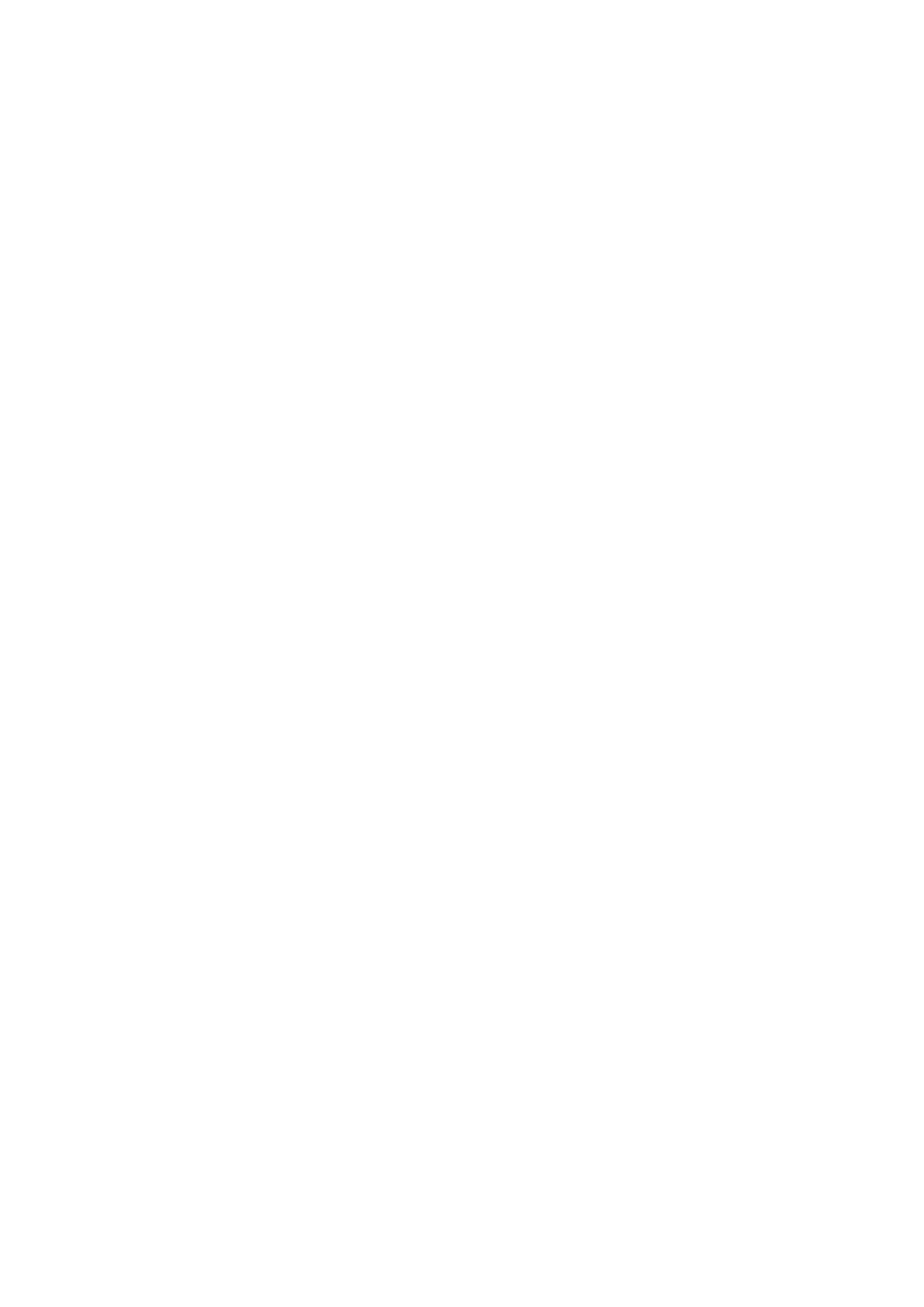# **Part 5A—Family Law Act provisions**

# **Division 1—Preliminary**

# **43AB—Purpose of this Part**

The purpose of this Part is to facilitate the division under the *Family Law Act 1975* of the Commonwealth of superannuation interests between spouses who have separated.

# **43AC—Interpretation**

In this Part, unless the contrary intention appears—

*Commonwealth regulations* means the *Family Law (Superannuation) Regulations 2001* (No. 303 as amended) of the Commonwealth;

*defined benefit interest* means a benefit or superannuation interest that is a function of salary and membership or service;

*eligible person*, in relation to a superannuation interest of a contributor, has the same meaning as in section 90MZB of the *Family Law Act 1975* of the Commonwealth;

*flag lifting agreement* has the same meaning as in Part VIIIB of the *Family Law Act 1975* of the Commonwealth;

*growth phase* has the same meaning as in the Commonwealth regulations;

*member spouse* has the same meaning as in Part VIIIB of the *Family Law Act 1975* of the Commonwealth;

*non-member spouse* has the same meaning as in Part VIIIB of the *Family Law Act 1975* of the Commonwealth;

*operative time* has the same meaning as in Part VIIIB of the *Family Law Act 1975* of the Commonwealth;

*payment phase* has the same meaning as in the Commonwealth regulations;

*payment split* has the same meaning as in Part VIIIB of the *Family Law Act 1975* of the Commonwealth;

*relevant date* has the same meaning as in the Commonwealth regulations;

*SIS Act* means the *Superannuation Industry (Supervision) Act 1993* of the Commonwealth;

*Southern State Superannuation Fund* means the fund of that name established under the *[Southern State Superannuation Act](http://www.legislation.sa.gov.au/index.aspx?action=legref&type=act&legtitle=Southern%20State%20Superannuation%20Act%201994) 1994*;

*splitting instrument* means—

- (a) a superannuation agreement; or
- (b) a flag lifting agreement that provides for a payment split; or
- (c) a splitting order;

*splitting order* has the same meaning as in Part VIIIB of the *Family Law Act 1975* of the Commonwealth;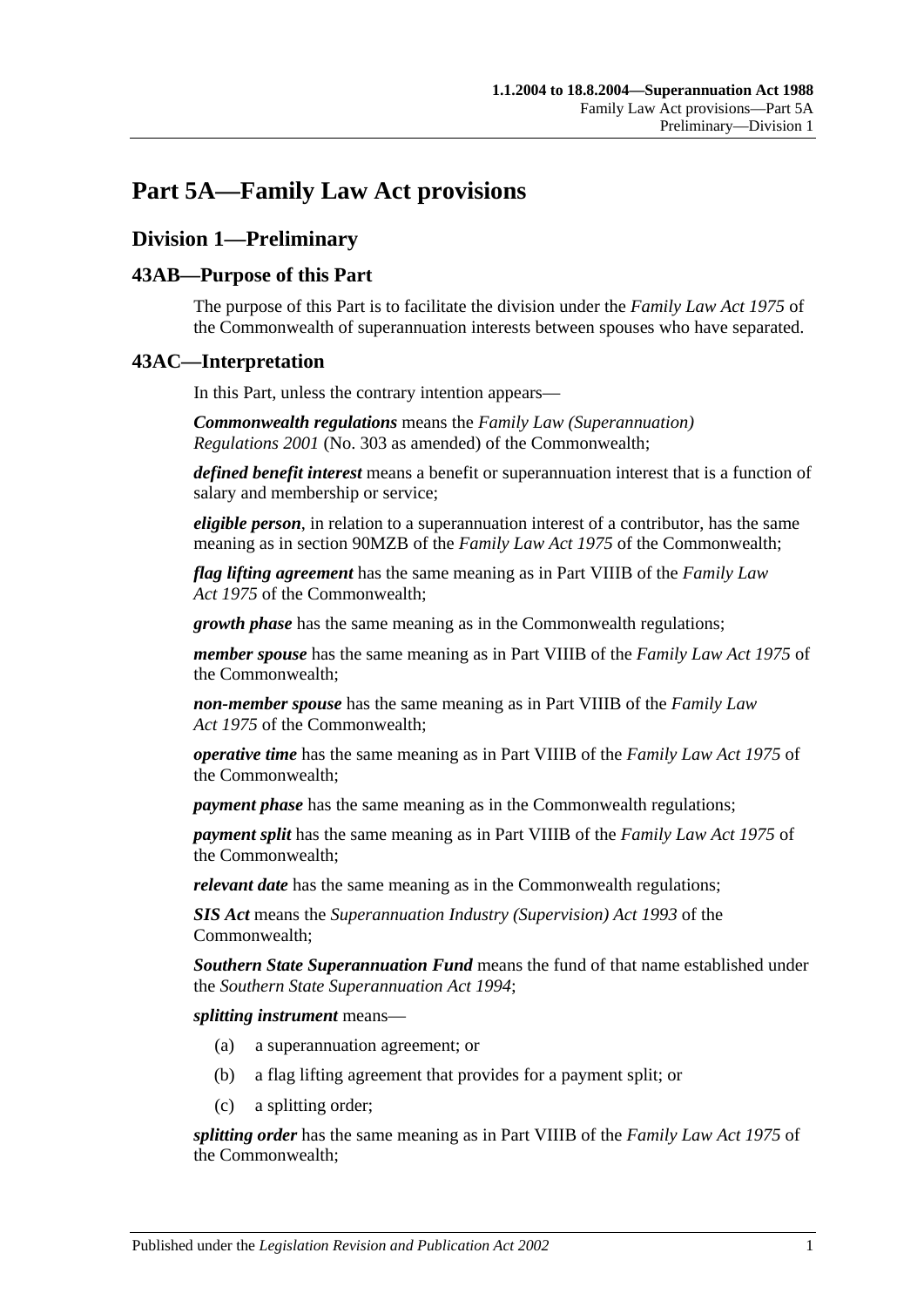*superannuation agreement* has the same meaning as in Part VIIIB of the *Family Law Act 1975* of the Commonwealth.

# <span id="page-73-1"></span>**43AD—Value of superannuation interest**

- (1) For the purposes of this Part (but subject to [subsection](#page-73-0) (2)), the value of any superannuation interest will be determined in accordance with Part 5 of the Commonwealth regulations (insofar as those regulations provide a method for determining that value), subject to any modification prescribed by regulation under this Act.
- <span id="page-73-0"></span>(2) An approval of the Commonwealth Minister under regulation 38 or 43A of the Commonwealth regulations that relates to a superannuation interest under this Act will have effect for the purposes of this Part.

### **43AE—Board to comply with Commonwealth requirements**

The Board must comply with the requirements imposed on the Board under Part VIIIB of the *Family Law Act 1975* of the Commonwealth.

## **43AF—Reduction in member's entitlement**

- (1) Despite the other provisions of this Act, if a payment split is payable with respect to the superannuation interest of a contributor, there is a corresponding reduction in the entitlement of the contributor under this Act.
- <span id="page-73-2"></span>(2) A reduction in the entitlement of a contributor will be given effect as follows:
	- (a) the contributor's contribution account will be subject to a charge that takes effect by reducing the balance of that account at the operative time (insofar as a balance exists) by a percentage equal to the percentage that the non-member spouse's share in the relevant superannuation interest bears to the total value of the contributor's accrued superannuation benefit at the operative time (and any relevant method or factor that applies under [section](#page-73-1) 43AD will be applied); and
	- (b) except with respect to a pension in the payment phase, any entitlement in respect of a pension in the growth phase and any employer-funded component of a superannuation benefit payable to the contributor after the creation of the relevant interest for the benefit of the non-member spouse will, as from the operative time, be subject to a reduction that takes effect by reducing—
		- (i) the number of contribution points; and
		- (ii) factors "M" and "n" in a formula under this Act (insofar as they are relevant to a determination of an employer-funded component in the particular case),

to the extent necessary to take into account, to its full extent, the employer-funded component of the value of the non-member spouse's interest (and any relevant method or factor that applies under [section](#page-73-1) 43AD will be applied); and

- (c) any pension in the payment phase will, depending on the terms of the splitting instrument, be reduced by—
	- (i) the value of the non-member spouse's share in the relevant superannuation interest; or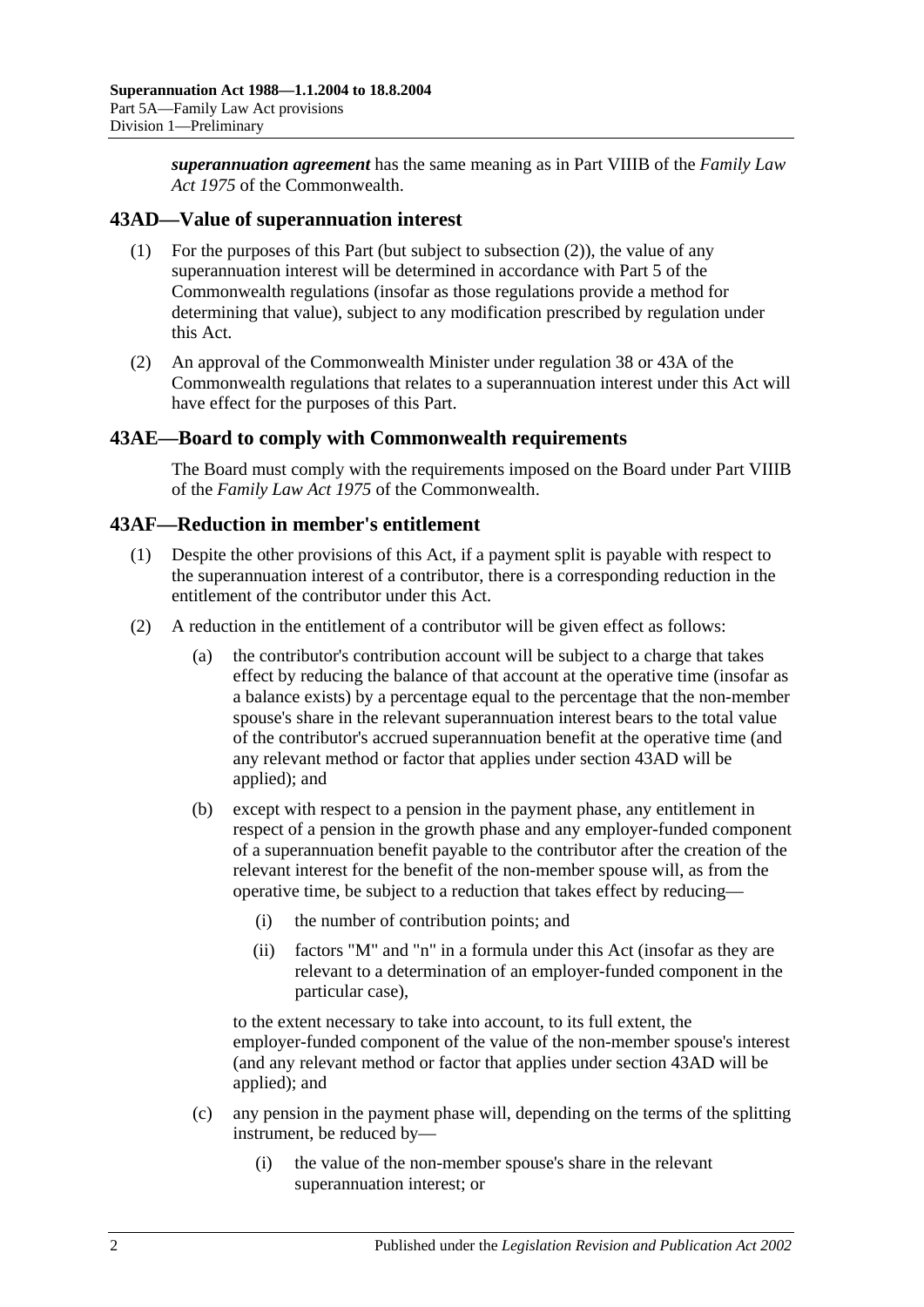- (ii) the percentage of the relevant superannuation interest to be shared with the non-member spouse.
- (3) A reduction in the entitlement of a contributor will not extend to any superannuation benefit that is not a splittable payment under Part VIIIB of the *Family Law Act 1975* of the Commonwealth.
- (4) A reduction in contribution points in connection with the operation of this Part does not affect the aggregate of contribution points that would apply under [section](#page-24-0) 24 but for the operation of [subsection](#page-73-2) (2).
- (5) If 2 or more reductions must be made with respect to an entitlement of a contributor because 2 or more splitting instruments have been served on the Board, the Board may determine to apply the reductions separately, or in aggregate.

# **43AG—Benefit not payable to spouse on death of member if split has occurred**

If a contributor dies and is survived by a spouse who has received, is receiving, or is entitled to receive a benefit under a splitting instrument, the spouse is not entitled to a benefit under this Act in respect of the deceased contributor (except in accordance with the instrument) and will not be considered to be a spouse of the deceased contributor for the purposes of [section](#page-82-0) 46 (if relevant).

# **Division 2—New scheme contributors**

## **43AH—Application of Division**

This Division applies only to the division of superannuation interests in respect of member spouses who are new scheme contributors.

# **43AI—Accrued benefit multiple**

- (1) For the purposes of the Commonwealth regulations, the *accrued benefit multiple* in respect of a superannuation interest payable as a lump sum is the multiple of annual salary that the member spouse would be entitled to receive at the prescribed date assuming that the member spouse retired on that day at or over the age of retirement (as the case requires) with the member spouse's accrued contribution points and contribution period as at that day.
- (2) In addition to any other information that may be provided by the Board in connection with this Part, the Board may, on application, provide to an eligible person a statement of the value of a superannuation interest of a member spouse who is a new scheme contributor, as at a particular date specified in the application.
- (3) In this section—

*prescribed date* is the date that is relevant to the determination of an accrued benefit multiple in the particular circumstances.

### <span id="page-74-0"></span>**43AJ—Non-member spouse's entitlement**

(1) The Board must, on service of a splitting instrument in respect of a lump sum benefit, create an interest for the non-member spouse named in the instrument in accordance with the provisions of the instrument, with effect from the operative time.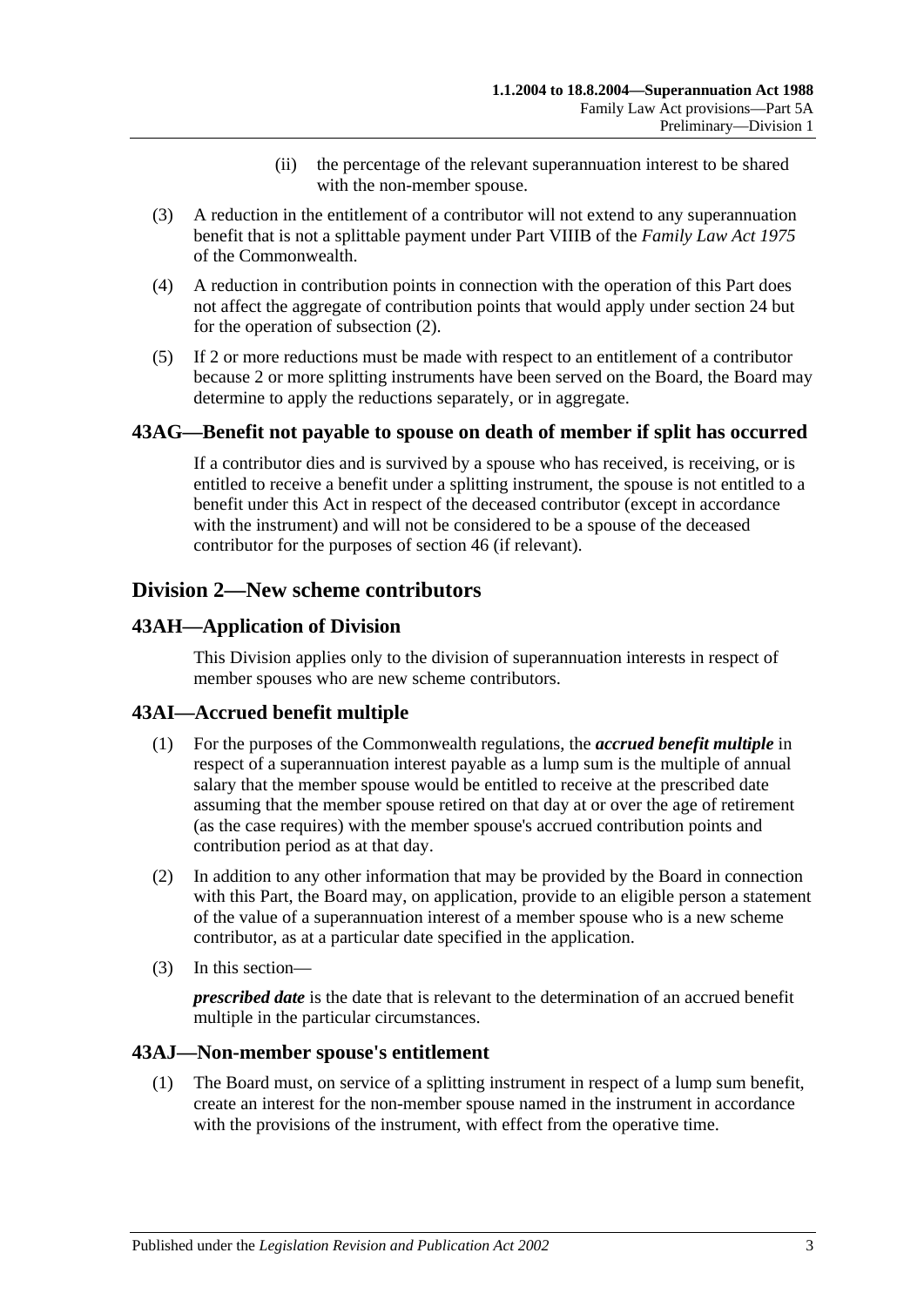- (2) The value of the non-member spouse's interest will be determined by reference to the provisions of the instrument but in any event may not exceed the value of the member spouse's interest.
- <span id="page-75-1"></span><span id="page-75-0"></span>(3) The interest of a non-member spouse under [subsection](#page-74-0) (1) will, according to the election of the non-member spouse—
	- (a) be paid out to the extent (if any) that payment can be made in accordance with the SIS Act; or
	- (b) be rolled over to the credit of the non-member spouse in an account (which may need to be established) in the name of the non-member spouse in the Southern State Superannuation Fund; or
	- (c) be rolled over or transferred to some other superannuation fund or scheme approved by the Board.
- (4) The Board must take the action required under [subsection](#page-75-0) (3) within 28 days after receiving the relevant election.
- (5) However, if an election is not made by the non-member spouse before the end of 28 days after the Board gives notice to the non-member spouse in the manner contemplated by the regulations, the Board must, subject to the regulations, roll over the interest to the credit of the non-member spouse under [subsection](#page-75-1) (3)(b).

# **Division 3—Old scheme contributors**

# **43AK—Application of Division**

This Division applies only to the division of superannuation interests in respect of member spouses who are old scheme contributors.

# **43AL—Accrued benefit multiple**

- (1) For the purposes of the Commonwealth regulations, the *accrued benefit multiple* in respect of a superannuation interest payable as a pension is the percentage of annual salary that the member spouse would be entitled to receive as a pension at the prescribed date assuming that the member spouse retired on that day at or over the age of retirement (as the case requires) with the member spouse's accrued contribution points and contribution period as at that day.
- (2) For the purposes of the Commonwealth regulations, the *accrued benefit multiple* in respect of a superannuation interest payable as a lump sum that is a defined benefit interest is the multiple of annual salary that the member spouse would be entitled to receive at the prescribed date assuming that the member spouse retired on that day at or over the age of retirement (as the case requires) and was taking his or her entitlement under the Act on that day.
- (3) In addition to any other information that may be provided by the Board in connection with this Part, the Board may, on application, provide to an eligible person a statement of the value of a superannuation interest of a member spouse who is an old scheme contributor, as at a particular date specified in the application.
- (4) In this section—

*prescribed date* is the date that is relevant to the determination of an accrued benefit multiple in the particular circumstances.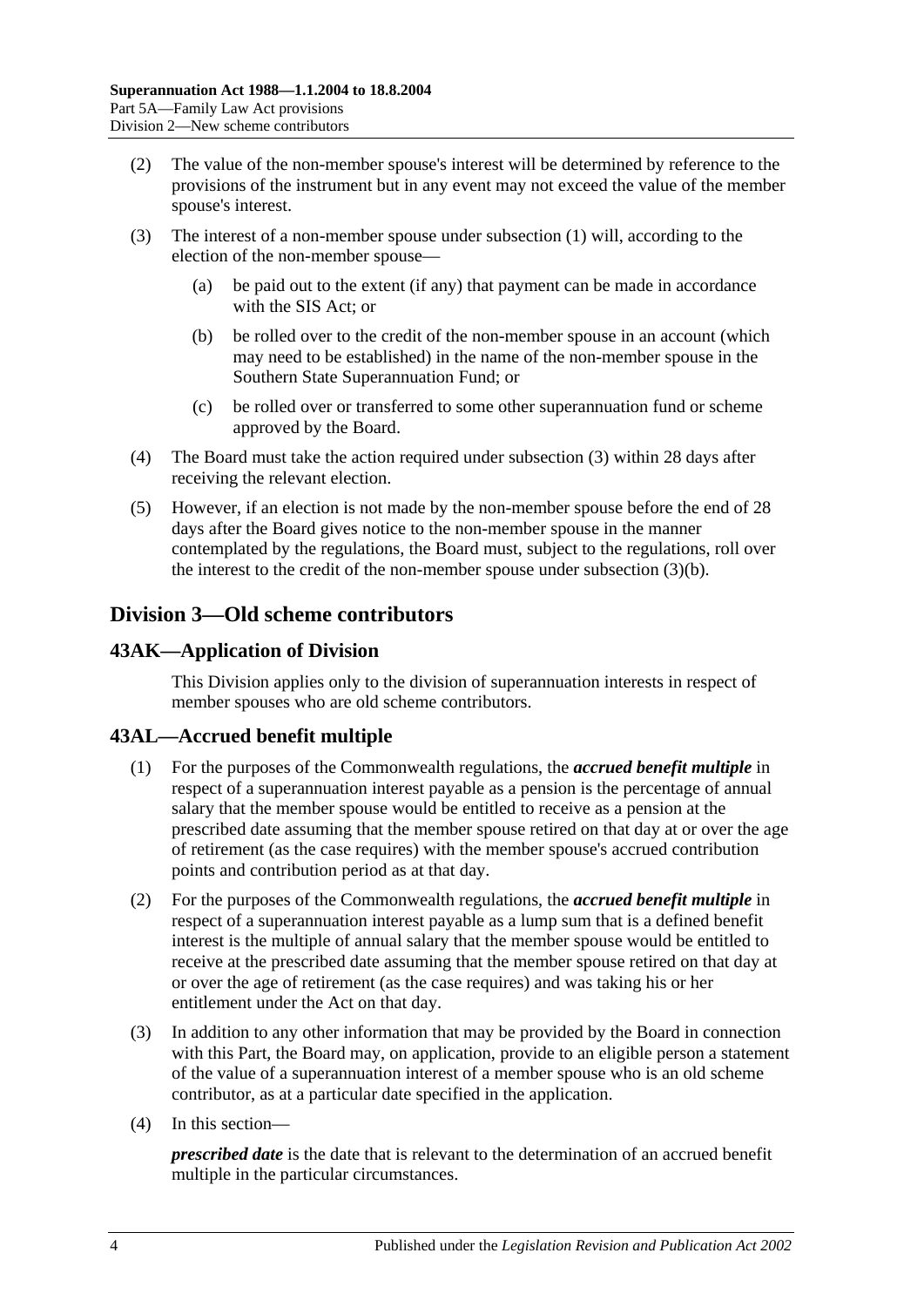# **43AM—Non-member spouse's entitlement**

- (1) The Board must, on service of a splitting instrument, create an interest for the non-member spouse named in the instrument, with effect from the operative time.
- (2) The form of the non-member spouse's interest will be determined on the basis of whether the superannuation interest is in the growth phase or the payment phase, by the nature of the member spouse's superannuation interest, and by reference to the provisions of the instrument.

# **43AN—Non-member spouse's entitlement where pension is in growth phase**

- (1) If the Board is served with a splitting instrument in respect of a pension that is in the growth phase, the non-member spouse is not entitled to receive his or her entitlement in the form of a pension commencing at the same time as the member spouse's pension under this Act but is, instead, entitled to have a lump sum determined under this section paid on his or her behalf in accordance with this Part.
- (2) The lump sum to which a non-member spouse is entitled, as at the operative time, will be determined—
	- (a) where the splitting instrument specifies a percentage of the member spouse's superannuation interest for the purposes of the split—by applying that percentage split to the member spouse's superannuation entitlement based on the relevant accrued benefit multiple and by applying any relevant method or factor that applies under [section](#page-73-1) 43AD;
	- (b) subject to [subsection](#page-76-0) (3), where the splitting instrument specifies a lump sum amount for the purposes of the split—by adopting that lump sum.
- <span id="page-76-0"></span>(3) The value of a lump sum payable to a non-member spouse under this section must not exceed the value of the member spouse's interest.

### <span id="page-76-1"></span>**43AO—Non-member spouse's entitlement where pension is in payment phase**

- (1) If the Board is served with a splitting instrument in respect of a pension that is in the payment phase, the Board must split the pension between the member spouse and non-member spouse in accordance with the instrument, with effect from the operative time.
- (2) The non-member spouse may—
	- $(a)$
- (i) in accordance with the terms of the splitting instrument; or
- (ii) by notice in writing given to the Board within the prescribed period,

elect to have the whole of his or her share of the superannuation interest determined under [subsection](#page-76-1) (1) converted to (and taken as) a separate pension entitlement (to be referred to as an *associate pension* for the purposes of this Act) for the lifetime of the non-member spouse; or

<span id="page-76-2"></span>(b) by notice in writing given to the Board within the prescribed period, elect to have the whole of his or her share of the superannuation interest determined under [subsection](#page-76-1) (1) commuted to a lump sum.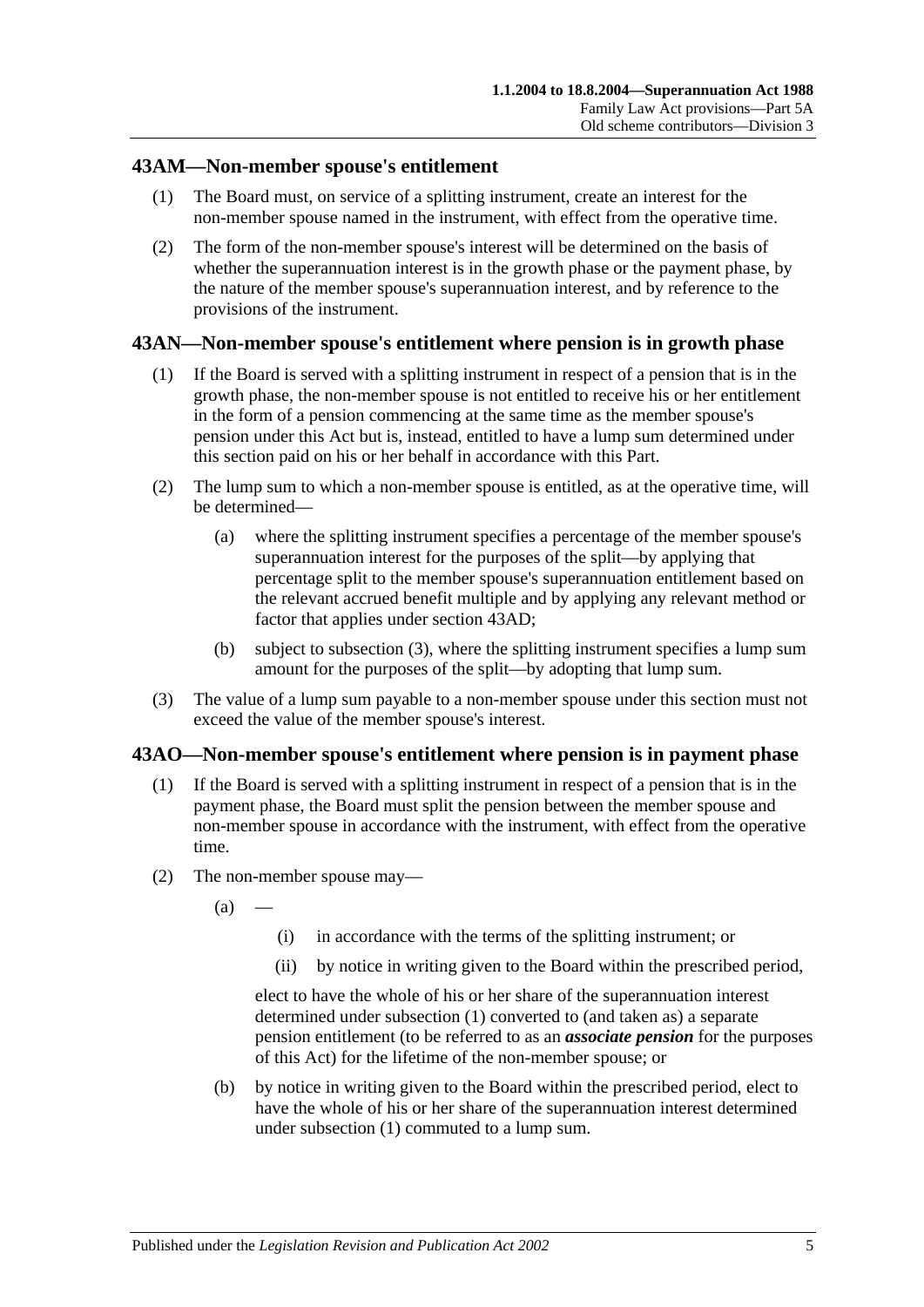- (3) The following provisions will apply with respect to an associate pension:
	- (a) the amount of the pension will be determined by applying the methods and factors prescribed by the regulations;
	- (b) the non-member spouse will not be taken to be a contributor on account of the entitlement to the pension;
	- (c) the pension will be indexed;
	- (d) no derivative, reversionary or other rights will arise or continue on account of the entitlement to the pension after the death of the non-member spouse.
- (4) A lump sum under [subsection](#page-76-2) (2)(b) will be determined by applying the methods and factors prescribed by the regulations.
- (5) If the non-member spouse is taking his or her entitlement as a pension (other than an associate pension) and there is a reduction in the member spouse's pension under this Act, there will be a corresponding reduction in the non-member spouse's pension.
- (6) If the non-member spouse is taking his or her entitlement as a pension (other than an associate pension) and the payment of the member spouse's pension ceases, there will be a corresponding cessation in the payment of the non-member spouse's pension.
- <span id="page-77-0"></span>(7) If the non-member spouse dies while entitled to, or in receipt of, a pension under this section (other than an associate pension), the non-member spouse's legal representative may, by notice in writing given to the Board within the prescribed period, elect to have the pension commuted to a lump sum.
- (8) A lump sum under [subsection](#page-77-0) (7) will be determined by applying the methods and factors prescribed by the regulations to the non-member spouse's entitlement.
- (9) In this section—

*legal representative*, in relation to a deceased non-member spouse, means a person—

- (a) holding office as executor of the will of the deceased non-member spouse where probate of the will has been granted or resealed in South Australia or any other State or a Territory; or
- (b) holding office in South Australia or any other State or a Territory as administrator of the estate of the deceased non-member spouse.

### <span id="page-77-1"></span>**43AP—Payment of non-member spouse's entitlement**

- <span id="page-77-2"></span>(1) If the interest of a non-member spouse created under this Division after service of a splitting instrument or after the commutation of a pension payable to the non-member spouse is a lump sum, the interest will, according to the election of the non-member spouse—
	- (a) be paid out to the extent (if any) that payment can be made in accordance with the SIS Act; or
	- (b) be rolled over to the credit of the non-member spouse in an account (which may need to be established) in the name of the non-member spouse in the Southern State Superannuation Fund; or
	- (c) be rolled over or transferred to some other superannuation fund or scheme approved by the Board.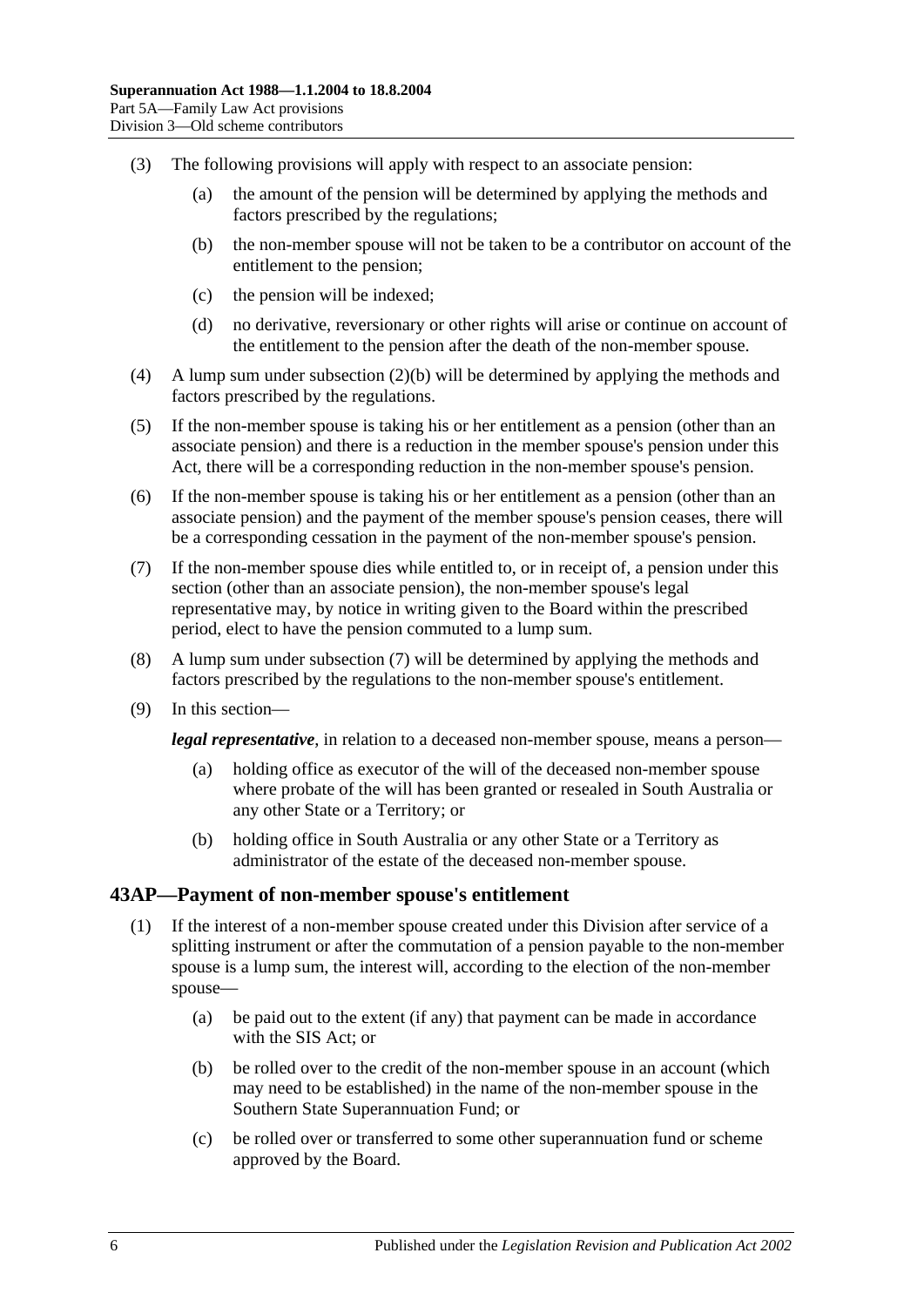- (2) The Board must take the action required under [subsection](#page-77-1) (1) within 28 days after receiving the relevant election.
- (3) However, if an election is not made by the non-member spouse before the end of 28 days after the Board gives notice to the non-member spouse in the manner contemplated by the regulations, the Board must, subject to the regulations, roll over the interest to the credit of the non-member spouse under [subsection](#page-77-2) (1)(b).
- (4) If the interest of a non-member spouse created under this Division after service of a splitting instrument is a pension (and the non-member spouse has not directed that the pension be commuted to a lump sum), the Board must split the relevant pension within the prescribed period after receipt of the splitting instrument (with effect from the relevant date), and begin to make the payments in accordance with the regulations (subject to any cessation of the payment of the member spouse's pension).

# **Division 4—Fees**

# <span id="page-78-0"></span>**43AQ—Fees**

- (1) The Board may fix fees in respect of matters in relation to which fees may be charged under regulation 59 of the Commonwealth regulations.
- (2) Any fee fixed under [subsection](#page-78-0) (1) that is payable by a member spouse or a non-member spouse and has not been paid within 1 month of the amount becoming payable may be deducted by the Board—
	- (a) if the outstanding fee is payable by a member spouse—
		- (i) from the member spouse's contribution account; or
		- (ii) from any benefit payable to the member spouse under this Act;
	- (b) if the outstanding fee is payable by a non-member spouse—
		- (i) from any interest that is to be rolled over or transferred to a fund for the benefit of the non-member spouse; or
		- (ii) from any other benefit payable to the non-member spouse under this Act.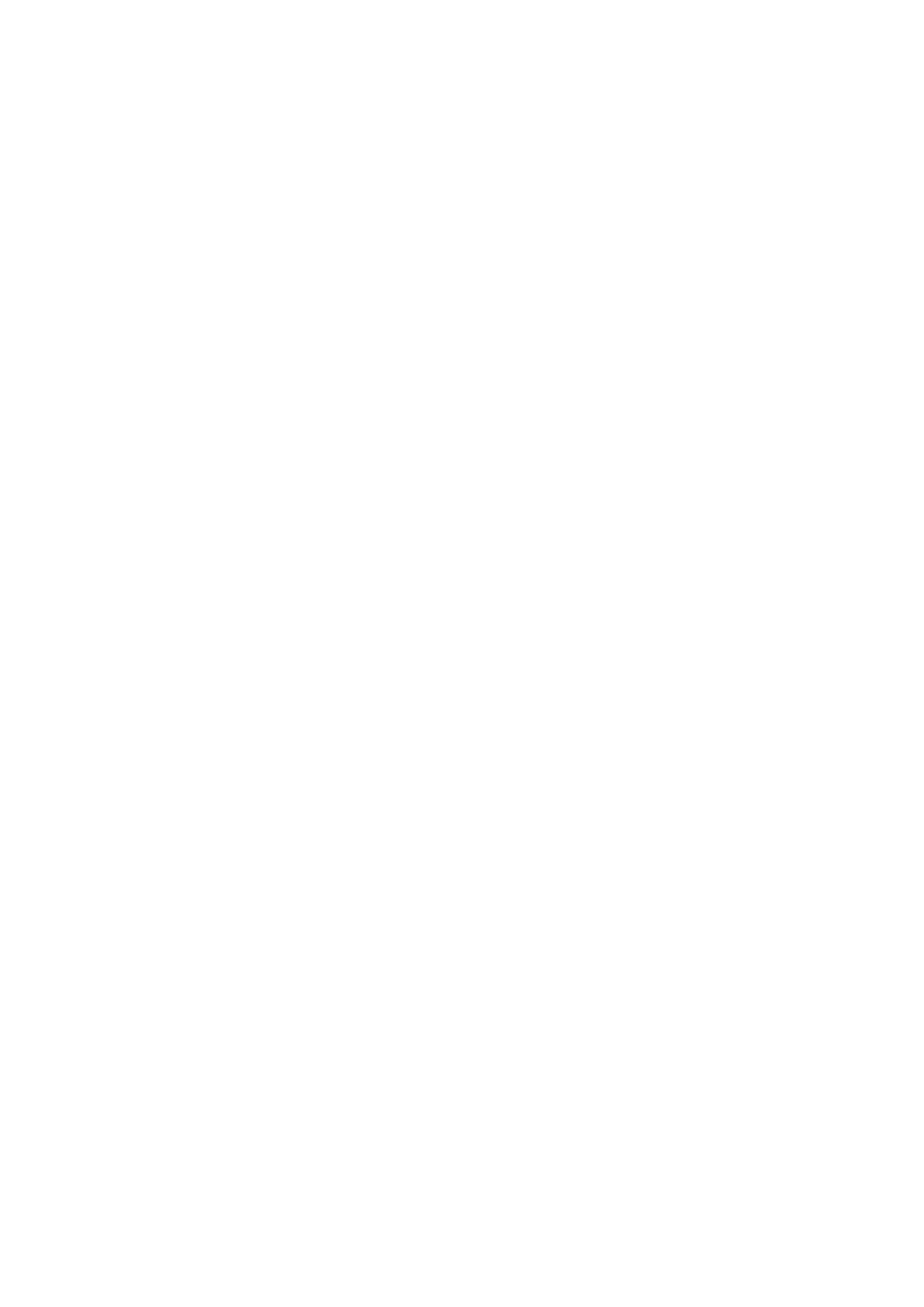# **Part 6—Miscellaneous**

# **43B—Exclusion of benefits under awards etc**

- (1) A person who employs a contributor in employment to which this Act applies cannot be required by or under the *[Industrial Relations Act \(S.A.\)](http://www.legislation.sa.gov.au/index.aspx?action=legref&type=act&legtitle=Industrial%20Relations%20Act%20(S.A.)%201972) 1972* or by an award, industrial agreement or contract of employment to make a payment or payments
	- in the nature of superannuation; or
	- (b) to a superannuation fund,

for the benefit of the contributor or for the benefit of some other person in respect of the contributor.

- (2) An award cannot be made or varied under the *[Industrial Relations Act \(S.A.\)](http://www.legislation.sa.gov.au/index.aspx?action=legref&type=act&legtitle=Industrial%20Relations%20Act%20(S.A.)%201972) 1972* on or after 1 July 1992 under which a person who employs, or has employed, a contributor is required to make a payment or payments in respect of a period of employment to which this Act applies occurring before that date—
	- (a) in the nature of superannuation; or
	- (b) to a superannuation fund,

for the benefit of the contributor or for the benefit of some other person in respect of the contributor.

### **44—Review of the Board's decisions**

- (1) Any person who is dissatisfied with a decision of the Board under this Act may appeal to the Administrative and Disciplinary Division of the District Court or to the Board against the decision.
- (4) On an appeal to the Board, the Board may substitute another decision for its original decision or confirm its original decision.

### <span id="page-80-2"></span>**45—Effect of workers compensation etc on pension**

- (1) Where at any time during a financial year—
	- (a) a contributor, who has not reached the age of retirement, is receiving, or would but for this subsection be entitled to receive, a pension (not being a pension granted on the basis of the contributor's age) under this Act;
	- (b) the contributor is also receiving or entitled to receive income of one or both of the following kinds:
		- (i) weekly workers compensation payments;
		- (ii) income from remunerative activities engaged in by the contributor,

<span id="page-80-1"></span><span id="page-80-0"></span>the following provisions apply:

(c) the pension will be reduced by the amount of the workers compensation payments and if those payments equal or exceed the amount of the pension, the pension will be suspended;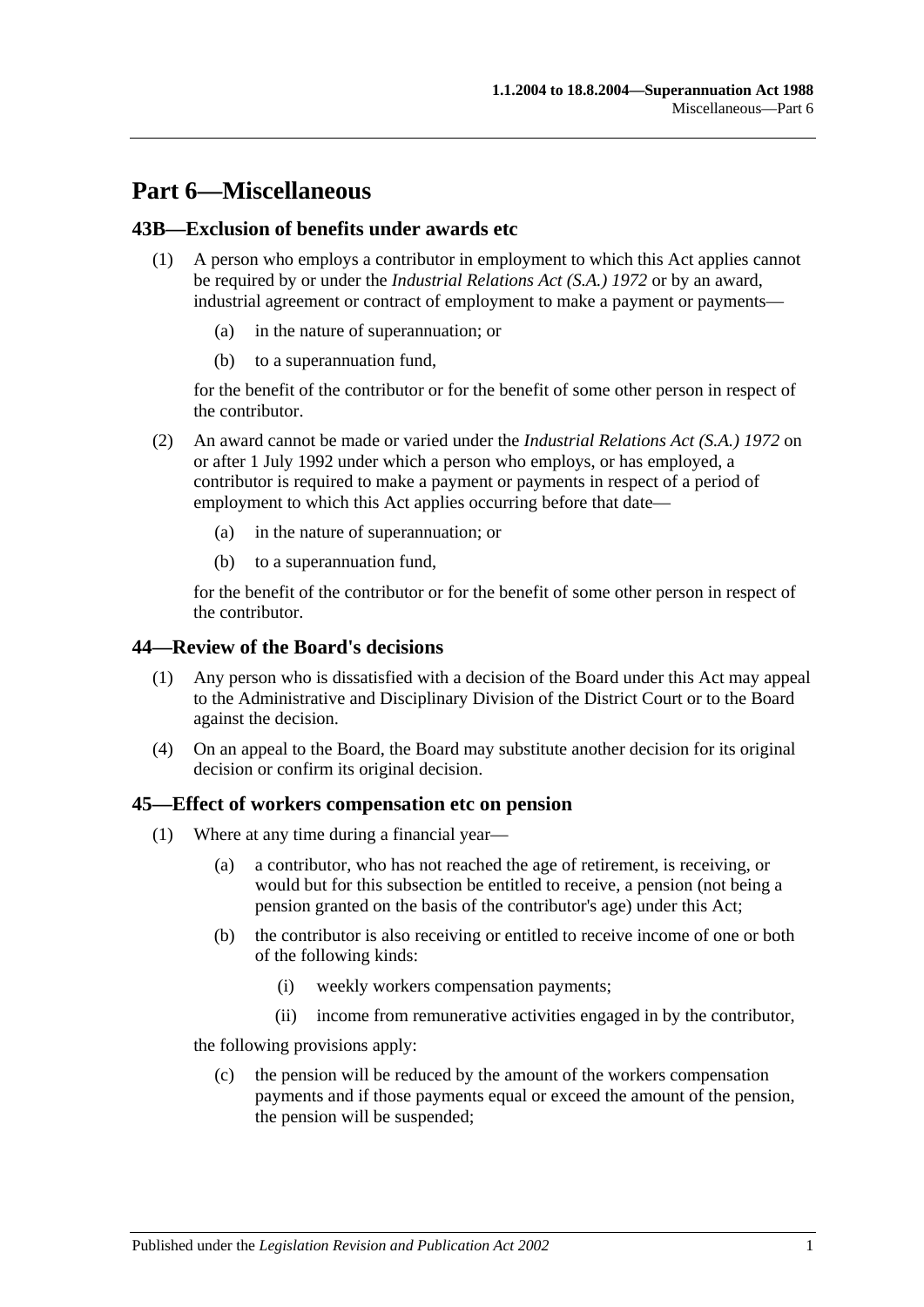- (d) the Board must estimate the income (if any) that the contributor is likely to receive during the financial year from remunerative activities engaged in by the contributor;
- <span id="page-81-0"></span>(e) it must be assumed that the income estimated by the Board will be paid at a uniform rate throughout the financial year;
- <span id="page-81-1"></span>(f) if the aggregate of the pension and the workers compensation payments (if any) and the income from remunerative activities (if any) (paid at the rate assumed, by [paragraph](#page-81-0) (e)) exceeds the contributor's notional salary, the pension will be reduced by the amount of the excess and, if that amount equals or exceeds the amount of the pension, the pension will be suspended;
- (g) at the end of the financial year the Board must determine the income from remunerative activities actually received by the contributor during that year and if, on the basis of the income actually received—
	- (i) the pension has been underpaid, an amount equivalent to the underpayment must be paid to the contributor or if the contributor has died, to his or her estate;
	- (ii) the pension has been overpaid, the amount overpaid may be deducted from future payments of pension or from any other amount to be paid to the contributor under this Act or, if the contributor has died, the amount overpaid is a debt due by the contributor's estate to the Treasurer.
- (1a) Income of a kind referred to in [subsection](#page-80-0)  $(1)(b)(i)$  and  $(ii)$  will—
	- (a) in the case of workers compensation payments—be taken to include payments lawfully made to some person other than the contributor;
	- (b) in the case of income from remunerative activities—be taken to include—
		- (i) the monetary value of income that is in a non-monetary form; and
		- (ii) income lawfully paid to some person other than the contributor.
- (2) Where—
	- (a) the spouse of a deceased contributor is receiving or would, but for this subsection, be entitled to receive, a pension under this Act; and
	- (b) the spouse is also receiving, or entitled to receive weekly workers compensation payments in consequence of the contributor's death; and
	- (ba) the contributor would not have reached the age of retirement if he or she were still alive,

the following provisions apply—

- (c) if the weekly workers compensation payments equal or exceed the amount of the pension, the pension will be suspended;
- (d) in any other case, the pension will be reduced so that the aggregate equals the pension that the spouse would have received if there had been no entitlement to workers compensation.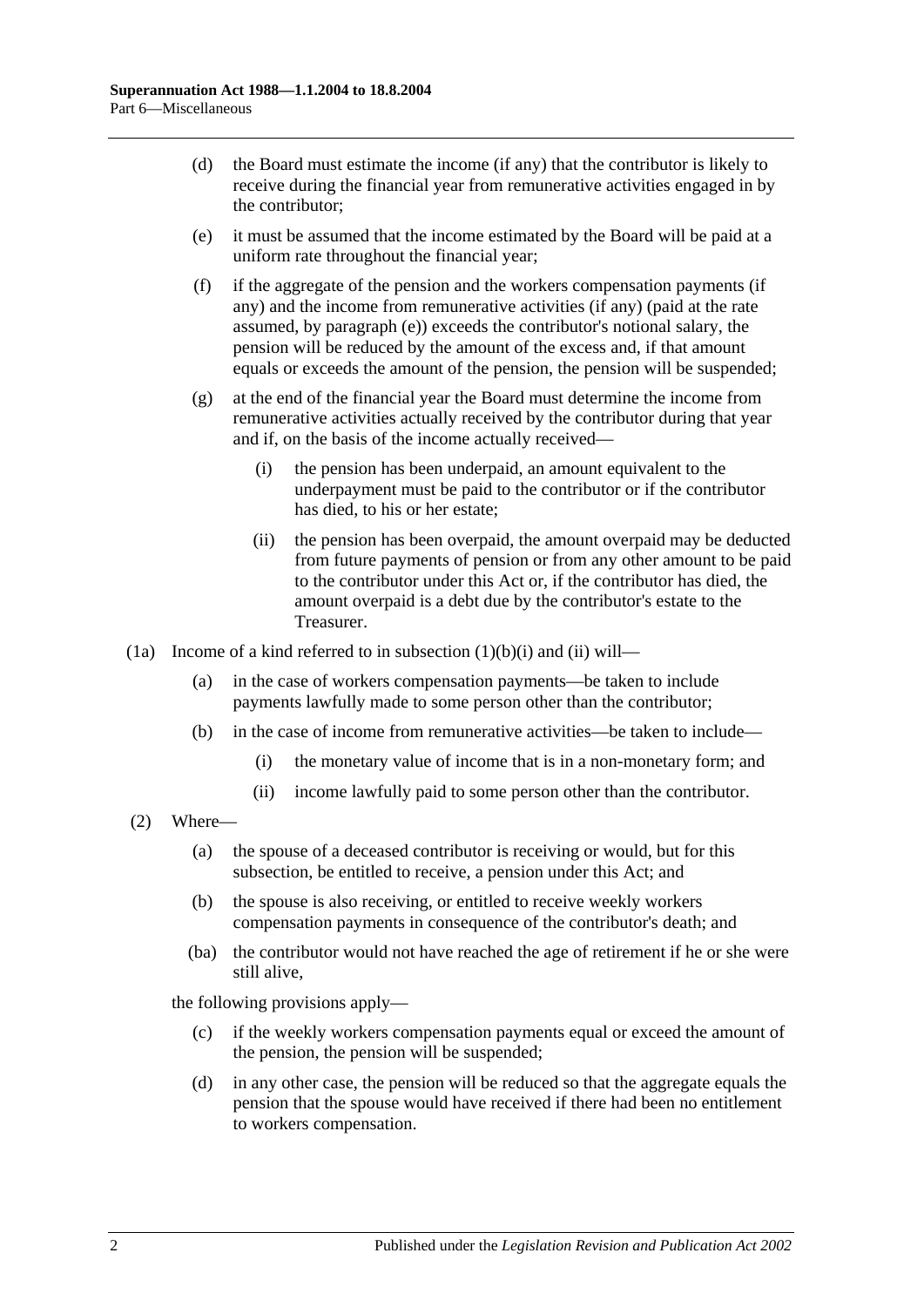- (3) Where an eligible child of a deceased contributor is receiving or entitled to receive weekly workers compensation payments in consequence of the contributor's death, the following provisions apply—
	- (a) if the weekly workers compensation payments equal or exceed the amount of the pension, the pension will be suspended;
	- (b) in any other case, the pension will be reduced so that the aggregate equals the pension that the child would have received if there had been no entitlement to workers compensation.
- (4) Where a right to weekly workers compensation payments has been surrendered in whole or in part by commutation or by agreement, the person who would have been entitled to those payments if the right to them had not been surrendered will be taken, for the purposes of this section, to be receiving them.
- (5) Where a contributor whose pension is subject to suspension or reduction under this section dies, the suspension or reduction will be ignored in calculating any pension that becomes payable on the contributor's death to a spouse or eligible child of the contributor.
- (6) Where part of a retrenchment pension has been commuted
	- (a) the amount of the pension for the purposes of [subsection](#page-81-1)  $(1)(f)$  will be the amount of the pension that the contributor would have been receiving if part of it had not been commuted; and
	- (b) the amount (if any) by which the pension is to be reduced under [subsection](#page-81-1) (1)(f) must be deducted from the part of the pension that has not been commuted.

# <span id="page-82-0"></span>**46—Division of benefit where deceased contributor is survived by lawful and putative spouses**

- <span id="page-82-1"></span>(1) If a deceased contributor is survived by a lawful spouse and a putative spouse, any benefit to which a surviving spouse is entitled under this Act will be divided between them in a ratio determined by reference to the relative length of the periods for which each of them cohabited with the deceased as his or her spouse.
- (2) Where a number of periods of cohabitation are to be aggregated for the purpose of determining an aggregate period of cohabitation for the purpose of [subsection](#page-82-1) (1), any separate period of cohabitation of less than three months will be disregarded.
- (3) A surviving spouse must, at the request of the Board, furnish it with any information that it requires for the purposes of making a division under [subsection](#page-82-1) (1).
- (4) A putative spouse is not entitled to any benefit under this section, unless the deceased contributor and that spouse were putative spouses as at the date of the contributor's death.
- (5) Where—
	- (a) a deceased contributor is survived by a lawful and a putative spouse;
	- (b) a benefit is paid to one of them on the assumption that he or she is the sole surviving spouse of the deceased,

the other spouse has no claim on the benefit insofar as it has been already paid unless that spouse gave the Board notice of his or her claim before the date of the payment.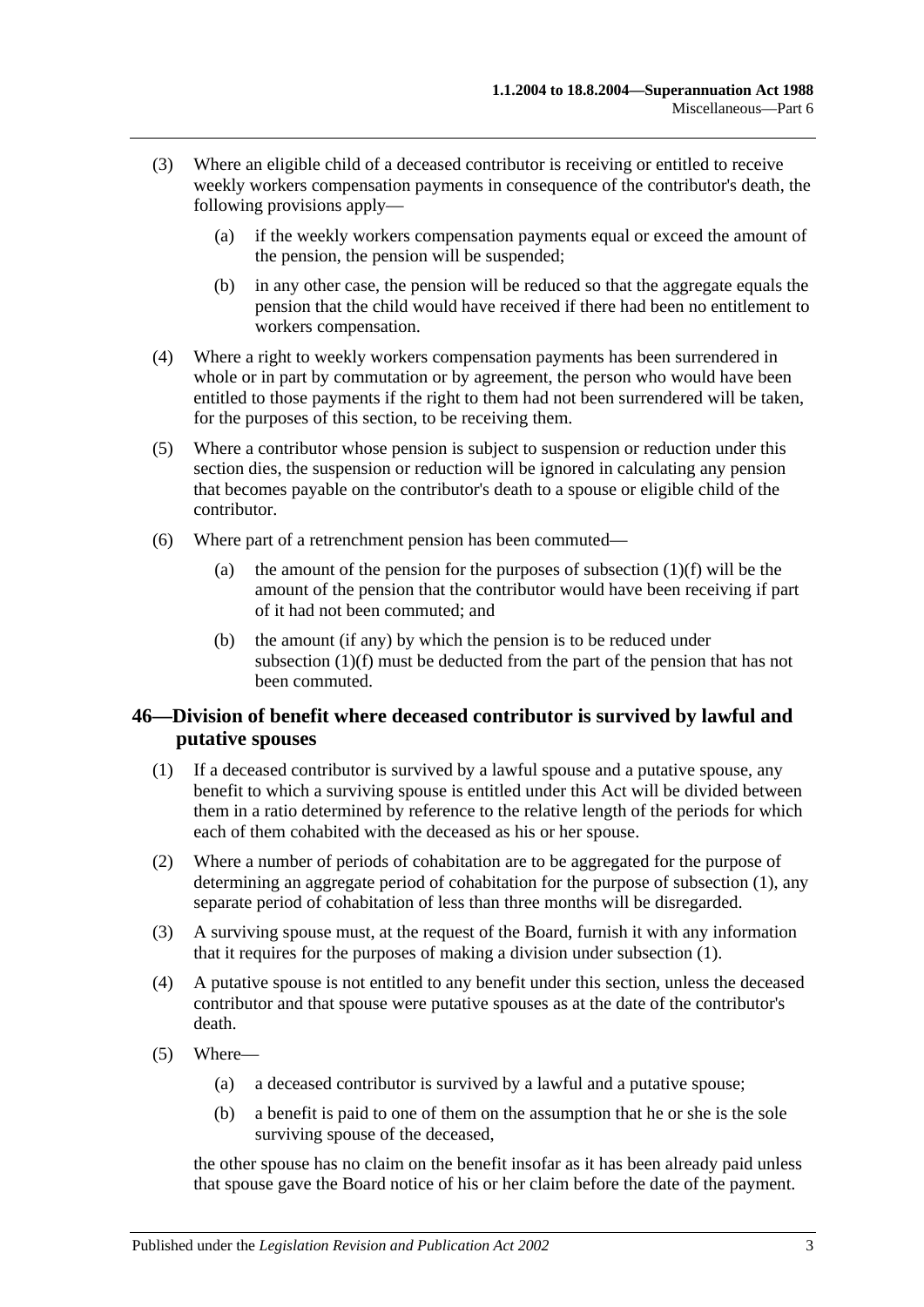# <span id="page-83-1"></span><span id="page-83-0"></span>**47—Adjustment of pensions**

- (1) Where a pension is expressed to be indexed, the Board must adjust the amount of the pension from the first payment of pension in each adjustment period to reflect—
	- (a) in the case of an April adjustment period—the percentage variation (rounded to two decimal places) between the Consumer Price Index for the immediately preceding December quarter and the Consumer Price Index for the immediately preceding June quarter; and
	- (b) in the case of an October adjustment period—the percentage variation (rounded to two decimal places) between the Consumer Price Index for the immediately preceding June quarter and the Consumer Price Index for the immediately preceding December quarter.
- (2) If on the first day of the relevant adjustment period, the pension has been payable for a period of less than six months, the extent of the adjustment will be reduced to reflect the proportion which the period of payment of the pension bears to six months.
- (3) If the pension was partially commuted to a lump sum under the repealed Act and no further commutation has occurred under this Act, the variation will be based on the amount of the pension that would have been payable if the commutation had not occurred rather than on the actual pension.
- (4) To avoid a reduction in pensions the Treasurer may direct that [subsection](#page-83-0) (1) does not apply in relation to a particular adjustment period.
- (5) In that event an adjustment in the next adjustment period in relation to which [subsection](#page-83-0) (1) applies will be based on the variation between the Consumer Price Index for the June or December quarter (whichever is applicable) immediately preceding that period and the Consumer Price Index for the June or December quarter (whichever is applicable) immediately preceding the adjustment period in relation to which [subsection](#page-83-0) (1) last applied.
- (6) In this section—

*adjustment period* means the period of six months commencing at the commencement of 1 April and 1 October in each year;

*April adjustment period* means an adjustment period commencing at the commencement of 1 April in any year;

*October adjustment period* means an adjustment period commencing at the commencement of 1 October in any year.

# **47A—Subsequent roll over of benefits to another fund or scheme**

A contributor who is entitled to benefits in the form of a lump sum that is preserved under this Act may, at any time before reaching the age of 55 years, require the Board to pay those benefits to some other superannuation fund or scheme approved by the Board.

# **47B—Roll over of benefits from another fund or scheme**

The Board may, on such terms and conditions as it thinks fit, accept the payment of benefits on behalf of a contributor from another superannuation fund or scheme.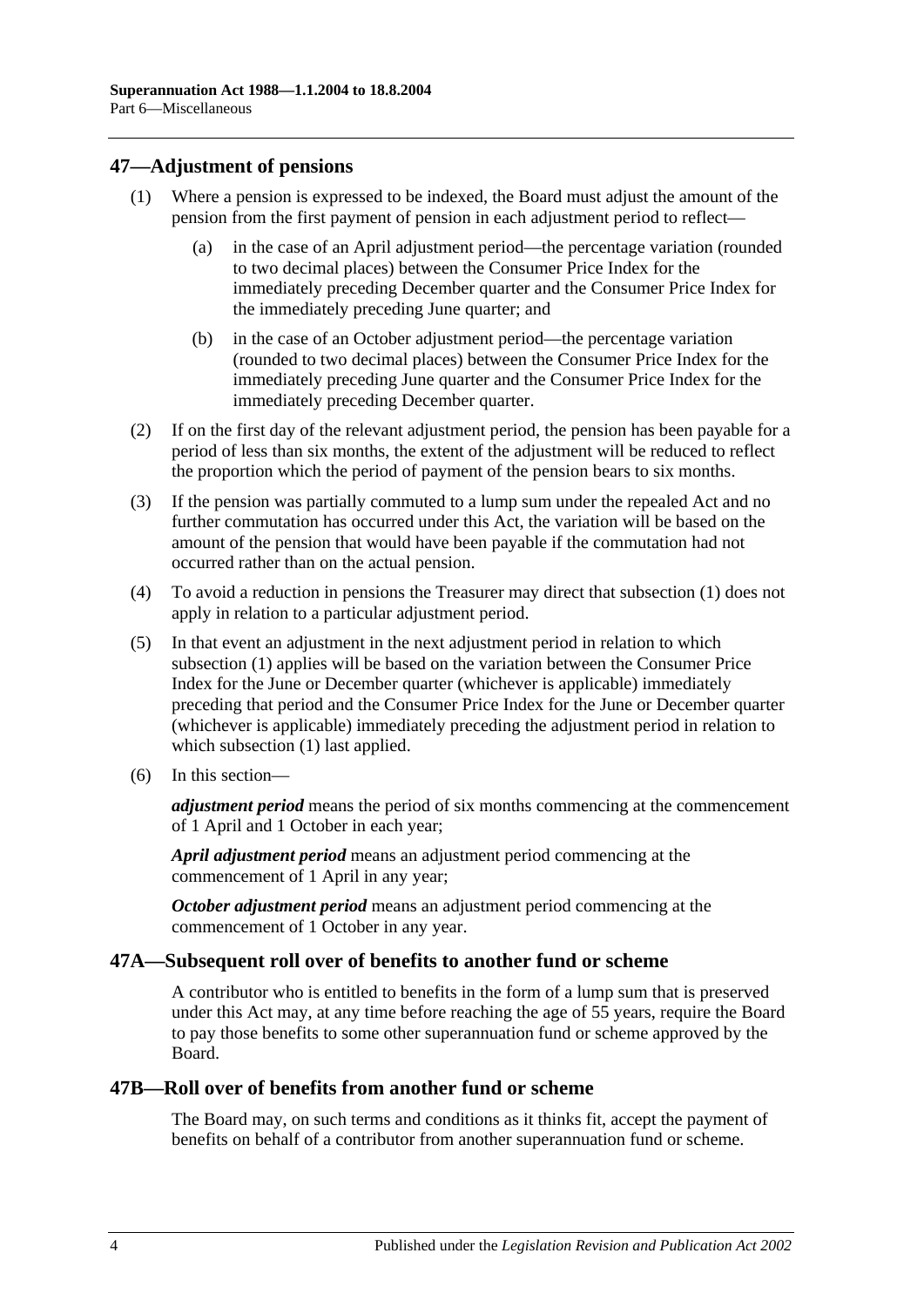# **48—Repayment of contribution account balance and minimum benefits**

- (1) Where—
	- (a) a contributor's employment has terminated or has been terminated; and
	- (b) no pension has been paid under this Act to or in relation to the contributor following termination of the employment; and
	- (c) no benefit is payable (either immediately or prospectively) under any other provision of this Act,

an amount equivalent to the balance standing to the contributor's contribution account will be paid to the contributor or the contributor's estate (and charged against that account).

- <span id="page-84-1"></span>(2) Where—
	- (a) a contributor's employment terminates or is terminated; and
	- (b) either immediately or after a period of preservation of the contributor's benefits—
		- (i) a pension is paid under this Act to the contributor; or
		- (ii) a pension is paid under this Act to the contributor and then, on the contributor's death, a pension is paid under this Act to the spouse of the contributor; or
		- (iii) the contributor's employment is terminated by death and a pension is paid under this Act to the spouse of the contributor; or
		- (iv) the contributor dies after a period of preservation before receiving a pension and a pension is paid under this Act to his or her spouse; and
	- (c) the pension, or the last of the pensions to be payable, ceases before the expiration of the period of 4.5 years after the pension, or the first of the pensions, commenced and no actual or prospective right to a pension exists and no other benefit is payable under this Act,

<span id="page-84-2"></span>an amount determined in accordance with [subsection](#page-84-0) (2a) is payable to the contributor's estate.

- <span id="page-84-0"></span>(2a) The amount referred to in [subsection](#page-84-1) (2) is the amount of the pension or pensions that would have been payable to, or in relation to, the contributor during the period referred to in [subsection](#page-84-2) (2)(c) if the pension or pensions had not ceased, reduced  $by-$ 
	- (a) the amount of the lump sum, or the aggregate of the lump sums, (if any) paid on commutation of the pension or pensions; and
	- (b) the amount of the pension or pensions actually paid to, or in relation to, the contributor.
- (2b) When computing the amount of the pension or pensions that would have been payable during the period referred to in [subsection](#page-84-2)  $(2)(c)$ —
	- (a) it will be assumed that the pension or pensions were not reduced by commutation or reduced or suspended under [section](#page-80-2) 45; and
	- (b) the provisions of this Act for indexation of pensions will be ignored.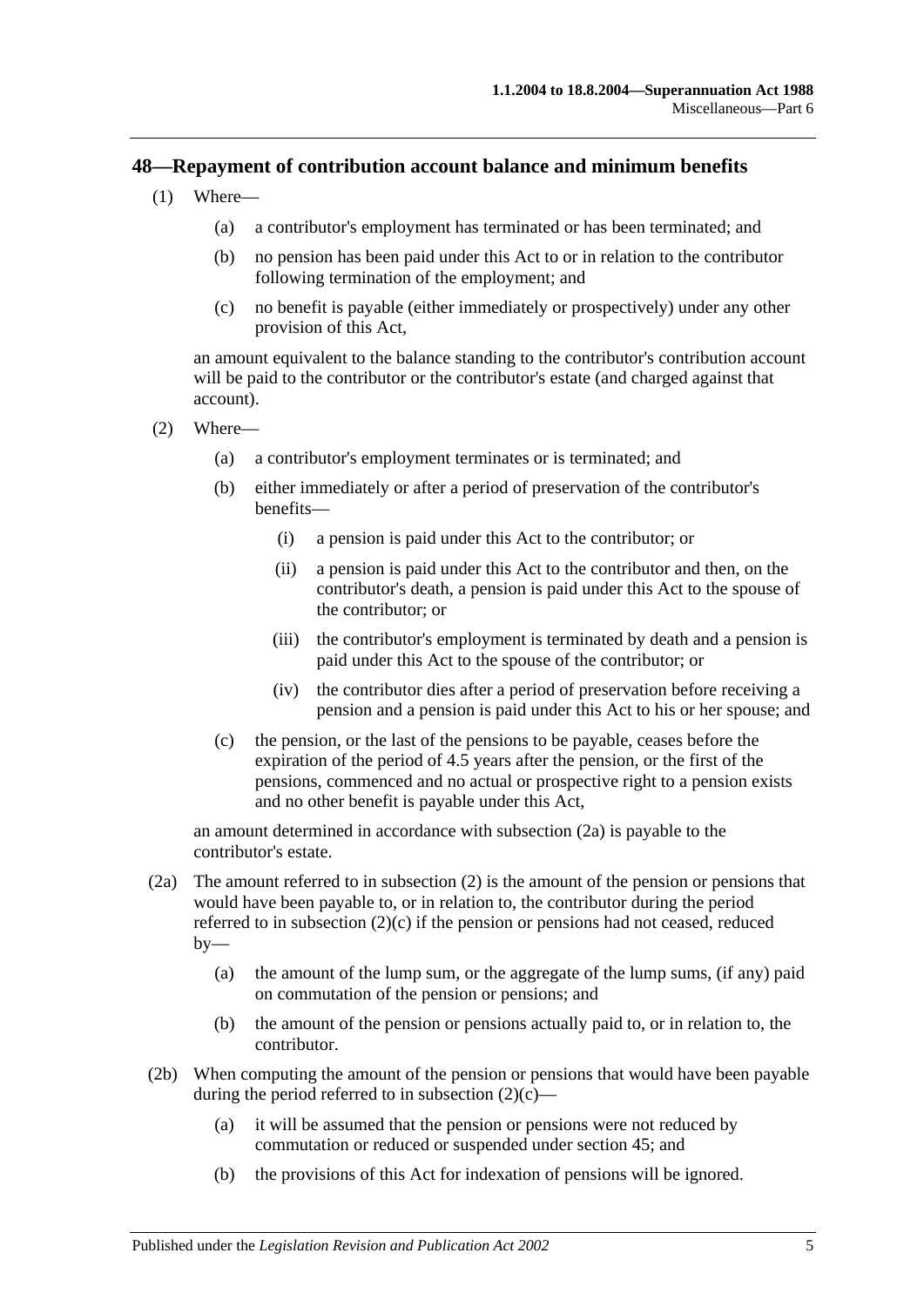#### (3) Where—

- (a) a contributor's employment terminates or is terminated; and
- (b) a pension becomes payable under this Act to or in relation to the contributor; and
- (c) the amount standing to the credit of the contributor's contribution account exceeds what would have been the balance of the account if the contributor had contributed throughout his or her contribution period at the standard contribution rate,

the amount of the excess will be paid to the contributor or the contributor's estate (as the case requires).

#### **49—Special provision for payment in case of infancy or death**

- (1) Where a pension or monetary sum is payable under this Act to a child, the Board may, in its discretion, pay it—
	- (a) to the child; or
	- (b) to a parent, guardian or trustee on behalf of the child.
- (2) Where a person to whom money is payable under this Act dies, the Board may, in its discretion, pay the money to—
	- (a) the personal representative of the deceased; or
	- (b) the spouse of the deceased; or
	- (c) the children of the deceased.

#### **50—Pension not to be assignable**

- (1) A right to a pension under this Act cannot be assigned.
- (2) This section does not prevent the making of a garnishee order in relation to a pension.

### **51—Liabilities may be set off against benefits**

Any liability of a contributor arising under this Act or the repealed Act may be set off against any payment that is to be made to or in relation to the contributor under this Act.

### **51A—Method of making contributions**

- (1) Contributions to be made to the Treasurer by a contributor under [section](#page-22-0) 23 are to be deducted from the contributor's salary and paid to the Treasurer.
- (2) A contributor cannot make any contribution to the Scheme in addition to the contributions he or she makes under [section](#page-22-0) 23.

### **52—Annuities**

- (1) The Board may, with the Minister's approval, provide annuities on terms and conditions fixed by the Board.
- (2) The Board can only undertake to provide an annuity—
	- (a) to, or in relation to, a contributor; or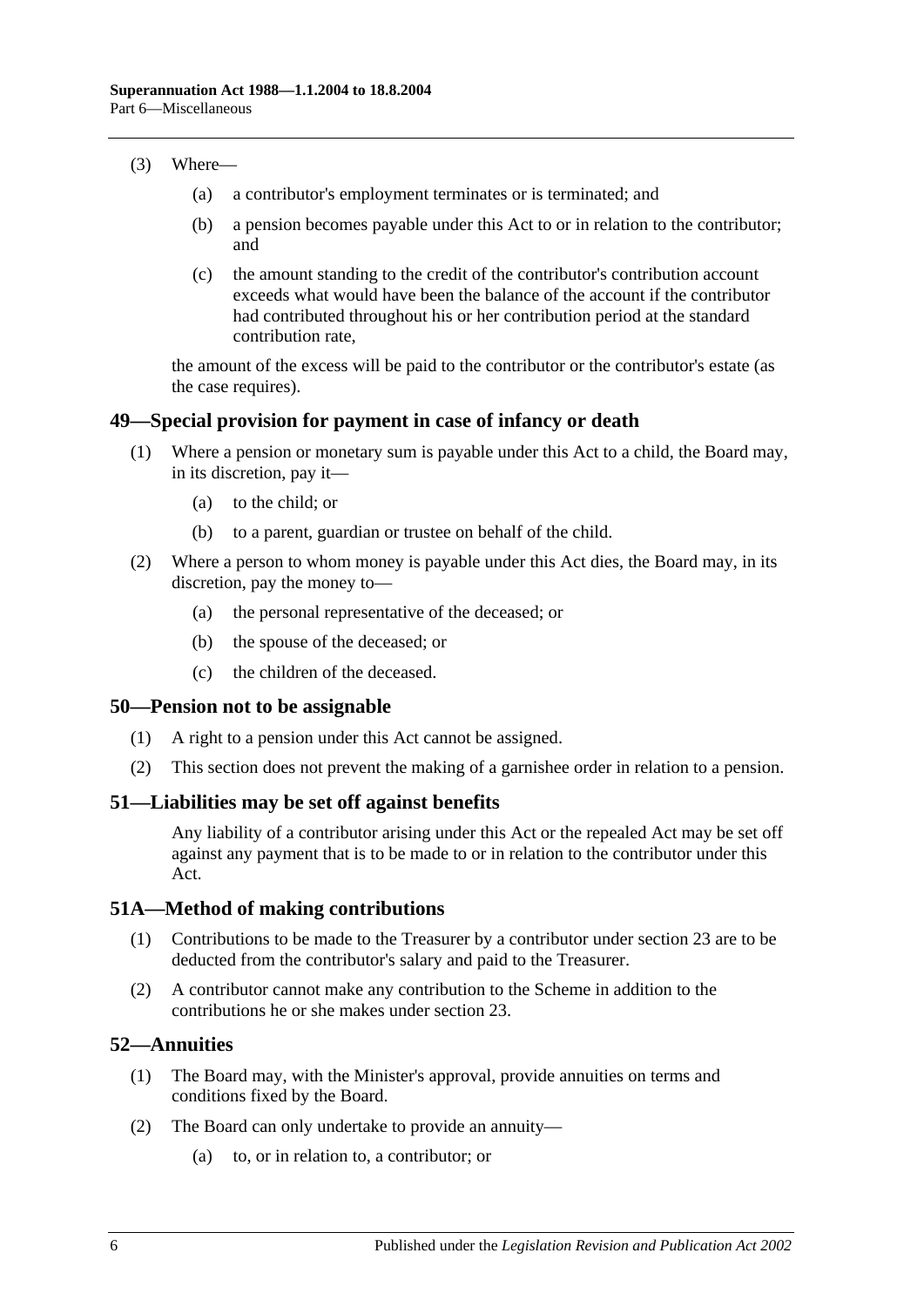(b) to, or in relation to, a person who is, or has been, a member of some other public sector superannuation scheme.

# **53—Continuation of the Voluntary Savings Account**

- (1) The Board may continue to maintain the Voluntary Savings Account for the benefit of contributors and such other persons as the Board determines.
- (2) The terms on which money is accepted on deposit in the Voluntary Savings Account will be as determined by the Board from time to time.
- (3) The cost of administering the Voluntary Savings Account will be paid from the income of that account.

## <span id="page-86-0"></span>**54—Power to obtain information**

- (1) The Board may, from time to time, require an employing authority, employee, contributor or pensioner to supply the Board with any information that it reasonably requires for the purposes of this Act.
- (2) The Board may require an employee, contributor or pensioner to verify information supplied under this section by statutory declaration.
- (3) If a pensioner fails to comply with a requirement under this section, the Board may suspend payment of the pension until the requirement is complied with.
- <span id="page-86-1"></span>(4) A person who—
	- (a) fails to comply with a requirement under [subsection](#page-86-0) (1); or
	- (b) supplies information in response to such a requirement that is false or misleading in a material particular,

is guilty of an offence.

Penalty: \$10 000.

- (5) Where a contributor commits an offence against [subsection](#page-86-1) (4), the Board may expel the contributor from membership of the Scheme and, in that event—
	- (a) the amount standing to the credit of the former contributor's contribution account will be repaid to the contributor; and
	- (b) no further benefit will be payable under this Act to or in relation to the former contributor.

### **55—Confidentiality**

- (1) A member or former member of the Board or the board of directors of the Superannuation Funds Management Corporation of South Australia, or a person employed or formerly employed in the administration of this Act, must not divulge information as to the entitlements or benefits of any person under this Act except—
	- (a) as required by or under any Act of the State or the Commonwealth; or
	- (b) to, or with the consent of, that person; or
	- (c) to that person's employing authority; or
	- (d) to any other person for purposes related to the administration of this Act; or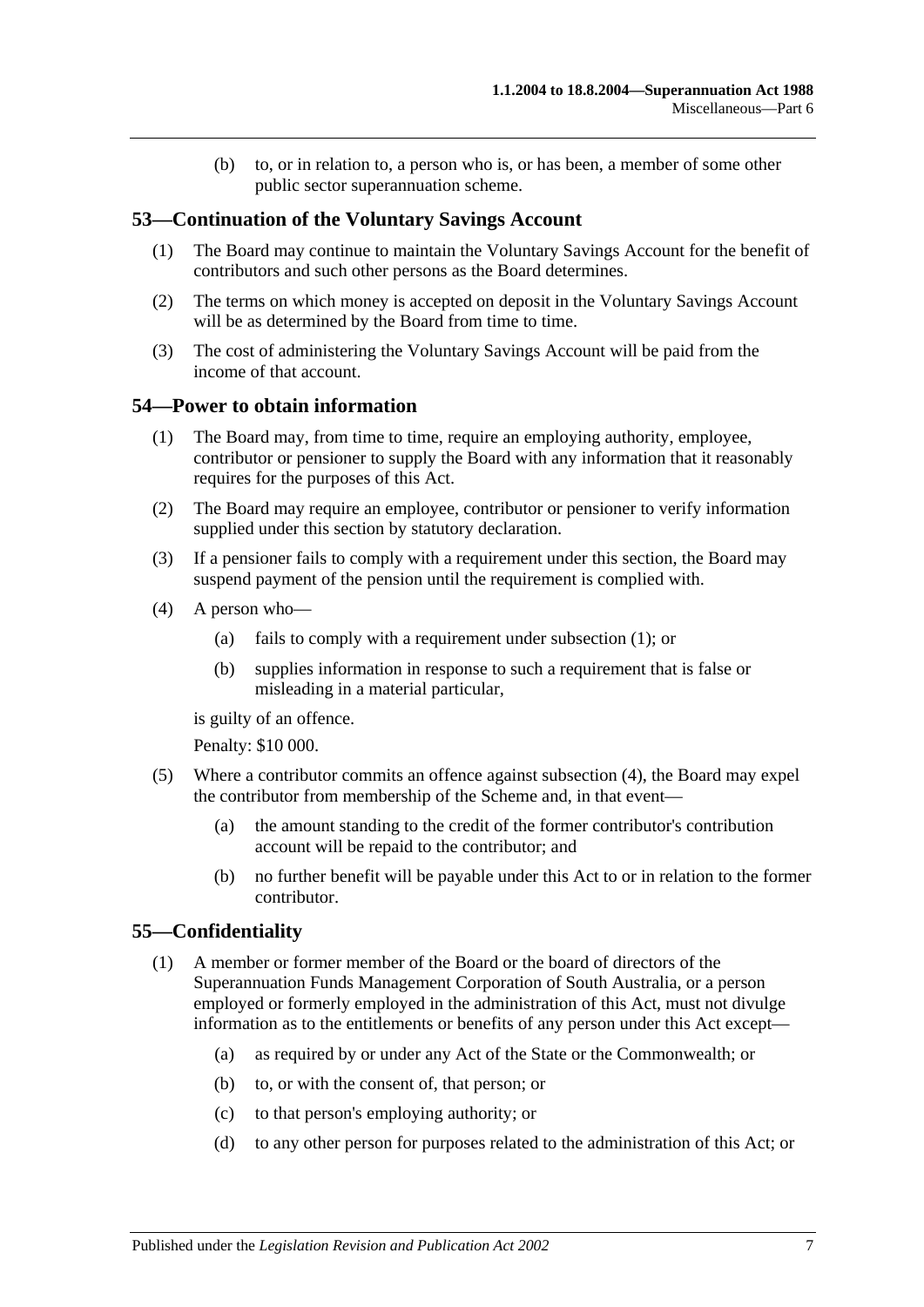(e) as may be required by a court.

Penalty: \$10 000.

(1a) A member or former member of the Board or the board of directors of the Superannuation Funds Management Corporation of South Australia, or a person employed or formerly employed in the administration of this Act, must not divulge information if to do so is inconsistent with a requirement imposed on the trustee of an eligible superannuation plan under Part VIIIB of the *Family Law Act 1975* of the Commonwealth.

Maximum penalty: \$10 000.

(2) This section does not prevent the disclosure of statistical or other information related to contributors generally or to a class of contributors rather than to an individual contributor.

## **56—Resolution of doubts and difficulties**

If, in the opinion of the Board, any doubt or difficulty arises in the application of this Act to particular circumstances, the Board may give such directions as are reasonably necessary to resolve the doubt or difficulty and this Act will apply subject to a direction given by the Board under this section.

### **57—Summary offences**

An offence against this Act is a summary offence.

### **58—Pensions payable in foreign currency**

- (1) Where—
	- (a) a lump sum or pension becomes payable to or in relation to a contributor;
	- (b) the contributor was immediately before the lump sum or pension became payable, employed outside Australia and paid a salary in a currency other than Australian currency,

the lump sum or pension will be paid in that other currency.

(2) An indexed pension that is paid in some currency other than Australian currency may be indexed on some basis that the Board considers reasonable instead of by reference to the Consumer Price Index.

# **58A—Rounding off of contributions and benefits**

The Board may round off the amount of contributions and benefits under this Act to the nearest multiple of five cents.

### **59—Regulations**

- (1) The Governor may make such regulations as are contemplated by this Act, or as are necessary or expedient for the purposes of this Act.
- (1a) In particular a regulation may—
	- (a) prescribe the salary, or an amount to be taken to be the salary, of a contributor for the purpose of determining contributions or benefits in relation to the contributor notwithstanding any provision to the contrary in this Act;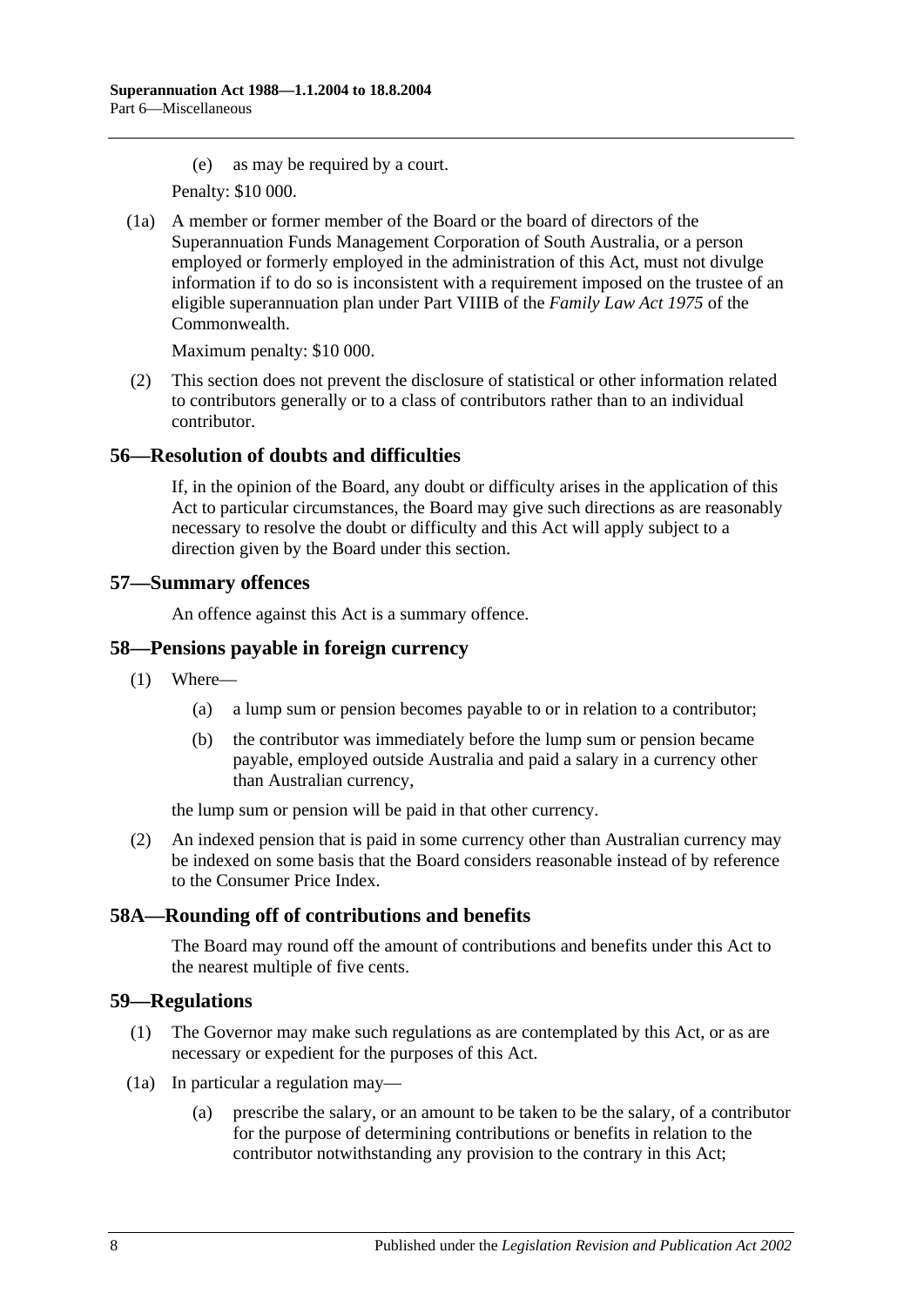- (b) where a contributor was previously a contributor to another superannuation scheme and money is paid in respect of the contributor from that other scheme to the scheme established by this Act—modify the provisions of this Act in their application to the contributor in order to comply with conditions under which the payment is made;
- (c) make any provision that is necessary in view of the provisions of Part VIIIB of the *Family Law Act 1975* of the Commonwealth, including by modifying the operation of any provision of this Act in prescribed circumstances in order to ensure that this Act operates in a manner that is consistent with, and complementary to, the requirements of that Commonwealth Act.
- (2) Any such regulation may impose a penalty, not exceeding \$2 000, for breach of or non-compliance with a provision of the regulations.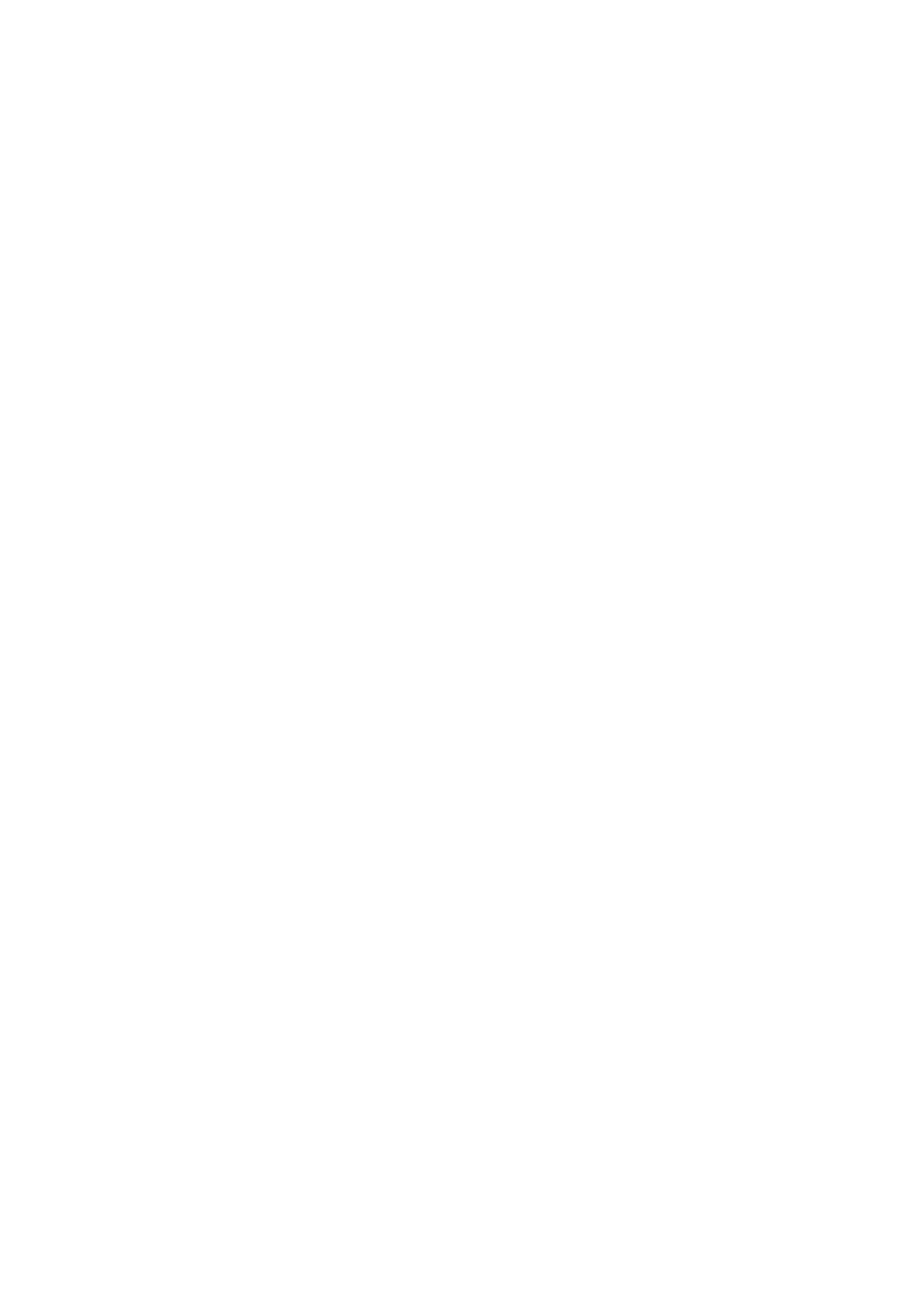# **Schedule 1—Transitional provisions**

# **1—Continuity of contributor status**

- (1) All employees who were, immediately before the commencement of this Act, contributors to the Scheme under the repealed Act continue as contributors under this Act.
- (2) All employees who were, immediately before the commencement of this Act, contributors to the Provident Account under the repealed Act—
	- (a) become, on the commencement of this Act, contributors to the Scheme; and
	- (b) will be classified for the purposes of this Act as old scheme contributors; and
	- (c) will, subject to [clause](#page-93-0) 6, be treated in the same way as other old scheme contributors.
- (2a) A person who, immediately before the commencement of this Act, was an employee of the Australian National Railways Commission and was also a contributor to the Fund or the Provident Account will be taken to be an employee for the purposes of this Act until he or she ceases to be an employee of the Australian National Railways Commission.
- (3) A new scheme contributor who was accepted as a contributor before the commencement of this Act may, within three months after the commencement of this Act, elect to resign from membership of the Fund and in that event—
	- (a) the balance standing to the credit of the contributor's contribution account will be refunded; and
	- (b) he or she will cease to be a contributor.

# **2—Contributions by old scheme and certain new scheme contributors**

- (1) This clause applies to—
	- (a) old scheme contributors; and
	- (b) new scheme contributors who were accepted as contributors before the commencement of this Act.
- (2) For the purposes of this Act, the standard contribution rate for a contributor to which this clause applies is the percentage which—
	- (a) in the case of a higher benefit contributor (as defined in the repealed Act)—constituted the contributor's standard percentage of contribution for the purposes of the repealed Act;
	- (b) in the case of a lower benefit contributor (as defined in the repealed Act)—is equal to twice the percentage that constituted the contributor's standard percentage of contribution for the purposes of the repealed Act,

(but this subclause applies to new scheme contributors only until the date fixed by the Board under [subclause](#page-90-0) (3) when the standard contribution rate for such a contributor will become 6% of salary).

<span id="page-90-0"></span>(3) The amount contributed by a contributor to which this clause applies will continue to be governed by the repealed Act until a date fixed by the Board.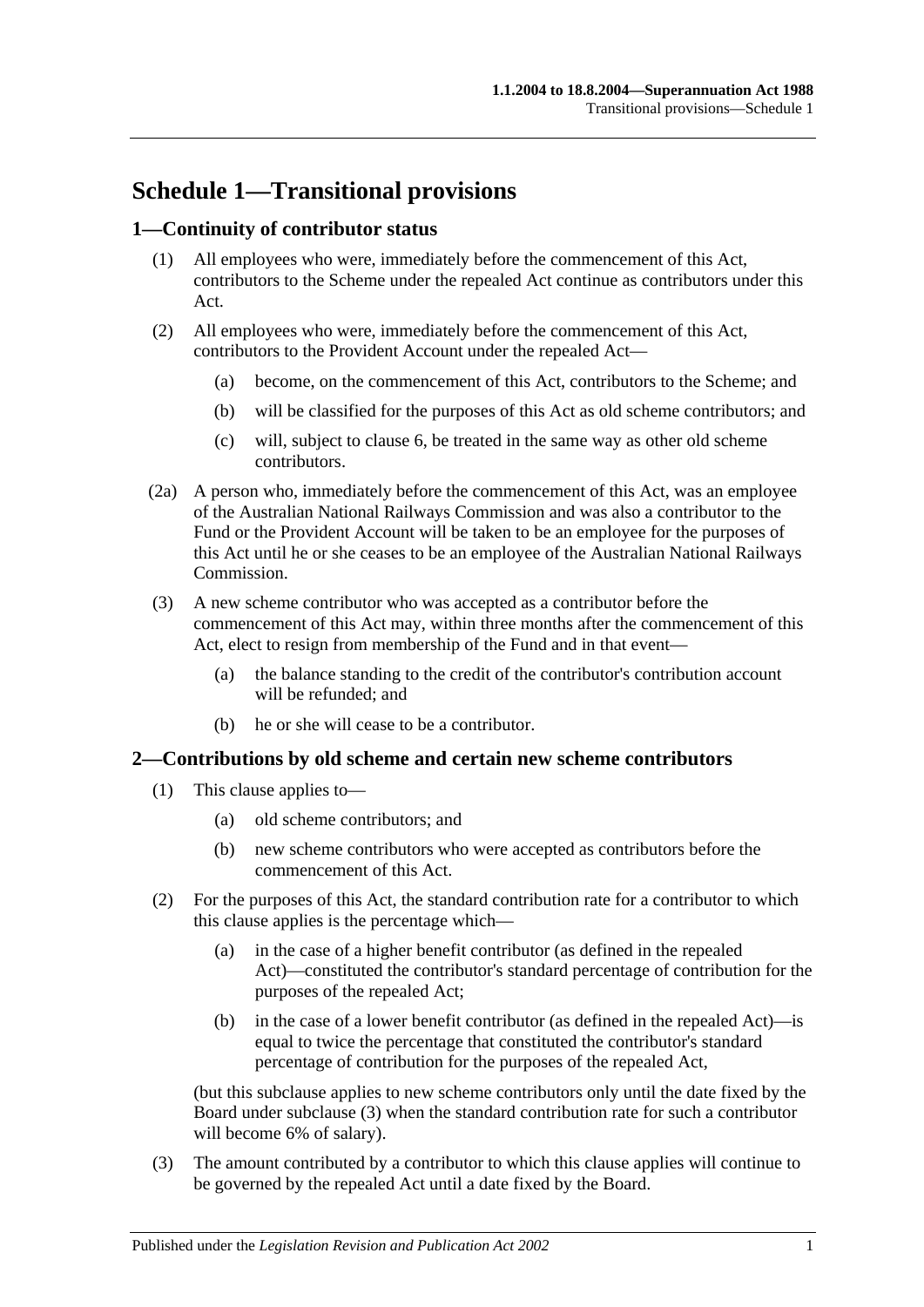# **3—Starting balance of contribution account of old scheme contributors**

- (1) The Board will establish a contribution account in the name of every old scheme contributor—
	- (a) who continues as a contributor under this Act; or
	- (b) to, or in relation to, whom a pension is being paid at the commencement of this Act.
- (2) The balance of the account, as at the commencement of this Act, of a contributor who was still in employment at the commencement of this Act will be an amount calculated in accordance with section 79 of the repealed Act as if the contributor had become entitled to a payment under that section on the commencement of this Act.
- (3) The balance of the account, as at the commencement of this Act, of a contributor whose employment had ceased before the commencement of this Act will be an amount calculated in accordance with section 81 of the repealed Act as if an entitlement to a payment under that section had arisen at the commencement of this Act.

## **3A—Starting balance for certain new scheme contributors**

- <span id="page-91-0"></span>(1) The contribution account of a new scheme contributor who was accepted as a contributor before the commencement of this Act will be credited with the following amounts:
	- (a) the aggregate amount of contributions made by the contributor before the commencement of this Act; and
	- (b) an amount determined by the Board to be the return attributable to the investment of those contributions before the commencement of this Act; and
	- (c) where the amount referred to in [paragraph](#page-91-0) (b) was not credited to the contributor's contribution account on 1 July, 1988, an amount determined by the Board to be the return that would have been attributable to the investment of that amount if it had been credited to the account on 1 July, 1988.
- <span id="page-91-1"></span>(2) The amount to be credited to a contribution account under [subclause](#page-91-0)  $(1)(b)$  and  $(c)$ must be debited against the unallocated portion of the old scheme division of the Fund.

### **4—Special provision as to contribution period of certain contributors**

The contribution period of an old scheme contributor who was accepted as a contributor—

- (a) after reaching the age of 30 years; but
- (b) before the commencement of the repealed Act, will be taken to have commenced when the contributor reached the age of 30 years.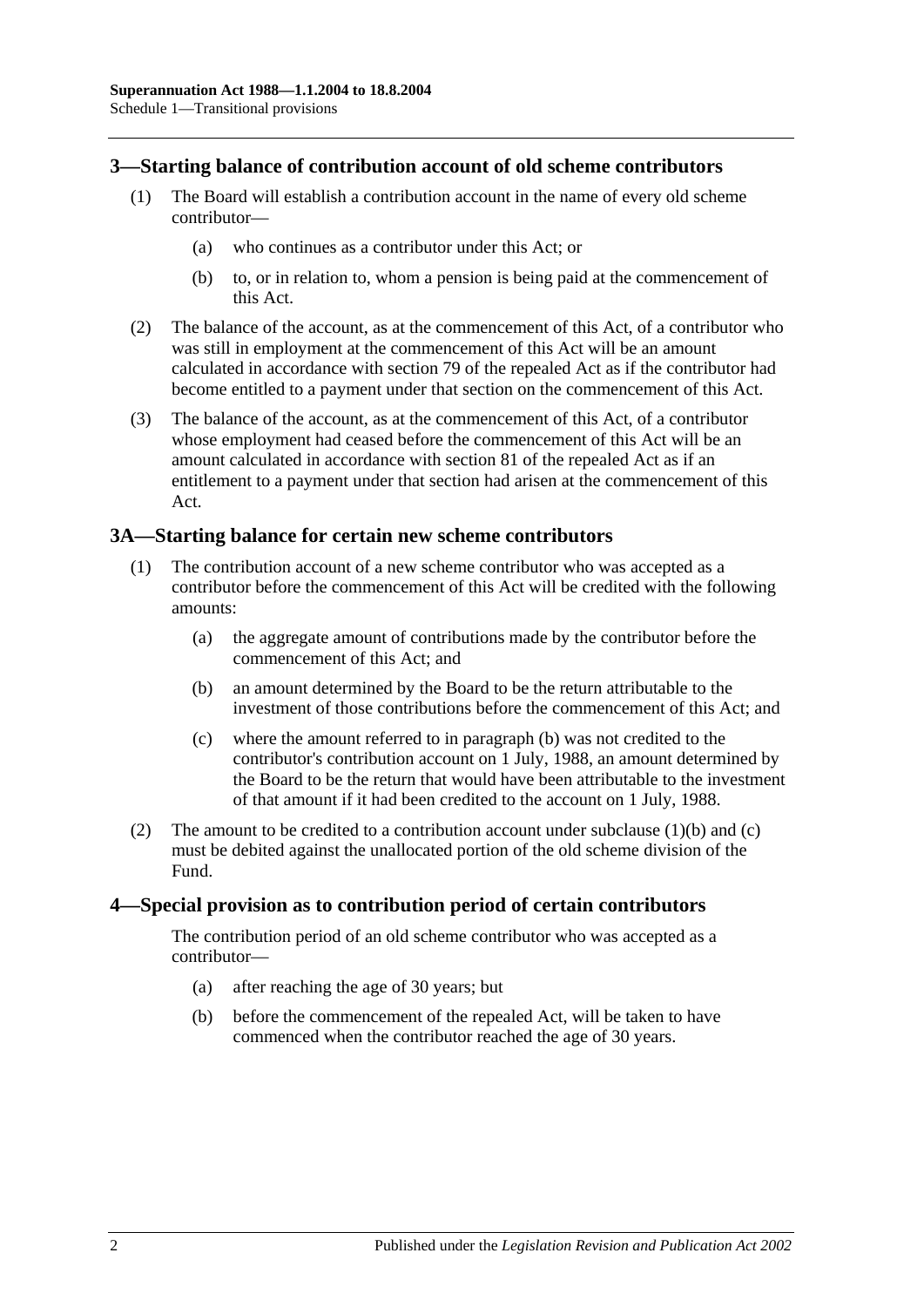#### **5—Superannuation points carried over by old scheme contributors**

- (1) To calculate the number of superannuation points of an old scheme contributor as at the commencement of this Act, proceed as follows:
	- (a) calculate the pension (ignoring any neglected unit reduction, fund share reduction or excess unit addition) to which the contributor would be, or would have been, entitled under the repealed Act on retirement at the age of retirement assuming that the contributor had retired, or were to retire, at that age and, in the case of a contributor under that age at the commencement of this Act—
		- (i) that the repealed Act remained in force; and
		- (ii) that the contributor's rate of contribution remained constant until the contributor attained that age; and
		- (iii) that the contributor's contribution salary (as defined in the repealed Act) were the contributor's actual salary and remained constant until the contributor retired at the age of retirement;
	- (b) express this pension as a proportion of the theoretical maximum pension;
	- (c) convert this proportion to the fraction with a denominator of 360;
	- (d) the number of points is then given by the following formula:

<span id="page-92-0"></span>
$$
P = x - m(p - n - q) - y
$$

Where—

*P* is the number of points

 $\boldsymbol{x}$  is the numerator of the fraction arrived at under [paragraph](#page-92-0) (c)

 $\boldsymbol{n}$  is—

- (a) in relation to a person who was accepted as a contributor under the repealed Act before the age of 30 years—the number of months from the date of acceptance to the age of 30 years or the commencement of this Act whichever is the earlier (and, if the period is not exactly divisible into whole months, any remainder will be treated as a whole month);
- (b) in any other case—0

*p* is the number of months (if any) by which the contributor's age, as at the commencement of this Act, falls short of the age of retirement or 360 (whichever is the lesser)

 $m$  is—

- (a) in relation to a contributor contributing for higher benefits under the repealed Act—1;
- (b) in relation to a contributor contributing for lower benefits under the repealed Act—½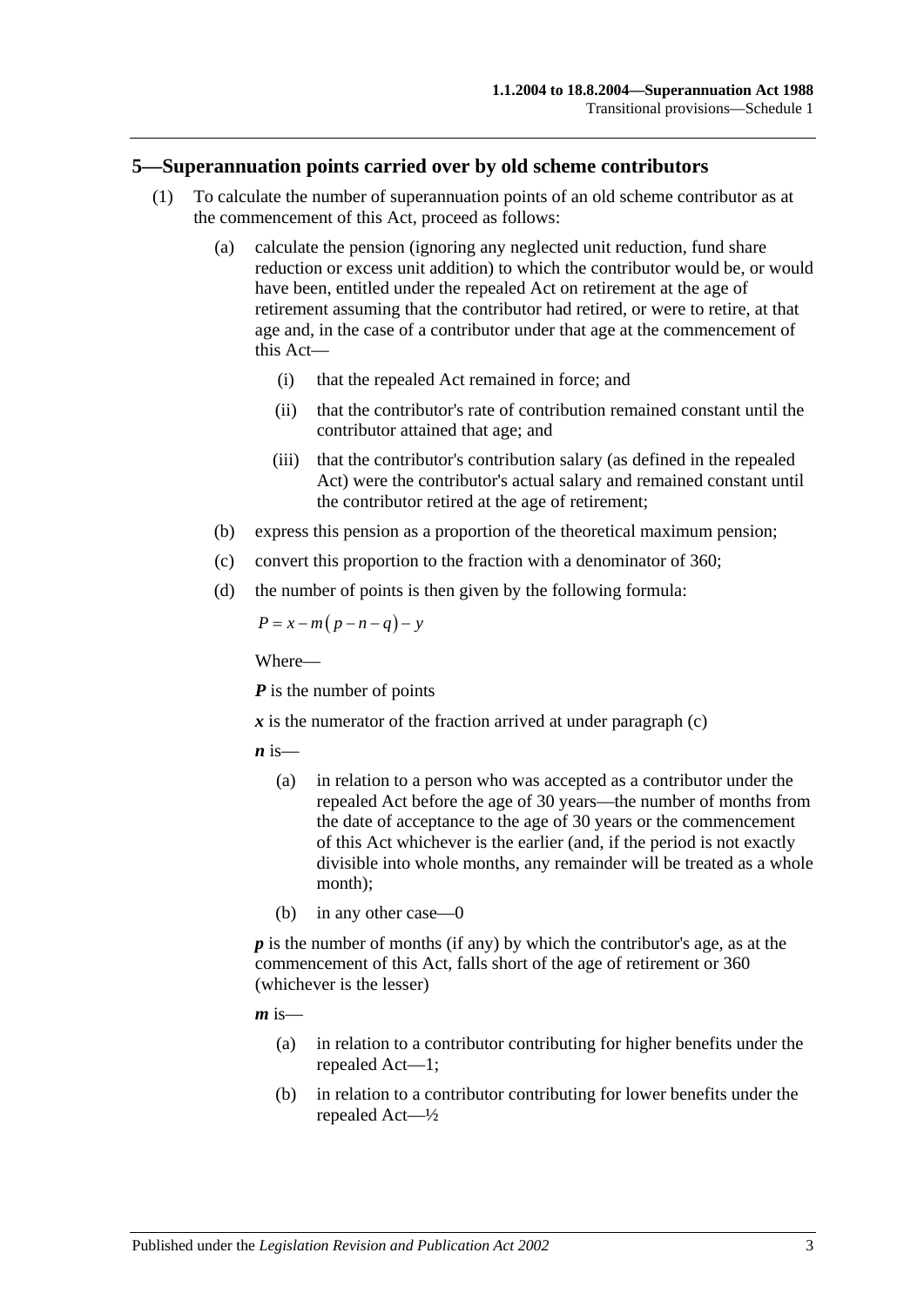*y* is—

(a) in relation to a person who became a higher benefit contributor by virtue of an election under section 57B of the repealed Act—

$$
n\left(1-\frac{x}{360}\right)
$$

(b) in any other case—0

*q* is the number of months (if any) by which the contributor's age, as at the commencement of this Act, exceeds the age of retirement.

(2) In this clause—

*theoretical maximum pension* in relation to a contributor means the pension that would be payable to the contributor on retirement at the age of retirement assuming—

- (a) that the repealed Act remained in force; and
- (b) that the contributor were employed throughout any future period of his or her employment at the contributor's contribution salary as it was immediately before the commencement of this Act; and
- (c) that the contributor were a new contributor (as defined in the repealed Act) and had elected for higher benefits; and
- (d) that the contributor attained 360 contribution months on or before attaining the age of retirement.

### <span id="page-93-0"></span>**6—Special provisions for contributors to the Provident Account**

- (1) Where—
	- (a) a contributor was a contributor to the Provident Account under the repealed Act;
	- (b) the contributor's employment is terminated by death or on account of invalidity before the contributor reaches the age of retirement;
	- (c) the death or invalidity arises in circumstances or under conditions determined by the Board in relation to the contributor,

<span id="page-93-1"></span>the Board may determine not to pay, or to discontinue payment of, a pension or pensions under this Act to or in relation to the contributor and to pay instead a lump sum calculated as follows to the contributor or the contributor's estate:

$$
LS = A \times \frac{2}{3} \times FS \times Z + Pn \left( FS \times \frac{0.85}{450} \times M \right)
$$

Where—

*LS* is the amount of the lump sum

*A* is the lesser of the following:

- (a) unity;
- (b) the numerical value obtained by dividing the number of the contributor's accrued superannuation points by—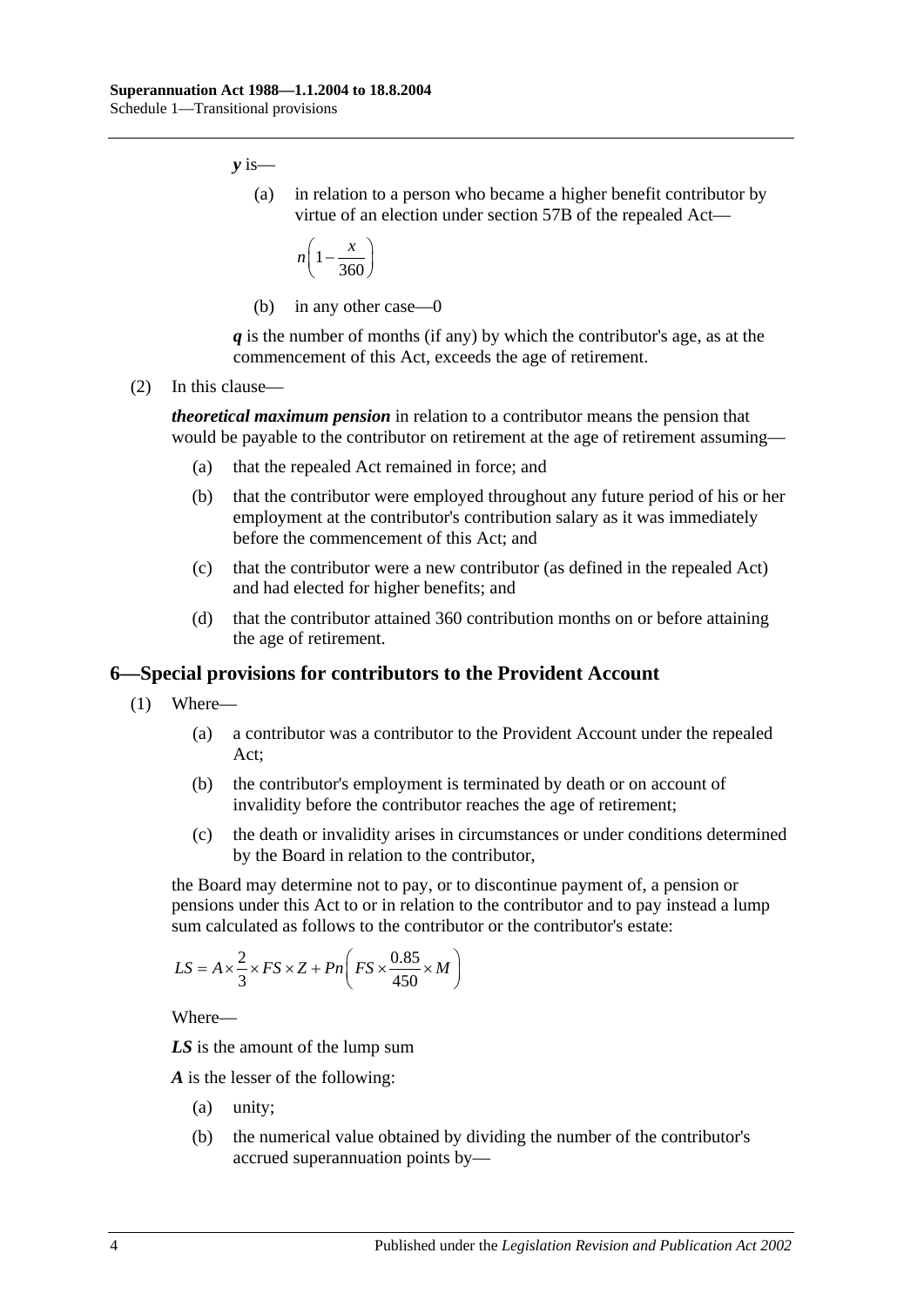- (i) in the case of a contributor who was accepted as a contributor under the repealed Act before reaching the age of 30 years—the number of months between the contributor's age as at the date of acceptance and the age of retirement;
- (ii) in any other case—360

*FS* is the contributor's actual or attributed salary immediately before termination of employment (expressed as an annual amount)

*Z* is—

- (a) in relation to a contributor who is 55 years of age or less—11.5;
- (b) in relation to a contributor who is over the age of 55 years—11.5 less 0.0167 for every month by which the contributor's age exceeds 55 years

*Pn* is—

- (a) in the case of a contributor who was in full-time employment during that part of the contribution period occurring after 31 December 1987—1;
- (b) in any other case—the numerical value arrived at by expressing the contributor's employment while an active contributor during that part of the contribution period as a proportion of full-time employment during that part of the contribution period

*M* is the number of months of the contributor's contribution period occurring after 31 December 1987.

(2) A determination for the purposes of [subclause](#page-93-1)  $(1)(c)$  must be made within three months after the commencement of this Act.

### <span id="page-94-1"></span>**7—Limited benefit contributors**

- (1) Subject to [subclause](#page-94-0) (2), a contributor who was immediately before the commencement of this Act affected by conditions imposed under section 65 of the repealed Act remains subject to those conditions after the commencement of this Act.
- <span id="page-94-0"></span>(2) The Board will relax or revoke any such condition if satisfied by evidence provided by the contributor that there is proper cause to do so.
- (3) Where a contributor is entitled to the payment of a lump sum but is not entitled to a pension under this Act by virtue of conditions referred to in [subclause](#page-94-1) (1), the lump sum will be the aggregate of three and one-half times the balance standing to the credit of the contributor's contribution account and an amount calculated as follows:

$$
A = Pn\left(FS \times \frac{0.85}{450} \times M\right)
$$

Where—

*A* is the amount

*Pn* is—

(a) in the case of a contributor who was in full-time employment during that part of the contribution period occurring after 31 December 1987—1;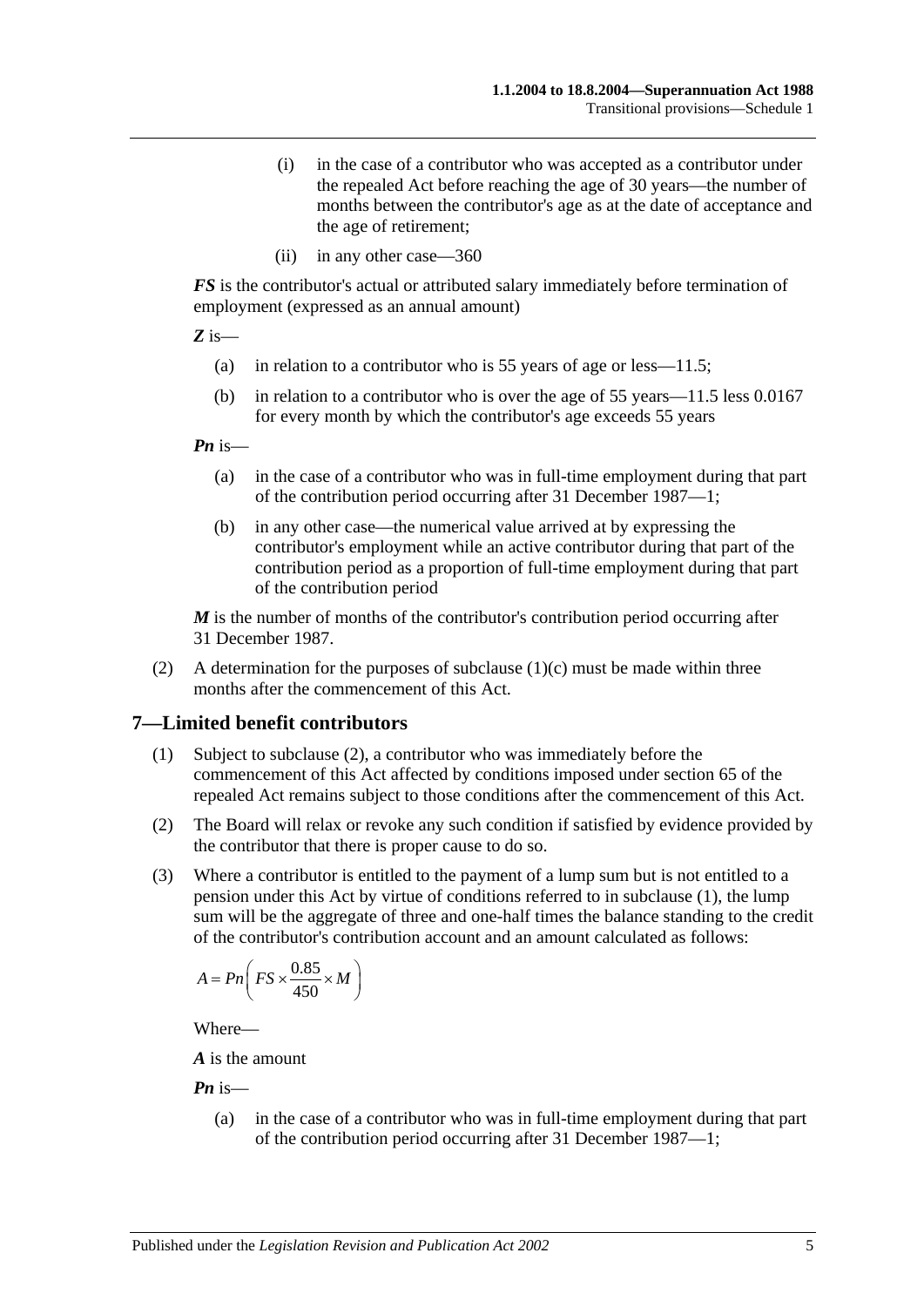(b) in any other case—the numerical value arrived at by expressing the contributor's employment while an active contributor during that part of the contribution period as a proportion of full-time employment during that part of the contribution period

*FS* is the contributor's actual or attributed salary (expressed as an annual amount) immediately before termination of employment

*M* is the number of months of the contributor's contribution period occurring after 31 December 1987.

## **8—Preservation of excess unit addition**

Where—

- (a) a pension becomes payable to or in relation to an old scheme contributor after the commencement of this Act;
- (b) the pension would if the repealed Act had continued in operation be increased by an excess unit addition,

there will be a corresponding increase of the pension payable under this Act.

# **9—Neglected unit and fund share reduction**

- (1) Subject to this Act, where a pension to, or in relation to, an old scheme contributor would, if granted under the repealed Act, have been subject to a neglected unit reduction or a fund share reduction, the corresponding pension under this Act will be subject to a corresponding reduction.
- (1a) Where—
	- (a) an old scheme contributor resigns from employment and elects to preserve his or her accrued superannuation benefits; and
	- (b) the contributor was, before resignation, making pension maintenance payments or neglected unit maintenance payments, or purchasing contribution months by fortnightly contributions,

a pension that subsequently becomes payable to or in relation to the contributor will be reduced to an extent determined by the Board.

- (2) A contributor may reduce or eliminate a reduction of pension under this clause by payment to the Treasurer of a lump sum determined by the Board.
- (3) A contributor who desires to reduce or eliminate a reduction of pension under this clause must, within one month after first becoming entitled to receive the pension inform the Board in writing of his or her intention to do so, and must pay the appropriate lump sum within one month after receiving notification from the Board of the relevant amount.

### **10—Pensions that commenced under previous enactments**

- (1) A pension that commenced under the repealed Act, or under a corresponding previous enactment, is, subject to this Act, payable as if this Act had been in force when the pension commenced.
- (2) This Act, apart from provisions relating to indexation, commutation and reduction or suspension of pensions, does not affect the amount of any such pension.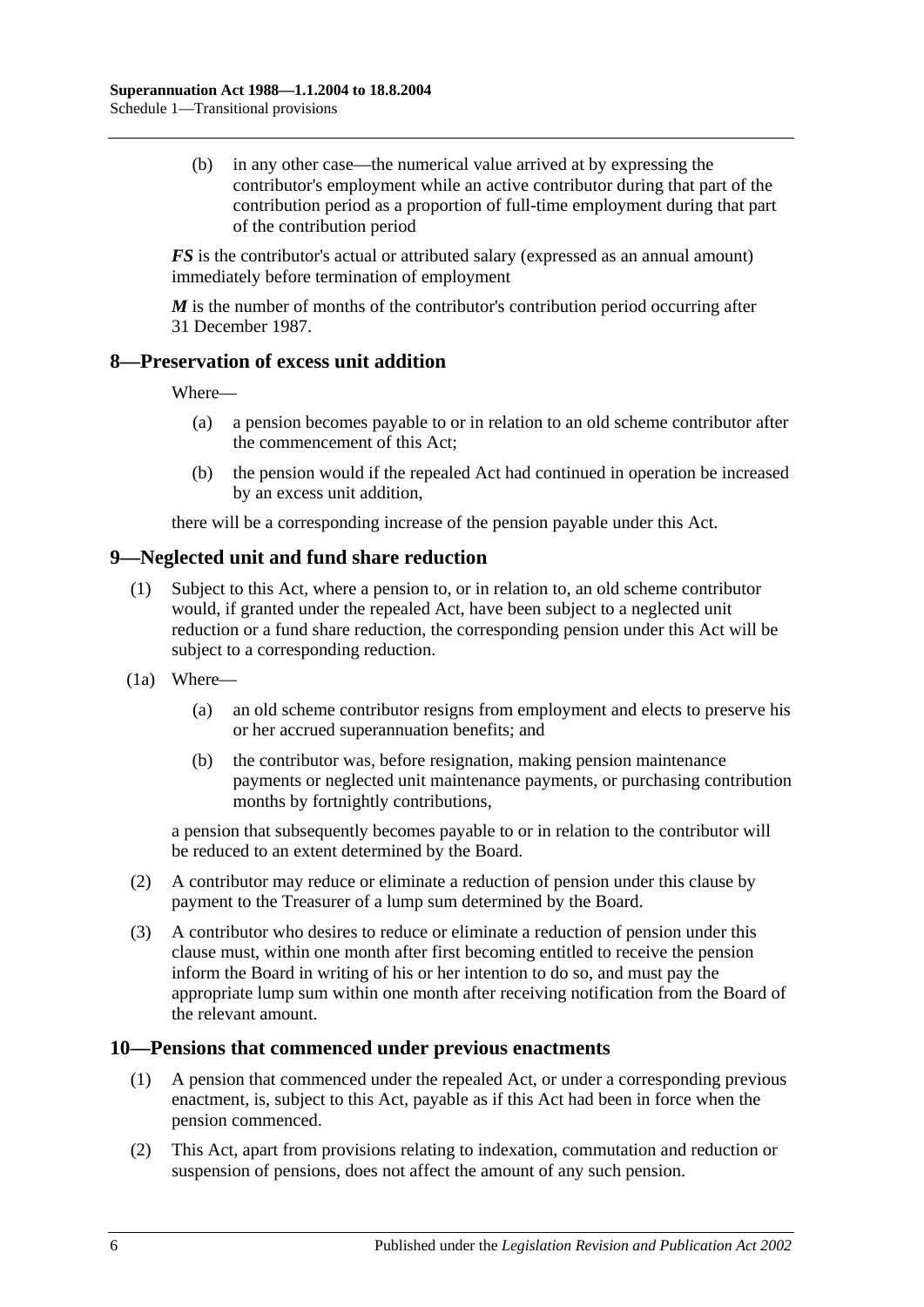## **11—Abolition of Provident Account, and Retirement Benefit Account**

- (1) The Provident Account and the Retirement Benefit Account established under section 99 of the repealed Act are abolished.
- (2) Any contributions to the Provident Account will be treated as contributions made in accordance with the Scheme.
- (3) The balance standing to the credit of any person in the Retirement Benefit Account will be returned to that person.

#### <span id="page-96-0"></span>**12—Continuation of superannuation arrangements**

- (1) Any arrangements in force under section 11 of the repealed Act immediately before the commencement of this Act will continue in force as if they had been made under [section](#page-12-0) 5 of this Act.
- (2) Money paid by an employer pursuant to an arrangement referred to in [subclause](#page-96-0) (1) and held by the Superannuation Funds Management Corporation of South Australia does not form part of the Fund and must be applied by the Superannuation Funds Management Corporation of South Australia in accordance with the arrangement.

### **13—Continuation of membership of elected members of the Board**

- (1) Any members elected to the Board before the commencement of this Act continue in office subject to this Act as if it had been in force when they were elected and they had then been elected under it.
- (2) The offices of the other members of the Board become vacant on the commencement of this Act.

### **14—Retrospective operation of preservation rights**

The rights conferred by [section](#page-57-0) 39 extend to a contributor who resigned before the commencement of this Act but on or after 1 January, 1988.

### <span id="page-96-2"></span>**15—Benefits under [Parts 4](#page-26-0) and [5](#page-44-0)**

- <span id="page-96-1"></span>(1) Subject to [clause](#page-97-0) 15A, [Parts 4](#page-26-0) and [5](#page-44-0) as in force immediately before the commencement of the *[Superannuation \(Scheme Revision\) Amendment Act](http://www.legislation.sa.gov.au/index.aspx?action=legref&type=act&legtitle=Superannuation%20(Scheme%20Revision)%20Amendment%20Act%201992) 1992* continue to apply to and in relation to the following contributors:
	- (a) a contributor who was a contributor immediately before 1 July 1992 and in relation to whom benefits did not accrue under the Public Sector Employees Superannuation Scheme;
	- (b) a contributor who has received or is entitled to receive benefits under the Public Sector Employees Superannuation Scheme or in relation to whom such benefits have been paid or are payable;
	- (c) a contributor who would receive a higher benefit, or in relation to whom a higher benefit would be payable, under those provisions immediately before amendment by the *[Superannuation \(Scheme Revision\) Amendment Act](http://www.legislation.sa.gov.au/index.aspx?action=legref&type=act&legtitle=Superannuation%20(Scheme%20Revision)%20Amendment%20Act%201992) 1992*.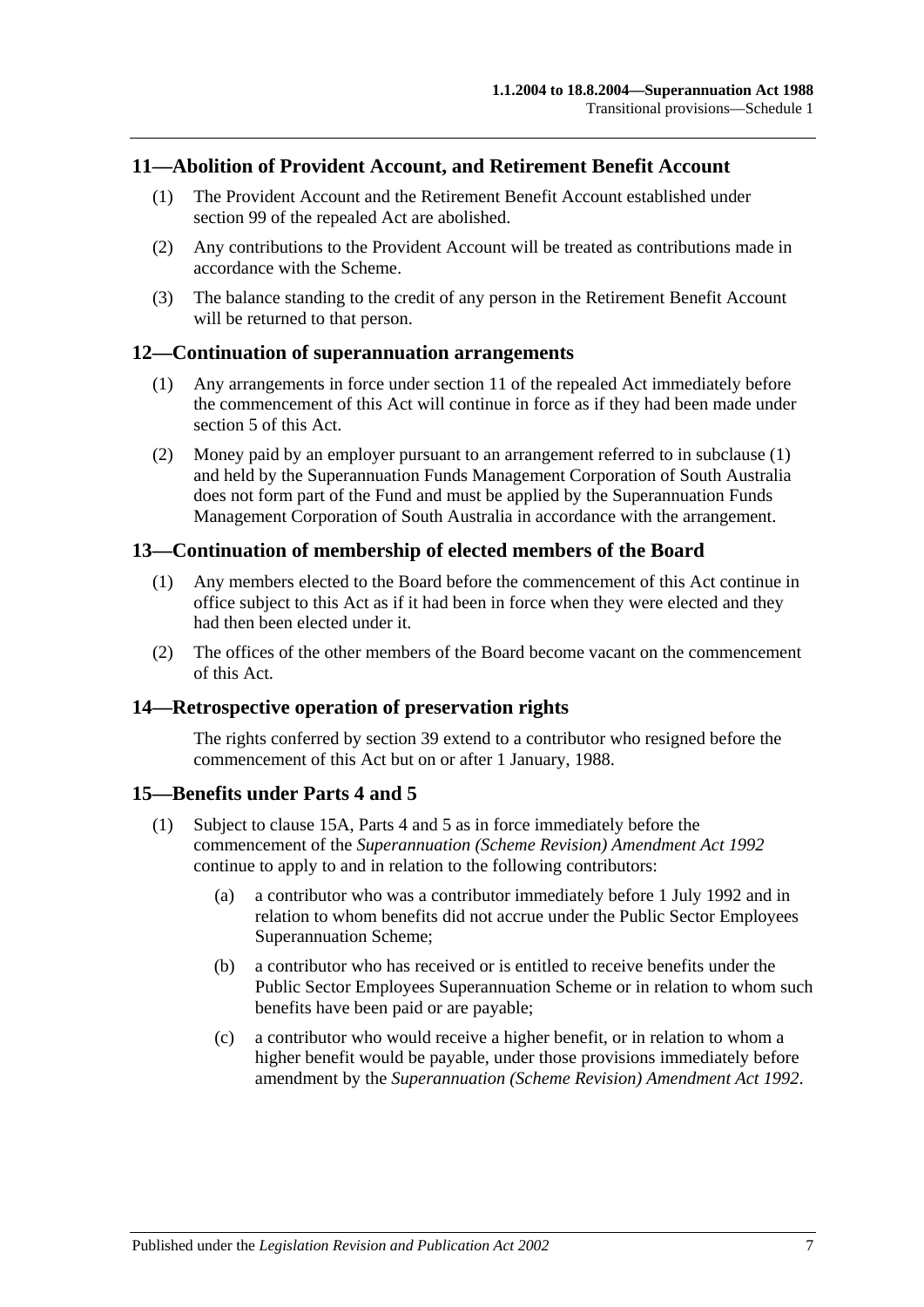- (2) A contributor whose employment terminates or is terminated on or after 1 July 1992 and who is entitled to a benefit under the Public Sector Employees Superannuation Scheme or a person who is entitled to such a benefit in relation to a contributor whose employment was terminated by death on or after 1 July 1992 may renounce the entitlement by instrument in writing to the Board within three months after becoming entitled or within three months after the Governor assents to the *[Superannuation](http://www.legislation.sa.gov.au/index.aspx?action=legref&type=act&legtitle=Superannuation%20(Scheme%20Revision)%20Amendment%20Act%201992)  [\(Scheme Revision\) Amendment Act](http://www.legislation.sa.gov.au/index.aspx?action=legref&type=act&legtitle=Superannuation%20(Scheme%20Revision)%20Amendment%20Act%201992) 1992*, whichever is later and upon renunciation the contributor or other person will be taken for the purposes of [subclause](#page-96-1) (1)(b) never to have been entitled.
- (3) Where benefits under the Public Sector Employees Superannuation Scheme have been credited to an account maintained by the Board in the name of a contributor under section 28 of the *[Superannuation \(Benefit Scheme\) Act](http://www.legislation.sa.gov.au/index.aspx?action=legref&type=act&legtitle=Superannuation%20(Benefit%20Scheme)%20Act%201992) 1992*, the contributor will be taken, for the purposes of [subclause](#page-96-1) (1)(b), to have received those benefits.

## <span id="page-97-0"></span>**15A—Early retirement benefit for certain contributors**

- (1) A contributor—
	- (a) who resigned from employment before 1 July 1992 after a contribution period of 120 months or more and preserved his or her accrued superannuation benefits under [section](#page-57-0) 39; and
	- (b) who, on or before reaching the age of retirement, requires the Board to commence paying a retirement pension,

<span id="page-97-1"></span>is entitled to the following benefits:

- (c) if the contributor was accepted as a contributor before the age of 30 years and before commencement of the repealed Act, the contributor is entitled to a pension in accordance with [section](#page-60-0) 39(7) and [\(8\)](#page-61-0) as in force immediately before the *[Superannuation \(Miscellaneous\) Amendment Act](http://www.legislation.sa.gov.au/index.aspx?action=legref&type=act&legtitle=Superannuation%20(Miscellaneous)%20Amendment%20Act%201994) 1994* came into operation;
- <span id="page-97-2"></span>(d) in any other case the contributor is entitled to a pension calculated as follows:

$$
P = AFS \times A \times \left(\frac{45.5}{100} + \frac{21.1 \times n_2}{100 \times 60}\right)
$$

Where—

*P* is the amount of the pension (expressed as an amount per fortnight)

*AFS* is the contributor's actual or attributed salary (expressed as an amount per fortnight) immediately before resignation adjusted to reflect changes in the Consumer Price Index between the date of resignation and the date on which the pension first became payable

*A* is the lesser of the following:

- (a) unity;
- (b) the numerical value obtained by dividing the number of the contributor's accrued contribution points by—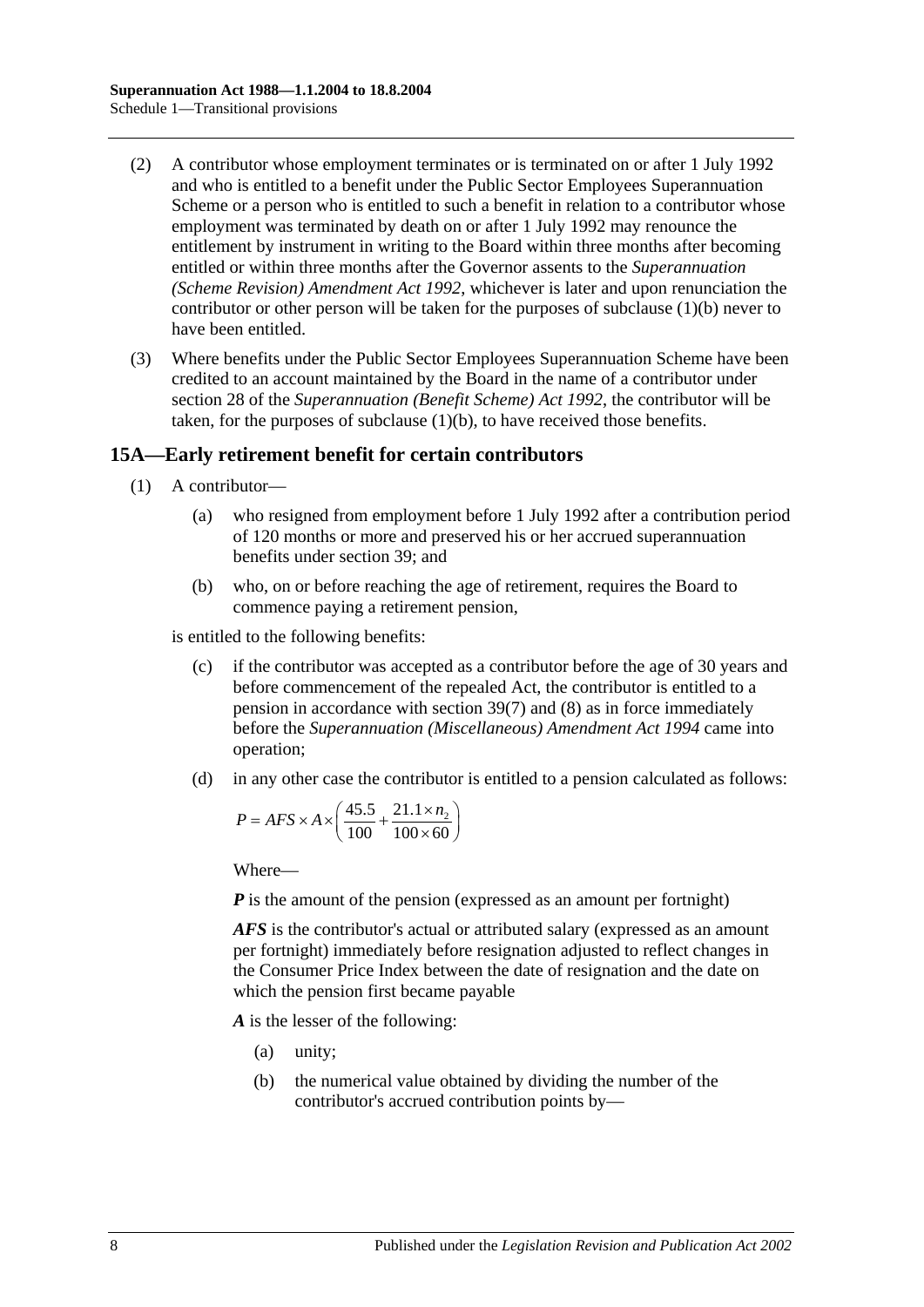- (i) in the case of a contributor who was accepted as a contributor under the repealed Act before reaching the age of 30 years—the number of months between the date of acceptance and the date on which the pension first became payable;
- (ii) in any other case—300 +  $n_2$

 $n_2$  is the number of months between the day on which the contributor reached the age of 55 years and the day on which the pension first became payable.

- (2) For the purpose of applying [section](#page-60-0) 39(7) as required by [subclause](#page-97-1) (1)(c), the factor "NP" in the formula in [section](#page-60-0) 39(7) is the amount of pension that would have been payable to the contributor if it were calculated under [subclause](#page-97-2) (1)(d).
- (3) A contributor referred to in [clause](#page-96-2) 15(1) who is an old scheme contributor and who retires on or after reaching the age of 55 years but before the age of retirement is entitled to a pension calculated as follows:

$$
P = FS \times A \times \left(\frac{45.5}{100} + \frac{21.1 \times n_2}{100 \times 60}\right)
$$

Where—

*P* is the amount of the pension (expressed as an amount per fortnight)

*FS* is the contributor's actual or attributed salary (expressed as an amount per fortnight) immediately before retirement

*A* is the lesser of the following:

- (a) unity;
- (b) the numerical value obtained by dividing the number of the contributor's accrued contribution points by—
	- (i) in the case of a contributor who was accepted as a contributor under the repealed Act before reaching the age of 30 years—the number of months between the date of acceptance and the date on which the pension first became payable;
	- (ii) in any other case—300 +  $n_2$

 $n_2$  is the number of months between the day on which the contributor reached the age of 55 years and the day on which the pension first became payable.

#### <span id="page-98-0"></span>**16—Transference from old scheme to new scheme**

- (1) Subject to [subclause](#page-99-0) (8), an old scheme contributor may, by notice in writing given to the Board on or before 31 December 1993, elect to become a contributor to the new scheme.
- (2) A contributor who makes an election under [subclause](#page-98-0) (1) will be taken to have become a new scheme contributor on 1 July 1992.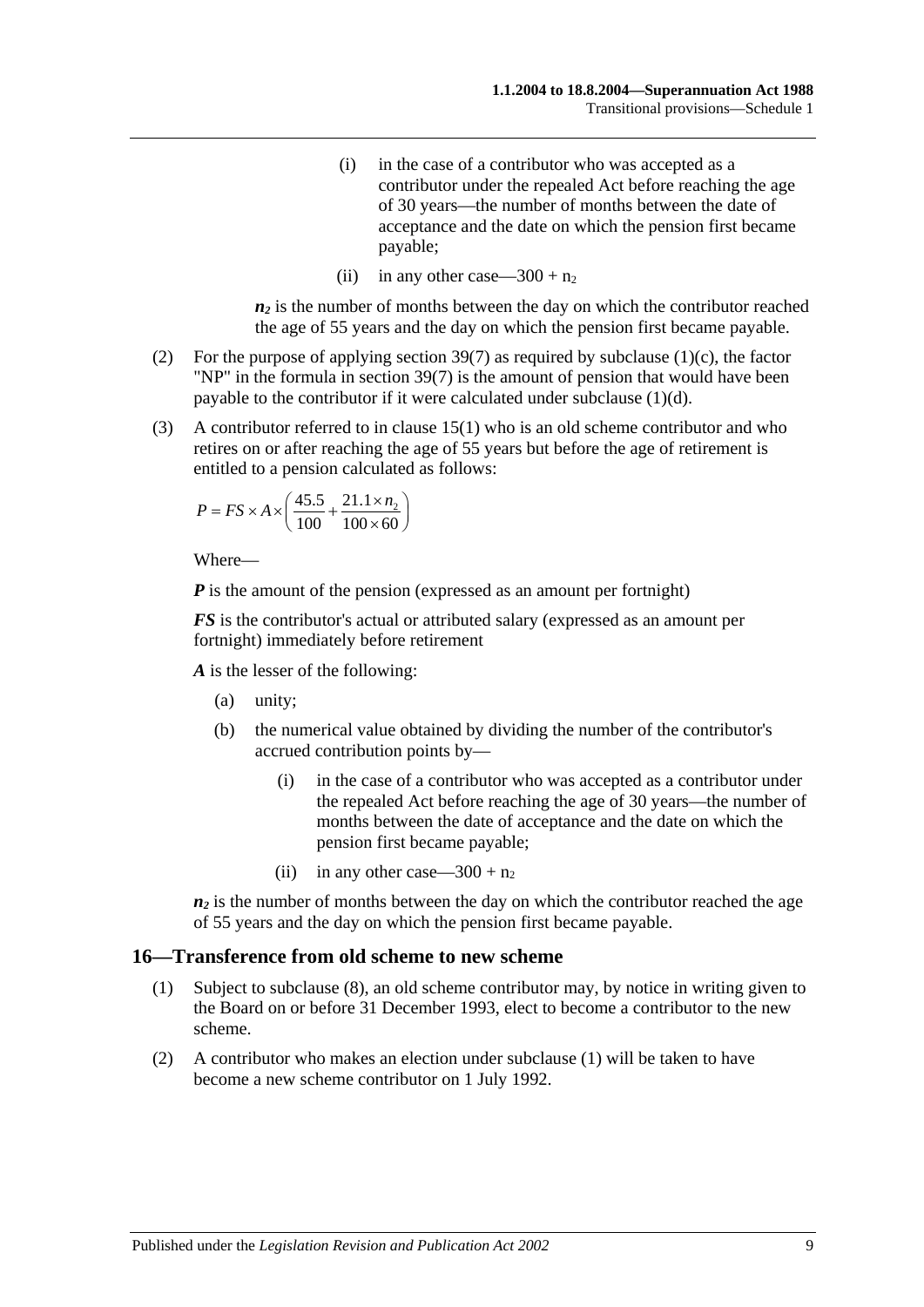- (3) Where conditions limiting the payment of benefits applied in relation to the contributor under the old scheme the same conditions will, if they can be applied without modification, apply in relation to the contributor under the new scheme, but if not the Board will apply conditions that are, in its opinion, appropriate limiting the payment of benefits to or in relation to, the contributor under the new scheme.
- <span id="page-99-1"></span>(4) For the purpose of determining the benefits payable to, or in relation to, the contributor under the old scheme and the time at which they are payable, the contributor will be taken to have resigned from employment on 30 June 1992 and to have elected to preserve his or her accrued superannuation benefits under [section](#page-57-0) 39.
- (5) Benefits that are preserved by virtue of [subclause](#page-99-1) (4) are not payable to the contributor while the contributor is employed in employment to which this Act applies.
- (6) For the purpose of calculating the contributor's benefits under the new scheme—
	- (a) contribution points accrued before 1 July 1992 and contribution months occurring before that date will be disregarded; and
	- (b) the Board will establish a new account in the name of the contributor as at 1 July 1992.
- (7) The standard contribution rate that applied in relation to the contributor before 1 July 1992 will continue to apply in relation to the contributor from 1 July 1992 until 30 June following the election made by the contributor under [subclause](#page-98-0) (1).
- <span id="page-99-0"></span>(8) This clause does not apply for the benefit of—
	- (a) an employee of the Australian National Railways Commission;
	- (b) a contributor who has reached the age of retirement.
- (9) In this clause—

*the new scheme* means the scheme of superannuation established by [Part 4](#page-26-0) of this Act;

*the old scheme* means the scheme of superannuation established by [Part 5](#page-44-0) of this Act.

### **17—Payment of contributions while on leave without pay**

[Section](#page-10-0) 4(8) does not apply to a contributor who is on leave without pay when the *[Superannuation \(Miscellaneous\) Amendment Act](http://www.legislation.sa.gov.au/index.aspx?action=legref&type=act&legtitle=Superannuation%20(Miscellaneous)%20Amendment%20Act%201994) 1994* comes into operation in respect of that period of leave.

### <span id="page-99-2"></span>**18—Repeal of contribution rate**

- (1) A contributor who was contributing at the rate of 1.5% at the commencement of the *[Superannuation \(Miscellaneous\) Amendment Act](http://www.legislation.sa.gov.au/index.aspx?action=legref&type=act&legtitle=Superannuation%20(Miscellaneous)%20Amendment%20Act%201998) 1998* is entitled to continue contributing at that rate until 1 July 1998.
- (2) A contributor referred to in [subclause](#page-99-2) (1) who fails to elect some other rate of contribution under [section](#page-22-0) 23 in respect of the 1998/1999 financial year will be taken to have elected to cease contributing in respect of that year.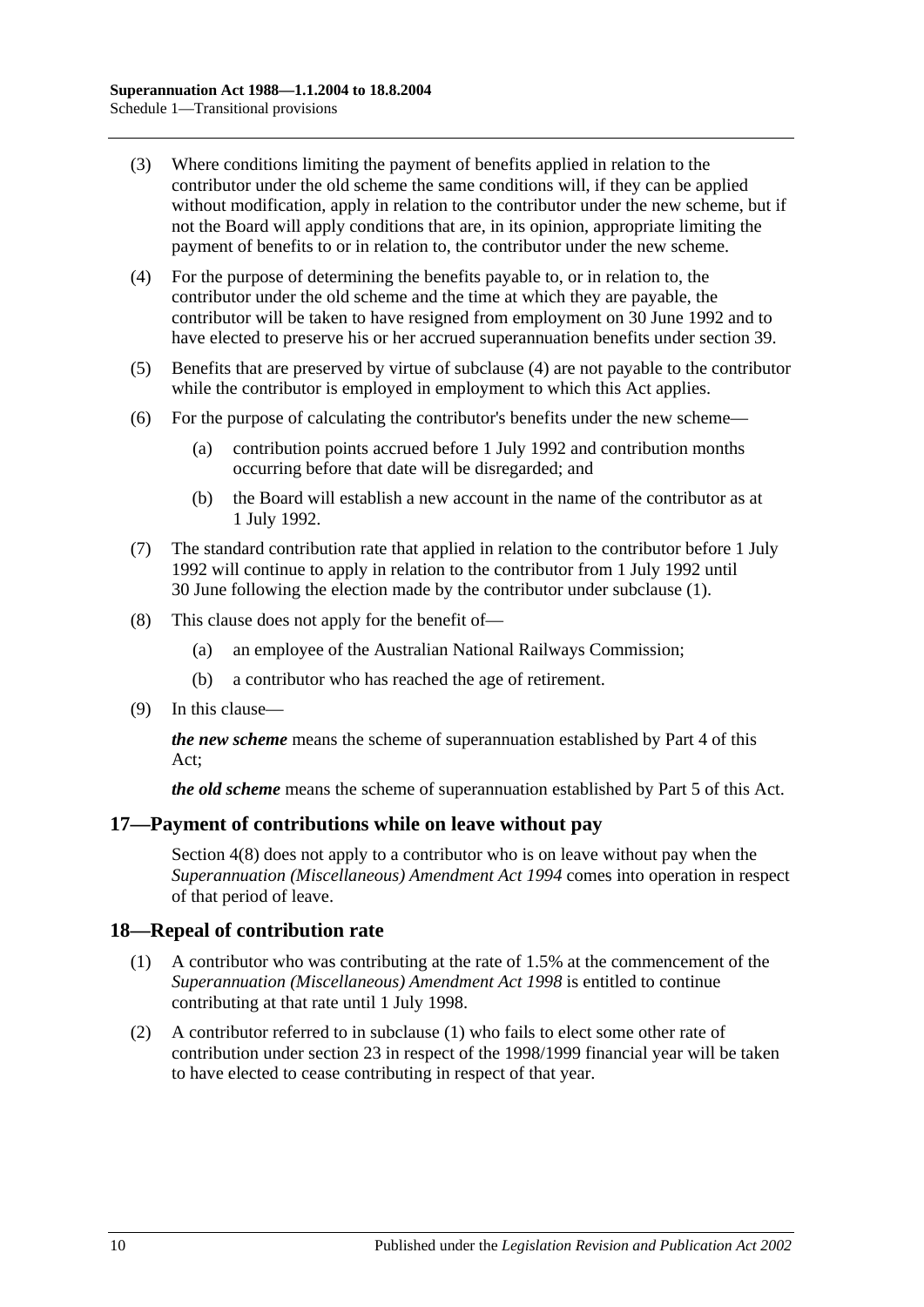## **19—Operation of [sections](#page-28-0) 28(1f) and [39\(1db\)](#page-58-0)**

[Section](#page-28-0) 28(1f) and [39\(1db\)](#page-58-0) substituted by the *[Superannuation \(Miscellaneous\)](http://www.legislation.sa.gov.au/index.aspx?action=legref&type=act&legtitle=Superannuation%20(Miscellaneous)%20Amendment%20Act%201998)  [Amendment Act](http://www.legislation.sa.gov.au/index.aspx?action=legref&type=act&legtitle=Superannuation%20(Miscellaneous)%20Amendment%20Act%201998) 1998* operate in relation to the 1997/1998 and subsequent financial years and the provisions they replace operate in relation to the 1996/1997 and previous financial years.

### **20—Election on retrenchment under [section](#page-32-0) 29**

A new scheme contributor who—

- (a) was retrenched one year or less before the commencement of the *[Superannuation \(Miscellaneous\) Amendment Act](http://www.legislation.sa.gov.au/index.aspx?action=legref&type=act&legtitle=Superannuation%20(Miscellaneous)%20Amendment%20Act%201998) 1998*; and
- (b) had not reached the age of 55 years at that time; and
- (c) had not made an election under [section](#page-32-1) 29(1) at that time,

is entitled to make the election within three months after the commencement of that Act.

# **21—Operation of amendments made by** *Statutes Amendment (Equal Superannuation Entitlements for Same Sex Couples) Act 2003*

An amendment made by the *[Statutes Amendment \(Equal Superannuation Entitlements](http://www.legislation.sa.gov.au/index.aspx?action=legref&type=act&legtitle=Statutes%20Amendment%20(Equal%20Superannuation%20Entitlements%20for%20Same%20Sex%20Couples)%20Act%202003)  [for Same Sex Couples\) Act 2003](http://www.legislation.sa.gov.au/index.aspx?action=legref&type=act&legtitle=Statutes%20Amendment%20(Equal%20Superannuation%20Entitlements%20for%20Same%20Sex%20Couples)%20Act%202003)* to a provision of this Act that provides for, or relates to, the payment of a pension, lump sum or other benefit to a person on the death of a contributor applies only if the death occurs on or after 3 July 2003.

# **Schedule 1A—Provisions relating to other public sector superannuation schemes**

- <span id="page-100-1"></span><span id="page-100-0"></span>1 (1) Subject to [subclause](#page-100-0) (2), the Governor may make regulations—
	- (aaa) declaring a group of employees who are members of a public sector superannuation scheme to be contributors for the purposes of this Act;
	- (a) transferring all the assets and liabilities of a fund established for the purposes of a public sector superannuation scheme to the South Australian Superannuation Fund or transferring part of those assets and liabilities to that Fund and the remainder to an account to be kept at the Treasury pursuant to an arrangement under [section](#page-12-0) 5;
	- (b) modifying the provisions of this Act in their application to the group of employees referred to in [paragraph](#page-100-1) (aaa);
	- (c) providing for transitional matters upon the making of a declaration under [paragraph](#page-100-1) (aaa).
	- (2) The Governor must not make a regulation under subclause (1) unless—
		- (a) the majority of the group of employees affected by the regulation and their employer have given their consent to the proposed regulation; and
		- (b) the employer is the Passenger Transport Board, TransAdelaide, the Commissioner of Highways or the South Australian Health Commission or the employer and the Board have entered into an arrangement under [section](#page-12-0) 5.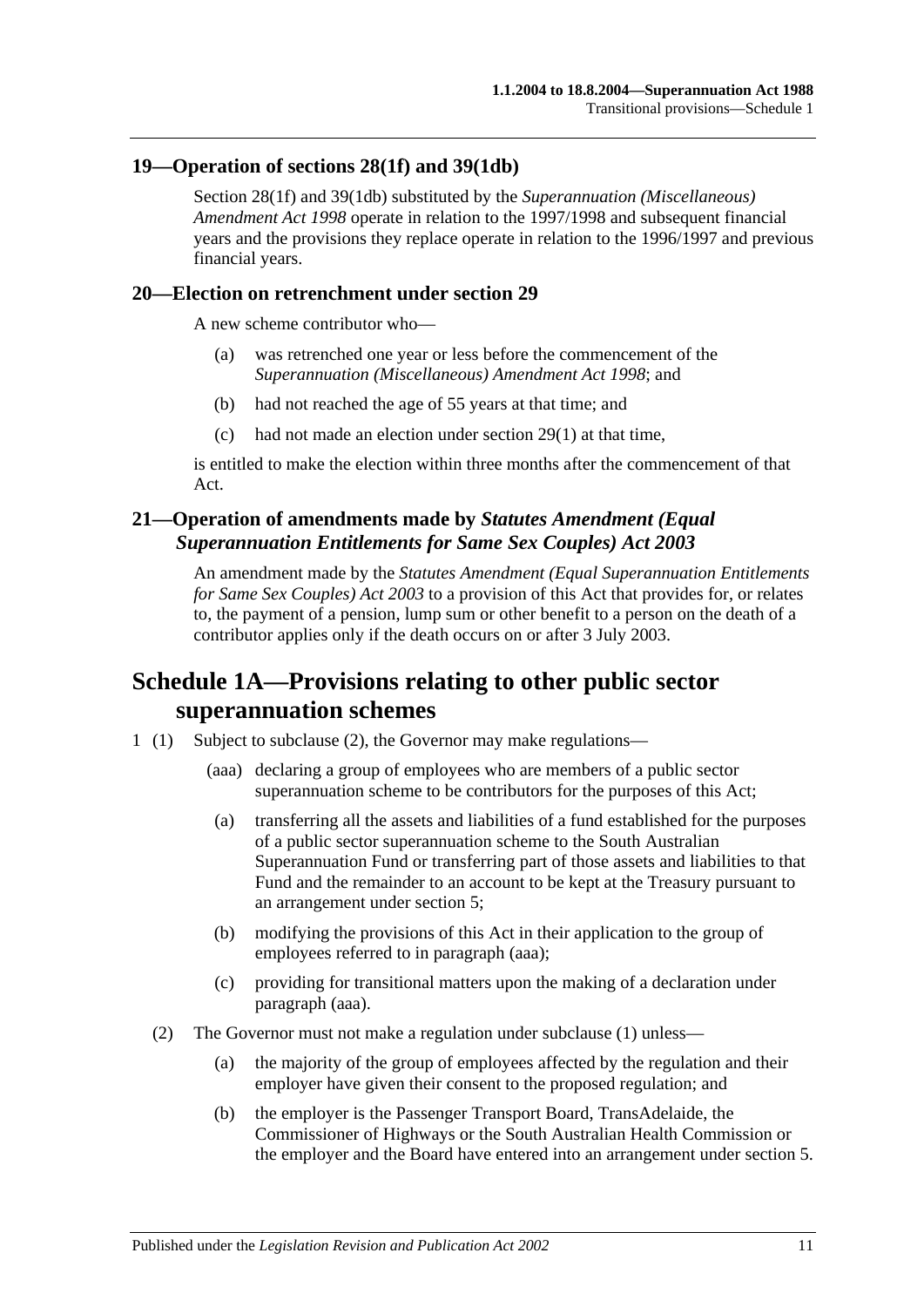- 2 (1) Where, pursuant to a law of the Commonwealth, tax is payable on the income of a fund established for the purposes of a public sector superannuation scheme, the Governor may, at the request of the trustees of the fund or the employer in relation to whom the scheme was established, make regulations reducing the benefits payable to, or in relation to, members of the scheme to offset the amount of the tax payable and making consequential alterations to any trust deed or other document establishing the scheme.
	- (2) A regulation whenever made under subclause (1) will, unless otherwise provided in the regulation, have effect from the time at which the tax referred to in subclause (1) first became payable.
- 3 In this Schedule—

*public sector superannuation scheme* means a superannuation scheme established for the benefit of employees of an instrumentality or agency of the Crown.

# **Schedule 1B—Transfer of certain members of the Electricity Industry Superannuation Scheme to the State Scheme**

# **Part 1—Preliminary**

# **1—Interpretation**

In this Schedule, unless the contrary intention appears—

*the contributory lump sum schemes* means Divisions 2 and 4 of the Electricity Industry Superannuation Scheme providing for contributions by members and lump sum benefits for members;

*Division 4* of the Electricity Industry Superannuation Scheme means the division of the Scheme formerly known as the "R.G. Scheme";

*the Electricity Industry pension scheme* means Division 3 of the Electricity Industry Superannuation Scheme providing for pension benefits;

*the Electricity Industry Superannuation Board* includes a subsequent trustee of the Electricity Industry Superannuation Scheme;

*the Electricity Industry Superannuation Scheme* means the ETSA Contributory and Non-Contributory Superannuation Schemes continued in existence as the Electricity Industry Superannuation Scheme by clause 3 of the Electricity Industry Superannuation Scheme Trust Deed appearing at the end of Schedule 1 of the *[Electricity Corporations Act](http://www.legislation.sa.gov.au/index.aspx?action=legref&type=act&legtitle=Electricity%20Corporations%20Act%201994) 1994*;

*the relevant day* means the day on which the approval of the Treasurer ceases to be required for the variation or replacement of the Rules of the Electricity Industry Superannuation Scheme;

*the State Scheme* means the scheme of superannuation established by this Act;

*Trustee* means the Electricity Industry Superannuation Board and includes subsequent trustees of the Electricity Industry Superannuation Scheme.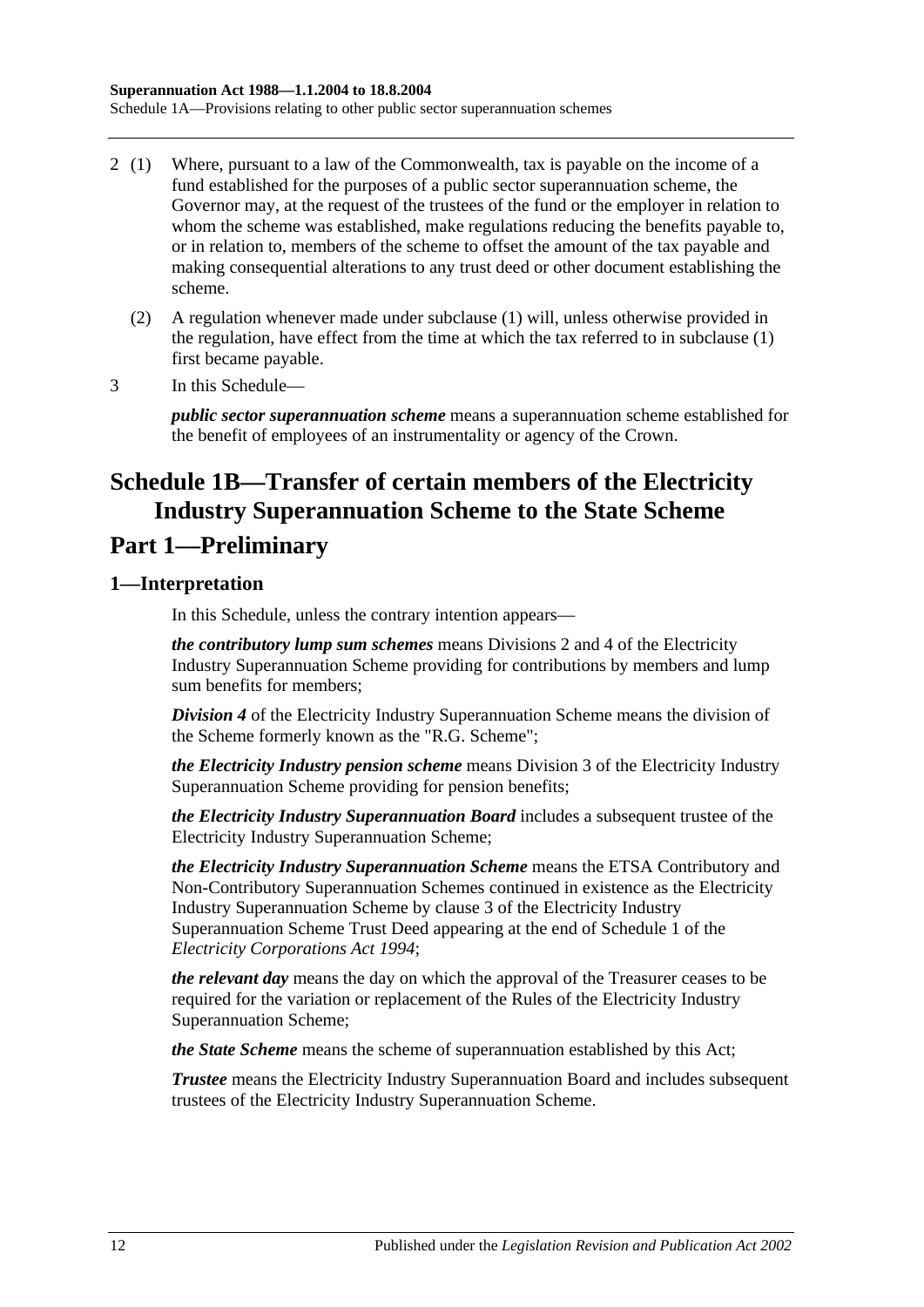#### **1.1.2004 to 18.8.2004—Superannuation Act 1988**

Transfer of certain members of the Electricity Industry Superannuation Scheme to the State Scheme—Schedule 1B

# **Part 2—Transfer of members**

### <span id="page-102-0"></span>**2—Transfer of existing pensioners before the relevant day**

- (1) The Treasurer may, by notice to the Electricity Industry Superannuation Board and the South Australian Superannuation Board under [clause](#page-109-0) 7 before the relevant day, transfer a person who is in receipt of a pension under the Electricity Industry Superannuation Scheme from that scheme to the State Scheme.
- <span id="page-102-1"></span>(2) A person transferred under [subclause](#page-102-0) (1)—
	- (a) is entitled to a pension under this Act which, at the time of transfer, is of equivalent value to the pension he or she was receiving immediately before the transfer; and
	- (b) except in the case of a person entitled to a derivative benefit, will be taken to be an old scheme contributor; and
	- (c) in the case of a person who is entitled to a derivative benefit, will be taken to derive the benefit from an old scheme contributor.
- <span id="page-102-3"></span><span id="page-102-2"></span> $(3)$  If—
	- (a) an old scheme contributor referred to in [subclause](#page-102-1) (2) dies before the expiration of three years after he or she first became entitled to a pension under the Electricity Industry Superannuation Scheme; or
	- (b) a person—
		- (i) referred to in [subclause](#page-102-1) (2) who is entitled to a derivative benefit; or
		- (ii) who is entitled to a derivative benefit from an old scheme contributor referred to in [paragraph](#page-102-2) (a),

dies before the expiration of three years after the contributor from whom the benefit was derived—

- (iii) first became entitled to a pension under the Electricity Industry Superannuation Scheme; or
- (iv) died while still in employment without ever becoming entitled to such a pension,

<span id="page-102-4"></span>and—

- (c) in the case referred to in [paragraph](#page-102-2) (a), no one is entitled to a derivative benefit under this Act in respect of the contributor; or
- <span id="page-102-5"></span>(d) in the case referred to in [paragraph](#page-102-3) (b), all derivative entitlements have ceased before the expiration of that period,

the contributor's estate is entitled to a lump sum equivalent to—

(e) where [paragraph](#page-102-4) (c) applies—the aggregate of the pension payments that the contributor would have received between the date of death and the third anniversary of the commencement of the pension if he or she had survived; or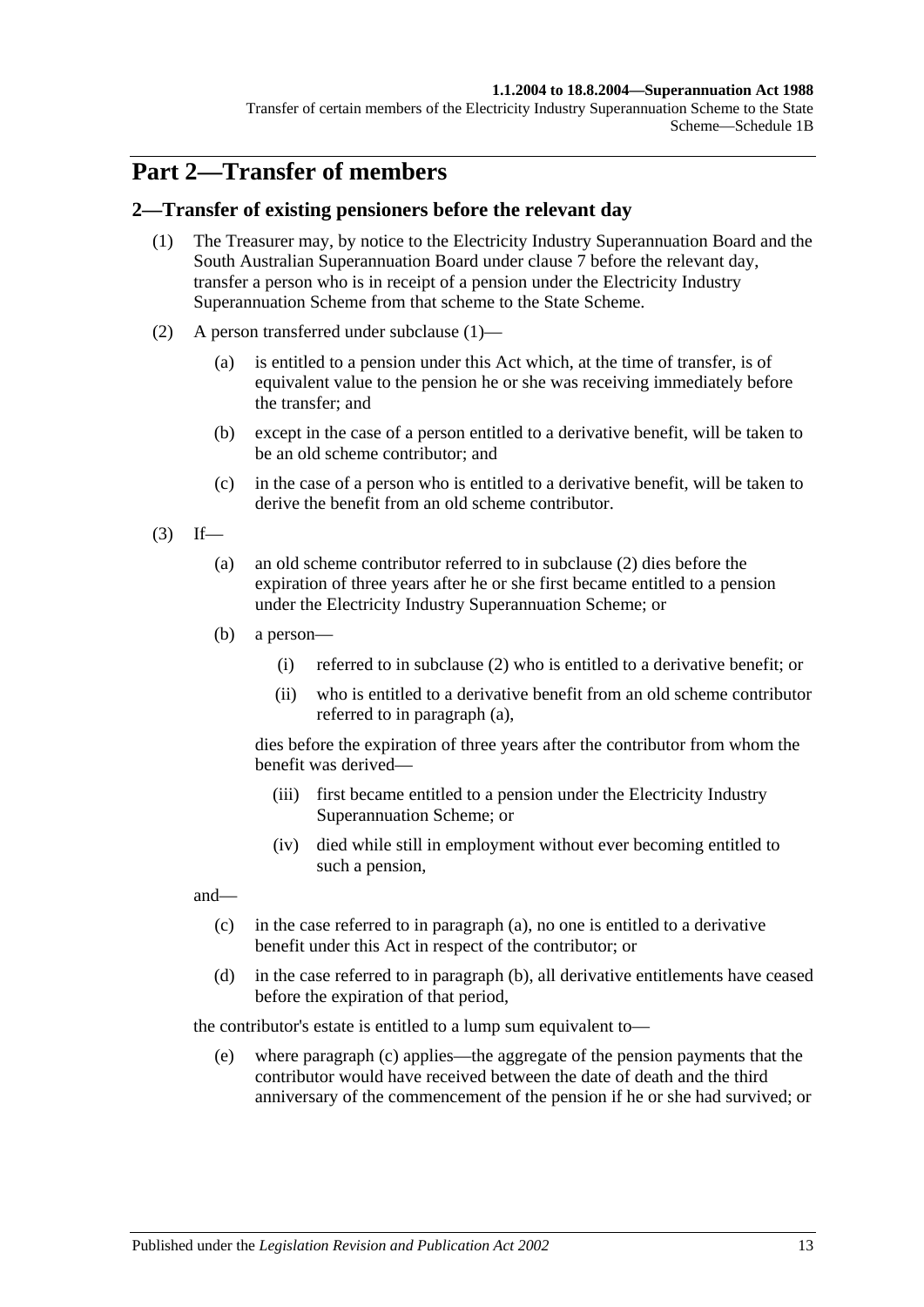#### **Superannuation Act 1988—1.1.2004 to 18.8.2004**

Schedule 1B—Transfer of certain members of the Electricity Industry Superannuation Scheme to the State Scheme

> (f) where [paragraph](#page-102-5) (d) applies—the aggregate of the pension payments that the contributor from whom the benefit was derived would have received between the date when the derivative entitlement, or the last of the derivative entitlements, ceased and the third anniversary of the commencement of the pension (or the date of the contributor's death) if the contributor had survived during that period,

(the lump sum will be determined on the assumption that the pension will not be adjusted under [section](#page-83-1) 47 during that period).

- (4) Where a person who is transferred under this clause was, immediately before the transfer, entitled to commute a part, or the whole, of his or her pension under the Electricity Industry Superannuation Scheme, he or she is entitled to commute the whole or a part of the pension in accordance with this Act within a period that terminates—
	- (a) when the period for commutation under the Electricity Industry Superannuation Scheme would have terminated; or
	- (b) at the expiration of three months after the transfer,

whichever is the later.

- <span id="page-103-0"></span>(5) An amount equivalent in value to that part of the Scheme assets of the Electricity Industry Superannuation Scheme that is attributable to the membership of the Scheme of a person transferred to the State Scheme under this clause, or of the contributor from whom a person transferred to the State Scheme under this clause derives benefits, (to be determined by an actuary appointed by the Treasurer) must be paid by the Trustee from the Scheme assets to the Treasurer.
- (6) The Treasurer must pay into the South Australian Superannuation Fund a contribution reflecting the amount paid to the Treasurer under [subclause](#page-103-0) (5).

# <span id="page-103-2"></span>**3—Transfer of existing and future pensioners after the relevant day**

- (1) After the relevant day, the Treasurer may, at the request of the Trustee, enter into an agreement with the Trustee under which a person or persons referred to in [subclause](#page-103-1) (2) may be transferred from the Electricity Industry Superannuation Scheme to the State Scheme.
- <span id="page-103-4"></span><span id="page-103-1"></span>(2) The following persons may be transferred pursuant to an agreement under [subclause](#page-103-2) (1):
	- (a) a person who is in receipt of a pension under the Electricity Industry Superannuation Scheme;
	- (b) a person who is a member of the Electricity Industry pension scheme and who is presently entitled to receive, but is not yet in receipt of, a pension following the termination of his or her employment;
	- (c) a person who is entitled to a pension as a derivative benefit under the Electricity Industry Superannuation Scheme but who is not yet in receipt of the pension.
- <span id="page-103-5"></span><span id="page-103-3"></span>(3) The Treasurer may, by notice to the Electricity Industry Superannuation Board and the South Australian Superannuation Board under [clause](#page-109-0) 7, transfer a person from the Electricity Industry Superannuation Scheme to the State Scheme in pursuance of an agreement referred to in [subclause](#page-103-2) (1).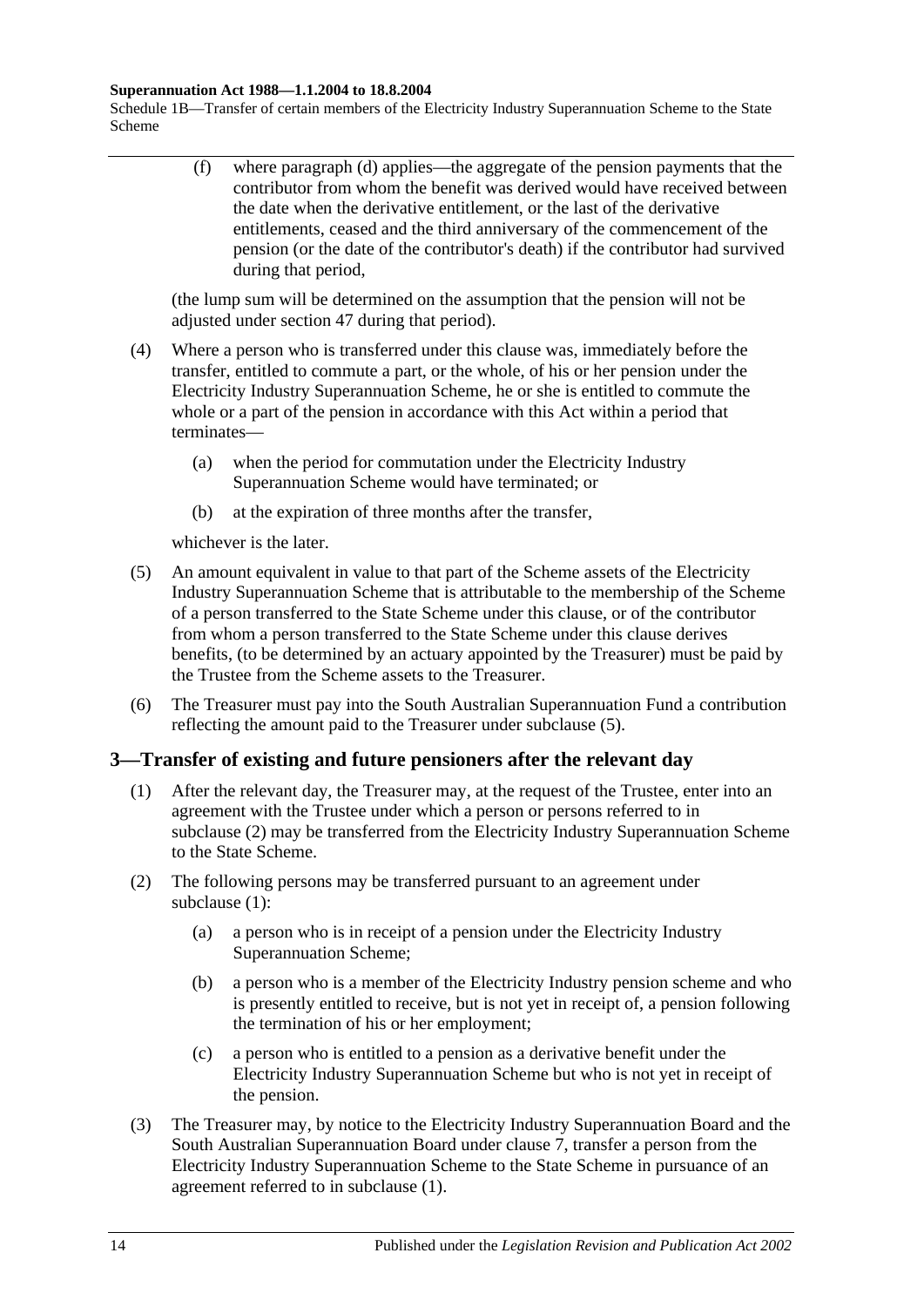#### **1.1.2004 to 18.8.2004—Superannuation Act 1988**

Transfer of certain members of the Electricity Industry Superannuation Scheme to the State Scheme—Schedule 1B

- <span id="page-104-0"></span>(4) A person transferred under [subclause](#page-103-3) (3)—
	- (a) is, in the case of a person who was in receipt of a pension at the time of transfer, entitled to a pension under this Act which, at the time of transfer, is of equivalent value to the pension he or she was receiving immediately before the transfer; and
	- (b) is, in the case of a person referred to in [subclause](#page-103-4) (2)(b) or [\(c\),](#page-103-5) entitled to a pension under this Act which, at the time of transfer, is of equivalent value to the initial pension that he or she would have received if he or she had not been transferred; and
	- (c) except in the case of a person entitled to a derivative benefit, will be taken to be an old scheme contributor; and
	- (d) in the case of a person who is entitled to a derivative benefit, will be taken to derive the benefit from an old scheme contributor.
- <span id="page-104-2"></span><span id="page-104-1"></span> $(5)$  If—
	- (a) an old scheme contributor referred to in [subclause](#page-104-0) (4) who was in receipt of, or was entitled to, a pension at the time of transfer, dies before the expiration of three years after he or she first became entitled to a pension under the Electricity Industry Superannuation Scheme; or
	- (b) a person—
		- (i) referred to in [subclause](#page-104-0) (4) who was in receipt of, or was entitled to, a derivative pension at the time of transfer; or
		- (ii) who is entitled to a derivative benefit from an old scheme contributor referred to in [paragraph](#page-104-1) (a),

dies before the expiration of three years after the contributor from whom the benefit was derived—

- (iii) first became entitled to a pension under the Electricity Industry Superannuation Scheme; or
- (iv) died while still in employment without ever becoming entitled to such a pension,

<span id="page-104-3"></span>and—

- (c) in the case referred to in [paragraph](#page-104-1) (a), no one is entitled to a derivative benefit under this Act in respect of the contributor; or
- <span id="page-104-4"></span>(d) in a case referred to in [paragraph](#page-104-2) (b), all derivative entitlements have ceased before the expiration of that period,

the contributor's estate is entitled to a lump sum equivalent to—

(e) where [paragraph](#page-104-3) (c) applies—the aggregate of the pension payments that the contributor would have received between the date of death and the third anniversary of the commencement of the pension if he or she had survived; or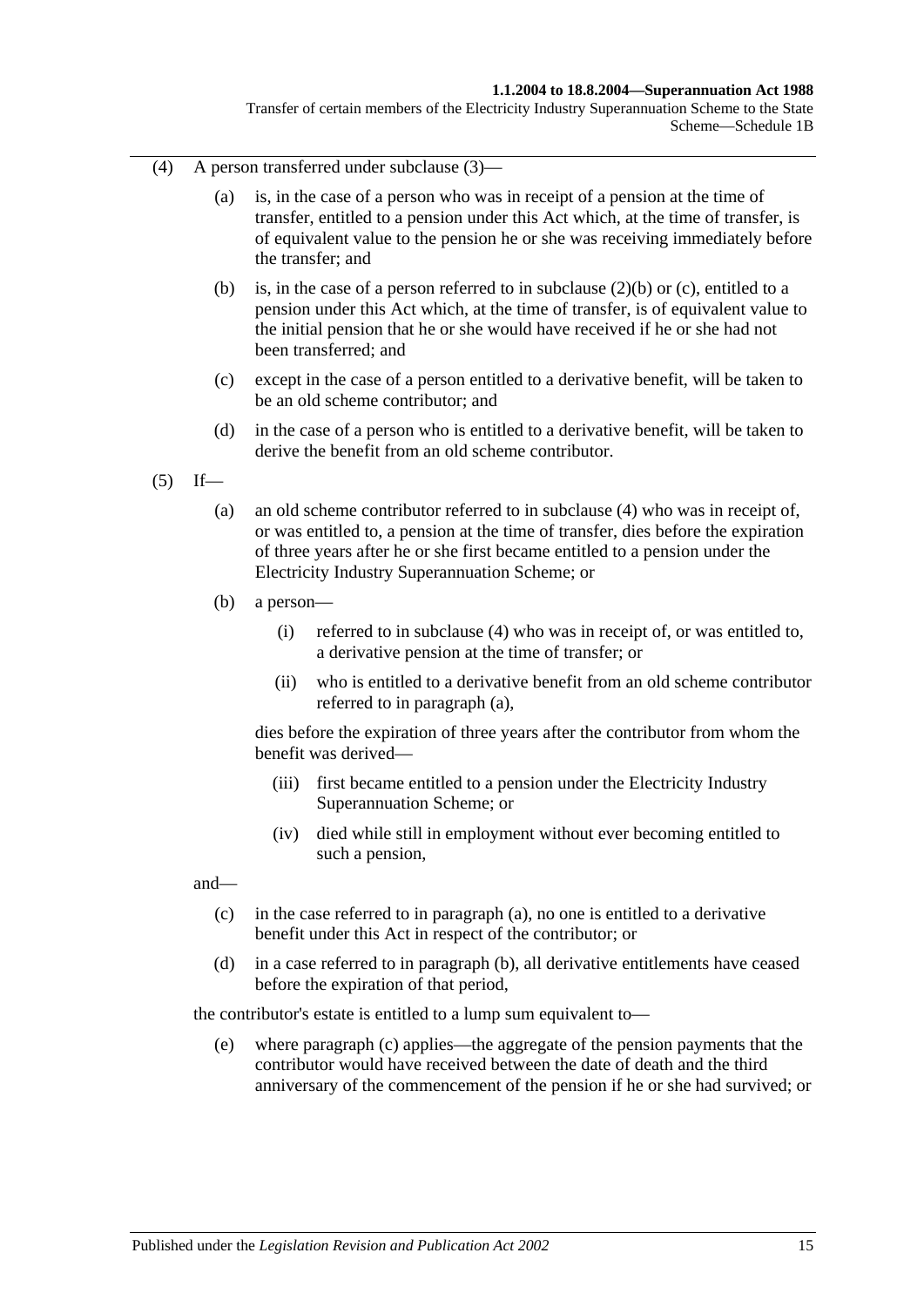#### **Superannuation Act 1988—1.1.2004 to 18.8.2004**

Schedule 1B—Transfer of certain members of the Electricity Industry Superannuation Scheme to the State Scheme

> (f) where [paragraph](#page-104-4) (d) applies—the aggregate of the pension payments that the contributor from whom the benefit was derived would have received between the date when the derivative entitlement, or the last of the derivative entitlements, ceased and the third anniversary of the commencement of the pension (or the date of the contributor's death) if the contributor had survived during that period,

(the lump sum will be determined on the assumption that the pension will not be adjusted under [section](#page-83-1) 47 during that period).

- (6) Where a person who is transferred under this clause was, immediately before the transfer, entitled to commute a part, or the whole, of his or her pension under the Electricity Industry Superannuation Scheme, he or she is entitled to commute the whole or a part of the pension in accordance with this Act within a period that terminates—
	- (a) when the period for commutation under the Electricity Industry Superannuation Scheme would have terminated; or
	- (b) at the expiration of three months after the transfer,

whichever is the later.

- <span id="page-105-0"></span>(7) An amount equivalent in value to that part of the Scheme assets of the Electricity Industry Superannuation Scheme that is attributable to the contributions (and the interest and other income and other accretions arising from investment of those contributions) to the Scheme of a person transferred to the State Scheme under this clause who was in receipt of, or entitled to, a pension at the time of transfer, or of the contributor from whom a person transferred to the State Scheme under this clause derives benefits, (to be determined by an actuary appointed by the Treasurer) must be paid by the Trustee from the Scheme assets to the Treasurer.
- (8) The Treasurer must pay into the South Australian Superannuation Fund a contribution reflecting the amount paid to the Treasurer under [subclause](#page-105-0) (7).
- (9) An amount equivalent in value to the aggregate value of the employer components of benefits payable under this Act to, or in respect of, persons transferred under this clause (to be determined by an actuary appointed by the Treasurer) must be paid by the Trustee from the Scheme assets of the Electricity Industry Superannuation Scheme to the Treasurer.

# <span id="page-105-2"></span>**4—Transfer of persons entitled to preserved benefits**

- (1) The Treasurer may, by notice to the Electricity Industry Superannuation Board and the South Australian Superannuation Board under [clause](#page-109-0) 7 before the relevant day, transfer a person referred to in [subclause](#page-105-1) (2) from the Electricity Industry Superannuation Scheme to the State Scheme.
- <span id="page-105-1"></span>(2) A person who—
	- (a) is a member of the Electricity Industry pension scheme or either of the contributory lump sum schemes; and
	- (b) is entitled to preserved benefits in the relevant scheme; and
	- (c) is not accruing benefits under any other division of the Electricity Industry Superannuation Scheme,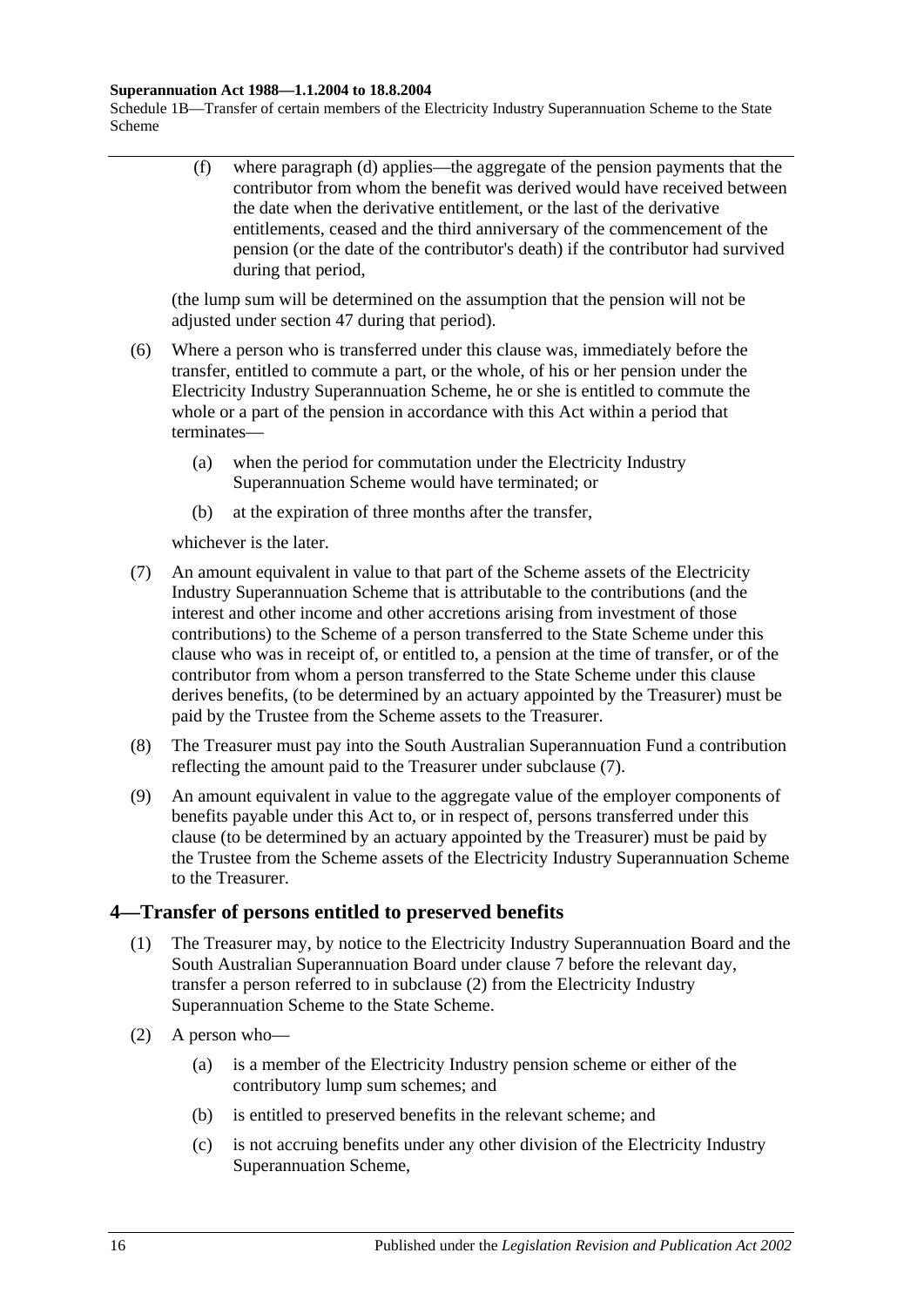Transfer of certain members of the Electricity Industry Superannuation Scheme to the State Scheme—Schedule 1B

may be transferred under this clause.

- (3) After the transfer—
	- (a) a person who had been a member of the Electricity Industry pension scheme will be taken to be an old scheme contributor under this Act; and
	- (b) a person who had been a member of either of the contributory lump sum schemes will be taken to be a new scheme contributor under this Act.
- <span id="page-106-0"></span>(4) The South Australian Superannuation Board must open a contribution account in the name of each person transferred under this clause and must credit to the account an amount equivalent to the amount standing to the credit of the person's contribution account in the Electricity Industry Superannuation Scheme immediately before the transfer.
- <span id="page-106-1"></span>(5) An amount equivalent to the aggregate of the amounts credited to contribution accounts under [subclause](#page-106-0) (4) must be paid by the Trustee from the Scheme assets of the Electricity Industry Superannuation Scheme to the Treasurer.
- (6) The Treasurer must pay into the South Australian Superannuation Fund a contribution reflecting the amount paid to the Treasurer under [subclause](#page-106-1) (5).
- <span id="page-106-3"></span><span id="page-106-2"></span>(7) Where—
	- (a) a person who was a member of the Electricity Industry pension scheme before being transferred to the State Scheme under [subclause](#page-105-2) (1) or the spouse or eligible child of such a person is entitled to a pension under [section](#page-59-0) 39(5), the pension will—
		- (i) in the case of a retirement pension or an invalid pension payable to the person—be equivalent to his or her notional pension;
		- (ii) in the case of a pension payable to a spouse or eligible child—be determined in accordance with [section](#page-53-0) 38 on the basis that the person's notional pension as defined in [subclause](#page-107-0) (8) is the notional pension referred to in [section](#page-53-0) 38;
	- (b) the estate of a person referred to in [paragraph](#page-106-2) (a) is entitled to a lump sum under section  $39(5)(e)$  or [\(f\),](#page-60-2) the lump sum will—
		- (i) where section  $39(5)(e)$  applies—be the amount stated in [section](#page-61-1) 39(8a);
		- (ii) where section  $39(5)(f)$  applies—be the aggregate of the following amounts:
			- (A) an employee component (to be charged against the person's contribution account) equivalent to the amount standing to the credit of that account; and
			- (B) an employer component being an amount equivalent to 1.8 times the employee component.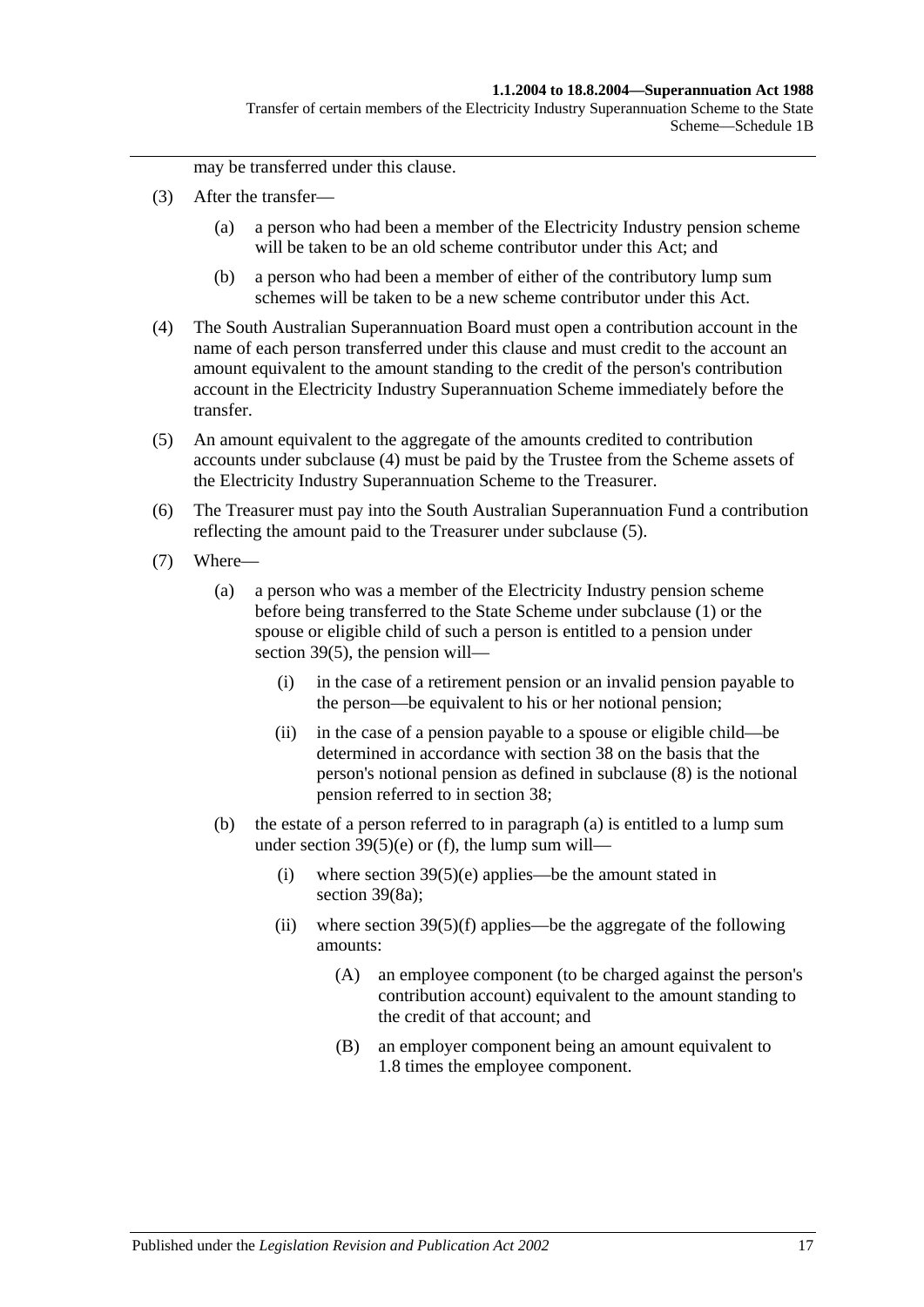#### **Superannuation Act 1988—1.1.2004 to 18.8.2004**

Schedule 1B—Transfer of certain members of the Electricity Industry Superannuation Scheme to the State Scheme

<span id="page-107-0"></span>(8) In [subclause](#page-106-3) (7)—

*notional pension* in relation to a person means the pension that the person would have been entitled to receive under the Electricity Industry pension scheme if he or she had become entitled to receive that pension immediately before being transferred to the State Scheme adjusted to reflect changes in the Consumer Price Index from the date on which the person was transferred;

*spouse* means a person referred to in [section](#page-53-1) 38(1a).

- <span id="page-107-1"></span>(9) A person who was a member of either of the contributory lump sum schemes before being transferred to the State Scheme under [subclause](#page-105-2) (1) will (or, where the person has died, the spouse or estate of the person will) be entitled to a lump sum under [section](#page-28-1) 28(2) that is the aggregate of the following amounts:
	- (a) an employee component (to be charged against the person's contribution account) equivalent to the amount standing to the credit of that account; and
	- (b) the person's notional employer component adjusted to reflect changes in the Consumer Price Index from the date on which the person was transferred.
- $(10)$  In [subclause](#page-107-1)  $(9)$ —

*notional employer component* in relation to a person means the employer component that the person would have been entitled to receive under the contributory lump sum scheme if he or she had become entitled to receive that component immediately before being transferred to the State Scheme.

# **5—Transfer of certain other persons**

- (1) The Treasurer may, with the consent of the person, by notice to the Electricity Industry Superannuation Board and the South Australian Superannuation Board under [clause](#page-109-0) 7, transfer a person who is a member of the Electricity Industry Superannuation Scheme and who also falls within the definition of *employee* in [section](#page-4-0) 4 from that scheme to the State Scheme.
- (2) After the transfer—
	- (a) a person who had been a member of the Electricity Industry pension scheme will be taken to be an old scheme contributor under this Act; and
	- (b) a person who had been a member of either of the contributory lump sum schemes will be taken to be a new scheme contributor under this Act.
- <span id="page-107-2"></span>(3) The South Australian Superannuation Board must open a contribution account in the name of each person transferred under this clause and must credit to the account an amount equivalent to the amount standing to the credit of the person's contribution account in the Electricity Industry Superannuation Scheme immediately before the transfer.
- <span id="page-107-3"></span>(4) An amount equivalent to the aggregate of the amounts credited to contribution accounts under [subclause](#page-107-2) (3) must be paid by the Trustee from the Scheme assets of the Electricity Industry Superannuation Scheme to the Treasurer.
- (5) The Treasurer must pay into the South Australian Superannuation Fund a contribution reflecting the amount paid to the Treasurer under [subclause](#page-107-3) (4).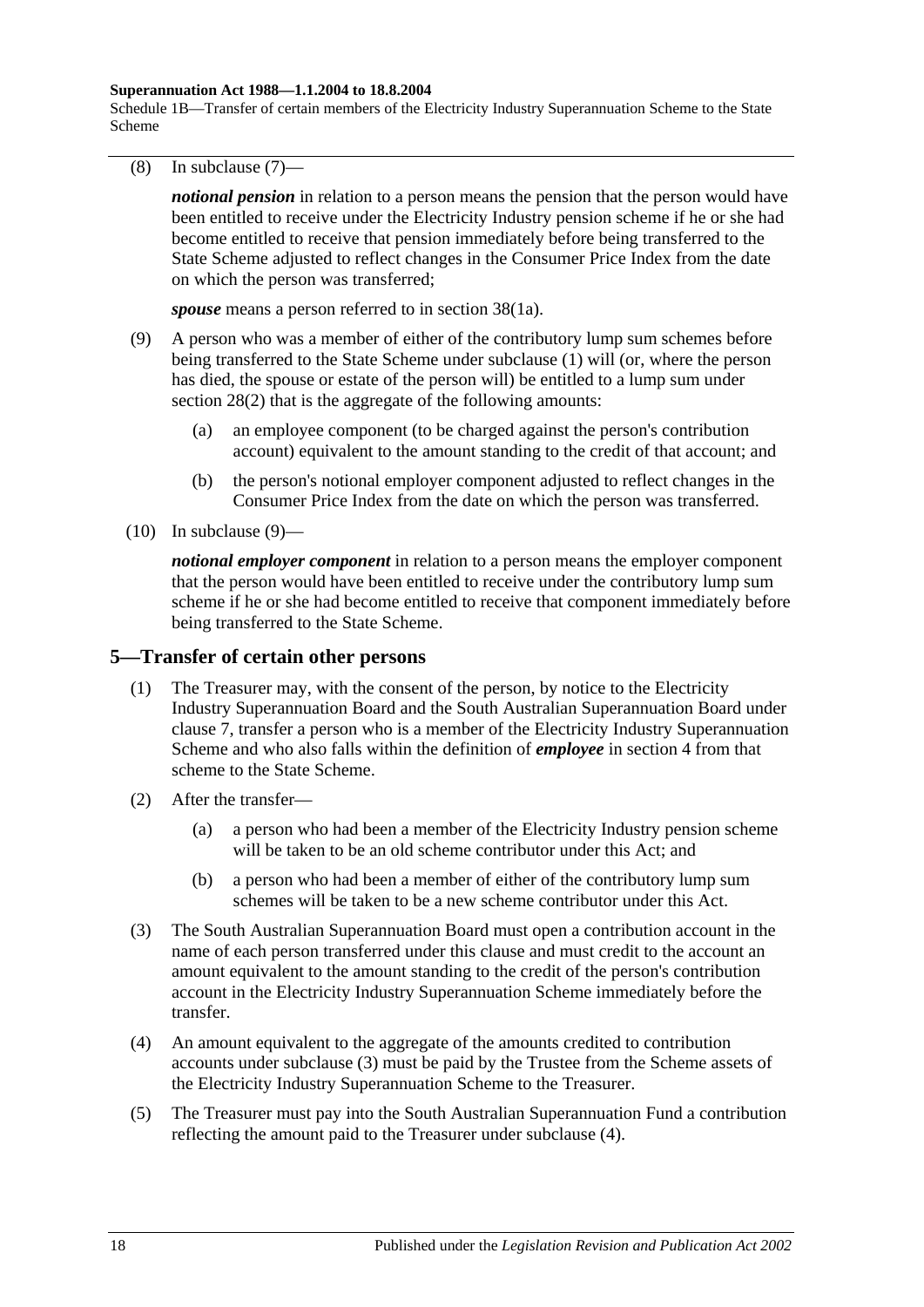### **1.1.2004 to 18.8.2004—Superannuation Act 1988**

Transfer of certain members of the Electricity Industry Superannuation Scheme to the State Scheme—Schedule 1B

- <span id="page-108-0"></span>(6) An amount equivalent in value to the aggregate value of the employer components of those parts of benefits payable under this Act to, or in respect of, persons transferred under this clause that are attributable to contributors' employment up to the time of transfer (to be determined by an actuary appointed by the Treasurer) must be paid by the Trustee from the Scheme assets of the Electricity Industry Superannuation Scheme to the Treasurer.
- (7) The Minister must attribute to each person transferred under this clause (other than a person who was immediately before the transfer a member of Division 4 of the Electricity Industry Superannuation Scheme) a number of contribution points that is sufficient—
	- (a) to provide the person with an accrued entitlement under this Act at the time of transfer that is not less than his or her accrued entitlement under the Electricity Industry Superannuation Scheme immediately before the transfer; and
	- (b) in the case of a person who was entitled to defined benefits under the Electricity Industry Superannuation Scheme, to ensure that the level of benefits on retirement at age 60 that the person was to be entitled to under that Scheme are maintained.
- (8) The Treasurer must pay into the South Australian Superannuation Fund a contribution reflecting the amount paid to the Treasurer under [subclause](#page-108-0) (6) in respect of persons who were immediately before the transfer members of Division 4 of the Electricity Industry Superannuation Scheme, and the South Australian Superannuation Board must open an account under [section](#page-83-0) 47B in the name of each person transferred from Division 4 and credit to each account that part of the contribution paid by the Treasurer that is attributable to the person in whose name the account has been opened.
- (9) In the application of [Part 4](#page-26-0) in relation to a person transferred under this clause who was, immediately before the transfer, a member of Division 4 of the Electricity Industry Superannuation Scheme—
	- (a) the number "4.5" wherever appearing in a formula in that Part will be changed to "4.9"; and
	- (b) the number "3.86" wherever appearing in such a formula will be changed to "4.2"; and
	- (c) the number "420" wherever appearing in such a formula will be changed to "360".
- (10) Subject to an election under [subclause](#page-108-1) (11), a person transferred under this clause is required to contribute at the rate of 6 per cent of salary until he or she makes an election under [section](#page-22-0) 23 to contribute at some other rate.
- <span id="page-108-1"></span>(11) A person may, within 14 days after service of a notice under [clause](#page-109-0) 7(3), elect, in a manner approved by the Board, to contribute at any of the rates set out in [section](#page-22-0) 23.
- (12) The Board may, in a particular case, extend the period of 14 days referred to in [subclause](#page-108-1)  $(11)$ .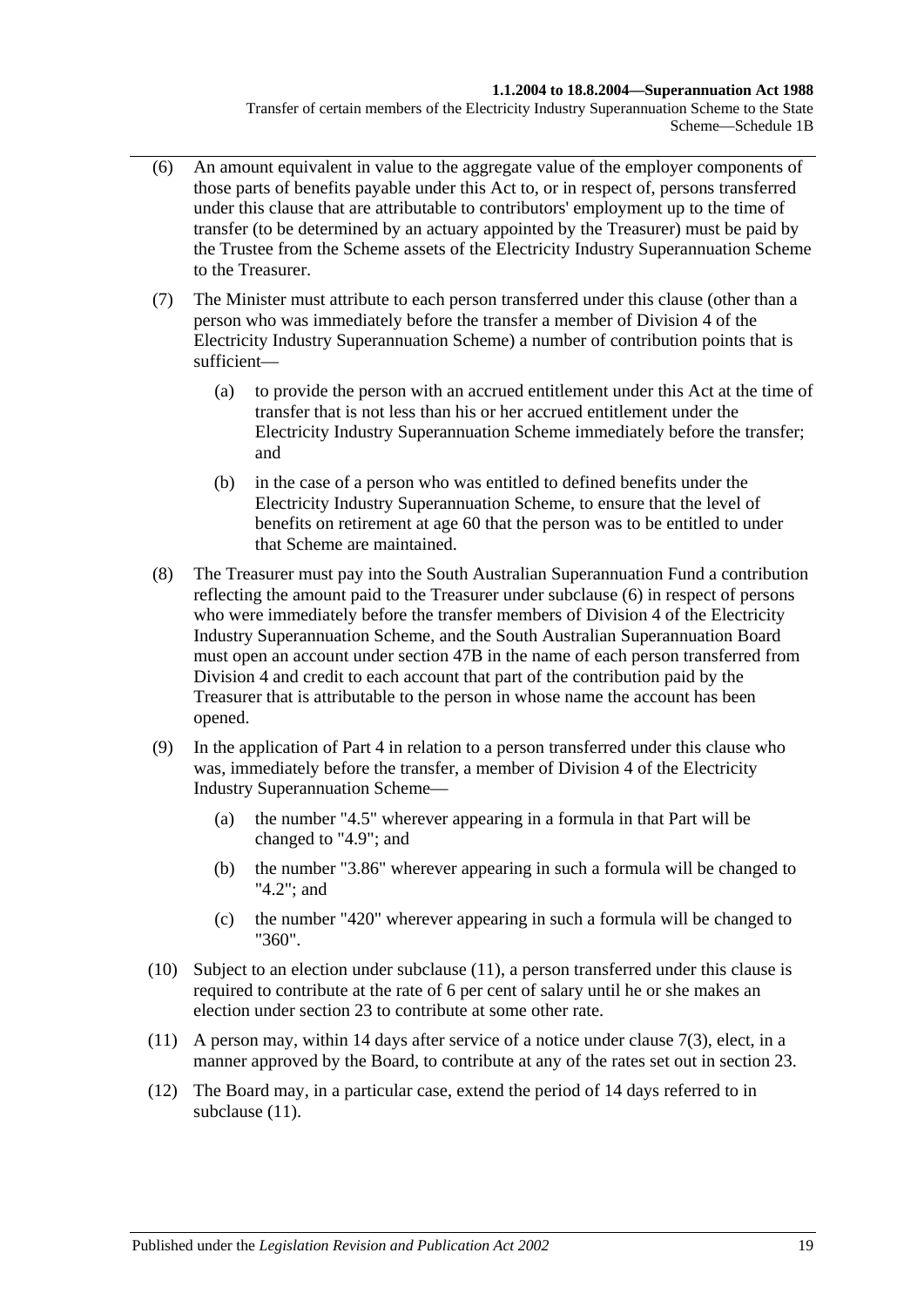### **Superannuation Act 1988—1.1.2004 to 18.8.2004**

Schedule 1B—Transfer of certain members of the Electricity Industry Superannuation Scheme to the State Scheme

# **Part 3—General**

## **6—Employer contributions**

- (1) Money standing to the credit of the fund or funds referred to in clause 18A of Schedule 1 of the *[Electricity Corporations Act](http://www.legislation.sa.gov.au/index.aspx?action=legref&type=act&legtitle=Electricity%20Corporations%20Act%201994) 1994* (before its repeal by the *[Electricity Corporations \(Restructuring and Disposal\) Act](http://www.legislation.sa.gov.au/index.aspx?action=legref&type=act&legtitle=Electricity%20Corporations%20(Restructuring%20and%20Disposal)%20Act%201999) 1999*) must be paid to the Treasurer.
- (2) The employer of a person who has been transferred to the State Scheme under [clause](#page-107-0) 5 will be taken to have entered into an arrangement with the Board under [section](#page-12-0) 5.
- (3) The terms of the arrangement will be determined by the Treasurer after consultation with the employer.

## <span id="page-109-1"></span>**7—Notices**

- (1) The Treasurer may serve notice on the Electricity Industry Superannuation Board and the South Australian Superannuation Board transferring a member or members of the Electricity Industry Superannuation Scheme to the State Scheme under this Schedule.
- (2) The notice must—
	- (a) be in writing; and
	- (b) identify the member or members to whom it applies; and
	- (c) identify the clause of this Schedule in relation to which it will operate.
- <span id="page-109-0"></span>(3) On receipt of a notice under [subclause](#page-109-1) (1), the Electricity Industry Superannuation Board must give notice to each member transferred advising him or her of the transfer.

# **8—Cessation of entitlements under the Electricity Industry Superannuation Scheme**

On the transfer of a person to the State Scheme under this Schedule, his or her entitlements under the Electricity Industry Superannuation Scheme cease.

# <span id="page-109-2"></span>**9—Power to obtain information**

- (1) The South Australian Superannuation Board may, from time to time, require the Electricity Industry Superannuation Board to provide it with information in its possession relating to persons transferred to the State Scheme under this Schedule.
- (2) Despite any other Act or law to the contrary, the Electricity Industry Superannuation Board must comply with a requirement under [subclause](#page-109-2) (1).

# **10—Transfer effective despite** *Electricity Corporations Act 1994*

Transfers under this Schedule have effect despite provisions of Schedule 1 of the *[Electricity Corporations Act](http://www.legislation.sa.gov.au/index.aspx?action=legref&type=act&legtitle=Electricity%20Corporations%20Act%201994) 1994* as to membership of the Electricity Industry Superannuation Scheme.

## **11—Regulations may be made for transitional purposes**

(1) The Governor may, by regulation, make provisions of a transitional nature in relation to the transfer of persons under this Schedule to the State Scheme.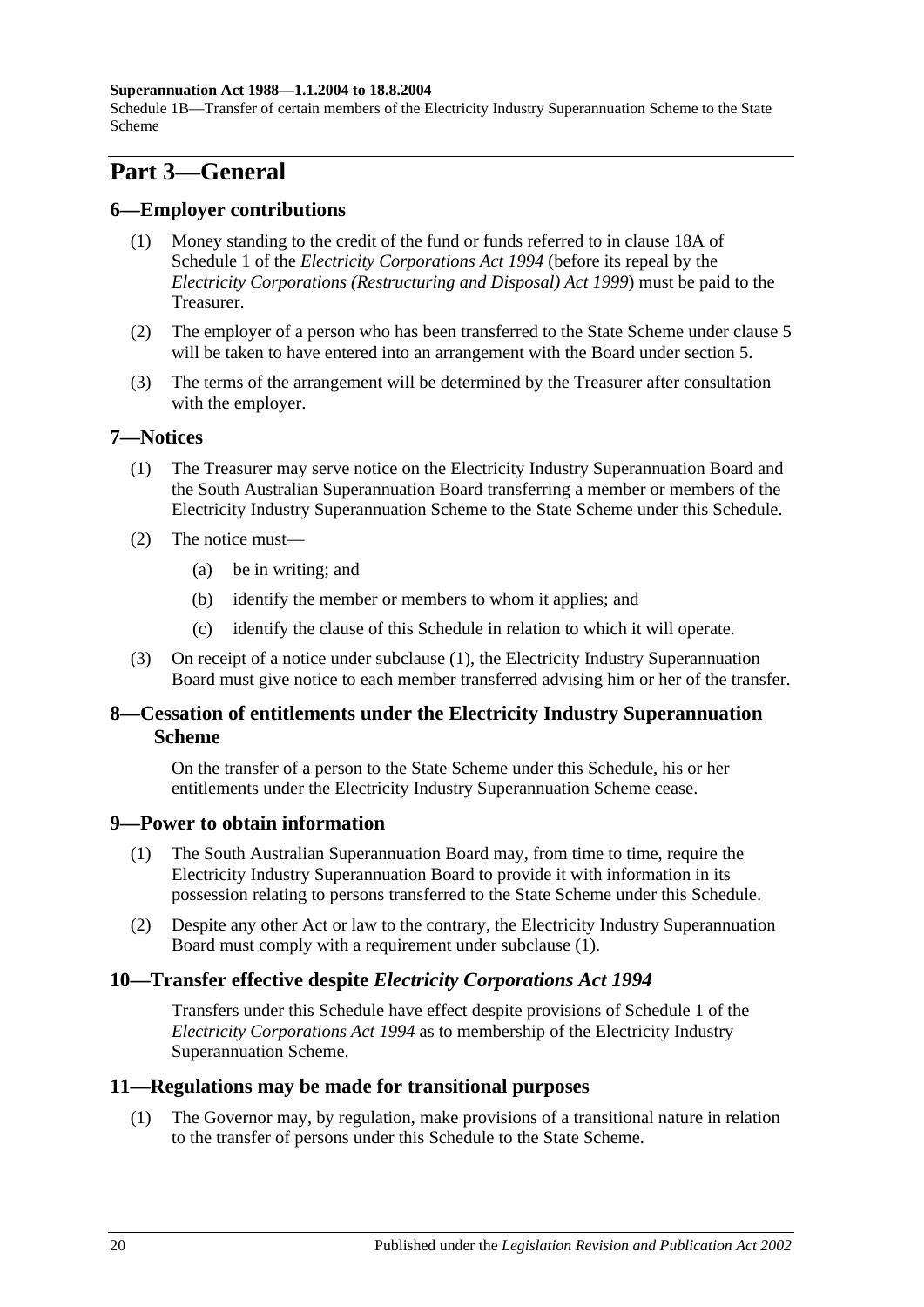### **1.1.2004 to 18.8.2004—Superannuation Act 1988**

Transfer of certain members of the Electricity Industry Superannuation Scheme to the State Scheme—Schedule 1B

(2) A regulation made under this clause may—

- (a) modify the provisions of this Act in their application to a person transferred under this Schedule;
- (b) operate prospectively or retrospectively from a date specified in the regulation.

# **Schedule 2**

| Value of A       | Corresponding<br>Value of C | Value of A | Corresponding<br>Value of C | Value of A | Corresponding<br>Value of C |
|------------------|-----------------------------|------------|-----------------------------|------------|-----------------------------|
| $\boldsymbol{0}$ | 0.1378                      | 30         | 0.2150                      | 60         | 0.2890                      |
| $\mathbf{1}$     | 0.1404                      | 31         | 0.2175                      | 61         | 0.2914                      |
| $\overline{2}$   | 0.1430                      | 32         | 0.2200                      | 62         | 0.2938                      |
| $\mathfrak{Z}$   | 0.1457                      | 33         | 0.2225                      | 63         | 0.2962                      |
| $\overline{4}$   | 0.1483                      | 34         | 0.2250                      | 64         | 0.2986                      |
| $\sqrt{5}$       | 0.1509                      | 35         | 0.2275                      | 65         | 0.3010                      |
| 6                | 0.1535                      | 36         | 0.2300                      | 66         | 0.3034                      |
| $\tau$           | 0.1561                      | 37         | 0.2325                      | 67         | 0.3058                      |
| $8\,$            | 0.1587                      | 38         | 0.2350                      | 68         | 0.3082                      |
| 9                | 0.1613                      | 39         | 0.2375                      | 69         | 0.3106                      |
| 10               | 0.1639                      | 40         | 0.2400                      | 70         | 0.3129                      |
| 11               | 0.1665                      | 41         | 0.2425                      | 71         | 0.3153                      |
| 12               | 0.1690                      | 42         | 0.2450                      | 72         | 0.3177                      |
| 13               | 0.1716                      | 43         | 0.2474                      | 73         | 0.3201                      |
| 14               | 0.1742                      | 44         | 0.2499                      | 74         | 0.3224                      |
| 15               | 0.1768                      | 45         | 0.2524                      | 75         | 0.3248                      |
| 16               | 0.1794                      | 46         | 0.2548                      | 76         | 0.3272                      |
| 17               | 0.1819                      | 47         | 0.2573                      | 77         | 0.3295                      |
| 18               | 0.1845                      | 48         | 0.2598                      | 78         | 0.3319                      |
| 19               | 0.1870                      | 49         | 0.2622                      | 79         | 0.3342                      |
| 20               | 0.1896                      | 50         | 0.2647                      | 80         | 0.3366                      |
| 21               | 0.1922                      | 51         | 0.2671                      | 81         | 0.3389                      |
| 22               | 0.1947                      | 52         | 0.2696                      | 82         | 0.3412                      |
| 23               | 0.1972                      | 53         | 0.2720                      | 83         | 0.3436                      |
| 24               | 0.1998                      | 54         | 0.2744                      | 84         | 0.3459                      |
| 25               | 0.2023                      | 55         | 0.2769                      | 85         | 0.3482                      |
| 26               | 0.2049                      | 56         | 0.2793                      | 86         | 0.3506                      |
| 27               | 0.2074                      | 57         | 0.2817                      | 87         | 0.3529                      |
| 28               | 0.2099                      | 58         | 0.2841                      | 88         | 0.3552                      |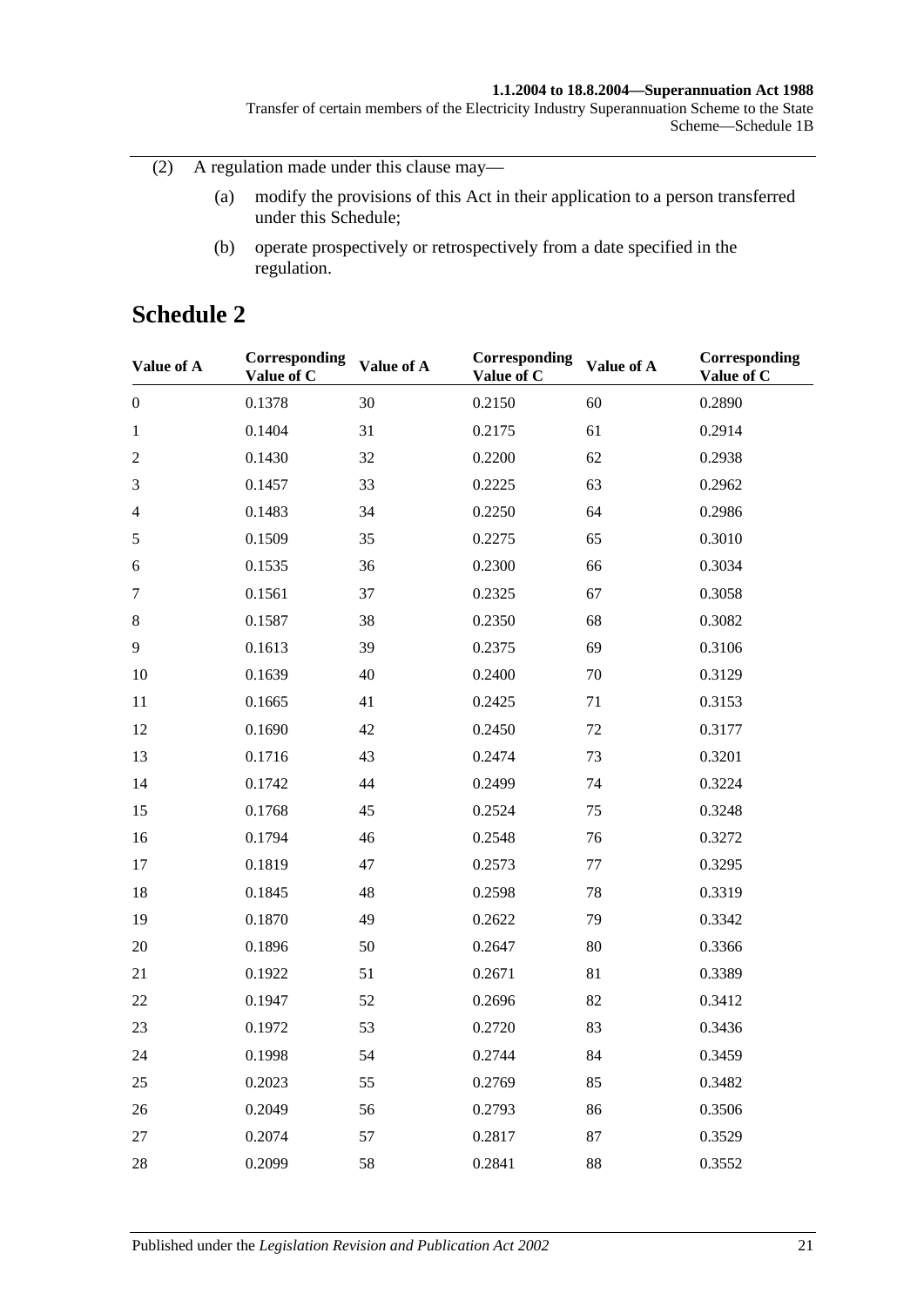| Value of A | Corresponding<br>Value of C | Value of A | Corresponding<br>Value of C | Value of A | Corresponding<br>Value of C |
|------------|-----------------------------|------------|-----------------------------|------------|-----------------------------|
| 29         | 0.2124                      | 59         | 0.2866                      | 89         | 0.3575                      |
| 90         | 0.3598                      | 120        | 0.4275                      | 150        | 0.4921                      |
| 91         | 0.3621                      | 121        | 0.4297                      | 151        | 0.4942                      |
| 92         | 0.3644                      | 122        | 0.4319                      | 152        | 0.4962                      |
| 93         | 0.3667                      | 123        | 0.4341                      | 153        | 0.4983                      |
| 94         | 0.3690                      | 124        | 0.4363                      | 154        | 0.5004                      |
| 95         | 0.3713                      | 125        | 0.4385                      | 155        | 0.5025                      |
| 96         | 0.3736                      | 126        | 0.4407                      | 156        | 0.5046                      |
| 97         | 0.3759                      | 127        | 0.4429                      | 157        | 0.5067                      |
| 98         | 0.3782                      | 128        | 0.4450                      | 158        | 0.5087                      |
| 99         | 0.3805                      | 129        | 0.4472                      | 159        | 0.5108                      |
| 100        | 0.3827                      | 130        | 0.4494                      | 160        | 0.5129                      |
| 101        | 0.3850                      | 131        | 0.4516                      | 161        | 0.5149                      |
| 102        | 0.3873                      | 132        | 0.4537                      | 162        | 0.5170                      |
| 103        | 0.3896                      | 133        | 0.4559                      | 163        | 0.5190                      |
| 104        | 0.3918                      | 134        | 0.4580                      | 164        | 0.5211                      |
| 105        | 0.3941                      | 135        | 0.4602                      | 165        | 0.5231                      |
| 106        | 0.3963                      | 136        | 0.4623                      | 166        | 0.5252                      |
| 107        | 0.3986                      | 137        | 0.4645                      | 167        | 0.5272                      |
| 108        | 0.4008                      | 138        | 0.4666                      | 168        | 0.5293                      |
| 109        | 0.4031                      | 139        | 0.4688                      | 169        | 0.5313                      |
| 110        | 0.4053                      | 140        | 0.4609                      | 170        | 0.5333                      |
| 111        | 0.4075                      | 141        | 0.4730                      | 171        | 0.5354                      |
| 112        | 0.4098                      | 142        | 0.4752                      | 172        | 0.5374                      |
| 113        | 0.4120                      | 143        | 0.4773                      | 173        | 0.5394                      |
| 114        | 0.4142                      | 144        | 0.4794                      | 174        | 0.5414                      |
| 115        | 0.4165                      | 145        | 0.4815                      | 175        | 0.5434                      |
| 116        | 0.4187                      | 146        | 0.4836                      | 176        | 0.5454                      |
| 117        | 0.4209                      | 147        | 0.4857                      | 177        | 0.5474                      |
| 118        | 0.4231                      | 148        | 0.4879                      | 178        | 0.5494                      |
| 119        | 0.4253                      | 149        | 0.4900                      | 179        | 0.5514                      |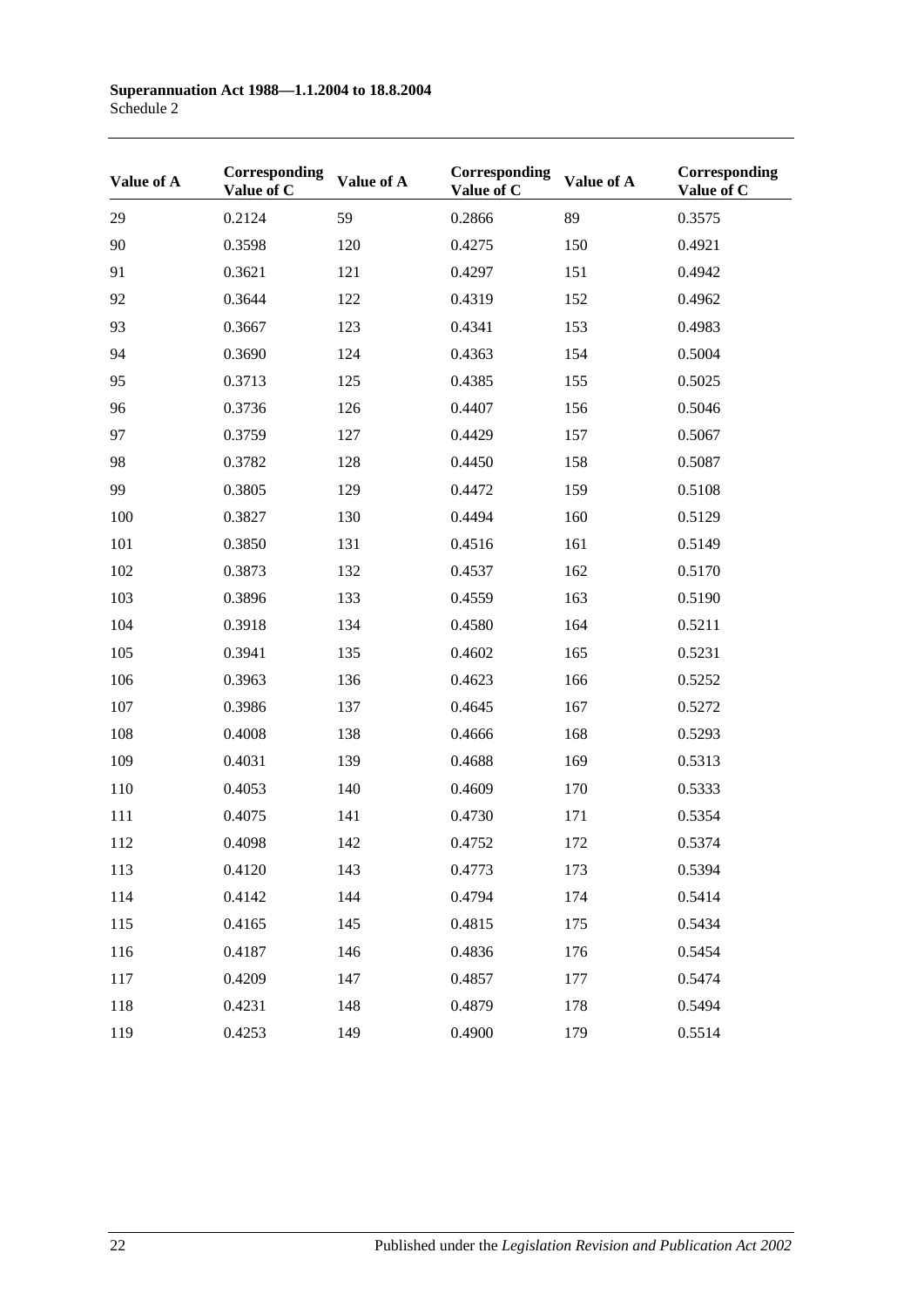| Value of A | Corresponding<br>Value of C | Value of A | Corresponding<br>Value of C | Value of A | Corresponding<br>Value of C |
|------------|-----------------------------|------------|-----------------------------|------------|-----------------------------|
| 180        | 0.5534                      | 210        | 0.6116                      | 240        | 0.6667                      |
| 181        | 0.5554                      | 211        | 0.6135                      | 241        | 0.6673                      |
| 182        | 0.5574                      | 212        | 0.6154                      | 242        | 0.6678                      |
| 183        | 0.5594                      | 213        | 0.6173                      | 243        | 0.6684                      |
| 184        | 0.5614                      | 214        | 0.6192                      | 244        | 0.6689                      |
| 185        | 0.5634                      | 215        | 0.6210                      | 245        | 0.6695                      |
| 186        | 0.5653                      | 216        | 0.6229                      | 246        | 0.6700                      |
| 187        | 0.5673                      | 217        | 0.6248                      | 247        | 0.6706                      |
| 188        | 0.5693                      | 218        | 0.6266                      | 248        | 0.6712                      |
| 189        | 0.5712                      | 219        | 0.6285                      | 249        | 0.6717                      |
| 190        | 0.5732                      | 220        | 0.6303                      | 250        | 0.6723                      |
| 191        | 0.5751                      | 221        | 0.6322                      | 251        | 0.6728                      |
| 192        | 0.5771                      | 222        | 0.6340                      | 252        | 0.6734                      |
| 193        | 0.5790                      | 223        | 0.6359                      | 253        | 0.6740                      |
| 194        | 0.5810                      | 224        | 0.6377                      | 254        | 0.6745                      |
| 195        | 0.5829                      | 225        | 0.6396                      | 255        | 0.6751                      |
| 196        | 0.5849                      | 226        | 0.6414                      | 256        | 0.6756                      |
| 197        | 0.5868                      | 227        | 0.6432                      | 257        | 0.6762                      |
| 198        | 0.5887                      | 228        | 0.6451                      | 258        | 0.6767                      |
| 199        | 0.5907                      | 229        | 0.6469                      | 259        | 0.6773                      |
| 200        | 0.5926                      | 230        | 0.6487                      | 260        | 0.6778                      |
| 201        | 0.5945                      | 231        | 0.6505                      | 262        | 0.6784                      |
| 202        | 0.5964                      | 232        | 0.6523                      | 262        | 0.6789                      |
| 203        | 0.5983                      | 233        | 0.6541                      | 263        | 0.6795                      |
| 204        | 0.6003                      | 234        | 0.6559                      | 264        | 0.6800                      |
| 205        | 0.6022                      | 235        | 0.6577                      | 265        | 0.6806                      |
| 206        | 0.6041                      | 236        | 0.6595                      | 266        | 0.6811                      |
| 207        | 0.6060                      | 237        | 0.6613                      | 267        | 0.6817                      |
| 208        | 0.6079                      | 238        | 0.6631                      | 268        | 0.6822                      |
| 209        | 0.6098                      | 239        | 0.6649                      | 269        | 0.6828                      |

Schedule 2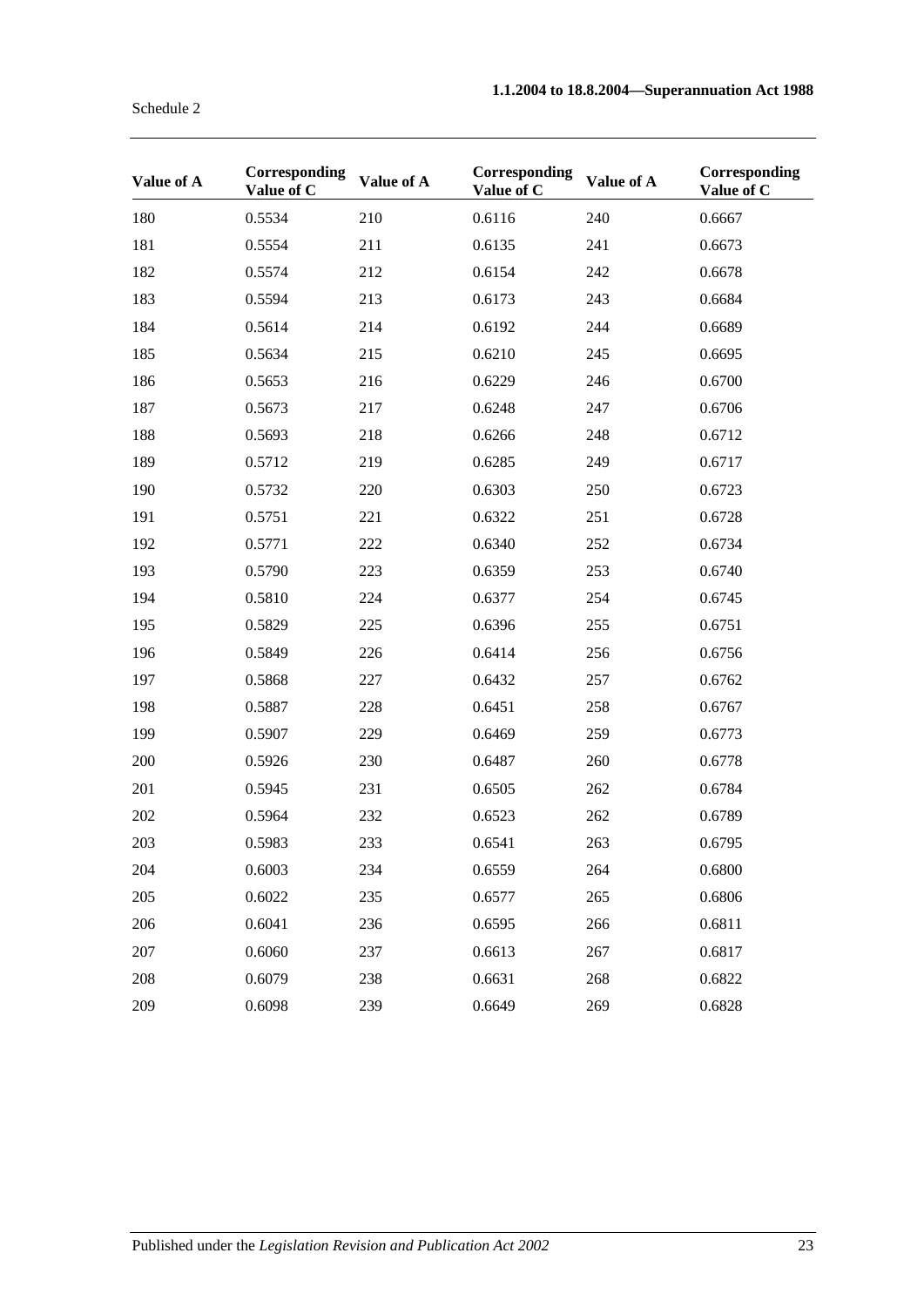| Value of A | Corresponding<br>Value of C | Value of A | Corresponding<br>Value of C | Value of A | Corresponding<br>Value of C |
|------------|-----------------------------|------------|-----------------------------|------------|-----------------------------|
| 270        | 0.6833                      | 300        | 0.7000                      | 330        | 0.7166                      |
| 271        | 0.6839                      | 301        | 0.7006                      | 331        | 0.7172                      |
| 272        | 0.6845                      | 302        | 0.7011                      | 332        | 0.7178                      |
| 273        | 0.6850                      | 303        | 0.7017                      | 333        | 0.7183                      |
| 274        | 0.6856                      | 304        | 0.7022                      | 334        | 0.7189                      |
| 275        | 0.6861                      | 305        | 0.7028                      | 335        | 0.7194                      |
| 276        | 0.6867                      | 306        | 0.7033                      | 336        | 0.7200                      |
| 277        | 0.6873                      | 307        | 0.7039                      | 337        | 0.7206                      |
| 278        | 0.6878                      | 308        | 0.7045                      | 338        | 0.7211                      |
| 279        | 0.6884                      | 309        | 0.7050                      | 339        | 0.7217                      |
| 280        | 0.6889                      | 310        | 0.7056                      | 340        | 0.7222                      |
| 281        | 0.6895                      | 311        | 0.7061                      | 341        | 0.7228                      |
| 282        | 0.6900                      | 312        | 0.7067                      | 342        | 0.7233                      |
| 283        | 0.6906                      | 313        | 0.7073                      | 343        | 0.7239                      |
| 284        | 0.6911                      | 314        | 0.7078                      | 344        | 0.7244                      |
| 285        | 0.6917                      | 315        | 0.7084                      | 345        | 0.7250                      |
| 286        | 0.6922                      | 316        | 0.7089                      | 346        | 0.7255                      |
| 287        | 0.6928                      | 317        | 0.7095                      | 347        | 0.7261                      |
| 288        | 0.6933                      | 318        | 0.7100                      | 348        | 0.7266                      |
| 289        | 0.6939                      | 319        | 0.7106                      | 349        | 0.7272                      |
| 290        | 0.6944                      | 320        | 0.7111                      | 350        | 0.7277                      |
| 291        | 0.6950                      | 321        | 0.7117                      | 351        | 0.7283                      |
| 292        | 0.6955                      | 322        | 0.7122                      | 352        | 0.7288                      |
| 293        | 0.6961                      | 323        | 0.7128                      | 353        | 0.7294                      |
| 294        | 0.6966                      | 324        | 0.7133                      | 354        | 0.7299                      |
| 295        | 0.6972                      | 325        | 0.7139                      | 355        | 0.7305                      |
| 296        | 0.6978                      | 326        | 0.7144                      | 356        | 0.7311                      |
| 297        | 0.6983                      | 327        | 0.7150                      | 357        | 0.7316                      |
| 298        | 0.6989                      | 328        | 0.7155                      | 358        | 0.7322                      |
| 299        | 0.6994                      | 329        | 0.7161                      | 359        | 0.7327                      |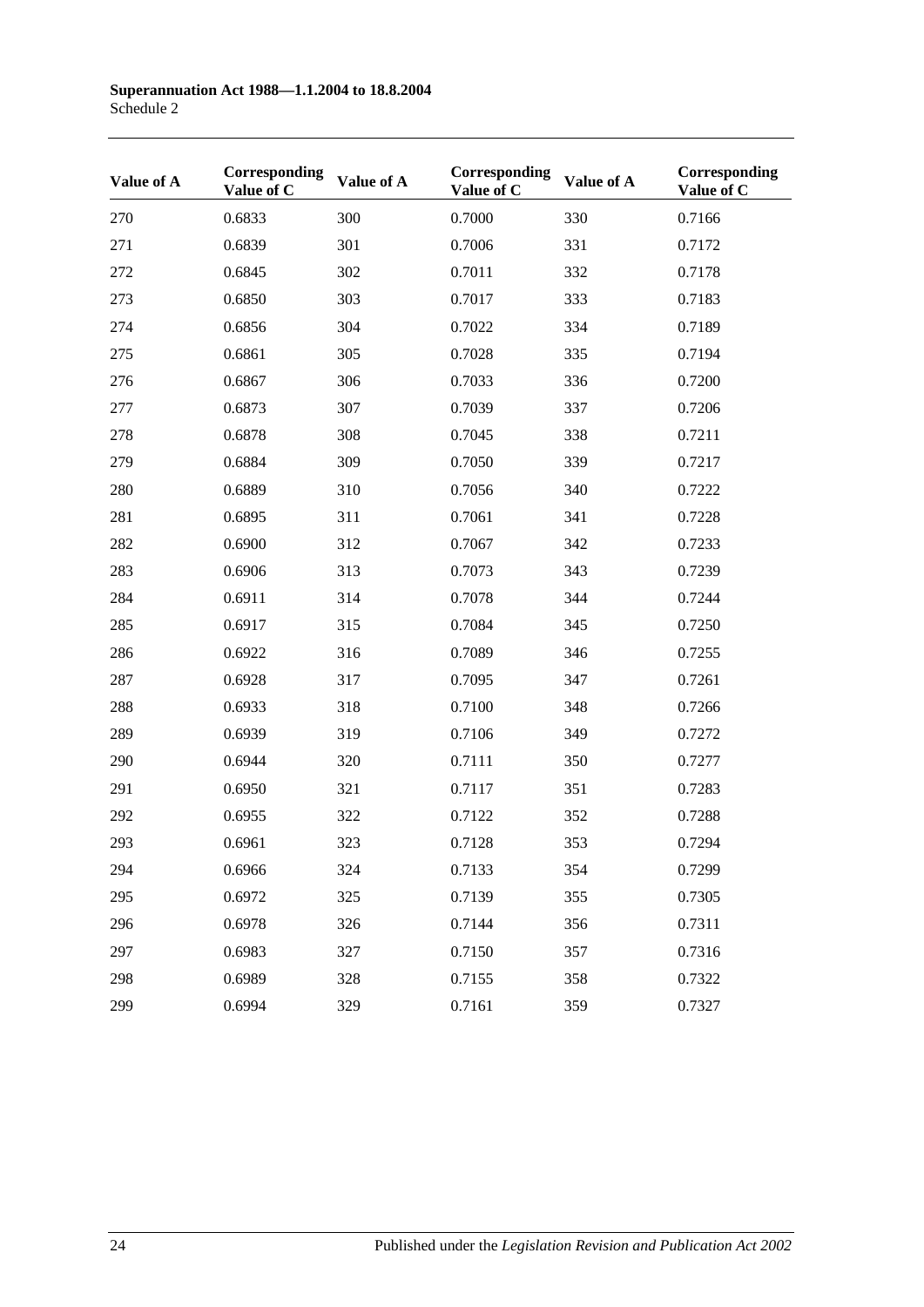# **Legislative history**

# **Notes**

- Amendments of this version that are uncommenced are not incorporated into the text.
- For further information relating to the Act and subordinate legislation made under the Act see the Index of South Australian Statutes or www.legislation.sa.gov.au.

# **Legislation repealed by principal Act**

The *Superannuation Act 1988* repealed the following:

*Superannuation Act 1974*

# **Principal Act and amendments**

### New entries appear in bold.

| Year | N <sub>o</sub> | Title                                                                                                   | Assent     | Commencement                                                               |
|------|----------------|---------------------------------------------------------------------------------------------------------|------------|----------------------------------------------------------------------------|
| 1988 | 37             | Superannuation Act 1988                                                                                 | 28.4.1988  | 1.7.1988 (Gazette 19.5.1988 p1246)                                         |
| 1989 | 9              | <b>Superannuation Act Amendment</b><br>Act 1989                                                         | 30.3.1989  | 20.4.1989 (Gazette 13.4.1989 p1006)<br>except s 9(b) & 14-1.7.1988: s 2(2) |
| 1989 | 54             | <b>Superannuation Act Amendment Act</b><br>$(No. 2)$ 1989                                               | 19.10.1989 | 19.10.1989                                                                 |
| 1990 | 78             | <b>Superannuation Act Amendment</b><br>Act 1990                                                         | 20.12.1990 | 17.1.1991 (Gazette 17.1.1991 p182)                                         |
| 1991 | 67             | Superannuation (Miscellaneous)<br>Amendment Act 1991                                                    | 5.12.1991  | 19.12.1991 (Gazette 19.12.1991 p1905)<br>except s 15-17.1.1991: s 2(1)     |
| 1992 | 69             | Statutes Amendment (Public Actuary) 19.11.1992<br>Act 1992                                              |            | 10.12.1992 (Gazette 10.12.1992 p1752)                                      |
| 1992 | 91             | Superannuation (Scheme Revision)<br>Amendment Act 1992                                                  | 10.12.1992 | 1.7.1992 except s $8(b)$ &<br>$(c)$ -10.12.1992: s 2                       |
| 1993 | 12             | Police Superannuation<br>(Superannuation Guarantee)<br>Amendment Act 1993                               | 25.3.1993  | $s$ 9–19.12.1991: s 2                                                      |
| 1993 | 44             | Superannuation (Voluntary<br>Separation) Amendment Act 1993                                             | 20.5.1993  | 27.5.1993 (Gazette 27.5.1993 p1753)                                        |
| 1994 | 30             | Passenger Transport Act 1994                                                                            | 26.5.1994  | Sch 4-1.7.1994 (Gazette 30.6.1994<br>p1843)                                |
| 1994 | 37             | Superannuation (Miscellaneous)<br>Amendment Act 1994                                                    | 2.6.1994   | 2.6.1994 (Gazette 2.6.1994 p1524) except<br>s 14(i)-5.6.1992: s 2(2)       |
| 1994 | 46             | Statutes Amendment (Closure of<br>Superannuation Schemes) Act 1994 as<br>amended by 53/1994 and 57/1994 | 9.6.1994   | Pt 2 (ss 4 & 5)-3.5.1994 and Pt 4<br>$(s 8)$ -21.10.1994: s 2              |
| 1994 | 53             | Statutes Amendment (Closure of<br>Superannuation Schemes) (Extension<br>of Time) Amendment Act 1994     | 15.9.1994  | 30.9.1994: s 2                                                             |
| 1994 | 57             | Statutes Amendment (Closure of<br><b>Superannuation Schemes)</b> Amendment<br>Act 1994                  | 20.10.1994 | $20.10.1994$ : s 2                                                         |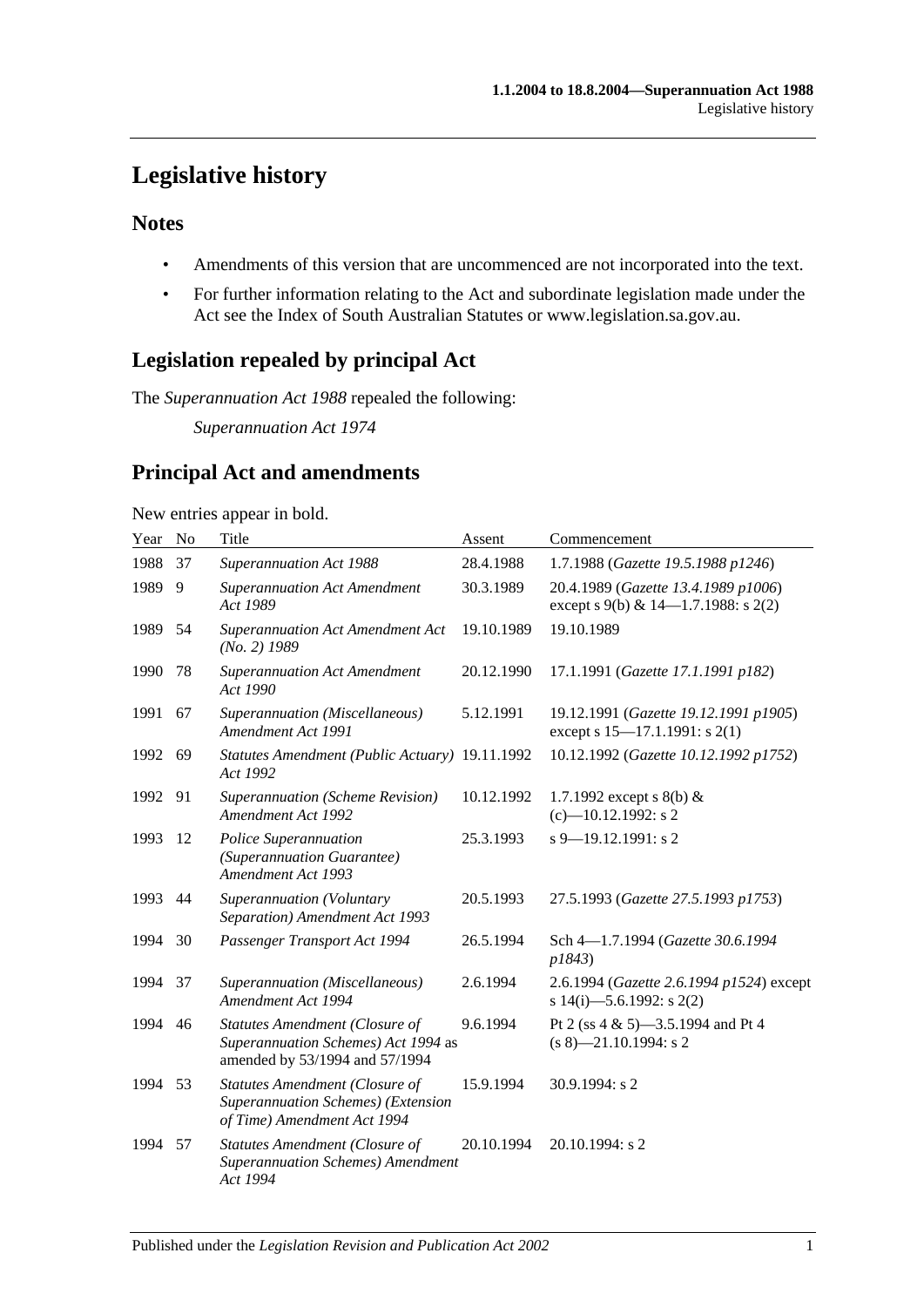| 1995 38 |                | <b>Superannuation Funds Management</b><br>Corporation of South Australia<br>Act 1995                     | 27.4.1995  | 1.7.1995 (Gazette 25.5.1995 p2199)                                           |
|---------|----------------|----------------------------------------------------------------------------------------------------------|------------|------------------------------------------------------------------------------|
| 1995    | 97             | Superannuation (Contracting Out)<br>Amendment Act 1995                                                   | 7.12.1995  | 14.12.1995 (Gazette 14.12.1995 p1642)                                        |
| 1997    | 9              | Superannuation (Employee Mobility)<br>Amendment Act 1997                                                 | 20.3.1997  | 20.3.1997                                                                    |
| 1997    | 45             | Superannuation (Miscellaneous)<br>Amendment Act 1997                                                     | 24.7.1997  | 24.7.1997 except s 8-1.7.1992: s 2                                           |
| 1998    | 20             | Statutes Amendment (Adjustment of<br>Superannuation Pensions) Act 1998                                   | 2.4.1998   | Pt 5 (s 7)-1.10.1997 : s 2                                                   |
| 1998    | 24             | Superannuation (Miscellaneous)<br>Amendment Act 1998                                                     | 2.4.1998   | 16.4.1998 (Gazette 16.4.1998 p1707)<br>except s $18(h)$ —1.7.1994 : s $2(2)$ |
| 1999    | 23             | Statutes Amendment (Commutation for1.4.1999<br>Superannuation Surcharge) Act 1999                        |            | 1.4.1999                                                                     |
| 1999    | 36             | <b>Electricity Corporations</b><br>(Restructuring and Disposal) Act 1999                                 | 1.7.1999   | Sch 3(Pt 3)-1.12.1999 (Gazette<br>23.9.1999 p1214)                           |
| 1999    | 57             | Superannuation (Voluntary<br>Separation Packages) Amendment<br>Act 1999                                  | 12.8.1999  | 1.7.1999: s2                                                                 |
| 2000    | $\overline{4}$ | District Court (Administrative and<br>Disciplinary Division) Amendment<br>Act 2000                       | 20.4.2000  | Sch 1 (cl 41)-1.6.2000 (Gazette<br>18.5.2000 p2554)                          |
| 2000    | 41             | Superannuation (Miscellaneous)<br>Amendment Act 2000                                                     | 13.7.2000  | 17.8.2000 (Gazette 17.8.2000 p498)<br>except s 13-1.7.1988: s 2(2)           |
| 2001    | 12             | Police Superannuation<br>(Miscellaneous) Amendment Act 2001                                              | 12.4.2001  | 1.7.2001 (Gazette 14.6.2001 p2220)                                           |
| 2001    | 40             | <b>Statutes Amendment (Indexation of</b><br>Superannuation Pensions) Act 2001                            | 3.8.2001   | Pt 6 (s 9)-1.1.2002 : s 2                                                    |
| 2003    | 13             | <b>Statutes Amendment (Equal</b><br><b>Superannuation Entitlements for Same</b><br>Sex Couples) Act 2003 | 12.6.2003  | Pt 5 (ss 11-13)-3.7.2003 (Gazette<br>3.7.2003 p2877)                         |
| 2003    | 21             | <b>Statutes Amendment (Notification of</b><br><b>Superannuation Entitlements)</b><br>Act 2003            | 17.7.2003  | Pt 4 (ss 8-11)-17.8.2003: s 2                                                |
| 2003 44 |                | <b>Statute Law Revision Act 2003</b>                                                                     | 23.10.2003 | Sch 1-24.11.2003 (Gazette 13.11.2003<br>p4048)                               |
| 2003    | 49             | Statutes Amendment (Division of<br>Superannuation Interests under<br>Family Law Act) Act 2003            | 20.11.2003 | Pt 6 (s 28-33)-18.12.2003 (Gazette<br>18.12.2003 p4527)                      |
| 2003    | 54             | Passenger Transport (Dissolution of<br>Passenger Transport Board)<br>Amendment Act 2003                  | 4.12.2003  | Sch 1 (cl 4)-1.1.2004 (Gazette<br>18.12.2003 p4525)                          |
| 2004    | 51             | <b>Statutes Amendment (Miscellaneous</b><br>Superannuation Measures No 2) Act<br>2004                    | 16.12.2004 | Pt 6 (s 46)–3.7.2003: s 2(3); Pt 6<br>$(s840—45)$ —uncommenced               |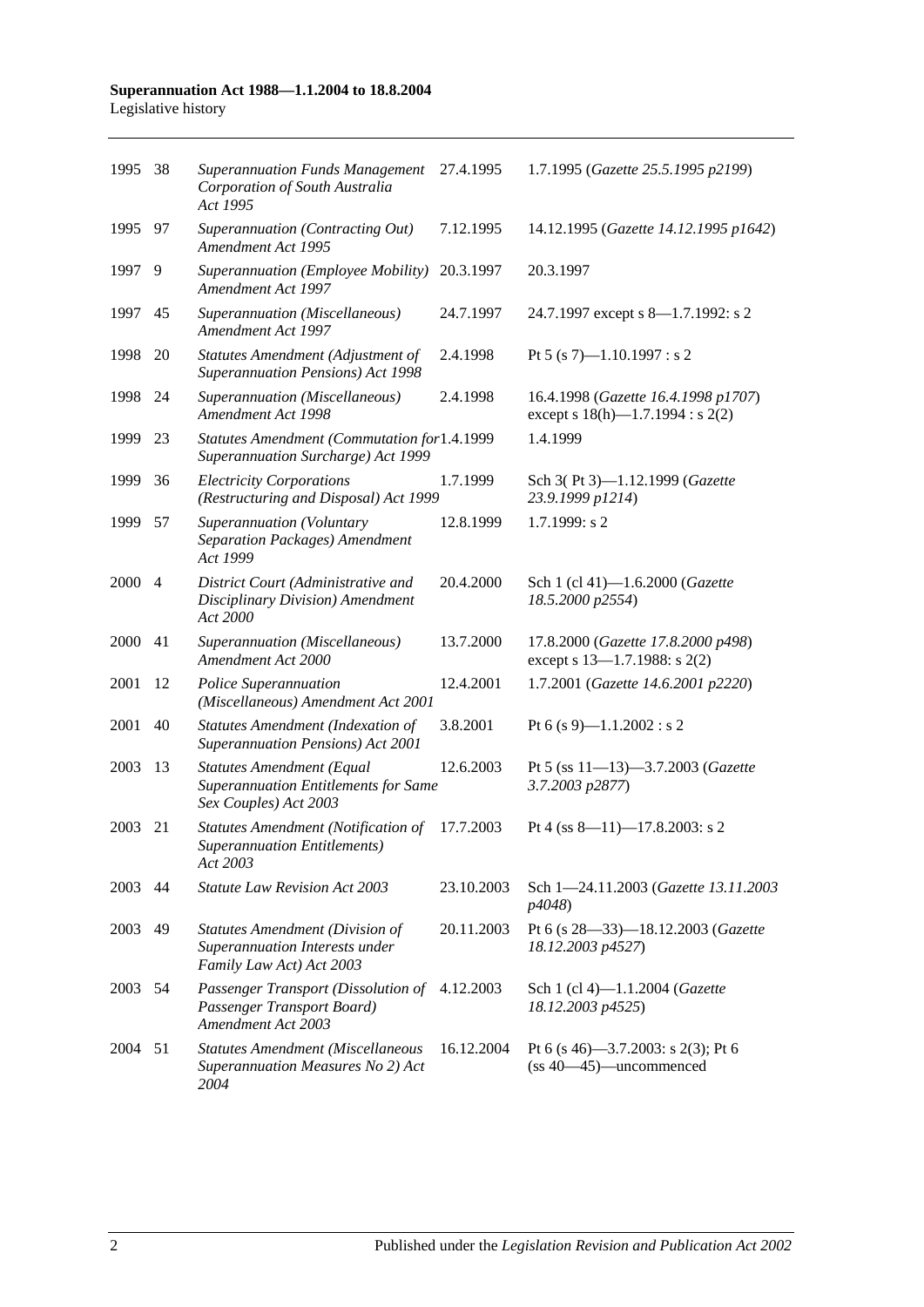# **Provisions amended**

New entries appear in bold.

Entries that relate to provisions that have been deleted appear in italics.

| Provision                                                     | How varied                                           | Commencement                 |
|---------------------------------------------------------------|------------------------------------------------------|------------------------------|
| Long title                                                    | amended by 44/2003 s 3(1) (Sch 1)                    | 24.11.2003                   |
| Pt1                                                           |                                                      |                              |
| $ss$ 2 and 3                                                  | deleted by $44/2003$ s $3(1)$ (Sch 1)                | 24.11.2003                   |
| s <sub>4</sub>                                                |                                                      |                              |
| s(4(1))                                                       |                                                      |                              |
| actuary                                                       | inserted by 69/1992 s 25                             | 10.12.1992                   |
| co-contribution                                               | inserted by 51/2004 s 40(1)                          | uncommenced-not incorporated |
| co-contribution<br>account                                    | inserted by $51/2004$ s $40(1)$                      | uncommenced-not incorporated |
| Act                                                           | the Commonwealth inserted by $91/1992$ s $3(a)$      | 1.7.1992                     |
| contracting out<br>agreement                                  | inserted by $97/1995$ s 3(a)                         | 14.12.1995                   |
|                                                               | contribution month substituted by $24/1998$ s $3(a)$ | 16.4.1998                    |
| contributor                                                   | amended by 54/1989 s 10 (Sch)                        | 19.10.1989                   |
| employee                                                      | amended by $30/1994$ Sch 4 cl 2(c)(i)                | 1.7.1994                     |
|                                                               | amended by 54/2003 Sch 1 cl 4                        | 1.1.2004                     |
| month                                                         | substituted by $24/1998$ s $3(b)$                    | 16.4.1998                    |
| new scheme<br>contributor                                     | amended by 54/1989 s 10 (Sch)                        | 19.10.1989                   |
| notional salary                                               | amended by $9/1989$ s $3(a)$                         | 20.4.1989                    |
|                                                               | outplaced employee inserted by 97/1995 s 3(b)        | 14.12.1995                   |
| private sector<br>employer                                    | inserted by $97/1995$ s 3(c)                         | 14.12.1995                   |
| <b>Public Sector</b><br>Employees<br>Superannuation<br>Scheme | inserted by $91/1992$ s $3(b)$                       | 1.7.1992                     |
| putative spouse                                               | inserted by 13/2003 s 11                             | 3.7.2003                     |
| salary                                                        | inserted by $41/2000$ s $3(a)$                       | 17.8.2000                    |
| salary (second<br>occurring)                                  | amended by 9/1989 s 3(b), (c)                        | 20.4.1989                    |
|                                                               | amended by $41/2000$ s $3(b)$ , (c)                  | 17.8.2000                    |
| the Scheme                                                    | inserted by 54/1989 s 10 (Sch)                       | 19.10.1989                   |
| Southern State<br>Superannuation<br>Fund                      | inserted by $51/2004$ s $40(2)$                      | uncommenced-not incorporated |
| special deposit<br>account                                    | inserted by $24/1998$ s $3(c)$                       | 16.4.1998                    |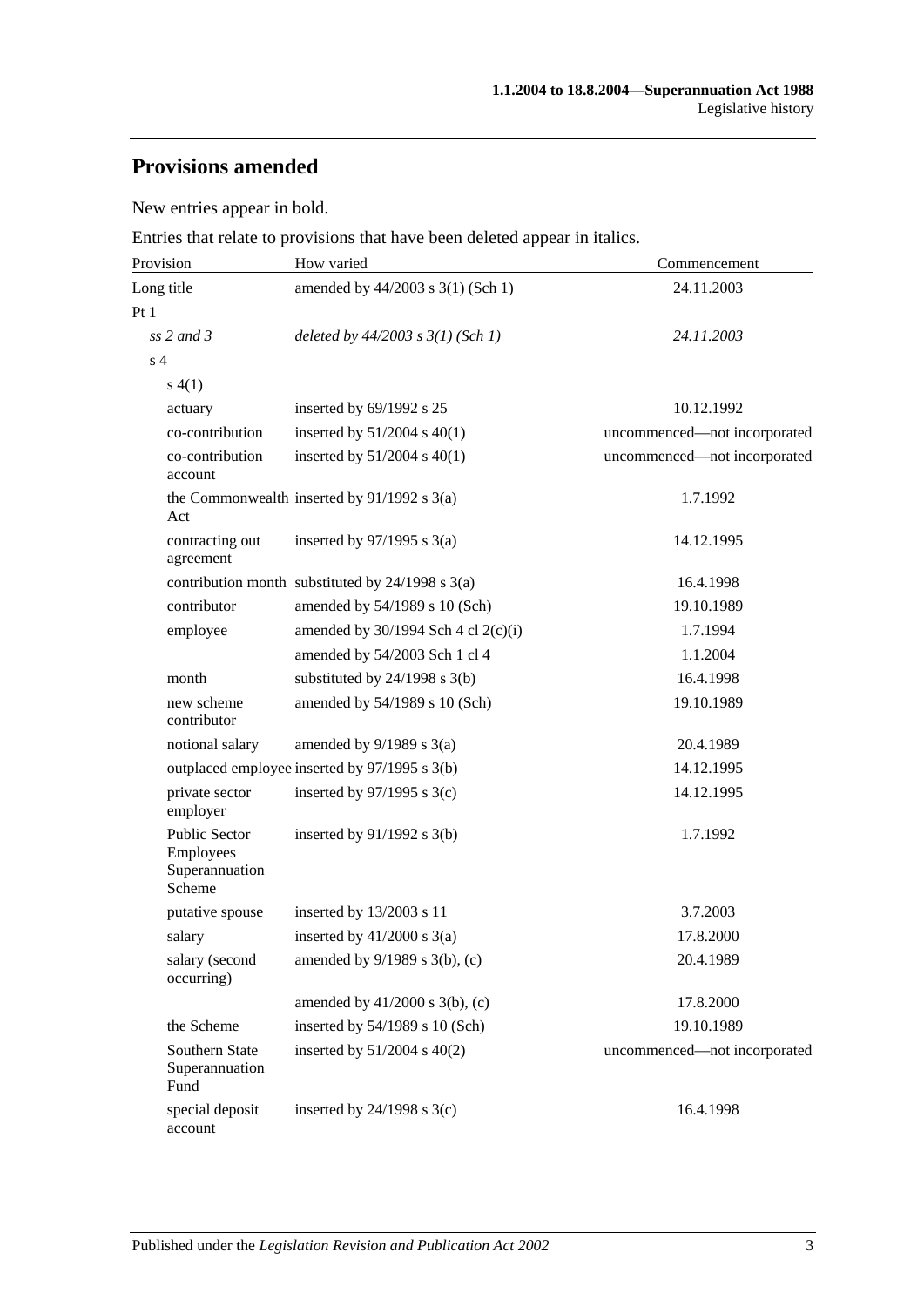| <b>Funds Management</b><br>Corporation of<br>South Australia or<br>the Corporation | the Superannuation inserted by 38/1995 Sch 2 | 1.7.1995                     |
|------------------------------------------------------------------------------------|----------------------------------------------|------------------------------|
| TEC contract                                                                       | inserted by $41/2000$ s 3(d)                 | 17.8.2000                    |
| Triple S scheme                                                                    | inserted by $51/2004$ s $40(3)$              | uncommenced-not incorporated |
| the Trust                                                                          | deleted by 38/1995 Sch 2                     | 1.7.1995                     |
| s(4(2a)                                                                            | inserted by $24/1998$ s $3(d)$               | 16.4.1998                    |
| s $4(2b)$ — $(2f)$                                                                 | inserted by $41/2000$ s $3(e)$               | 17.8.2000                    |
| s(4(3))                                                                            | amended by $41/2000$ s 3(f)                  | 17.8.2000                    |
| s(4(4)                                                                             | amended by 54/1989 s 10 (Sch)                | 19.10.1989                   |
|                                                                                    | amended by $91/1992$ s 3(c)                  | 1.7.1992                     |
| s(4(5)                                                                             | inserted by $9/1989$ s 3(d)                  | 20.4.1989                    |
|                                                                                    | amended by $45/1997$ s $3(a)$                | 24.7.1997                    |
| $\mathbf{P}$                                                                       | inserted by $45/1997$ s 3(b)                 | 24.7.1997                    |
| s(4(6)                                                                             | inserted by $9/1989$ s 3(d)                  | 20.4.1989                    |
|                                                                                    | amended by $91/1992$ s $3(d)$                | 1.7.1992                     |
|                                                                                    | amended by $37/1994$ s $3(a)$                | 2.6.1994                     |
| s(4(7))                                                                            | inserted by $91/1992$ s 3(e)                 | 1.7.1992                     |
| $s\ 4(8)$ (10)                                                                     | inserted by $37/1994$ s 3(b)                 | 2.6.1994                     |
| ss 4A and 4B                                                                       | inserted by 13/2003 s 12                     | 3.7.2003                     |
| s <sub>5</sub>                                                                     |                                              |                              |
| s 5(1)                                                                             | amended by 54/1989 ss 2, 10 (Sch)            | 19.10.1989                   |
| $s\ 5(1a)$                                                                         | inserted by $91/1992$ s $4(a)$               | 1.7.1992                     |
| $s\ 5(1b)$                                                                         | inserted by $41/2000$ s $4(a)$               | 17.8.2000                    |
| $s\ 5(2a)$                                                                         | inserted by $41/2000$ s $4(b)$               | 17.8.2000                    |
| s 5(3)                                                                             | inserted by $91/1992$ s $4(b)$               | 1.7.1992                     |
|                                                                                    | amended by $41/2000$ s $4(c)$ , (d)          | 17.8.2000                    |
| $s\ 5(4)$ (7)                                                                      | inserted by $41/2000$ s $4(e)$               | 17.8.2000                    |
| Pt 2                                                                               |                                              |                              |
| Pt 2 Div 1                                                                         |                                              |                              |
| s 7                                                                                |                                              |                              |
| $s \, 7(2)$                                                                        | amended by 54/1989 s 10 (Sch)                | 19.10.1989                   |
|                                                                                    | deleted by $46/1994 s 4$                     | 3.5.1994                     |
| s <sub>8</sub>                                                                     |                                              |                              |
| s(1)                                                                               | amended by $45/1997$ s $4(a)$                | 24.7.1997                    |
| s(2)                                                                               | amended by 69/1992 s 26                      | 10.12.1992                   |
|                                                                                    | amended by $45/1997$ s $4(b)$                | 24.7.1997                    |
| s 8(4)                                                                             | amended by 24/1998 s 4                       | 16.4.1998                    |
| s(7)                                                                               | inserted by 37/1994 s 4                      | 2.6.1994                     |
|                                                                                    | amended by $45/1997$ s $4(c)$                | 24.7.1997                    |
| s 9                                                                                |                                              |                              |
| $s\ 9(4a)$                                                                         | inserted by 24/1998 s 5                      | 16.4.1998                    |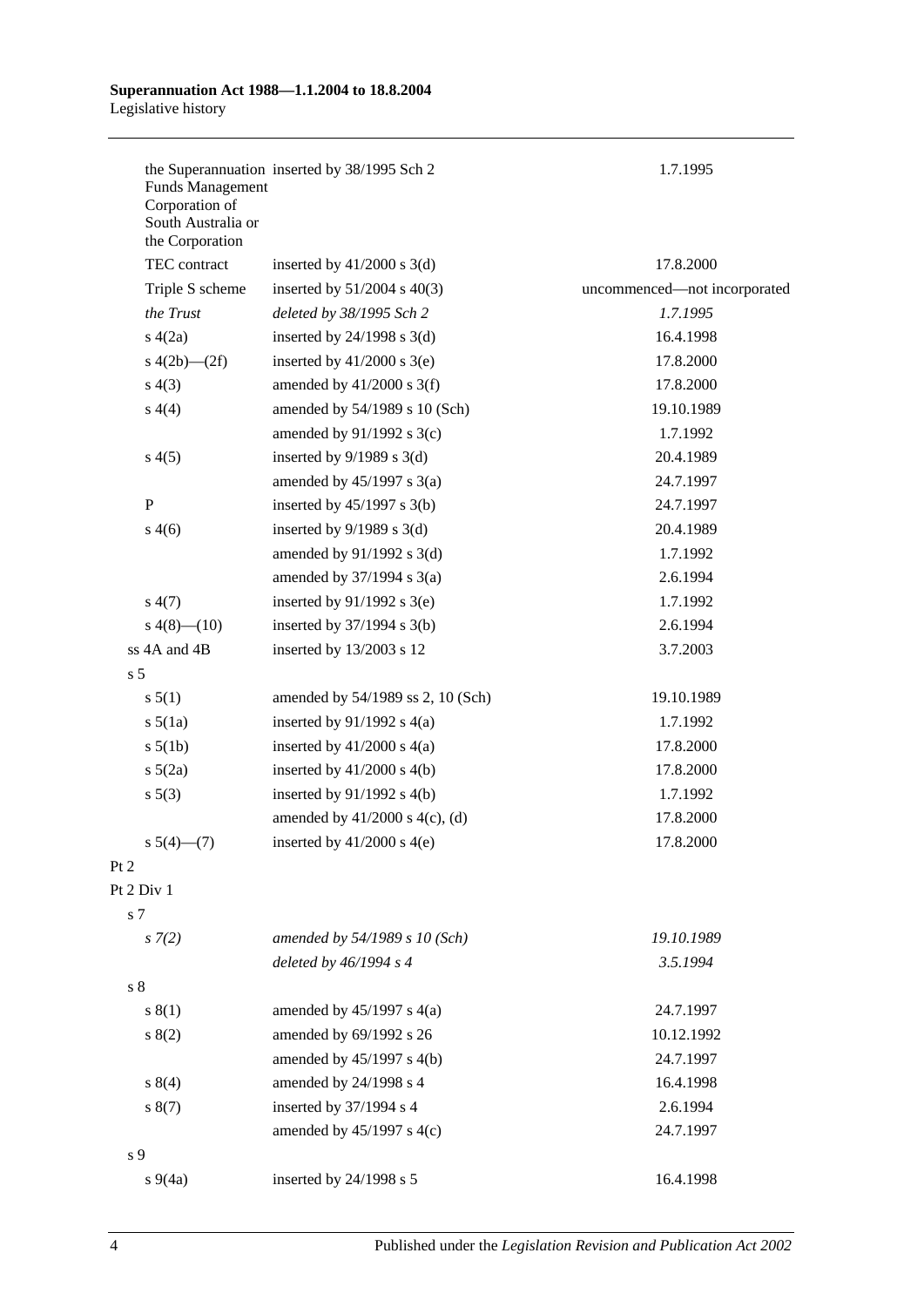#### **1.1.2004 to 18.8.2004—Superannuation Act 1988** Legislative history

| s 10A               | inserted by 91/1992 s 5                           | 1.7.1992                     |
|---------------------|---------------------------------------------------|------------------------------|
| Pt 2 Div 2          | amended by 54/1989 ss 3, 4                        | 19.10.1989                   |
|                     | amended by 69/1992 s 27                           | 10.12.1992                   |
|                     | amended by 37/1994 s 5                            | 2.6.1994                     |
|                     | deleted by 38/1995 Sch 2                          | 1.7.1995                     |
| Pt 2 Div 3          |                                                   |                              |
| s 17                | substituted by 54/1989 s 5                        | 19.10.1989                   |
| s 17(3)             | amended by 38/1995 Sch 2                          | 1.7.1995                     |
| s 17(4)             | substituted by $51/2004$ s 41(1)                  | uncommenced-not incorporated |
| s 17(6)             | amended by $51/2004$ s $41(2)$ —(4)               | uncommenced-not incorporated |
| s 17(7)             | amended by 24/1998 s 6                            | 16.4.1998                    |
| s 17(8)             | amended by 38/1995 Sch 2                          | 1.7.1995                     |
| s 18                | amended by $9/1989 s 4$                           | 20.4.1989                    |
|                     | deleted by 54/1989 s 6                            | 19.10.1989                   |
| s 19                |                                                   |                              |
| s $19(1)$ and $(2)$ | amended by 38/1995 Sch 2                          | 1.7.1995                     |
| $s\,19(3)$          | substituted by $37/1994 s 6(a)$                   | 2.6.1994                     |
|                     | deleted by 38/1995 Sch 2                          | 1.7.1995                     |
| $s\,19(3a)$         | inserted by $37/1994 s 6(a)$                      | 2.6.1994                     |
|                     | deleted by 38/1995 Sch 2                          | 1.7.1995                     |
| s 19(4)             | amended by $37/1994 s 6(b)$                       | 2.6.1994                     |
|                     | deleted by 38/1995 Sch 2                          | 1.7.1995                     |
| s 20                | amended by 78/1990 s 3                            | 17.1.1991                    |
|                     | deleted by 38/1995 Sch 2                          | 1.7.1995                     |
| Pt 2 Div 3A         | inserted by 54/1989 s 7                           | 19.10.1989                   |
|                     | heading substituted by 44/2003 s 3(1) (Sch 1)     | 24.11.2003                   |
| s 20A               |                                                   |                              |
| s 20A(1)            | amended by 91/1992 s 6                            | 1.7.1992                     |
| $s \, 20A(3)$       | amended by $45/1997$ s $5(a)$                     | 24.7.1997                    |
| $s\,20A(6)$         | substituted by 24/1998 s 7                        | 16.4.1998                    |
| s $20A(6a)$         | inserted by 24/1998 s 7                           | 16.4.1998                    |
| $s \, 20A(7)$       | inserted by $45/1997$ s $5(b)$                    | 24.7.1997                    |
| $\sqrt{s}$ 20ABA    | inserted by 51/2004 s 42                          | uncommenced-not incorporated |
| s 20AB              | inserted by 91/1992 s 7                           | 1.7.1992                     |
| Pt 2 Div 3B         | inserted by 54/1989 s 7                           | 19.10.1989                   |
|                     | heading substituted by $44/2003$ s $3(1)$ (Sch 1) | 24.11.2003                   |
| s 20B               |                                                   |                              |
| $s \, 20B(1)$       | amended by $24/1998$ s $8(a)$                     | 16.4.1998                    |
|                     | amended by 49/2003 s 28                           | 18.12.2003                   |
| $s \, 20B(2)$       | amended by 24/1998 s 8(b)                         | 16.4.1998                    |
|                     | amended by 41/2000 s 5                            | 17.8.2000                    |
| $s$ 20 $B(3)$       | inserted by 51/2004 s 43                          | uncommenced-not incorporated |
| Pt 2 Div 4          |                                                   |                              |
|                     |                                                   |                              |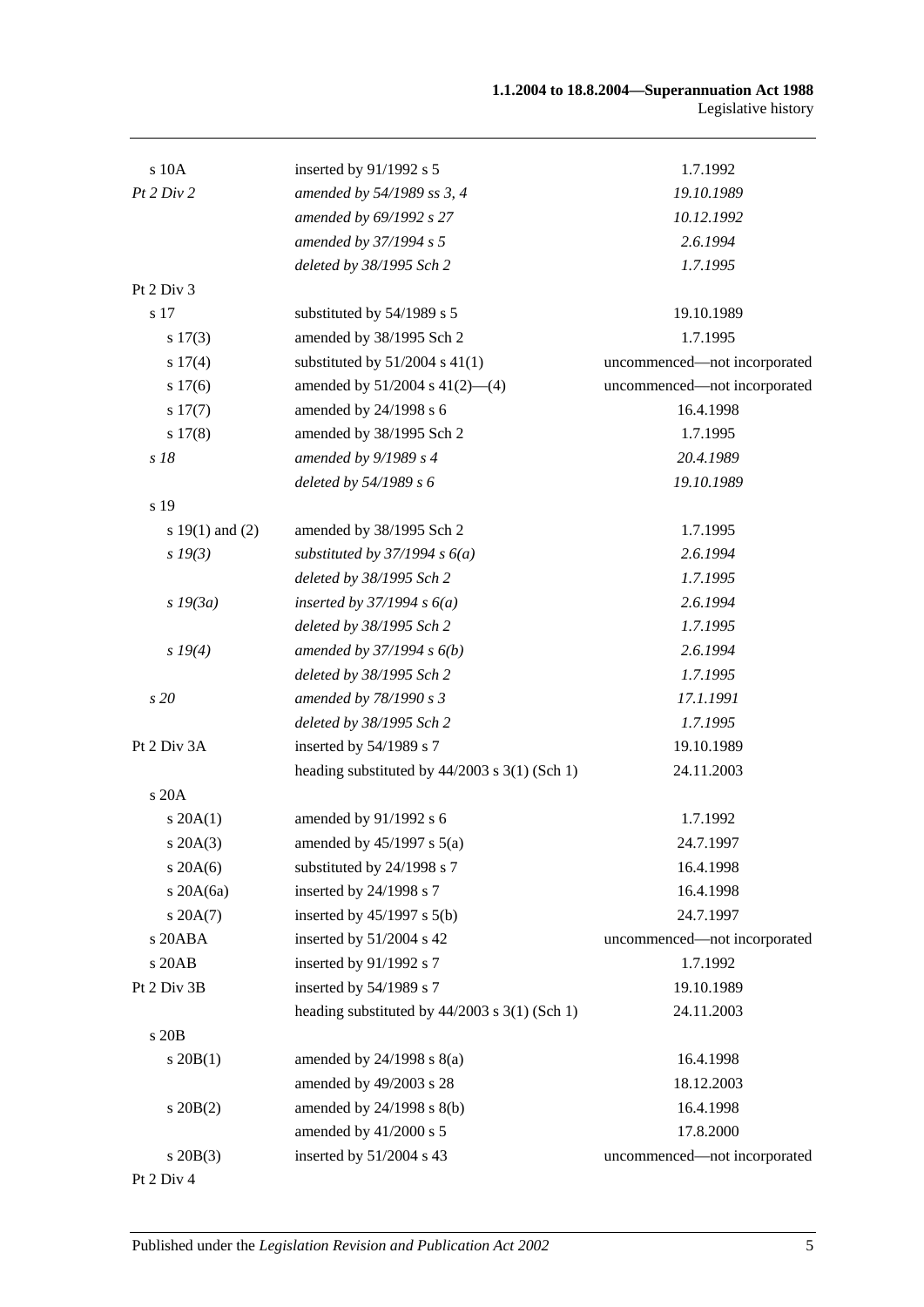### s 21

| $s \, 2I(2)$ and (3)                    | deleted by 38/1995 Sch 2                                        | 1.7.1995   |
|-----------------------------------------|-----------------------------------------------------------------|------------|
| $s \, 21(4)$                            | amended by 78/1990 s 4                                          | 17.1.1991  |
|                                         | substituted by 69/1992 s 28                                     | 10.12.1992 |
|                                         | amended by 41/2000 s 6                                          | 17.8.2000  |
| $s \, 21(4a)$                           | inserted by 69/1992 s 28                                        | 10.12.1992 |
| Pt <sub>3</sub>                         |                                                                 |            |
| s <sub>22</sub>                         |                                                                 |            |
| $s\ 22(1)$                              | amended by 54/1989 s 10 (Sch)                                   | 19.10.1989 |
| $s\,22(5)$                              | substituted by $91/1992$ s $8(a)$                               | 1.7.1992   |
| $s\,22(5a)$                             | inserted by $91/1992$ s $8(b)$                                  | 10.12.1992 |
| $s\,22(6)$                              | amended by 78/1990 s 5                                          | 17.1.1991  |
| $s\,22(7)$                              | substituted by $91/1992$ s $8(c)$                               | 10.12.1992 |
| $s\,22(8)$                              | amended by 54/1989 s 10 (Sch)                                   | 19.10.1989 |
| $s\,22(9)$                              | inserted by 91/1992 s 8(d)                                      | 1.7.1992   |
| $s\,22(10)$                             | inserted by 46/1994 s 5                                         | 3.5.1994   |
|                                         | amended by 46/1994 s 8(a) as substituted by<br>57/1994 s 3      | 21.10.1994 |
| s $22(11)$ and $(12)$                   | inserted by 46/1994 s 5                                         | 3.5.1994   |
| $s\,22(13)$                             | inserted by $46/1994$ s $8(b)$ as substituted by<br>57/1994 s 3 | 21.10.1994 |
| $s\,22(14)$                             | inserted by 9/1997 s 2                                          | 20.3.1997  |
|                                         | amended by $36/1999$ Sch 3 (Pt 3 cl 3(a))                       | 1.12.1999  |
| s $22(15)$ and $(16)$                   | inserted by 9/1997 s 2                                          | 20.3.1997  |
| s $22(17)$ and $(18)$                   | inserted by 9/1997 s 2                                          | 20.3.1997  |
|                                         | amended by $36/1999$ Sch 3 (Pt 3 cl 3(a))                       | 1.12.1999  |
| $s\,22(19)$                             | inserted by 9/1997 s 2                                          | 20.3.1997  |
| <b>ETSA</b><br>superannuation<br>scheme | deleted by $36/1999$ Sch 3 (Pt 3 cl $3(b)$ )                    | 1.12.1999  |
| s 23                                    |                                                                 |            |
| $s\,23(1)$                              | amended by 54/1989 s 10 (Sch)                                   | 19.10.1989 |
| $s\,23(2)$                              | amended by 54/1989 s 10 (Sch)                                   | 19.10.1989 |
|                                         | amended by $24/1998$ s $9(a)$                                   | 16.4.1998  |
|                                         | amended by $41/2000$ s $7(a)$                                   | 17.8.2000  |
| s $23(2a)$ — $(2b)$                     | inserted by $41/2000$ s $7(b)$                                  | 17.8.2000  |
| $s\,23(3)$                              | amended by $91/1992$ s $9(a)$                                   | 1.7.1992   |
| $s\,23(3a)$                             | inserted by $91/1992$ s $9(b)$                                  | 1.7.1992   |
| $s\,23(4)$                              | amended by 78/1990 s 6                                          | 17.1.1991  |
|                                         | amended by 24/1998 s 9(b)                                       | 16.4.1998  |
| $s\,23(6)$                              | amended by $37/1994$ s $7(a)$                                   | 2.6.1994   |
|                                         | amended by $24/1998$ s $9(c)$                                   | 16.4.1998  |
| s 23(6a)                                | inserted by $37/1994$ s $7(b)$                                  | 2.6.1994   |
| $s\,23(7)$                              | amended by 9/1989 s 5                                           | 20.4.1989  |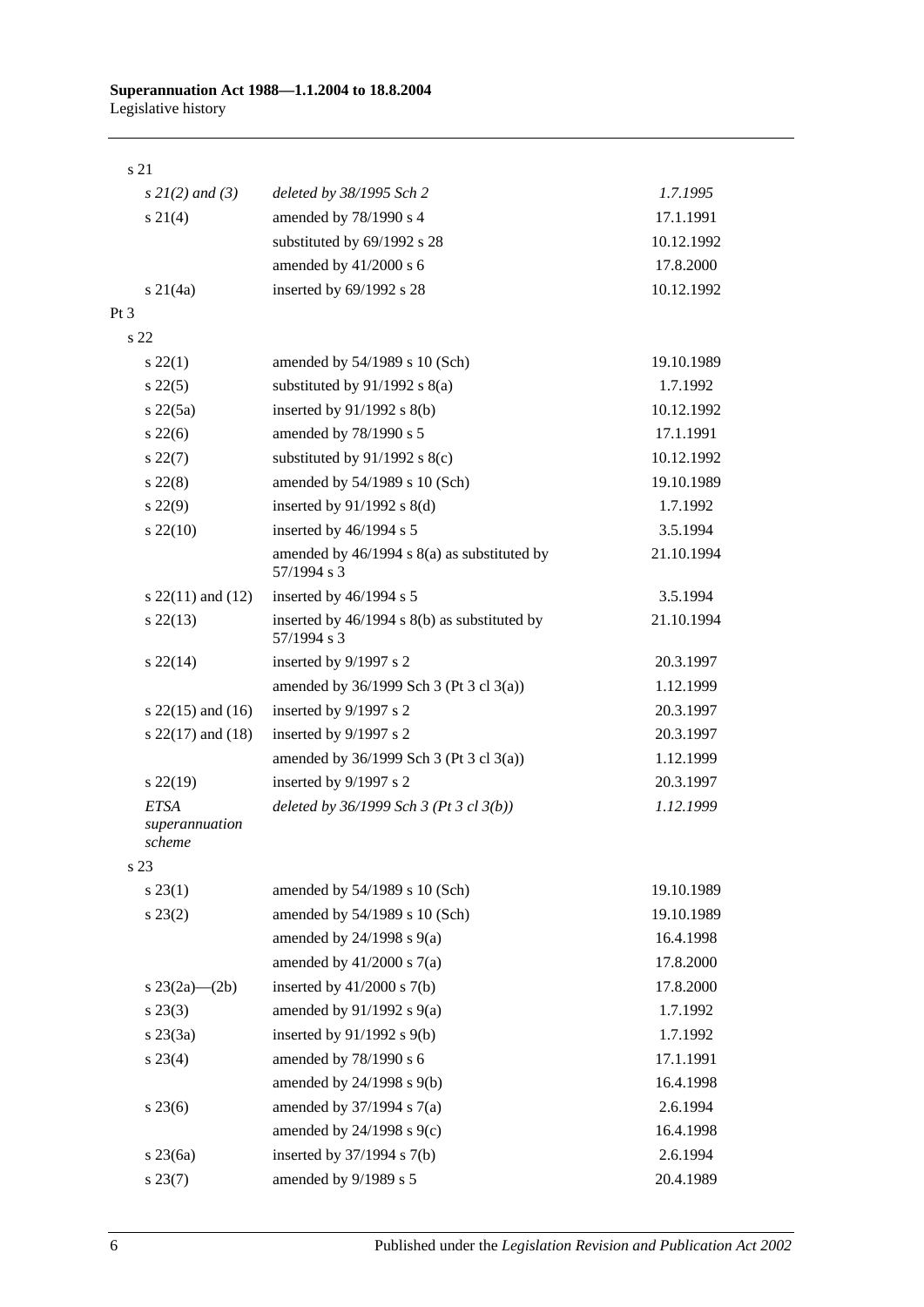|                        | amended by 54/1989 s 10 (Sch)              | 19.10.1989 |
|------------------------|--------------------------------------------|------------|
|                        | substituted by $24/1998$ s $9(d)$          | 16.4.1998  |
| s24                    |                                            |            |
| $s\,24(1)$             | amended by 54/1989 s 10 (Sch)              | 19.10.1989 |
| $s\,24(4)$             | amended by 78/1990 s 7                     | 17.1.1991  |
| s <sub>25</sub>        |                                            |            |
| s 25(2)                | substituted by 78/1990 s 8                 | 17.1.1991  |
| Pt 4                   |                                            |            |
| s 27                   |                                            |            |
| $s \, 27(1)$           | amended by 54/1989 s 10 (Sch)              | 19.10.1989 |
| $s\,27(2)$             | substituted by 91/1992 s 10                | 1.7.1992   |
| $s \, 27(4)$           | inserted by 97/1995 s 4                    | 14.12.1995 |
| s 28                   |                                            |            |
| $s\,28(1)$             | amended by 54/1989 s 10 (Sch)              | 19.10.1989 |
|                        | amended by 45/1997 s 6                     | 24.7.1997  |
| $s$ 28(1a) and (1b)    | inserted by 78/1990 s 9                    | 17.1.1991  |
| $s$ 28(1c)             | inserted by $91/1992$ s $11(a)$            | 1.7.1992   |
|                        | amended by $24/1998$ s $10(a)$             | 16.4.1998  |
|                        | amended by $21/2003$ s $8(a)$              | 17.8.2003  |
| $s \, 28(1d)$          | inserted by $91/1992$ s $11(a)$            | 1.7.1992   |
|                        | amended by $37/1994$ s $8(a)$              | 2.6.1994   |
| $s\,28(1e)$            | inserted by $37/1994$ s $8(b)$             | 2.6.1994   |
| $s \, 28(1f)$          | inserted by $37/1994$ s $8(b)$             | 2.6.1994   |
|                        | substituted by $24/1998$ s $10(b)$         | 16.4.1998  |
| $s\,28(2)$             | amended by 54/1989 s 10 (Sch)              | 19.10.1989 |
|                        | amended by $24/1998$ s $10(c)$             | 16.4.1998  |
|                        | amended by 21/2003 s 8(b)                  | 17.8.2003  |
| $s\,28(3)$             | amended by 54/1989 s 10 (Sch)              | 19.10.1989 |
| $s\,28(4)$             | substituted by 67/1991 s 3                 | 19.12.1991 |
|                        | substituted by $91/1992$ s $11(b)$         | 1.7.1992   |
| $s\,28(5)$             | amended by 54/1989 s 10 (Sch)              | 19.10.1989 |
|                        | amended by 91/1992 s 11(c)                 | 1.7.1992   |
| $s\,28(6)$             | amended by 54/1989 s 10 (Sch)              | 19.10.1989 |
|                        | deleted by $91/1992 s 11(d)$               | 1.7.1992   |
| $s\,28(7)$             | amended by 24/1998 s 10(d)                 | 16.4.1998  |
| s 28(8)                | inserted by 97/1995 s 5                    | 14.12.1995 |
| s 28A                  | inserted by 44/1993 s 3                    | 27.5.1993  |
| s 28A(3)               | substituted by 57/1999 s 3                 | 1.7.1999   |
| s $28A(3a)$ and $(3b)$ | inserted by $57/1999$ s 3                  | 1.7.1999   |
| $s$ 28A(3c)            | inserted by 57/1999 s 3                    | 1.7.1999   |
|                        | amended by 21/2003 s 9                     | 17.8.2003  |
|                        | s 28A(3d) and (3e) inserted by 57/1999 s 3 | 1.7.1999   |
| ss 28B and 28C         | inserted by 97/1995 s 6                    | 14.12.1995 |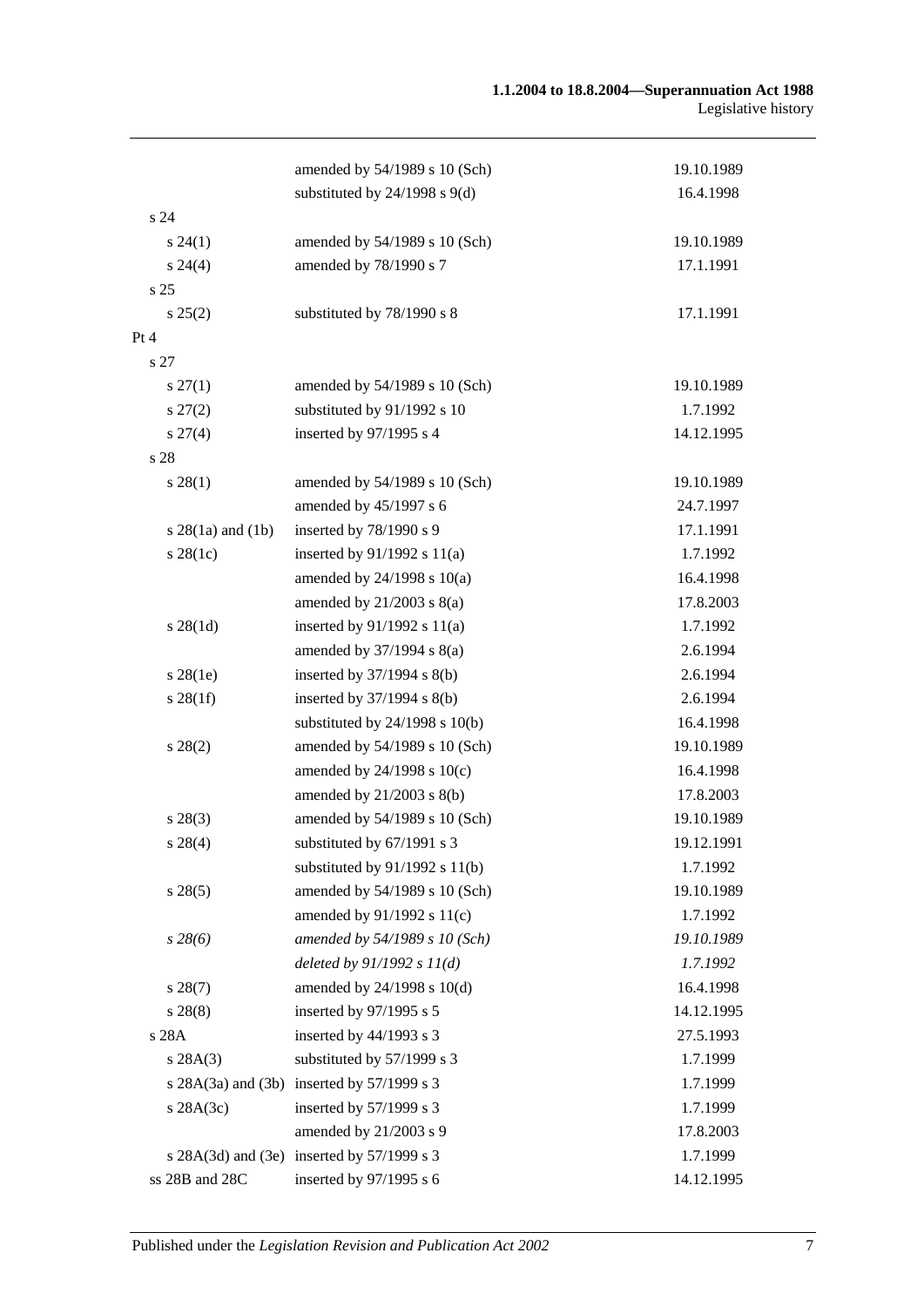s 29

| s 29(1)               | amended by 24/1998 s 11(a)         | 16.4.1998  |
|-----------------------|------------------------------------|------------|
| s $29(1a)$ and $(1b)$ | inserted by $24/1998$ s $11(b)$    | 16.4.1998  |
| $s\,29(2)$            | amended by 54/1989 s 10 (Sch)      | 19.10.1989 |
|                       | amended by 91/1992 s 12(a)         | 1.7.1992   |
| $s\,29(3)$            | amended by 54/1989 s 10 (Sch)      | 19.10.1989 |
|                       | deleted by $91/1992 s 12(b)$       | 1.7.1992   |
| s 30                  |                                    |            |
| $s \ 30(3)$           | amended by 9/1989 s 6              | 20.4.1989  |
| $s \ 30(8)$           | amended by 54/1989 s 10 (Sch)      | 19.10.1989 |
| s 30A                 | inserted by 78/1990 s 10           | 17.1.1991  |
| s 31                  |                                    |            |
| $s \, 31(1)$          | amended by 54/1989 s 10 (Sch)      | 19.10.1989 |
|                       | substituted by $37/1994$ s $9(a)$  | 2.6.1994   |
| $s \, 31(2)$          | amended by 91/1992 s 13(a)         | 1.7.1992   |
| A                     | amended by 78/1990 s 11(a)         | 17.1.1991  |
|                       | amended by 67/1991 s 4             | 19.12.1991 |
| Pn                    | inserted by 91/1992 s 13(b)        | 1.7.1992   |
| M                     | inserted by $91/1992$ s $13(c)$    | 1.7.1992   |
| $s \frac{31}{2a}$     | inserted by $78/1990$ s $11(b)$    | 17.1.1991  |
| $s \, 31(2b)$         | inserted by $37/1994$ s $9(b)$     | 2.6.1994   |
|                       | amended by 24/1998 s 12            | 16.4.1998  |
| s $31(2c)$            | inserted by $37/1994$ s $9(b)$     | 2.6.1994   |
| $s \ 31(3)$           | substituted by $78/1990$ s $11(c)$ | 17.1.1991  |
|                       | amended by 45/1997 s 7             | 24.7.1997  |
| $s \ 31(4)$           | substituted by $78/1990$ s $11(c)$ | 17.1.1991  |
| s 32                  |                                    |            |
| $s \, 32(1)$          | amended by $67/1991$ s $5(a)$      | 19.12.1991 |
| $s \, 32(2)$          | amended by 54/1989 s 10 (Sch)      | 19.10.1989 |
|                       | amended by 91/1992 s 14(a)         | 1.7.1992   |
| A                     | amended by 67/1991 s 5(b)          | 19.12.1991 |
| Pn                    | inserted by 91/1992 s 14(b)        | 1.7.1992   |
| $\mathbf M$           | inserted by 91/1992 s 14(b)        | 1.7.1992   |
| $s \frac{32}{2a}$     | inserted by 49/2003 s 29           | 18.12.2003 |
| $s \, 32(3)$          |                                    |            |
| A                     | amended by $67/1991$ s $5(c)$      | 19.12.1991 |
| $s \frac{32}{3a}$     | inserted by $67/1991$ s $5(d)$     | 19.12.1991 |
|                       | substituted by $91/1992$ s $14(c)$ | 1.7.1992   |
|                       | amended by 24/1998 s 13            | 16.4.1998  |
| $s \, 32(5)$          | amended by 54/1989 s 10 (Sch)      | 19.10.1989 |
|                       | amended by $67/1991$ s $5(e)$      | 19.12.1991 |
|                       | amended by 91/1992 s 14(d)         | 1.7.1992   |
| s 32A                 | inserted by 91/1992 s 15           | 1.7.1992   |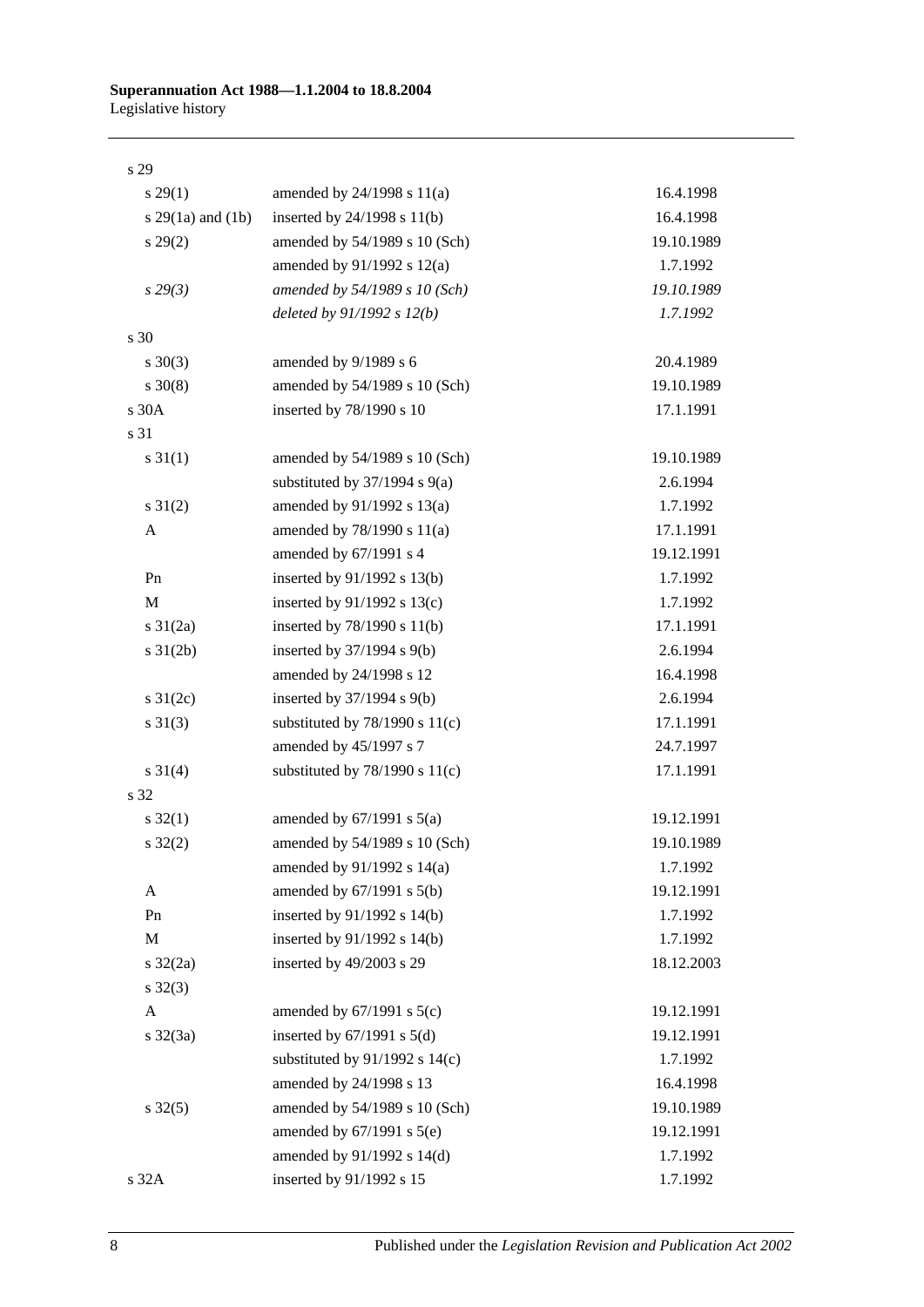#### **1.1.2004 to 18.8.2004—Superannuation Act 1988** Legislative history

| $s \, 32A(2)$              | amended by 24/1998 s 14            | 16.4.1998  |
|----------------------------|------------------------------------|------------|
| $Pt\,5$                    |                                    |            |
| s 34                       | amended by 9/1989 s 7              | 20.4.1989  |
|                            | amended by 54/1989 s 10 (Sch)      | 19.10.1989 |
|                            | amended by 69/1992 s 29            | 10.12.1992 |
|                            | substituted by 91/1992 s 16        | 1.7.1992   |
| $s \, 34(1)$               | amended by $41/2000$ s $8(a)$      | 17.8.2000  |
| n                          | amended by 45/1997 s 8             | 1.7.1992   |
| $s \; 34(2)$               | amended by $34/2000$ s $8(b)$      | 1.6.2000   |
| B                          | amended by 37/1994 s 10(a)         | 2.6.1994   |
| $\mathbf n$                | amended by 45/1997 s 8             | 1.7.1992   |
| $s \, 34(5)$               | inserted by $37/1994$ s $10(b)$    | 2.6.1994   |
| $s \frac{34(6)}{2}$        | inserted by $37/1994$ s $10(b)$    | 2.6.1994   |
|                            | amended by 24/1998 s 15            | 16.4.1998  |
| $s \frac{34(7)}{2}$        | inserted by 97/1995 s 7            | 14.12.1995 |
| s 35                       |                                    |            |
| $s \, 35(1)$               | amended by 91/1992 s 17(a)         | 1.7.1992   |
| $s \, 35(2)$               |                                    |            |
| A                          | amended by $67/1991$ s $6(a)$      | 19.12.1991 |
| $s \frac{35(2a)}{2}$       | inserted by $67/1991$ s $6(b)$     | 19.12.1991 |
| $s \, 35(2b)$              | inserted by 91/1992 s 17(b)        | 1.7.1992   |
| $s \; 35(4)$               | amended by 91/1992 s 17(c)         | 1.7.1992   |
|                            | amended by 37/1994 s 11(a)         | 2.6.1994   |
| $s \, 35(5)$               | amended by 54/1989 s 10 (Sch)      | 19.10.1989 |
|                            | amended by 91/1992 s 17(d)         | 1.7.1992   |
| Pn                         | inserted by $91/1992$ s $17(e)$    | 1.7.1992   |
| <b>FS</b>                  | inserted by $91/1992$ s $17(e)$    | 1.7.1992   |
| $\mathbf M$                | inserted by $91/1992$ s $17(e)$    | 1.7.1992   |
| $s \, 35(6)$               | inserted by $37/1994$ s $11(b)$    | 2.6.1994   |
| s 36                       |                                    |            |
| $s \; 36(1)$               | substituted by $9/1989$ s $8(a)$   | 20.4.1989  |
| $s \; 36(3)$               | amended by $9/1989$ s $8(b)$       | 20.4.1989  |
| $s \; 36(8)$               | amended by 54/1989 s 10 (Sch)      | 19.10.1989 |
| s 36A                      | inserted by 78/1990 s 12           | 17.1.1991  |
| s 37                       |                                    |            |
| $s \frac{37(1)}{2}$        | substituted by $37/1994$ s $12(a)$ | 2.6.1994   |
| $s \frac{37(2)}{2}$        | amended by $67/1991$ s $7(a)$      | 19.12.1991 |
|                            | substituted by 91/1992 s 18        | 1.7.1992   |
| $s \frac{37}{2a}$          | inserted by $67/1991$ s $7(b)$     | 19.12.1991 |
| $s \frac{37(3a)}{2}$       | inserted by 37/1994 s 12(b)        | 2.6.1994   |
|                            | amended by 24/1998 s 16            | 16.4.1998  |
| s $37(3b)$ and $(3c)$      | inserted by 37/1994 s 12(b)        | 2.6.1994   |
| $s \frac{37}{4}$ and $(5)$ | substituted by 78/1990 s 13        | 17.1.1991  |
|                            |                                    |            |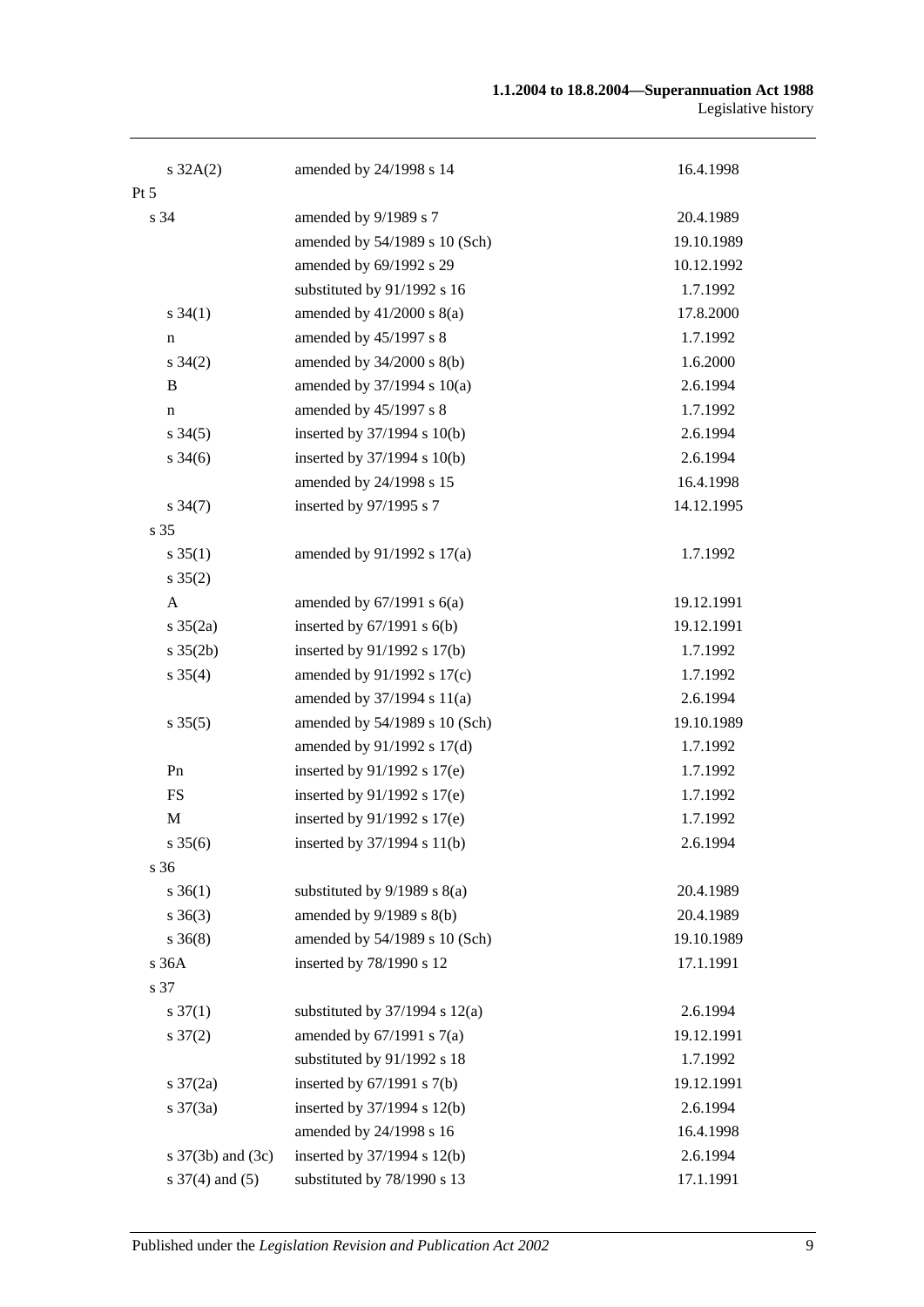s 38

|      | $s \ 38(1)$           | amended by $67/1991$ s $8(a)$                           | 19.12.1991 |
|------|-----------------------|---------------------------------------------------------|------------|
|      |                       | amended by $12/1993$ s $9(a)$                           | 19.12.1991 |
|      |                       | amended by $45/1997$ s $9(a)$                           | 24.7.1997  |
|      | $s \frac{38}{1a}$     | inserted by $45/1997$ s $9(b)$                          | 24.7.1997  |
|      |                       | amended by 13/2003 s 13                                 | 3.7.2003   |
|      | $s \, 38(1b)$         | inserted by 49/2003 s 30                                | 18.12.2003 |
|      | $s \ 38(4)$           | amended by 54/1989 s 10 (Sch)                           | 19.10.1989 |
|      |                       | amended by 67/1991 s 8(b), (c)                          | 19.12.1991 |
|      |                       | amended by 37/1994 s 13                                 | 2.6.1994   |
|      | $s \, 38(6)$          | inserted by $67/1991$ s $8(d)$                          | 19.12.1991 |
|      |                       | amended by 24/1998 s 17                                 | 16.4.1998  |
|      | $s \ 38(7)$           | inserted by $67/1991$ s $8(d)$                          | 19.12.1991 |
|      |                       | amended by $91/1992$ s $19(a)$                          | 1.7.1992   |
|      |                       | amended by 12/1993 s 9(b)                               | 19.12.1991 |
|      | X                     | substituted by 91/1992 s 19(b)                          | 1.7.1992   |
|      | Pn                    | inserted by 91/1992 s 19(b)                             | 1.7.1992   |
|      | M                     | inserted by 91/1992 s 19(b)                             | 1.7.1992   |
| s 39 |                       |                                                         |            |
|      | $s \, 39(1)$          | amended by 54/1989 s 10 (Sch)                           | 19.10.1989 |
|      |                       | amended by $78/1990$ s $14(a)$                          | 17.1.1991  |
|      |                       | amended by 37/1994 s 14(a)                              | 2.6.1994   |
|      | s $39(1a)$ and $(1b)$ | inserted by $78/1990$ s $14(b)$                         | 17.1.1991  |
|      | s $39(1c)$            | inserted by $91/1992$ s $20(a)$                         | 1.7.1992   |
|      |                       | amended by 24/1998 s 18(a), (b)                         | 16.4.1998  |
|      |                       | amended by $21/2003$ s $10(a)$                          | 17.8.2003  |
|      |                       | (a)—(d) redesignated as (b)—(e) by $24/1998$<br>s 18(a) | 16.4.1998  |
|      | $s \, 39(1d)$         | inserted by $91/1992$ s $20(a)$                         | 1.7.1992   |
|      |                       | amended by 37/1994 s 14(b), (c)                         | 2.6.1994   |
|      | s 39(1da)             | inserted by $37/1994$ s $14(d)$                         | 2.6.1994   |
|      | $s \frac{39(1db)}{2}$ | inserted by $37/1994$ s $14(d)$                         | 2.6.1994   |
|      |                       | substituted by $24/1998$ s $18(c)$                      | 16.4.1998  |
|      | $s\,39(1e)$           | inserted by $91/1992$ s $20(a)$                         | 1.7.1992   |
|      |                       | deleted by $24/1998 s 18(d)$                            | 16.4.1998  |
|      | $s \, 39(2)$          | amended by 78/1990 s 14(c)                              | 17.1.1991  |
|      |                       | amended by 24/1998 s 18(e)                              | 16.4.1998  |
|      |                       | amended by 21/2003 s 10(b)                              | 17.8.2003  |
|      | $s \ 39(3)$           | amended by 54/1989 s 10 (Sch)                           | 19.10.1989 |
|      |                       | amended by 91/1992 s 20(b)                              | 1.7.1992   |
|      | $s \; 39(4)$          | amended by 54/1989 s 10 (Sch)                           | 19.10.1989 |
|      |                       | amended by 37/1994 s 14(e)                              | 2.6.1994   |
|      | $s \, 39(5)$          | amended by 54/1989 s 10 (Sch)                           | 19.10.1989 |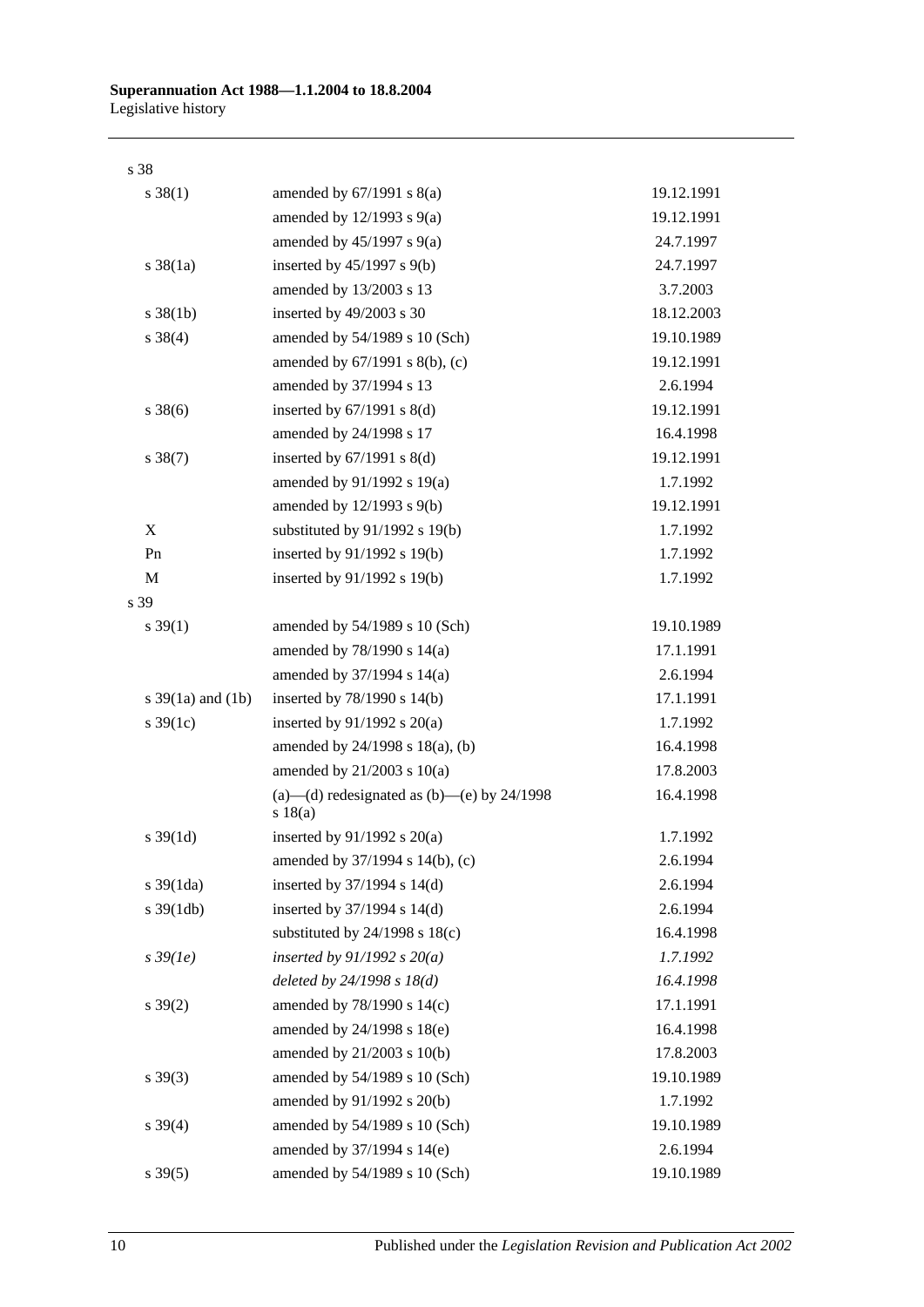|                      | amended by $67/1991$ s $9(a)$                   | 19.12.1991 |
|----------------------|-------------------------------------------------|------------|
|                      | amended by 24/1998 s 18(f)                      | 16.4.1998  |
|                      | amended by $21/2003$ s $10(c)$                  | 17.8.2003  |
| $s \, 39(6)$         | amended by $9/1989$ s $9(a)$                    | 20.4.1989  |
|                      | amended by 54/1989 s 10 (Sch)                   | 19.10.1989 |
|                      | amended by $24/1998$ s $18(g)$                  | 16.4.1998  |
| $s \, 39(7)$         | amended by 54/1989 s 10 (Sch)                   | 19.10.1989 |
|                      | amended by $91/1992$ s $20(c)$ , (d)            | 1.7.1992   |
|                      | substituted by $37/1994$ s $14(f)$              | 2.6.1994   |
|                      | amended by $41/2000$ s $9(a)$                   | 17.8.2000  |
| $\mathbf M$          | substituted by $41/2000$ s $9(b)$               | 17.8.2000  |
| $\rm{NM}$            | amended by 45/1997 s 10                         | 24.7.1997  |
|                      | substituted by $41/2000$ s $9(c)$               | 17.8.2000  |
| ${\bf S}$            | amended by $41/2000$ s $9(d)$                   | 17.8.2000  |
| $s \frac{39(7a)}{2}$ | inserted by $41/2000$ s $9(e)$                  | 17.8.2000  |
| $s\,39(8)$           | amended by 54/1989 s 10 (Sch)                   | 19.10.1989 |
|                      | amended by 37/1994 s 14(g)                      | 2.6.1994   |
| $s \frac{39(8a)}{2}$ | inserted by $67/1991$ s $9(b)$                  | 19.12.1991 |
| $s \, 39(8b)$        | inserted by $67/1991$ s $9(b)$                  | 19.12.1991 |
|                      | amended by $91/1992$ s $20(e)$                  | 1.7.1992   |
| X                    | substituted by $91/1992$ s $20(f)$              | 1.7.1992   |
| Pn                   | inserted by $91/1992$ s $20(f)$                 | 1.7.1992   |
| M                    | inserted by $91/1992$ s $20(f)$                 | 1.7.1992   |
| $s \, 39(8c)$        | inserted by $91/1992$ s $20(g)$                 | 1.7.1992   |
|                      | amended by 37/1994 s 14(h)                      | 2.6.1994   |
| $s\,39(9)$           | inserted by $9/1989$ s $9(b)$                   | 1.7.1988   |
| $s \, 39(10)$        | inserted by $37/1994$ s $14(i)$                 | 5.6.1994   |
|                      | s 39(10a) and (10b) inserted by 24/1998 s 18(h) | 1.7.1994   |
| $s \, 39(11)$        | inserted by 97/1995 s 8                         | 14.12.1995 |
| s 39A                | inserted by $44/1993$ s 4                       | 27.5.1993  |
| s 39A(1)             | amended by 37/1994 s 15(a)                      | 2.6.1994   |
| $s \, 39A(2)$        | substituted by $37/1994$ s $15(b)$              | 2.6.1994   |
| $s \, 39A(3)$        | substituted by 57/1999 s 4                      | 1.7.1999   |
| s $39A(3a)$ (3c)     | inserted by $57/1999$ s 4                       | 1.7.1999   |
| $s$ 39A $(3d)$       | inserted by 57/1999 s 4                         | 1.7.1999   |
|                      | amended by 21/2003 s 11                         | 17.8.2003  |
| s $39A(3e)$ (3g)     | inserted by 57/1999 s 4                         | 1.7.1999   |
| s 39A(4)             | substituted by $37/1994$ s $15(c)$              | 2.6.1994   |
| s 39A(5)             | amended by 37/1994 s 15(d)                      | 2.6.1994   |
| ss 39B and 39C       | inserted by 97/1995 s 9                         | 14.12.1995 |
| s 40                 |                                                 |            |
| $s\ 40(4)$           | inserted by 67/1991 s 10                        | 19.12.1991 |
| s 40A                | inserted by 23/1999 s 6                         | 1.4.1999   |
|                      |                                                 |            |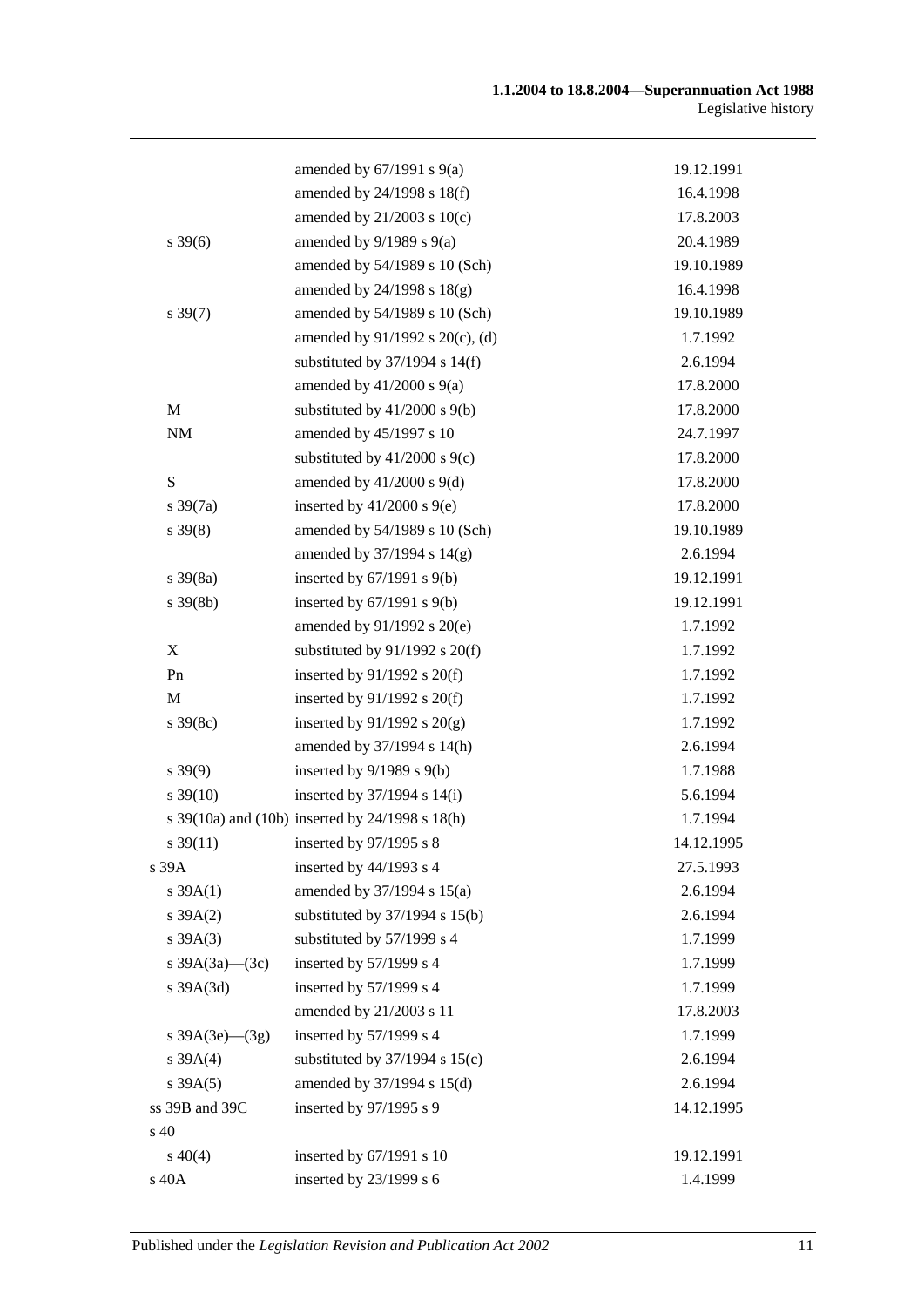| s 42A                                    | inserted by $41/2000$ s 10                       | 17.8.2000                    |
|------------------------------------------|--------------------------------------------------|------------------------------|
| s 43                                     | amended by 78/1990 s 15                          | 17.1.1991                    |
|                                          | substituted by 67/1991 s 11                      | 19.12.1991                   |
| s 43A                                    | inserted by 54/1989 s 8                          | 19.10.1989                   |
|                                          | amended by 37/1994 s 16                          | 2.6.1994                     |
|                                          | substituted by 41/2000 s 11                      | 17.8.2000                    |
| s 43AA                                   | inserted by 41/2000 s 12                         | 17.8.2000                    |
| Pt 5A                                    | inserted by 49/2003 s 31                         | 18.12.2003                   |
| $s$ 43AC                                 |                                                  |                              |
| Southern State<br>Superannuation<br>Fund | deleted by 51/2004 s 44                          | uncommenced-not incorporated |
| s 43AG                                   | substituted by 51/2004 s 45                      | uncommenced-not incorporated |
| Pt $6$                                   |                                                  |                              |
| s 43B                                    | inserted by 91/1992 s 21                         | 1.7.1992                     |
| $s\,43B(1)$                              | s 43B redesignated as $s$ 43B(1) by 37/1994 s 17 | 2.6.1994                     |
| $s\,43B(2)$                              | inserted by 37/1994 s 17                         | 2.6.1994                     |
| s <sub>44</sub>                          |                                                  |                              |
| $s\,44(1)$                               | amended by 37/1994 s 18(a)                       | 2.6.1994                     |
|                                          | amended by 24/1998 s 19                          | 16.4.1998                    |
|                                          | amended by $4/2000$ s $9(1)$ (Sch 1 cl $41(a)$ ) | 1.6.2000                     |
| $s\,44(2)$                               | amended by 37/1994 s 18(b)                       | 2.6.1994                     |
|                                          | deleted by $4/2000 s 9(1)$ (Sch 1 cl $41(b)$ )   | 1.6.2000                     |
| $s\,44(3)$                               | deleted by $4/2000 s 9(1)$ (Sch 1 cl $41(c)$ )   | 1.6.2000                     |
| $s\,44(4)$                               | inserted by $37/1994$ s $18(c)$                  | 2.6.1994                     |
|                                          | amended by 4/2000 s 9(1) (Sch 1 cl 41(d))        | 1.6.2000                     |
| s 45                                     |                                                  |                              |
| $s\,45(1)$                               | amended by 9/1989 s 10                           | 20.4.1989                    |
|                                          | amended by $41/2000$ s $13(a)$ —(c)              | 1.7.1988                     |
| $s\,45(1a)$                              | inserted by $24/1998$ s $20(a)$                  | 16.4.1998                    |
|                                          | substituted by $41/2000$ s $13(d)$               | 1.7.1988                     |
| $s\,45(2)$                               | amended by 24/1998 s 20(b)                       | 16.4.1998                    |
|                                          | amended by 41/2000 s 13(e)                       | 1.7.1988                     |
| $s\,45(4)$                               | substituted by 67/1991 s 12                      | 19.12.1991                   |
| $s\,45(6)$                               | inserted by 37/1994 s 19                         | 2.6.1994                     |
|                                          | amended by 41/2000 s 13(f)                       | 1.7.1988                     |
| s 46                                     |                                                  |                              |
| $s\ 46(4)$ and (5)                       | inserted by 9/1989 s 11                          | 20.4.1989                    |
| s 47                                     |                                                  |                              |
| $s\,47(1)$                               | amended by 78/1990 s 16                          | 17.1.1991                    |
|                                          | substituted by $20/1998$ s $7(a)$                | 1.10.1997                    |
|                                          | amended by $40/2001$ s $9(a)$                    | 1.1.2002                     |
| $s\,47(2)$                               | amended by 20/1998 s 7(b)                        | 1.10.1997                    |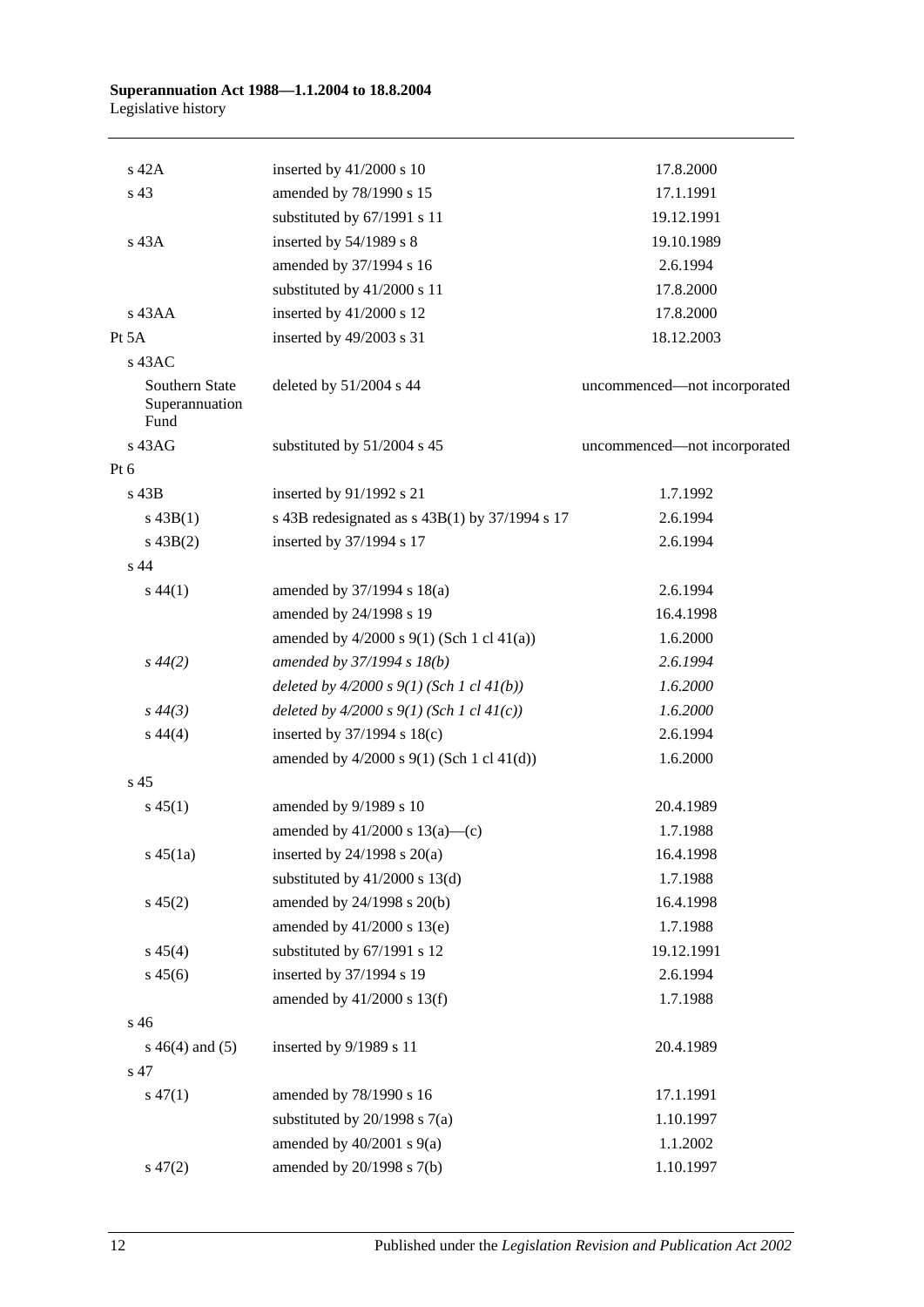|                        | substituted by $40/2001$ s $9(a)$                    | 1.1.2002   |
|------------------------|------------------------------------------------------|------------|
| $s\,47(4)$             | inserted by $20/1998$ s $7(c)$                       | 1.10.1997  |
|                        | amended by $40/2001$ s $9(b)$                        | 1.1.2002   |
| $s\,47(5)$             | inserted by $20/1998$ s $7(c)$                       | 1.10.1997  |
|                        | amended by $40/2001$ s $9(c)$ , (d)                  | 1.1.2002   |
| $s\,47(6)$             | inserted by $20/1998$ s $7(c)$                       | 1.10.1997  |
|                        | substituted by $40/2001$ s $9(e)$                    | 1.1.2002   |
| ss $47A$ and $47B$     | inserted by 24/1998 s 21                             | 16.4.1998  |
| s 48                   |                                                      |            |
| $s\,48(1)$             | substituted by $9/1989$ s $12(a)$                    | 20.4.1989  |
|                        | amended by 54/1989 s 10 (Sch)                        | 19.10.1989 |
| $s\,48(2)$             | amended by 9/1989 s 12(b)                            | 20.4.1989  |
|                        | amended by 54/1989 s 10 (Sch)                        | 19.10.1989 |
|                        | substituted by 41/2000 s 14                          | 17.8.2000  |
|                        | substituted by 12/2001 s 26                          | 1.7.2001   |
| $s\ 48(2a)$ and $(2b)$ | inserted by 41/2000 s 14                             | 17.8.2000  |
| $s\,48(3)$             | inserted by $9/1989$ s $12(c)$                       | 20.4.1989  |
| s 51A                  | inserted by 41/2000 s 15                             | 17.8.2000  |
| s <sub>54</sub>        |                                                      |            |
| s 54(5)                | amended by 54/1989 s 10 (Sch)                        | 19.10.1989 |
| s <sub>55</sub>        |                                                      |            |
| s 55(1)                | amended by 38/1995 Sch 2                             | 1.7.1995   |
|                        | amended by 24/1998 s 22                              | 16.4.1998  |
|                        | (a)—(d) redesignated as (b)—(e) by $24/1998$<br>s 22 | 16.4.1998  |
| s 55(1a)               | inserted by 49/2003 s 32                             | 18.12.2003 |
| s <sub>56</sub>        | substituted by 24/1998 s 23                          | 16.4.1998  |
| $s$ 58A                | inserted by 91/1992 s 22                             | 1.7.1992   |
| s 59                   |                                                      |            |
| s 59(1a)               | inserted by 78/1990 s 17                             | 17.1.1991  |
|                        | amended by 67/1991 s 13                              | 19.12.1991 |
|                        | amended by 49/2003 s 33                              | 18.12.2003 |
| s 60                   | inserted by 9/1989 s 13                              | 20.4.1989  |
|                        | deleted by 54/1989 s 9                               | 19.10.1989 |
| Sch 1                  |                                                      |            |
| cl 1                   |                                                      |            |
| cl $1(1)$ and $(2)$    | amended by 54/1989 s 10 (Sch)                        | 19.10.1989 |
| cl $1(2a)$             | inserted by 9/1989 s 14                              | 1.7.1988   |
| cl <sub>2</sub>        |                                                      |            |
| cl $2(1)$              | amended by 54/1989 s 10 (Sch)                        | 19.10.1989 |
| cl 2(4)                | amended by 54/1989 s 10 (Sch)                        | 19.10.1989 |
|                        | amended by 67/1991 s 14                              | 19.12.1991 |
|                        | deleted by $24/1998 s 24(a)$                         | 16.4.1998  |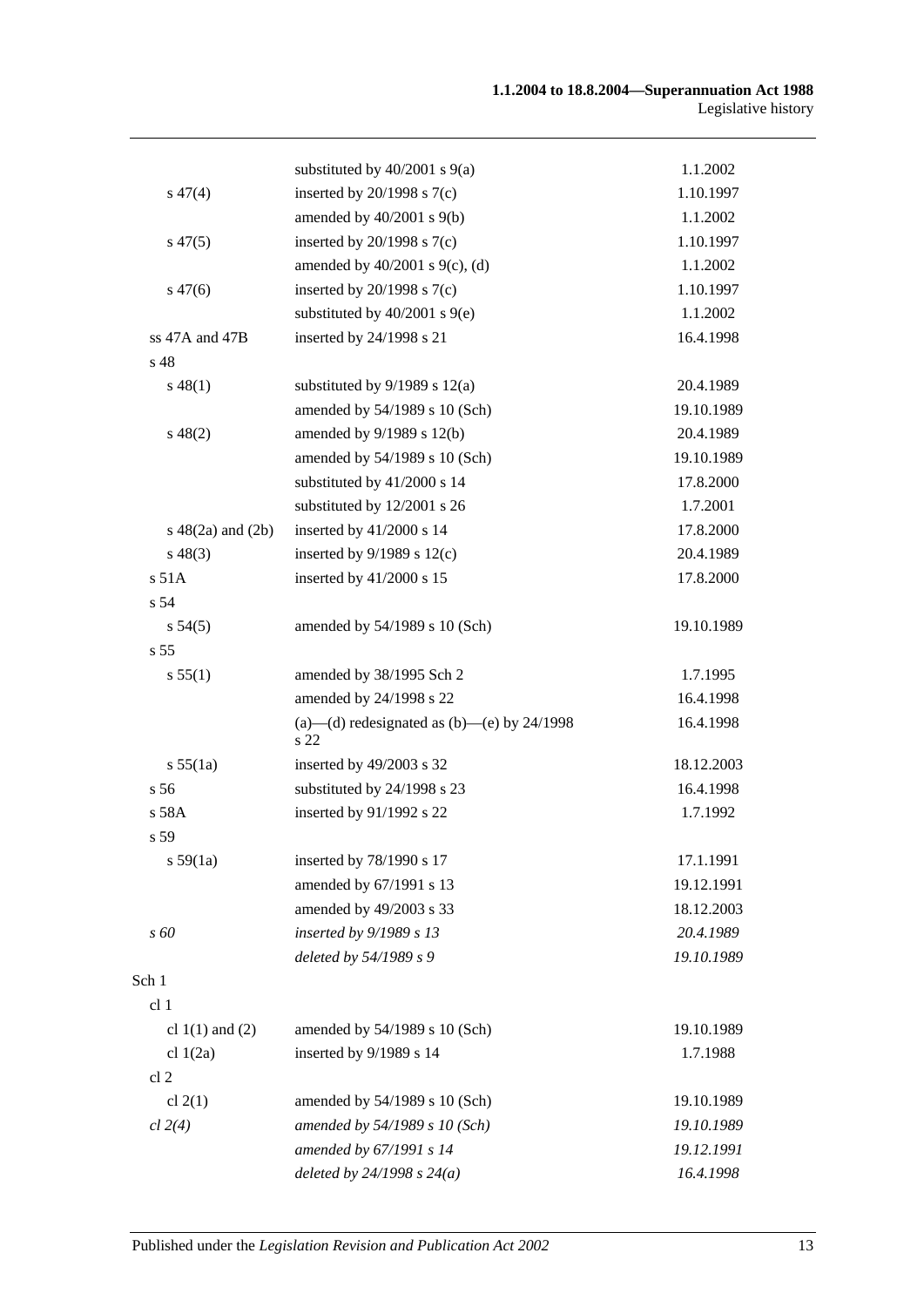| cl 3A           | inserted by 78/1990 s 18               | 17.1.1991  |
|-----------------|----------------------------------------|------------|
| cl <sub>4</sub> | amended by 54/1989 s 10 (Sch)          | 19.10.1989 |
| cl <sub>5</sub> |                                        |            |
| cl $5(1)$       | amended by 54/1989 s 10 (Sch)          | 19.10.1989 |
| cl <sub>6</sub> |                                        |            |
| cl $6(1)$       | amended by $9/1989$ s $15(a)$          | 20.4.1989  |
|                 | amended by $37/1994$ s $20(a)$         | 2.6.1994   |
| <b>FS</b>       | substituted by $37/1994$ s $20(b)$     | 2.6.1994   |
| Z               | inserted by $9/1989$ s $15(b)$         | 20.4.1989  |
| Pn              | inserted by $37/1994$ s $20(c)$        | 2.6.1994   |
| M               | inserted by $37/1994$ s $20(c)$        | 2.6.1994   |
| cl 7            |                                        |            |
| cl $7(3)$       | inserted by $91/1992$ s $23(a)$        | 1.7.1992   |
| cl 9            |                                        |            |
| cl 9(1a)        | inserted by $9/1989$ s 16(a)           | 20.4.1989  |
|                 | amended by 54/1989 s 10 (Sch)          | 19.10.1989 |
|                 | amended by $69/1992$ s $30(a)$         | 10.12.1992 |
| cl $9(2)$       | amended by 54/1989 s 10 (Sch)          | 19.10.1989 |
|                 | amended by 69/1992 s 30(b)             | 10.12.1992 |
| cl $9(3)$       | inserted by $9/1989$ s $16(b)$         | 20.4.1989  |
|                 | amended by $69/1992$ s $30(c)$         | 10.12.1992 |
|                 | amended by 91/1992 s 23(b)             | 1.7.1992   |
| cl 10           | substituted by 9/1989 s 17             | 20.4.1989  |
| cl 11           |                                        |            |
| cl $11(2)$      | amended by 54/1989 s 10 (Sch)          | 19.10.1989 |
| cl 12           |                                        |            |
| cl $12(2)$      | inserted by $54/1989$ s 10 (Sch)       | 19.10.1989 |
|                 | amended by 38/1995 Sch 2               | 1.7.1995   |
| cl 15           | inserted by $91/1992$ s $23(c)$        | 1.7.1992   |
| cl $15(1)$      | amended by 37/1994 s 20(d)             | 2.6.1994   |
| cl $15(3)$      | inserted by $37/1994$ s $20(e)$        | 2.6.1994   |
| cl 15A          | inserted by $37/1994$ s $20(f)$        | 2.6.1994   |
| cl 16           | inserted by 91/1992 s 23(c)            | 1.7.1992   |
| cl 17           | inserted by $37/1994$ s $20(g)$        | 2.6.1994   |
| cll 18-20       | inserted by 24/1998 s 24(b)            | 16.4.1998  |
| cl 21           | inserted by 51/2004 s 46               | 3.7.2003   |
| Sch 1A          | inserted by 78/1990 s 19               | 17.1.1991  |
| cl 1            |                                        |            |
| cl $1(1)$       | amended by 37/1994 s 21                | 2.6.1994   |
| cl $1(2)$       | amended by $67/1991$ s $15(a)$         | 17.1.1991  |
|                 | amended by $30/1994$ Sch 4 cl 2(c)(ii) | 1.7.1994   |

cl 2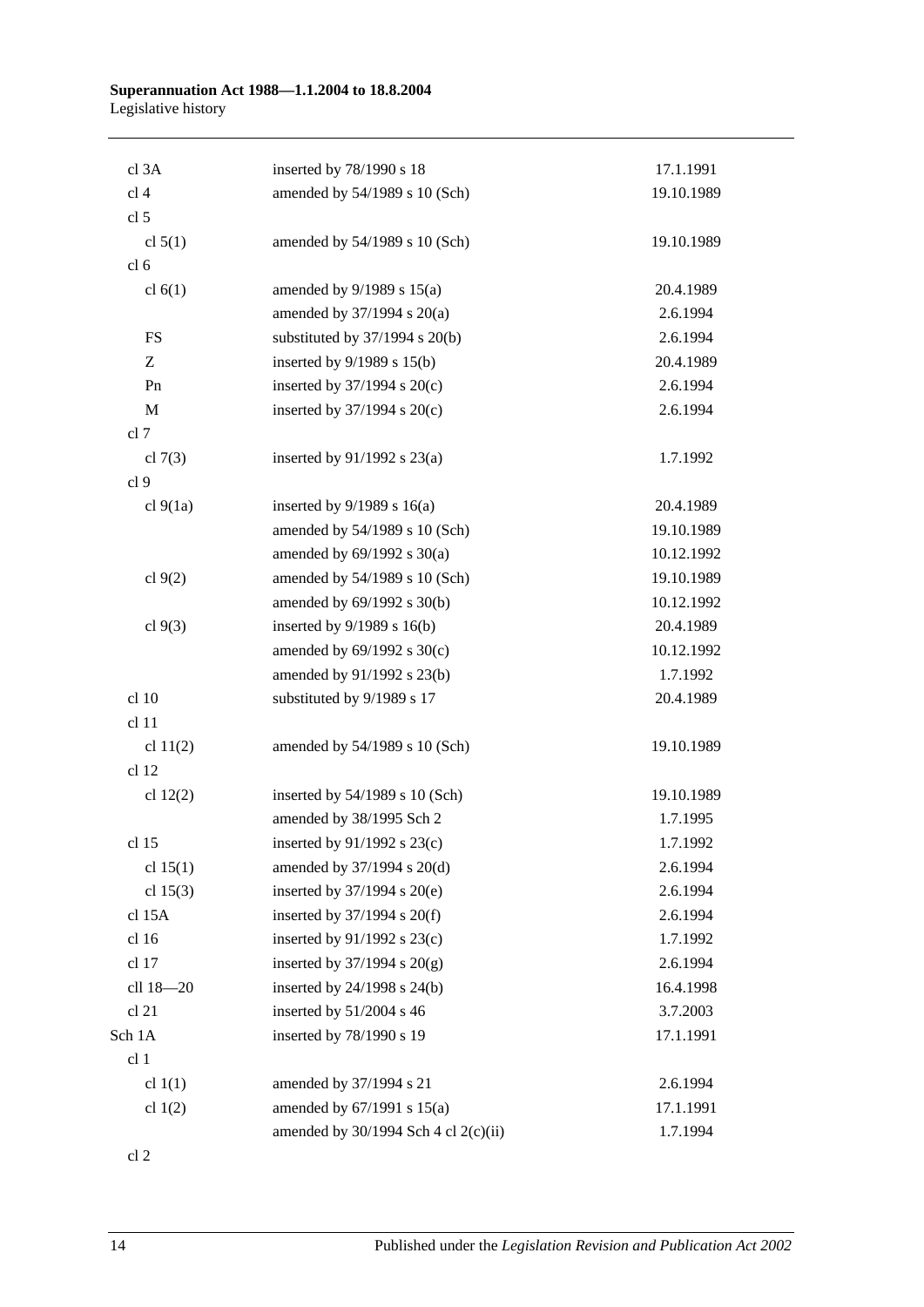| cl $2(1)$          | cl 2 amended and redesignated as cl $2(1)$ by<br>67/1991 s 15(b), (c) | 17.1.1991 |
|--------------------|-----------------------------------------------------------------------|-----------|
| cl $2(2)$          | inserted by $67/1991$ s $15(c)$                                       | 17.1.1991 |
| Sch 1B             | inserted by $36/1999$ Sch 3 (Pt 3 cl 3(c))                            | 1.12.1999 |
| cl 4               |                                                                       |           |
| cl $4(7)$          | substituted by $41/2000$ s 16                                         | 17.8.2000 |
| cl $4(8)$ — $(10)$ | inserted by $41/2000$ s 16                                            | 17.8.2000 |
| Sch <sub>3</sub>   | deleted by 91/1992 s 24                                               | 1.7.1992  |

# **Transitional etc provisions associated with Act or amendments**

# *Statutes Amendment (Division of Superannuation Interests under Family Law Act) Act 2003, Sch 1*

## **1—Interpretation**

In this Schedule—

*relevant Act* means an Act amended by this Act;

*relevant authority* means—

- (a) the Police Superannuation Board; or
- (b) the South Australian Parliamentary Superannuation Board; or
- (c) the South Australian Superannuation Board; or
- (d) the Treasurer.

### **2—Prior action**

Any step taken by a relevant authority before a section of this Act is brought into operation that corresponds to a step that may be taken by the relevant authority under a relevant Act after this Act is brought into operation will be taken to be valid and effectual for the purposes of a relevant Act as if it had been taken after the commencement of this Act.

## **3—Instruments**

Any splitting instrument, or other instrument, lodged with a relevant authority before the commencement of this Act may take effect for the purposes of a relevant Act after the commencement of this Act.

### **4—Other matters**

- (1) The Governor may, by regulation, make additional provisions of a saving or transitional nature consequent on the enactment of this Act.
- (2) A provision of a regulation under subclause (1) may, if the regulation so provides, take effect from the commencement of this Act or from an earlier day, but not before 28 December 2002.